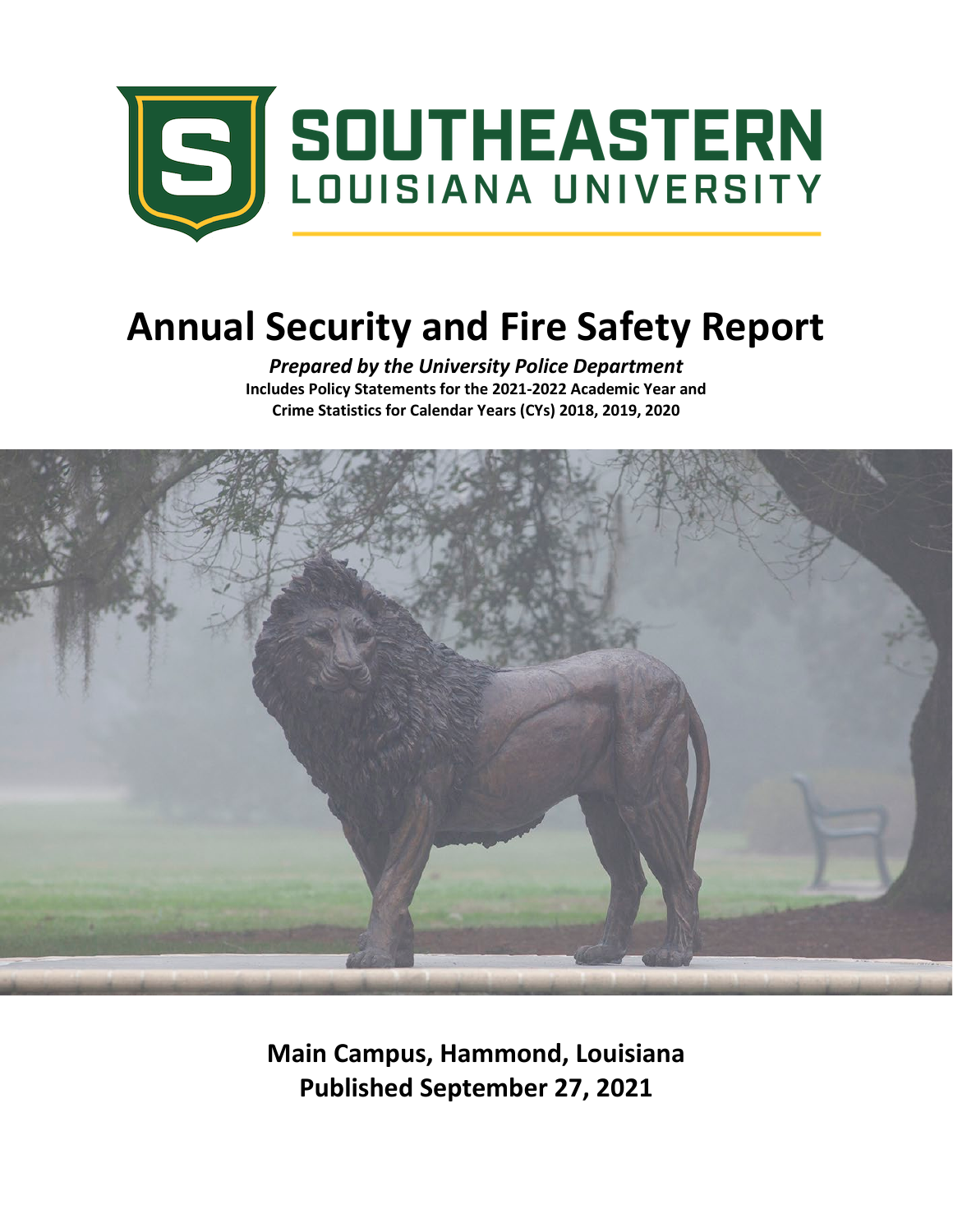# **Southeastern Louisiana University Annual Security and Fire Safety Report**

| <b>Table of Contents</b>                                                                                             |         |  |  |  |  |
|----------------------------------------------------------------------------------------------------------------------|---------|--|--|--|--|
| <b>Section Title</b>                                                                                                 | Page(s) |  |  |  |  |
| Introduction and Welcome                                                                                             | 4       |  |  |  |  |
| Crime/Emergency Reporting and University Response                                                                    | 5       |  |  |  |  |
| Authority and Jurisdiction of Southeastern University Police                                                         | 10      |  |  |  |  |
| Security of and Access to Campus Facilities                                                                          | 11      |  |  |  |  |
| Campus Safety Alerts - Notifying the Southeastern Community about<br><b>Reported Crimes</b>                          | 12      |  |  |  |  |
| Immediate or Emergency Notification, Emergency Response, and the<br><b>Emergency Mass Notification System (EMNS)</b> | 14      |  |  |  |  |
| Emergency Mass Notification System (EMNS) Testing and Registration                                                   | 16      |  |  |  |  |
| <b>Emergency Preparedness Overview</b>                                                                               | 18      |  |  |  |  |
| Daily Crime and Fire Log                                                                                             | 20      |  |  |  |  |
| Preparation of Annual Disclosure of Crime Statistics & Clery Compliance                                              | 21      |  |  |  |  |
| <b>Clery Act Geography Definitions/Inclusions</b>                                                                    | 22      |  |  |  |  |
| Clery Act/UCR/NIBRS Crime Definitions                                                                                | 23      |  |  |  |  |
| <b>Unfounded Crimes</b>                                                                                              | 24      |  |  |  |  |
| TABLE: Unfounded Crimes 2018, 2019, 2020                                                                             | 25      |  |  |  |  |
| TABLE: Reported Crime Statistics 2018, 2019, 2020                                                                    | 26      |  |  |  |  |
| Arrests and Referrals for Drug, Liquor, and Weapon Law Violations                                                    | 27      |  |  |  |  |
| TABLE: Drug Law Violation Arrests and Referrals 2018, 2019, 2020                                                     | 28      |  |  |  |  |
| TABLE: Liquor Law Violation Arrests and Referrals 2018, 2019, 2020                                                   | 28      |  |  |  |  |
| TABLE: Weapon Law Violation Arrests and Referrals 2018, 2019, 2020                                                   | 28      |  |  |  |  |
| <b>Hate Crimes</b>                                                                                                   | 29      |  |  |  |  |
| TABLE: Hate Crime Statistics 2018, 2019, 2020                                                                        | 29      |  |  |  |  |
| Violence Against Women Act (VAWA) Reauthorization                                                                    | 29      |  |  |  |  |
| Sexual Misconduct Policies, Services, Resources, and Protocols                                                       | 29      |  |  |  |  |
| Federal Clery Act Definitions of Domestic Violence, Dating Violence,<br>Sexual Assault, And Stalking                 | 30      |  |  |  |  |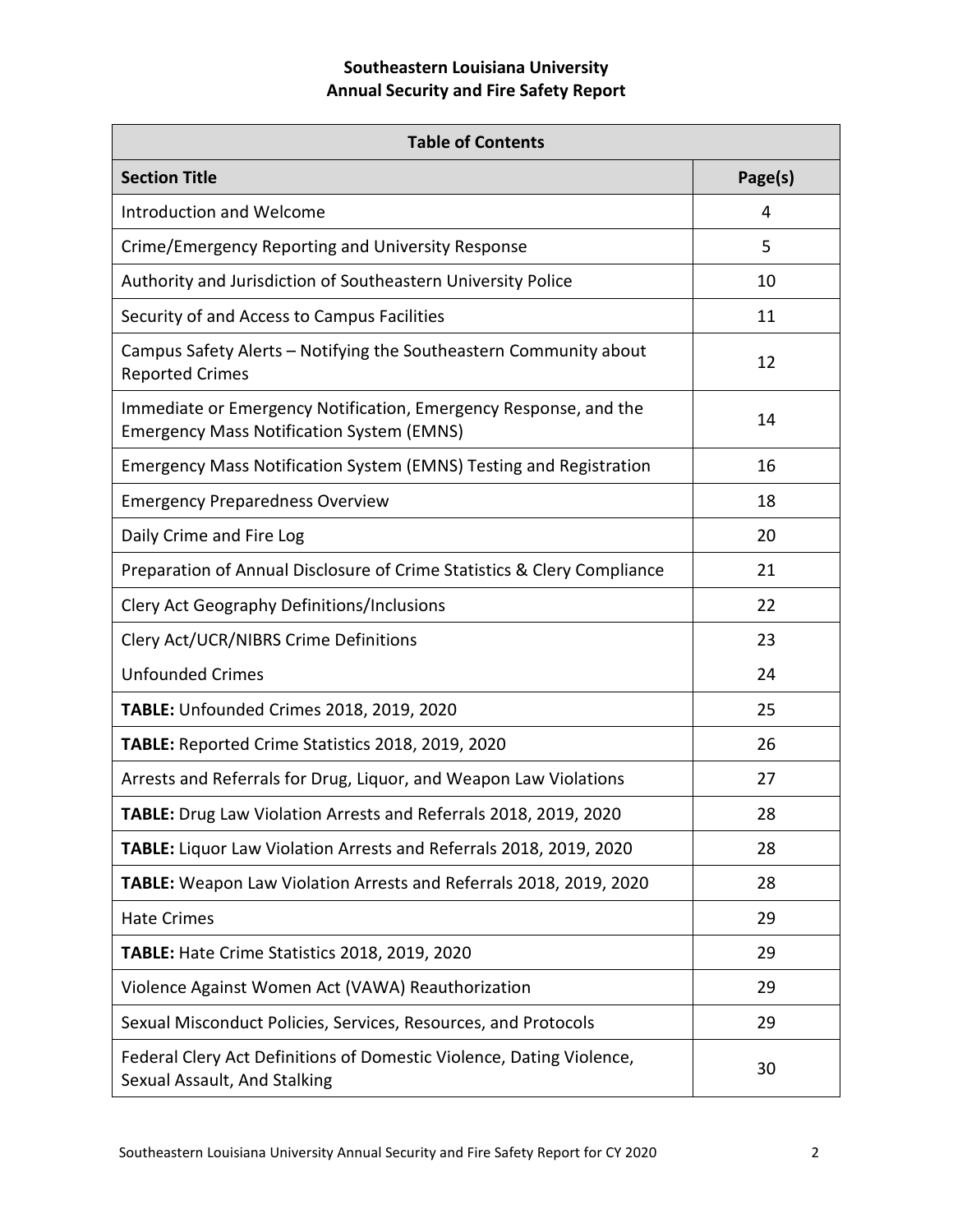| <b>Table of Contents</b>                                                                                                                                                                                                    |         |  |  |  |
|-----------------------------------------------------------------------------------------------------------------------------------------------------------------------------------------------------------------------------|---------|--|--|--|
| <b>Section Title</b>                                                                                                                                                                                                        | Page(s) |  |  |  |
| Jurisdictional Definitions of Domestic Violence, Dating Violence, Sexual<br>Assault, And Stalking                                                                                                                           | 31      |  |  |  |
| <b>Consent Defined</b>                                                                                                                                                                                                      | 33      |  |  |  |
| TABLE: VAWA Reported Crime Statistics 2018, 2019, 2020                                                                                                                                                                      | 33      |  |  |  |
| Programs to Prevent Domestic Violence, Dating Violence, Sexual Assault,<br>and Stalking                                                                                                                                     | 35      |  |  |  |
| Procedures Victims Should Follow If a Crime of Domestic Violence, Dating<br>Violence, Sexual Assault, or Stalking Occurs                                                                                                    | 36      |  |  |  |
| Procedures the University Will Follow When a Crime of Domestic<br>Violence, Dating Violence, Sexual Assault, or Stalking Is Reported                                                                                        | 37      |  |  |  |
| Assistance for Victims - Rights & Options                                                                                                                                                                                   | 39      |  |  |  |
| Rights of Victims and the Institution's Responsibilities for Orders of<br>Protection, No-Contact Orders, Restraining Orders, or Similar Lawful<br>Orders Issued By a Criminal, Civil, or Tribal Court or By the Institution | 40      |  |  |  |
| On-And Off-Campus Services for Victims                                                                                                                                                                                      | 42      |  |  |  |
| Sex Offender Registry and Access to Related Information                                                                                                                                                                     | 64      |  |  |  |
| Alcohol/Drug Policies                                                                                                                                                                                                       | 64      |  |  |  |
| Drug Free Schools and Communities Act (DFSCA) Compliance                                                                                                                                                                    | 65      |  |  |  |
| <b>Weapons Policy</b>                                                                                                                                                                                                       | 65      |  |  |  |
| <b>Missing Students</b>                                                                                                                                                                                                     | 66      |  |  |  |
| Crime Prevention, Fire Safety, and Safety Awareness Programming                                                                                                                                                             | 67      |  |  |  |
| <b>Fire Safety Report</b>                                                                                                                                                                                                   | 69      |  |  |  |
| TABLE: Fires reported on campus in 2020 which were NOT arson and NOT<br>in a residence hall                                                                                                                                 | 73      |  |  |  |
| TABLE: Fire Drills by Residence Hall 2020                                                                                                                                                                                   | 75      |  |  |  |
| TABLE: Fire Statistics and Related Information by Residence Hall 2020                                                                                                                                                       | 77      |  |  |  |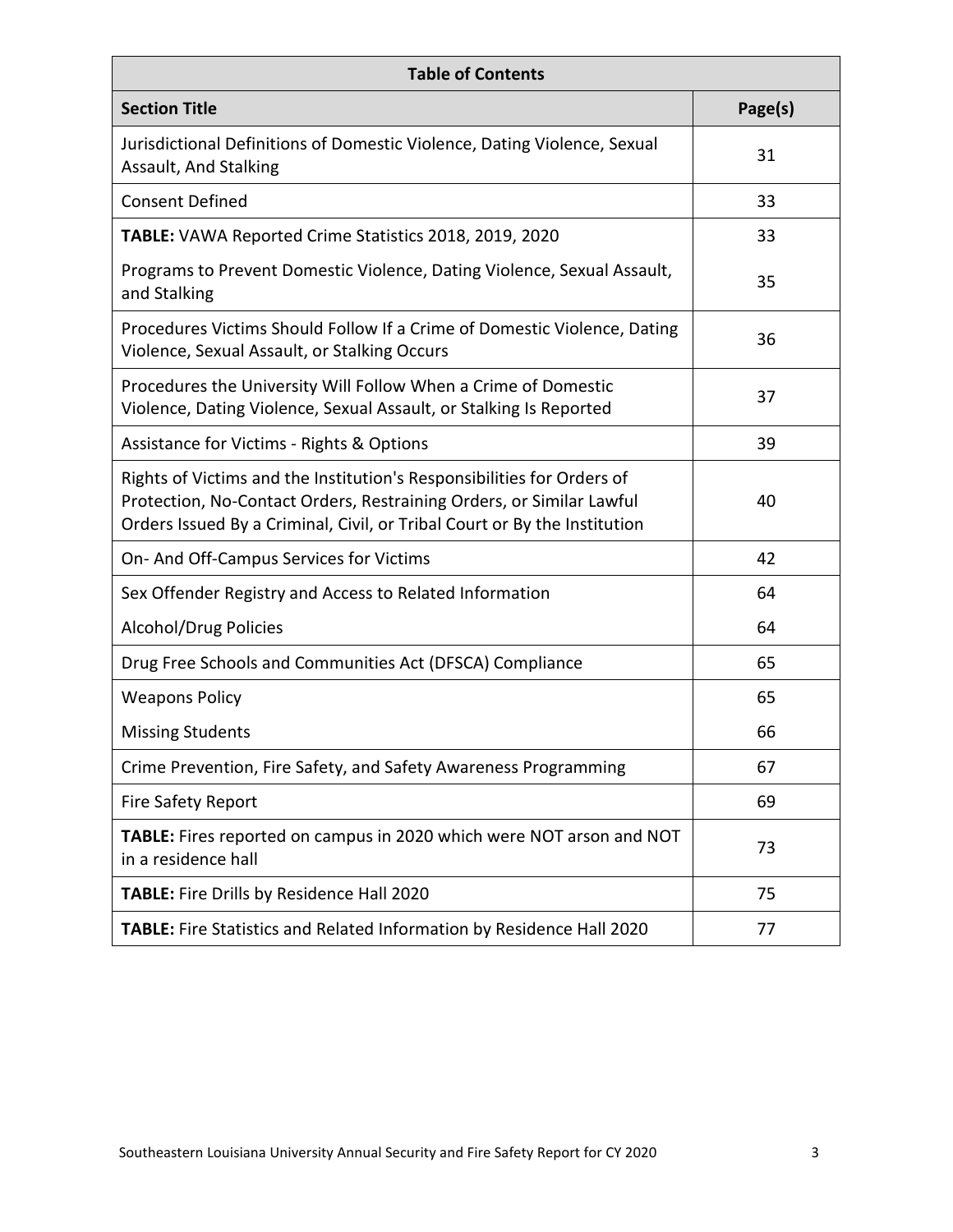## **Southeastern Louisiana University Annual Security and Fire Safety Report**

Everyone at Southeastern Louisiana University has a role in providing a safe environment in support of the academic excellence for which we strive.

Southeastern thoroughly evaluates the security needs of the community and considers these needs on a continuing basis. As a result of such careful analysis, the University has implemented policies to promote a safe learning and work environment. These policies work in conjunction with federal, state, and local laws. Each member of the Southeastern community is responsible for knowing and complying with these laws and policies.

This Annual Security and Fire Safety Report contains many policy statements related to safety and security at Southeastern. This report also details many of the steps taken by Southeastern to ensure the security of its students and employees and it outlines some measures we can each follow for our own security and that of the community.

Although Southeastern goes to great lengths to promote a safe and secure environment, personal safety is an individual responsibility. We must each take responsibility for our own safety as well as the safety of those around us.

Southeastern recognizes and supports the integral role the University Police Department (UPD) plays as part of its commitment to academic excellence. We at the UPD are proud of our history of outstanding service to the Southeastern community and we are also aware of the challenges posed in a campus environment. UPD collaborates with other areas of the University to provide on-going education and enforcement of laws and policies at Southeastern.

Working together, we will continue to keep Southeastern Louisiana University a safe campus for all.

**University Police Department Southeastern Louisiana University**

**The Annual Campus Security Report is published in compliance with the Jeanne Clery Disclosure of Campus Security Policy and Campus Crime Statistics Act of 1998 (the "Clery Act") and is also available at:**

# [http://www.southeastern.edu/admin/police/clery/security\\_fire\\_reports/annual\\_reports](http://www.southeastern.edu/admin/police/clery/security_fire_reports/annual_reports)

A printed copy of the report may also be obtained by visiting the University Police Department in Pride Hall, 1<sup>st</sup> floor, 1301 SGA Drive, Hammond, LA 70402 during University business hours.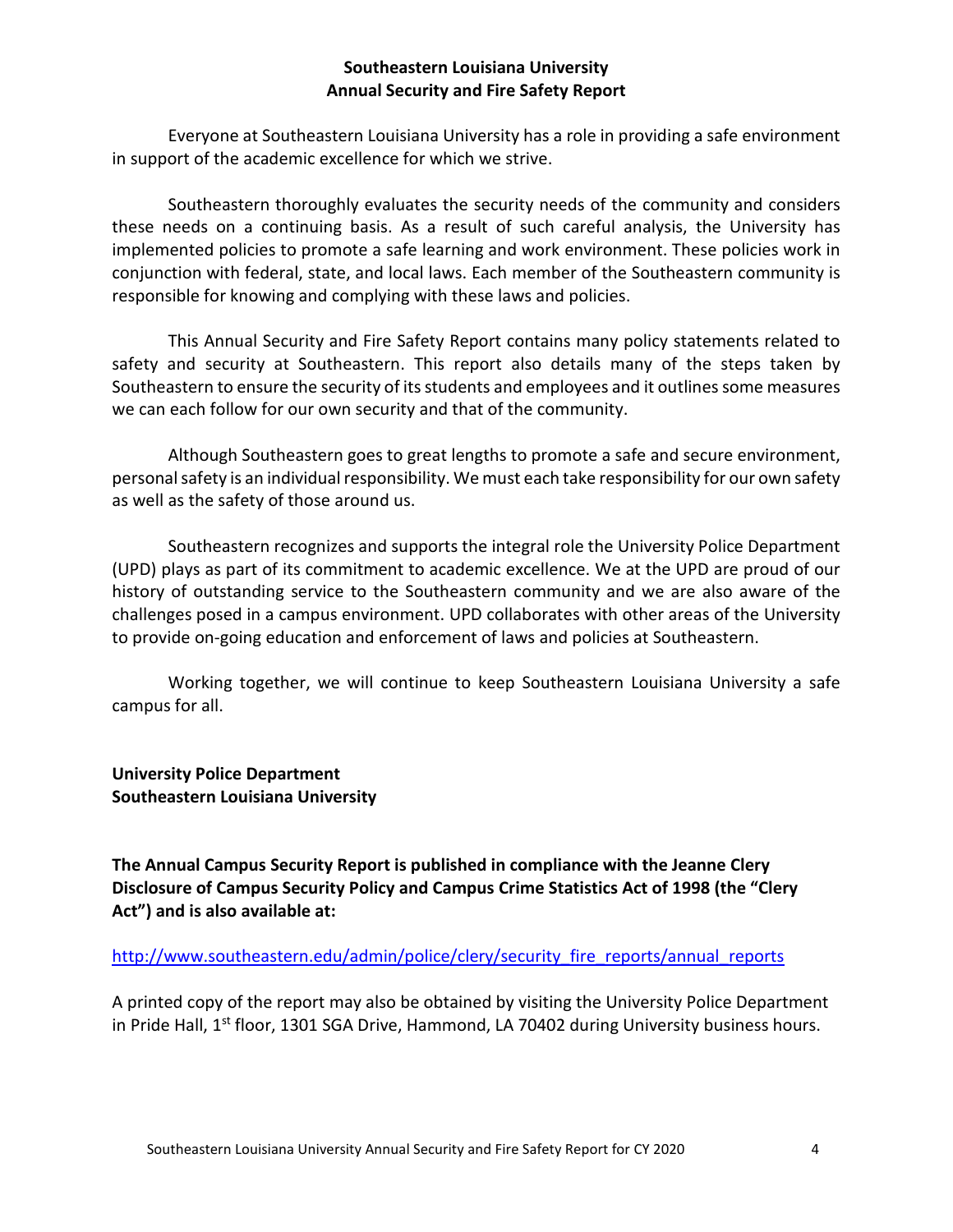## **CRIME/EMERGENCY REPORTING AND UNIVERSITY RESPONSE**

Members of the Southeastern community  $-$  students, faculty, staff, and guests  $-$  are encouraged to report all criminal actions, emergencies, or other public safety related incidents occurring within the University's Clery geography to the University Police Department (UPD) in an accurate, prompt, and timely manner. The University's Clery geography includes: on campus property including campus residence halls, buildings, and/or facilities; designated non-campus properties and facilities; public property adjacent to and immediately accessible from on campus property, and leased, rented, or otherwise recognized and/or controlled buildings, spaces, and/or facilities. UPD has been designated by Southeastern as the official office for campus crime reporting. UPD strongly encourages the accurate and prompt reporting of crimes. Accurate and prompt reporting ensures UPD is able to evaluate, consider and send timely warning reports, disclose crimes through ongoing disclosure processes such as the posting of crimes in the Daily Crime and Fire Log, and accurately documenting reportable crimes in its annual statistical disclosure.

# **To report an emergency, members of the community should:**

- Call the University Police Department by dialing (985) 549-2222 or on campus extension 2222
- Report in person to the University Police Department in Pride Hall, 1<sup>st</sup> floor, located at 1301 SGA Drive Hammond, Louisiana 70402
- Use any of the Emergency Phones located throughout campus to contact the police department and report a crime or emergency

## **For non-emergencies:**

- Members of the community may contact UPD by electronic mail message at [police@southeastern.edu.](mailto:police@southeastern.edu) This e-mail address is NOT monitored 24-hours, so should not be used for emergencies.
- Submit an anonymous report through the University Police Department website at [www.southeastern.edu/admin/police/anonymous\\_reporting.](http://www.southeastern.edu/admin/police/anonymous_reporting) This form is NOT monitored 24-hours, so should not be used for emergencies.

If no immediate emergency response is needed, crimes, violations of the Student Code of Conduct, and violations of other University policies or procedures may be reported to anyone considered a **Campus Security Authority (CSA).**

# **Campus Security Authorities (CSAs)**

In addition to University Police Department employees, other individuals at Southeastern are also considered to be "Campus Security Authorities" under the Clery Act. This includes anyone at the University with some responsibility related to safety or security on campus.

Examples of Campus Security Authorities include, but are not limited to:

- An individual responsible for monitoring entrance into institutional property, such as students working the desk in the Pennington Student Activity Center
- Parking enforcement staff
- Event security staff, such as contracted security personnel at sporting events and students volunteering to perform security functions at student organization events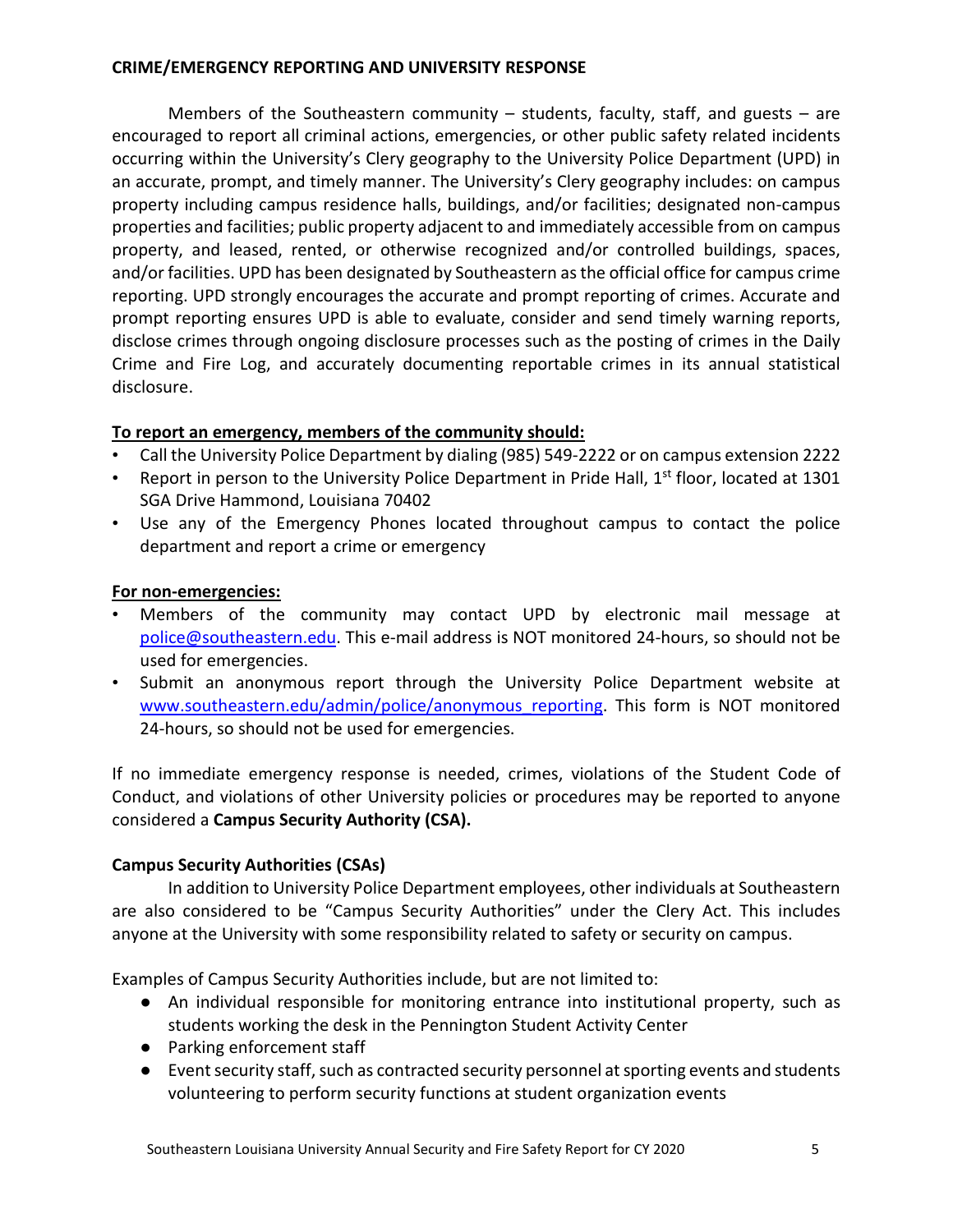- Title IX Coordinator and assistants
- Residence hall staff, including Resident Assistants
- Any individual or organization designated as one to which students and employees should report criminal offenses, such as Student Affairs, Academic Advisors, and Human **Resources**
- A University official who has significant responsibility for student and campus activities, including, but not limited to, athletic coaches, student organization advisors, and personnel involved in student discipline and campus judicial proceedings

Faculty who are only employed for instruction purposes and have no other duties or involvement with other aspects of the University are not likely to be considered Campus Security Authorities under the Clery Act. A faculty member who also serves as an advisor for a student organization is considered a Campus Security Authority due to the additional involvement and responsibilities in their role as advisor.

Campus Security Authorities are responsible for immediately reporting all those allegations of crimes specified in the Clery Act reported to them, which they conclude were made in good faith, to the University Police Department.

The crimes specified in the Clery Act are murder/non-negligent manslaughter, negligent manslaughter, forcible and non-forcible sex offenses, stalking, domestic violence, dating violence, robbery, aggravated assault, burglary, motor vehicle theft, and arson.

If there is evidence that the perpetrator was motivated by bias, then simple assault, larceny (theft), intimidation, and vandalism must be reported as well (please see the definitions provided below).

Timely submission of reports by CSAs is very important. If a crime is reported to a CSA, but goes no further, Southeastern will be unable to fully meet its obligations under the law. Moreover, the campus community may lack information that could help increase safety awareness.

## **Pastoral and Professional Counselors**

As a result of the negotiated rulemaking process which followed the signing into law, the 1998 amendments to 20 U.S.C. Section 1092 (f), clarification was given to those considered to be Campus Security Authorities. Campus "Pastoral Counselors" and Campus "Professional Counselors," when acting as such, are not considered to be a Campus Security Authority and are not required to report crimes for inclusion into the annual disclosure of crime statistics. They are encouraged, if and when they deem it appropriate, to inform persons being counseled of the procedures to report crimes on a voluntary and confidential basis for inclusion into the annual crime statistics.

Pastoral Counselors are defined as "An employee of an institution, who is associated with a religious order or denomination, recognized by that religious order or denomination as someone who provides confidential counseling and who is functioning within the scope of that recognition as a pastoral counselor."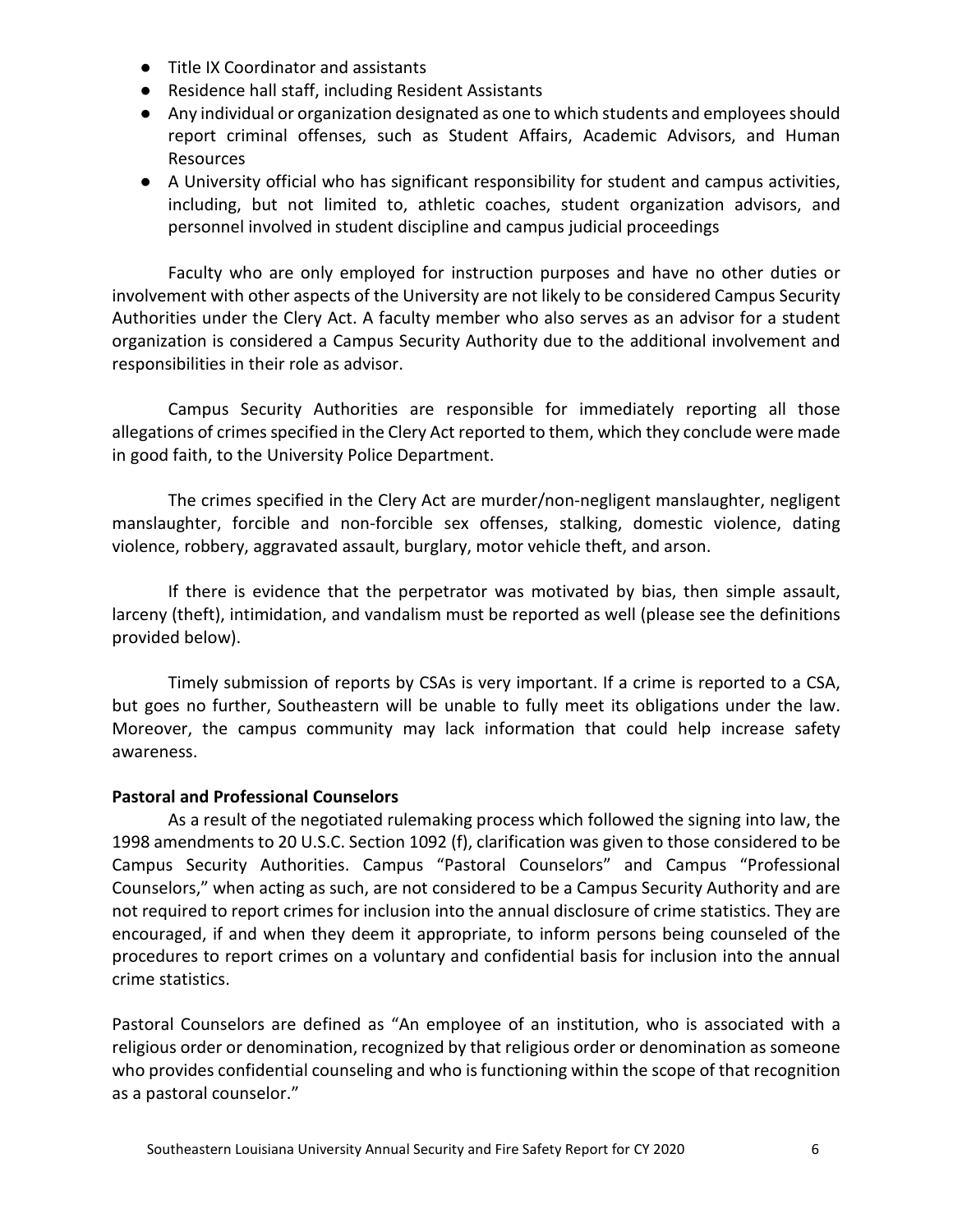Professional Counselors are defined as "An employee of an institution whose official responsibilities include providing psychological counseling to members of the institution's community and who is functioning within the scope of his or her license or certification."

Some individuals and offices on campus to whom crimes, violations of the Student Code of Conduct, or violations of other University policies or procedures may be reported in nonemergency situations include:

- Sex-based offenses, stalking, sexual harassment, and other incidents of sexual or relationship violence can also be reported to the University's Title IX Director by dialing (985) 549-5888, or in person in Dyson Hall, Room 120. This office is NOT open 24-hours and does not provide emergency services.
- Violations of the Student Code of Conduct may be reported directly to the Office for Student Advocacy and Accountability (OSAA) by calling (985) 549-2213, or in-person in Mims Hall, Room 207, or on-line at [www.southeastern.edu/reportit.](http://www.southeastern.edu/reportit) This office is NOT open 24-hours and does not provide emergency services.
- Violations of University policies or procedures by employees may be reported to the Human Resources Office (HR) by calling (985) 549-2001, or in person at North Campus Human Resources Building. This office is NOT open 24-hours and does not provide emergency services.

## **Response to Reports**

University Police officers are available 24 hours a day, every day and night, all year long to answer calls for service. The University Police Department does not close, even if the rest of the University is closed for any reason. University police procedures require an immediate response to emergency calls. Priority response is given to crimes against persons and personal injuries. UPD responds to all reports of crimes and/or emergencies on-campus, adjacent to campus within its public property reporting area, or within a campus-controlled, -owned, operated, and/or -recognized facility, building, residence hall, or area. Incidents occurring oncampus, within residence halls or non-campus buildings, or on recognized public property adjacent to or contiguous to University-owned, -controlled, -operated, or -recognized facilities, buildings, or areas are documented and processed for further investigation and may be reviewed by the Office for Student Advocacy and Accountability, Title IX Director, and/or Vice President for Student Affairs. Additional information obtained via any investigation may also be forwarded to the Office for Student Advocacy and Accountability if a violation of the Student Code of Conduct is alleged.

To obtain information or request police or safety escort services, community members should call (985) 549-2222. Located throughout campus are well-marked emergency phones. These phones are direct lines to the police department and are checked weekly to ensure operation. When placing an emergency call, remember to stay on the line and wait for the dispatcher to end the call. If a member of the community finds any of these phones inoperative or vandalized, they should call the UPD so the phone can be repaired or replaced as quickly as possible.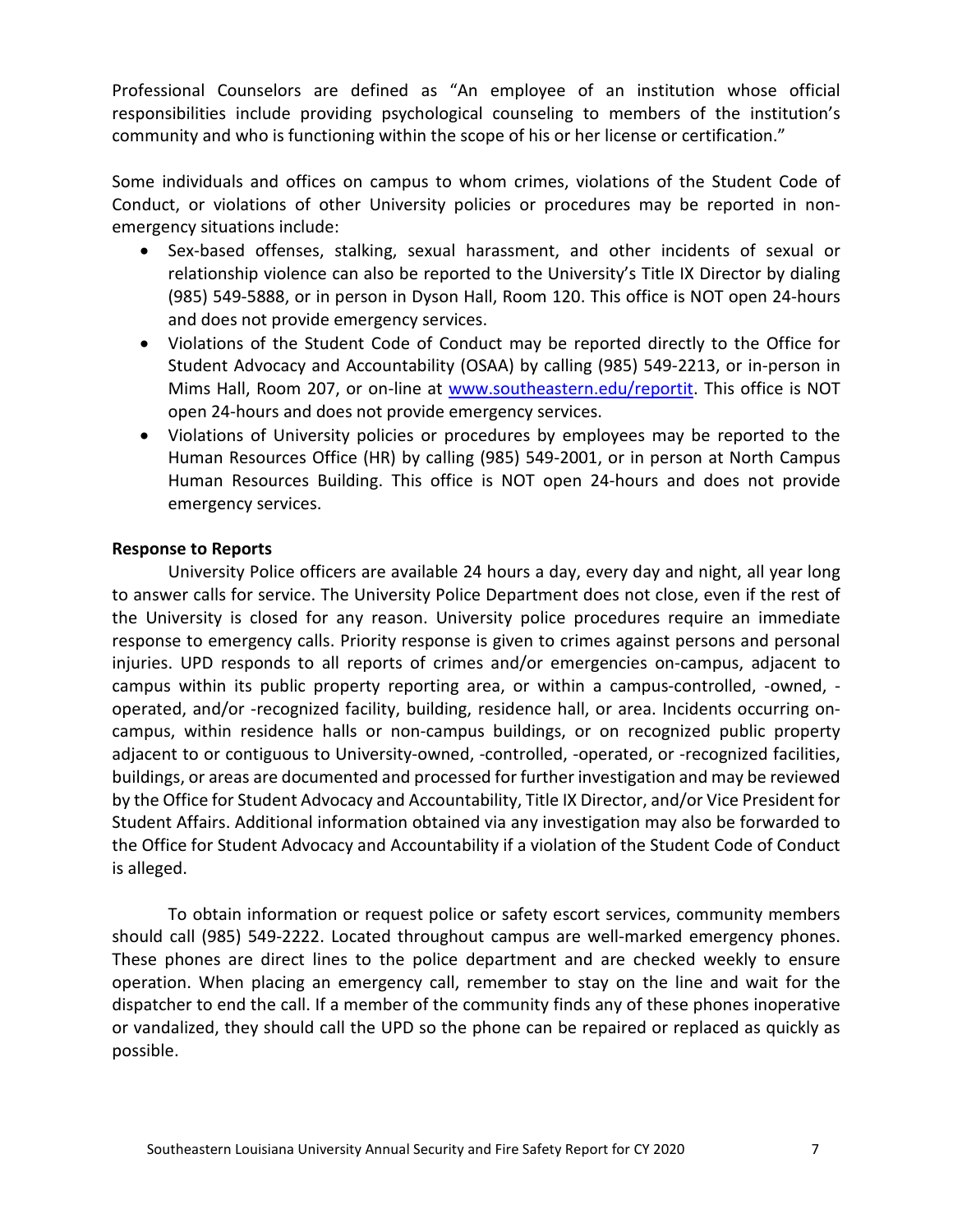If a sexual assault should occur on campus, staff on scene, including UPD, will offer the victim a wide variety of resources and services. This publication contains information about onand off-campus resources and services available to the Southeastern community. The information regarding "resources" is not provided to infer these resources are "crime reporting entities" for Southeastern.

As mentioned, crimes should be reported to UPD to ensure inclusion in the annual crime statistics and to aid in providing timely warning notices to the community, when appropriate. For example, a crime reported only to the University Counseling Center would not be known to UPD, a campus security authority (CSA), or other University official.

## **Responsibilities of the Southeastern Community for Their Own Personal Safety**

Members of the Southeastern community must assume responsibility for their own personal safety and the security of their personal property when on and off campus. The following precautions provide guidance:

- Report all suspicious activity to UPD immediately.
- Never take personal safety for granted.
- Use the UPD escort service if you feel unsafe.
- Limit alcohol consumption and leave social functions that get too loud, too crowded, or that have too many people drinking excessively. Remember to call UPD for help at the first sign of trouble on campus.
- Carry only small amounts of cash.
- Never leave valuables (purses, backpacks, laptops, call phones, etc.) unattended.
- Carry your keys and Southeastern ID at all times and do not lend them to anyone.
- Lock up bicycles, motorcycles, and car doors and close windows when leaving your car.
- Always lock the door to your residence hall room, whether or not you are there. Be certain that your door is locked when you go to sleep and ensure windows are closed and locked when you are not at home. Do not prop interior or exterior doors.
- Do not leave valuables in your car, especially if they can be easily noticed.
- Record serial numbers of valuable items.
- Inventory your personal property and insure it appropriately with personal insurance coverage.

## **Voluntary Confidential Reporting**

Occasionally, students who are victims of crime wish to report the crime but may not wish to give their name and/or do not wish to pursue action through the criminal justice system or any University process. Students may make such voluntary, confidential reports to Licensed Professional Counselors employed at the University Counseling Center. As allowed by the Clery Act, licensed professional counselors who receive confidential reports in their capacity and function as counselors are not required to report crimes to the University Police Department for inclusion into the annual disclosure of crime statistics or for the purpose of a timely warning. The University encourages counselors, if and when they deem it appropriate, to inform students they may report incidents of crime to UPD, even if they do not wish to pursue the matter.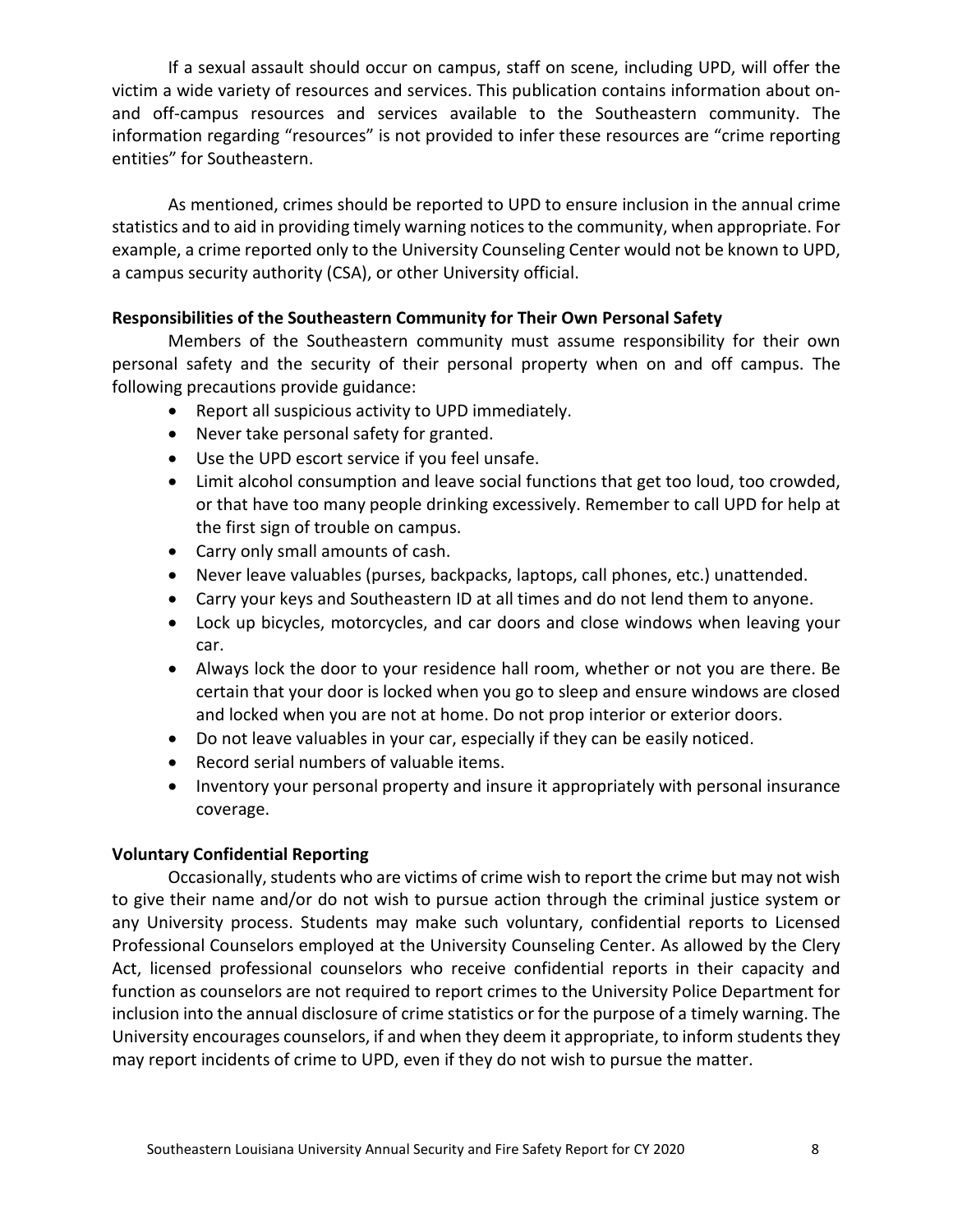Certain other University departments and Campus Security Authorities (CSAs) may accept confidential reports from a victim. The Clery Act, however, requires these departments and CSAs to report the crime to the University Police Department. This reporting allows the University to maintain accurate records on the number of incidents, determine if there is a pattern of crime with regard to a particular location, method, or assailant, and alert the campus community of an ongoing threat if needed.

#### **Anonymous Reporting**

At the Southeastern Louisiana University Police Department, we encourage our community to pass us information they feel is relevant to the safety of the community. This information can be passed on an anonymous basis, if the person volunteering the information desires it to be so. However if information is passed on an anonymous basis, the information must be corroborated through further investigation before action can be taken. The University's ability to investigate and appropriately address allegations of misconduct reported on an anonymous basis is significantly limited.

Individuals may make anonymous reports to the University Police Department through the Anonymous Reporting form on the UPD website. The form is also designed to provide the University Police Department with crime tips, along with reports in which complete anonymity is desired.

The Anonymous Reporting form can be found online at: [http://www.southeastern.edu/admin/police/anonymous\\_reporting](http://www.southeastern.edu/admin/police/anonymous_reporting)

#### **Statistical Disclosure of Reported Incidents**

Incidents reported to UPD which fall into one of the required reporting classifications as defined by the Clery Act will be disclosed as a statistic in the appropriate crime table within this annual security and fire safety report published by UPD.

## **Off-Campus Crimes and Reports**

If the Hammond Police Department, Tangipahoa Parish Sheriff's Office, or other offcampus law enforcement entities are contacted about criminal activity off-campus involving Southeastern students, the agency may notify UPD. Students in these cases may be referred to the Office for Student Advocacy and Accountability if the incident involves an alleged violation of the Student Code of Conduct.

#### **Monitoring of Non-Campus Student Organizations**

Southeastern may have officially recognized student organizations with non-campus facilities/residences. The Southeastern University Police Department shares jurisdiction with other local law enforcement agencies to respond to those locations adjacent to or readily accessed from campus when police services are required.

If another law enforcement agency responds to a "non-campus" student organization property in response to a citizen complaint or law enforcement concern, the local agency may notify UPD to provide support assistance to one of those locations. UPD does not patrol or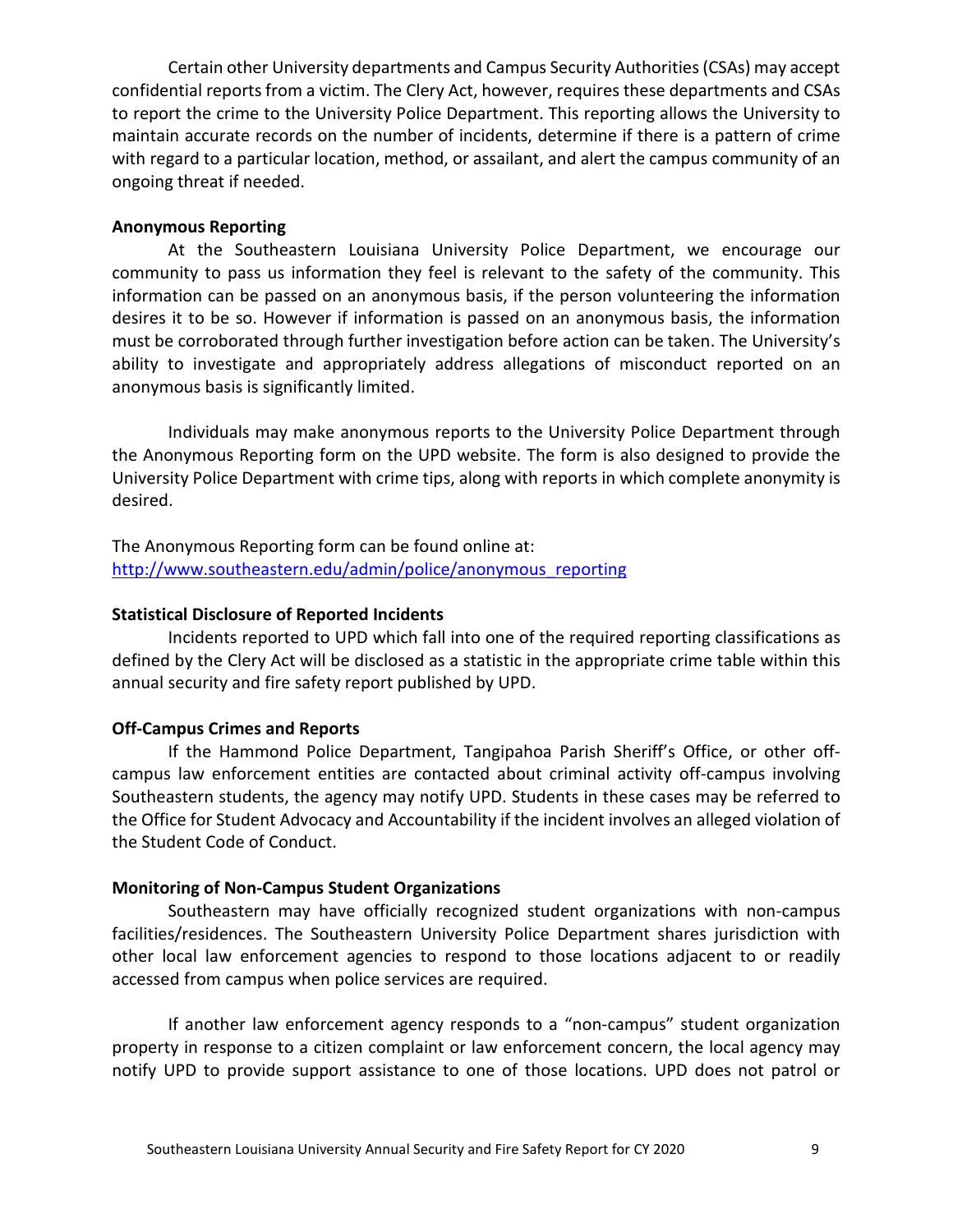provide oversight of privately-owned property/residences rented by students that fall outside of the University's Clery geography.

## **AUTHORITY AND JURISDICTION OF SOUTHEASTERN LOUISIANA UNIVERSITY POLICE OFFICERS**

#### **Law Enforcement Authority**

Southeastern Louisiana University Police Officers are commissioned by the Louisiana Department of Public Safety and Corrections and are empowered by Louisiana Revised Statute 17:1805. As such, University Police Officers have the right to carry a concealed weapon and to exercise the power of arrest when discharging their duties while in or out of uniform, on campus or off campus under certain circumstances.

Each University Police Officer must successfully complete the Louisiana Commission on Law Enforcement's Peace Officer Standards and Training (POST) Academy, an intensive course taught through an accredited basic training academy. To maintain this certification, each officer must also successfully complete continuing education each year covering several mandated topics, including firearms qualification. At Southeastern, we require our officers complete additional hours of continuing education each year on various law enforcement topics, including, but not limited to, stalking, sexual assault, domestic violence, protective orders, arrest and search warrants, and rapid response to critical incidents.

Persons arrested by a University Police Officer who are not released on a summons or citation will be booked into the Hammond City Jail or Tangipahoa Parish Jail.

#### **University Police Jurisdiction**

University Police Officers may discharge their duties on campus and on all streets, roads, and right-of-way to the extent they are within or contiguous to the perimeter of such campuses.

Additionally, University Police Officers may discharge their duties off campus if in pursuit; engaging in intelligence gathering activity; investigating a crime committed on campus; when transporting prisoners; when transporting money, securities, or other valuables on behalf of the University; while providing security or protective services for visiting dignitaries to the University; or if specifically requested by the chief law enforcement officer of the city or parish.

The primary patrol area for University Police Officers encompasses on-campus property including campus residence halls, buildings, parking lots, and other facilities; designated noncampus properties and facilities; public property adjacent to and accessible from campus; and University leased, rented, or otherwise recognized and/or controlled buildings, spaces, and/or facilities within the State of Louisiana.

## **Criminal Background Checks**

Southeastern does not routinely conduct state and/or federal criminal background investigations on prospective students. However, it is the policy of the University that all new employees and faculty, as well as volunteers and interns who have significant interaction with students, have their criminal background records checked.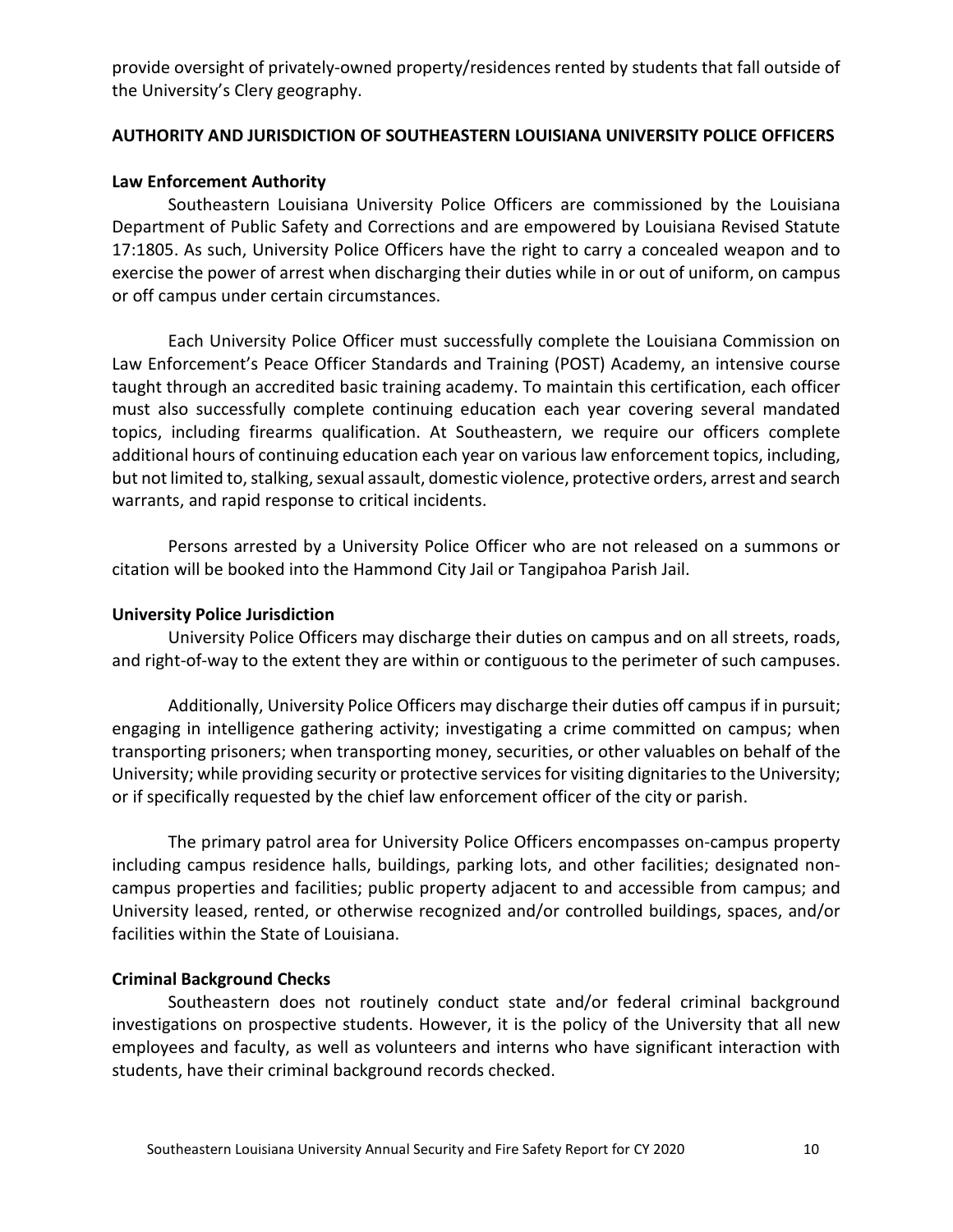#### **SECURITY OF AND ACCESS TO CAMPUS FACILITIES**

Southeastern Louisiana University provides many spaces on campus open to the public. Southeastern welcomes visitors, parents, prospective students, and prospective employees to visit our campus any time the University is open for business. Campus tours are available by contacting the University at 1-800-222-7358. This number is NOT for reporting emergencies on campus.

The campus buildings and some facilities of the University are restricted to students, faculty, administrators, staff, and guests of the University, except when part or all of the campus, its buildings or facilities are open to the general public for a designated time or purpose, or when used by non-affiliated groups, organizations, or individuals that have been granted or approved by authorized University officials.

University Police Officers routinely patrol the campus and in some cases are assisted by student workers employed to provide "extra eyes and ears" for the department. Southeastern also utilizes video surveillance recording systems covering some public areas of campus.

#### **Administrative and Academic Buildings**

The main entrances to administrative and academic buildings on campus are open to students, faculty, administrators, staff, and guests of the University during normal operating hours. After regular business and class hours, all University buildings and facilities are to be secured by those who are authorized or permitted to use them. When a University building or facility is not open for general use and is locked, entry to the building or facility may be controlled or limited. Advance authorization by an appropriate University official may be required before an individual is permitted access to a University building or facility when the building or facility is locked and not open for general use.

#### **Residence Halls**

Access to residence halls is restricted to Southeastern students and authorized staff, and the halls are secured by key and lock systems 24 hours a day/7 days a week. Members of the University Police Department regularly patrol the interior common areas, spaces, and hallways of buildings equipped with such common spaces and regularly patrol the exteriors of all campus residence halls. Residence hall professional and student staff also enforce campus policies and security measures within the residence halls to achieve a community respectful of individual and group rights and responsibilities.

## **Responsibilities to Identify for University Officials**

All employees and students of the University must possess a valid and current University issued identification card at any time when they are on campus or otherwise engaging in University related activities. All persons who are on the University campus or participating in University related activities must provide adequate photo identification, upon request, to any University official and/or University Police Officer. Any person who refuses to provide the requested identification may be asked to leave the campus.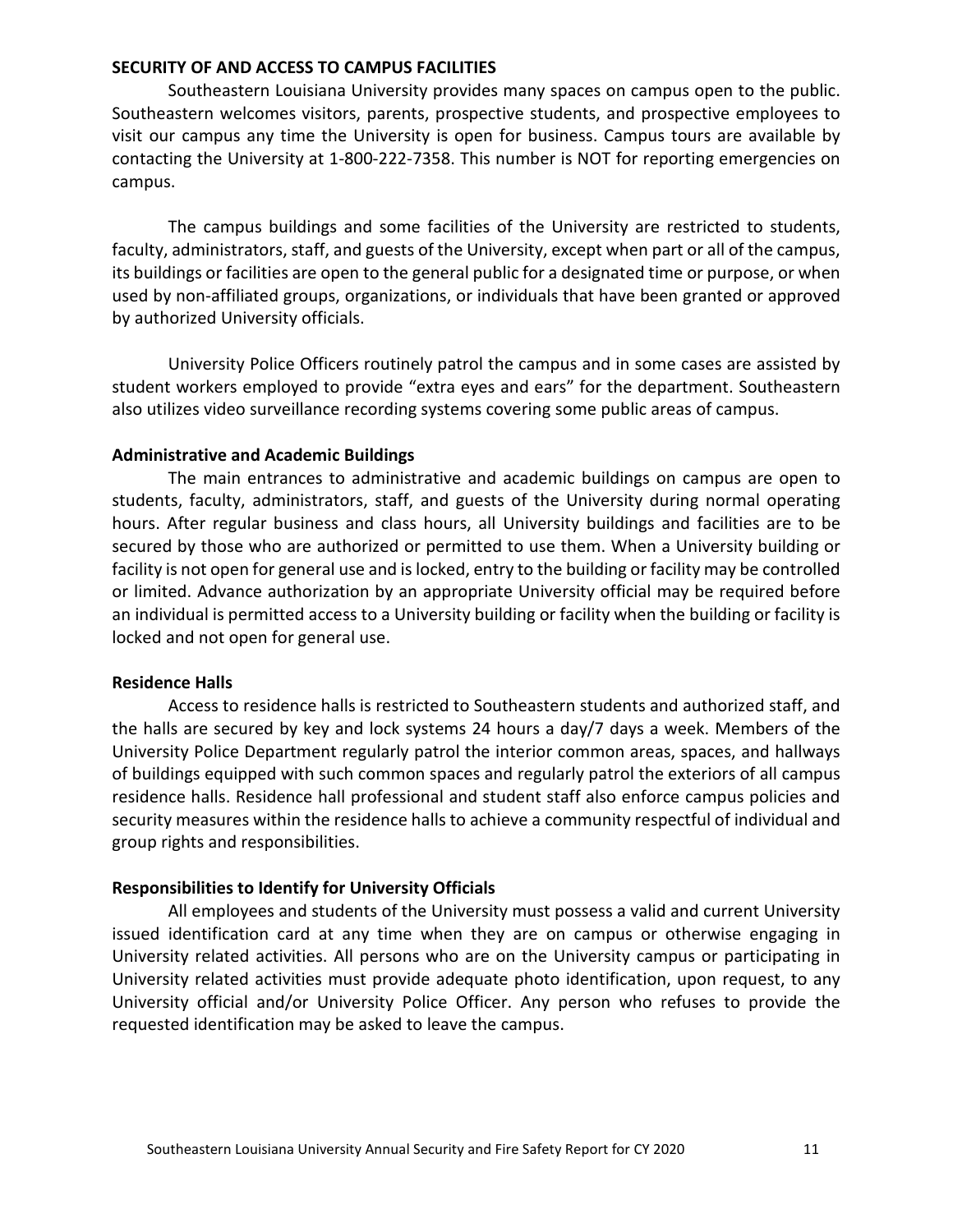#### **Maintenance of Campus Facilities**

Southeastern facilities and landscaping are maintained in a manner to minimize hazardous conditions. UPD regularly patrols the campus and reports malfunctioning lights and other unsafe physical conditions to Physical Plant Services for correction. Campus community members may additionally report hazards directly to Physical Plant Services by phone during regular business hours at 985-549-3333. This number is NOT for reporting emergencies on campus.

The campus' overall safety and security program is supplemented by a variety of technological systems including access control, video surveillance recording, emergency phones, and fire detection, suppression, and reporting systems. Other members of the University community are helpful when they report equipment problems to UPD or Physical Plant Services.

#### **University Police Working Relationships with Other Law Enforcement Agencies**

The University Police Department maintains a close working relationship with the Hammond City Police Department, Tangipahoa Parish Sheriff's Office, Louisiana State Police, 21<sup>st</sup> Judicial District Attorney's Office, and 7<sup>th</sup> Ward Marshall's Office. Collaborative meetings and training sessions are occasionally held to review issues and incidents occurring within the multiple local jurisdictions. UPD is comfortable with and capable of reaching out to these responsive law enforcement entities for support and assistance as it relates to the safety and security of the campus community.

UPD officers and local law enforcement officers communicate regularly on scenes of incidents in and around the campus area. UPD investigators work closely with local law enforcement investigators when incidents arise requiring joint communication efforts. If an incident occurs that exceeds the capabilities of the University Police Department, personnel and other resources are provided by the above listed law enforcement agencies.

## **Written Memoranda of Understanding with Local Police**

The University Police Department has written Memoranda of Understanding with the Tangipahoa Parish Sheriff's Office and the Hammond City Police Department wherein all three agencies provide mutual aid for emergencies, investigations, and responding to special occurrences on or off-campus.

## **CAMPUS SAFETY ALERTS – NOTIFYING THE SOUTHEASTERN COMMUNITY ABOUT REPORTED CRIMES**

In an effort to provide timely notice to the Southeastern community in the event of a criminal situation that may pose a serious or continuing threat to members of the campus community, a Campus Safety Alert (timely warning notice) to aid in the prevention of similar crimes is sent to all students and employees on campus as soon as pertinent information is available. Notices of this sort will not contain personally identifying information about a victim of a crime and will be disseminated via social media, the UPD website, and mass e-mail.

Alerts can also be sent/communicated via Southeastern's text/voice messaging system and a variety of other notification methods, as outlined in the Emergency/Immediate Notification section of this report. The intent of a Campus Safety Alert is to warn the campus regarding a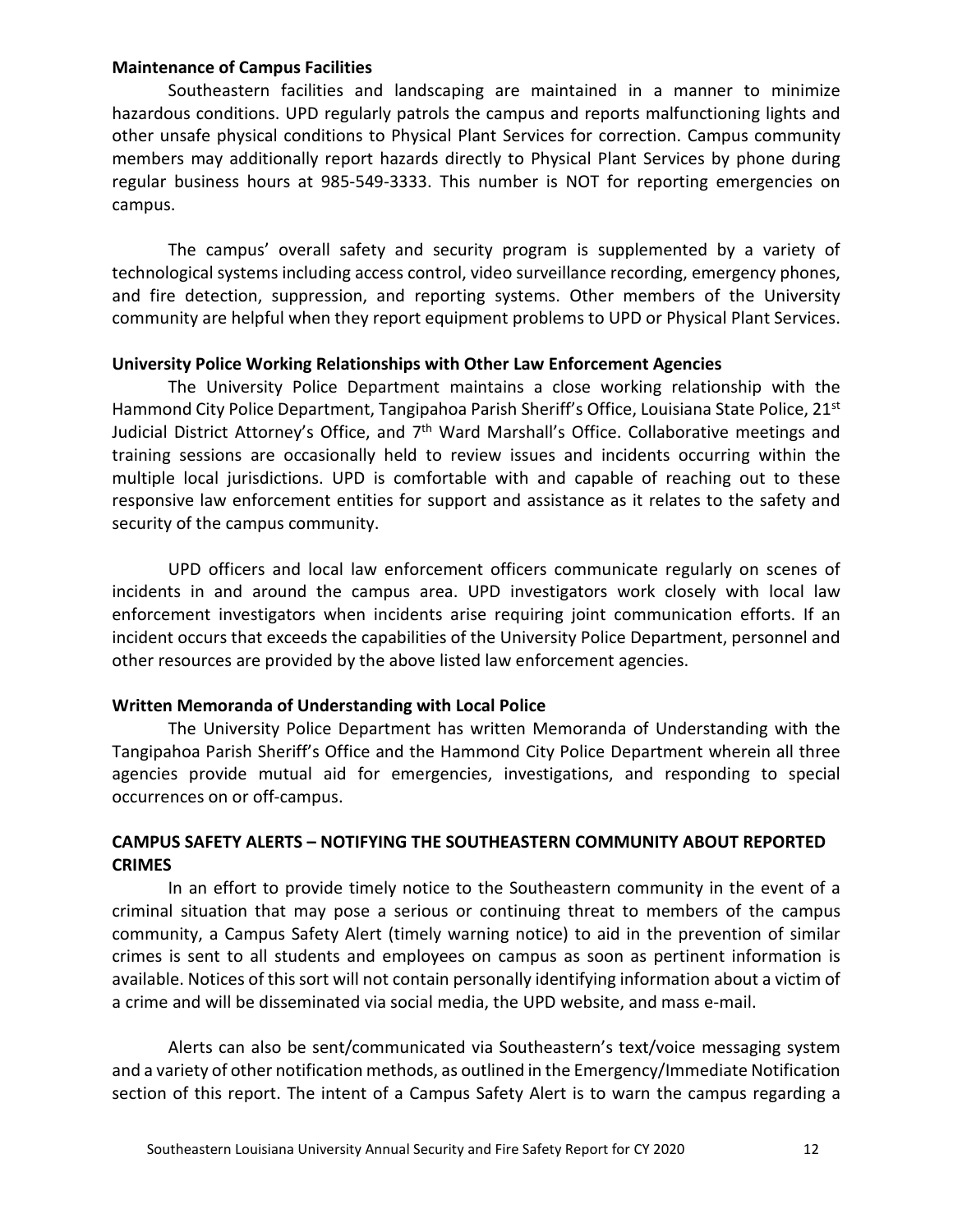criminal incident, providing individuals an opportunity to take reasonable precautions to protect themselves.

Campus Safety Alerts are generally written and distributed to the campus community by the Director, University Police and they are routinely reviewed and approved by the Vice President for Student Affairs prior to distribution.

Campus Safety Alerts are sent to notify members of the community about specific Clery Act crimes (as described below) reported to UPD and occurring on campus or on non-campus property or public property when the incident may pose a serious or continuing threat. Updates to the campus community, when deemed necessary, about any particular case resulting in a Campus Safety Alert may be distributed in the same manner as the original Campus Safety Alert.

Crimes occurring outside the campus' Clery geography or other, non-Clery specific crimes, will be evaluated on a case-by-case basis. If appropriate, information related to these crimes may be distributed to the campus as a Campus Safety Alert.

Campus Safety Alert posters may also be posted by UPD in selected campus buildings when deemed necessary. When Campus Safety Alerts are posted in campus buildings, they are posted in lobbies, entrances, and/or other publicly accessible areas for a time period determined by the Director, University Police.

Campus Safety Alerts may be distributed for any of the following Clery Act crime categories/classifications: murder and non-negligent manslaughter, sex-based offenses (rape, fondling, incest, and statutory rape), robbery, aggravated assault, burglary, arson, hate crimes, motor vehicle theft, domestic violence, dating violence, stalking, or arrests and referrals for liquor law, weapons law, and drug law offenses.

Alerts for the crimes of aggravated assault, motor vehicle theft, burglary, sex-based offenses, domestic violence, dating violence, stalking, and arrests or referrals for liquor, drug, and weapons offenses are considered on a case-by-case basis and depend upon a number of factors. These include the nature of the crime, the timeliness of the report, and the continuing or ongoing danger to the campus community – such as whether the perpetrator has been apprehended – and the possible risk of compromising law enforcement efforts. For example, if a physical assault occurs between two students known to each other, there may be no continuing threat to other Southeastern community members and a Campus Safety Alert would not be distributed.

In cases involving sex-based offenses reported long after the incident occurred, there is no ability to distribute a timely Campus Safety Alert to the community. Sex-based offenses will be considered on a case-by-case basis depending on when and where the incident occurred, when it was reported, and the amount of information known by the University.

Typically, alerts are not issued for any incidents reported that are older than ten (10) days from the date of occurrence, as such a delay in reporting has not afforded the University an opportunity to react or respond in a timely manner.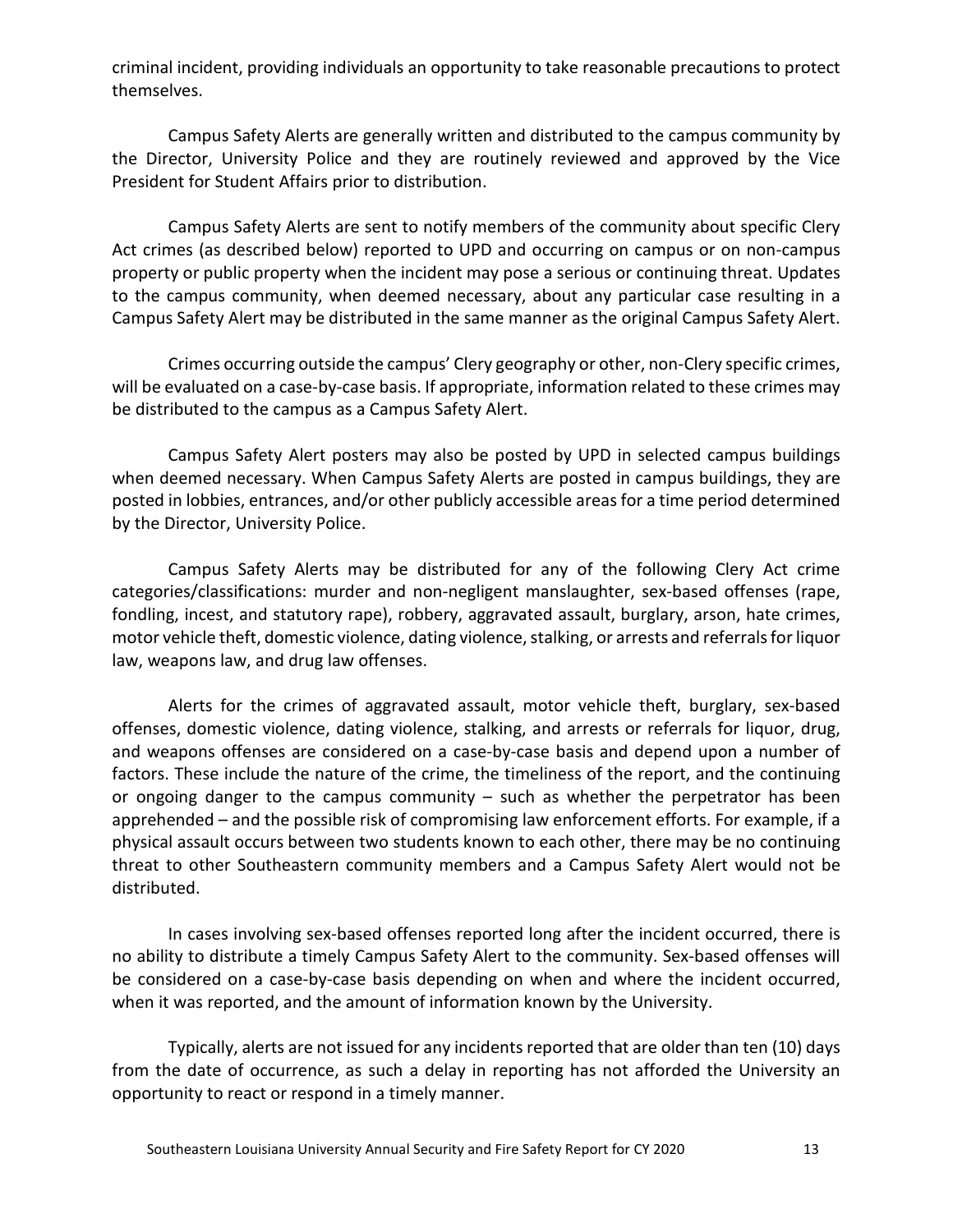UPD supervisors confer with the Director, University Police during incidents to ensure a proper review of all criminal and/or serious incidents to determine if there is a continuing threat to the community and if the distribution of a Campus Safety Alert is warranted.

University officials not subject to the timely reporting requirement are those with significant counseling responsibilities who were providing confidential assistance to a crime victim. At Southeastern, this would only apply to licensed professional counselors from the University Counseling Center who are performing that specific function and role as their primary employment with the University at the time they receive the information.

## **IMMEDIATE OR EMERGENCY NOTIFICATION, EMERGENCY RESPONSE, AND THE EMERGENCY MASS NOTIFICATION SYSTEM (EMNS)**

In the event of an emergency, an effective University-wide communications process is vital in order to provide the greatest safety possible for the Southeastern community. As part of its Emergency Management Operations, Southeastern has adopted a formalized procedure for issuing immediate notifications to the University community.

The immediate notification capability of the emergency mass notification system is designed to assist the University in immediately notifying the campus community upon confirmation of a significant emergency or dangerous situation occurring on or near the campus that involves an immediate threat to the health or safety of students or employees. A threat is imminent when the need for action is instant, overwhelming, and leaves no moment for deliberation. Such situations would include, but are not limited to, a hazardous materials incident requiring shelter-in-place or evacuation, an armed intruder on or near campus, an approaching tornado, or a fire actively raging in a campus building.

Southeastern will, without delay, and taking into account the safety of the community, determine the content of the notification and initiate the notification system to the appropriate segment or segments of the University community, unless issuing a notification will, in the professional judgment of responsible authorities, compromise efforts to assist a victim or to contain, respond to, or otherwise mitigate an emergency.

Immediate notification to the campus can be accomplished through a variety of communications methods, but the use of the emergency cell phone text/voice messaging, all campus email, select building-top audible voice notification devices and/or alert siren would be seen as the most common and quickest form of communications under these circumstances. Confirmation typically involves the response and assessment of UPD officers, University officials, local law enforcement, or other emergency responders.

When University Police Officers become aware of a situation that may warrant the issuing of an immediate notification, the University Police Department Supervisor authorizes the Communication's Officer in dispatch to initiate the Emergency Notification System.

Notification message content is determined based on the type of incident, the context in which it is occurring, the immediate danger or threat to the University community, and the need to alert University community members of action to be taken. Southeastern will endeavor to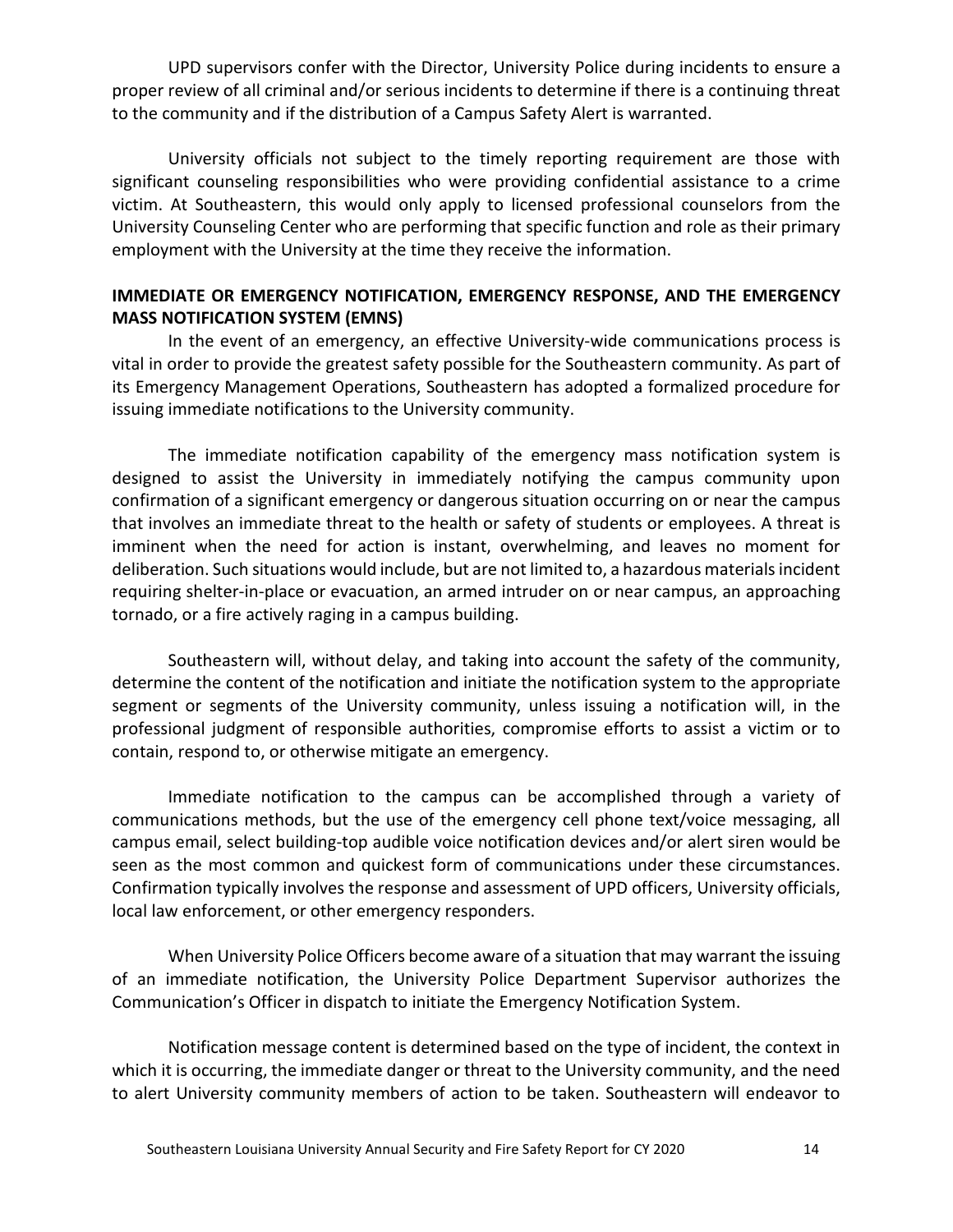make such notification sufficiently specific so as to enable recipients to take an appropriate response to the threat. Pre-recorded messages have been prepared as part of the emergency notification system to aid in rapid communication processes. In situations lacking the presence of an imminent threat, the Director, University Police will consult with the President, Vice President for Student Affairs, Dean of Students, and/or other members of the University administration prior to an alert being issued.

Follow-up notices/communications will be provided as necessary during an active incident and may be provided by the Director, University Police or Vice-President for Student Affairs. When a threat is neutralized or effectively removed, University community members will be appropriately informed via all or some of the aforementioned communications methods.

When the emergency mass notification system (EMNS) is activated using the siren, email, and cell phone text/voice messaging, University officials will notify University community members of the emergency situation, its exact location, and will most likely request community members to protect themselves by evacuating the affected area if it is safe to do so and/or by employing the "shelter-in-place" concept. Local law enforcement, emergency responders, and select city and parish officials are also alerted via text messaging of any actual on-campus emergency that poses a threat to campus and/or the immediate local community.

Shelter-in-place means to take immediate shelter wherever you happen to be at the time of a shelter-in-place notification – in campus housing, in privately-owned housing near campus, in an academic or administrative building, etc. Community members should remain in a shelterin-place status until the all-clear is communicated by emergency response personnel via an emergency rapid communications system(s).

Southeastern authorities may instruct University community members to "shelter-inplace" if a condition exists that is potentially life threatening and has an immediate threat to the health and personal safety of the campus community. Immediate threats would include, but are not limited to: active shooter incidents, mass acts of violence, tornadoes, terrorist attacks, or hazardous materials incidents.

## **How to Shelter-In-Place:**

- If you can safely evacuate a potentially dangerous or hazardous situation, do so immediately. If you cannot safely evacuate and you are inside, stay where you are. Collect any emergency shelter-in-place supplies and a telephone to be used in case of emergency. If you are outdoors, proceed into the closest building quickly or follow instructions from emergency personnel.
- Locate a room to shelter inside. It should be:
	- o an interior room;
	- o above ground level; and
	- o without windows or with the least number of windows. If there is a large group of people inside a particular building, several rooms may be necessary.
- Shut and lock, if possible, all windows (tighter seal) and close exterior doors. Doors and windows may need to be barricaded, if possible.
- Turn off air conditioners, heaters, and fans.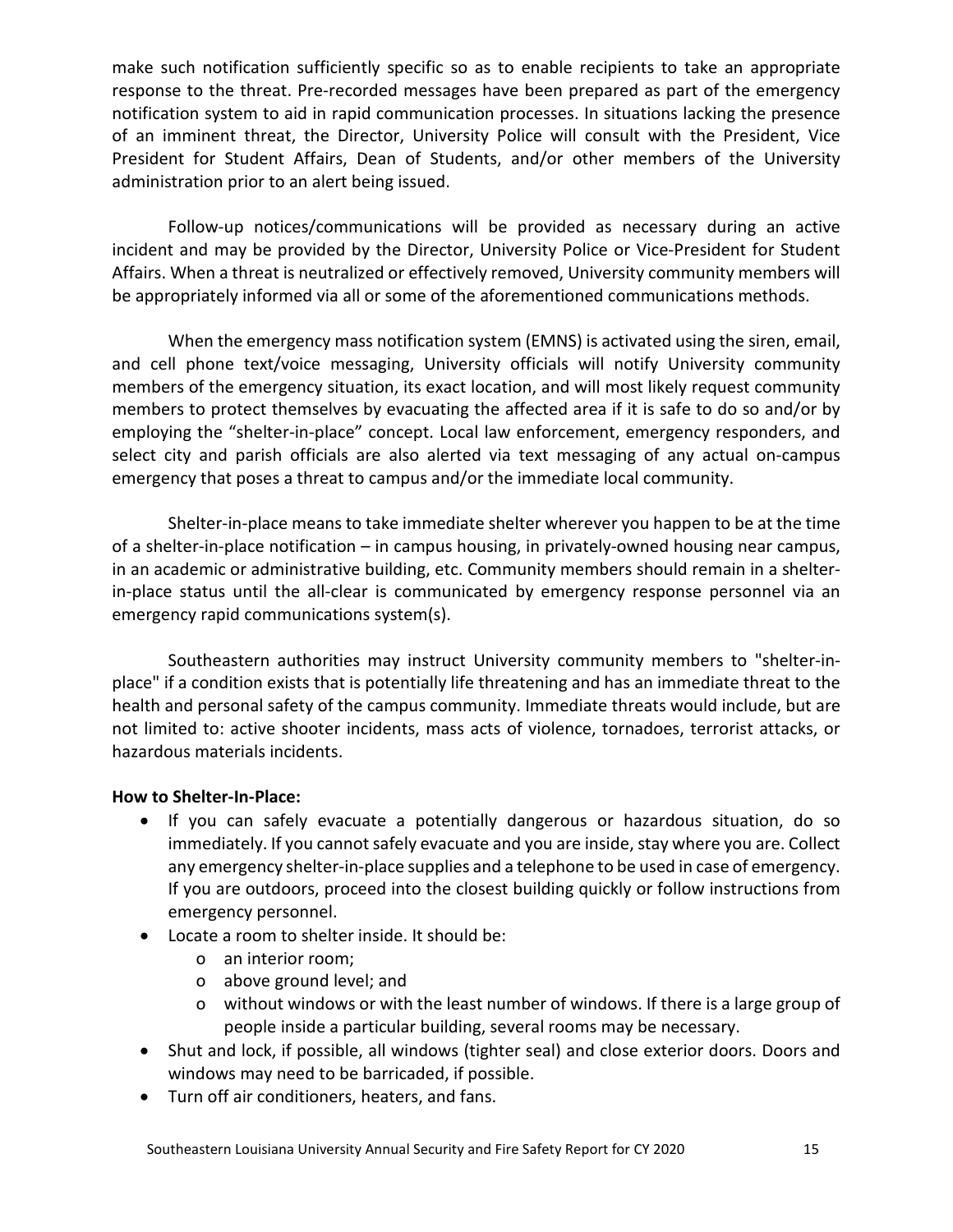- Close vents to ventilation systems as you are able.
- Make a list of people with you and ask someone to call UPD to inform them where you are sheltering.
- Turn on a radio or TV and listen for further instructions.
- Make yourself as comfortable as possible.

#### **Off-campus Emergencies**

UPD officials may receive emergency information from the Tangipahoa Parish 911 Center, Tangipahoa Parish Sheriff's Office, or Hammond City Police Department regarding incidents in Tangipahoa Parish or the City of Hammond which may imminently impact the safety of the Southeastern community. When appropriate, UPD will notify the University community of offcampus threats which could also represent a threat to the health or safety of students or employees on campus.

## **Emergency Mass Notification System (EMNS) Testing and Registration**

The Emergency Mass Notification System (EMNS) will be tested at least each academic semester to ensure all systems are working properly and emergency managers maintain a working knowledge of the system. These tests will also be educational moments for the University community to remind them the system exists and it is a working and functioning system they can rely upon. In conjunction with at least one of the EMNS test notifications, information is shared with the campus community related to the campus' emergency response and evacuation procedures.

Students and employees are informed of the University's EMNS program and evacuation processes during new student and new employee orientation and through written notification. This includes dissemination of information about how to respond during the activation of the EMNS in response to a significant incident on campus or within the immediate area of the campus potentially directly impacting the safety of the University community.

The EMNS processes are tested once each academic semester – including the activation of the alert siren and cell phone/text messaging systems. These tests are usually announced tests, but they may be unannounced.

Students and employees are automatically registered to receive all e-mail alerts at their official University e-mail address. Registration for the EMNS cell phone text/voice messaging is optional. To participate, students and employees must register through LEONet:

- Log onto LEONet and select "Emergency Alert System" from the menu on the left of the screen.
- Add your cell phone number in the box marked "Cell Phone," and add an additional cell phone you wish to receive text alerts
- Also, you may add your own or other numbers to receive voice messaging alerts
- Additionally, you may add up to two alternate e-mail address to receive any messages sent to your official Southeastern e-mail address
- Click "Save" to ensure all information is added to the system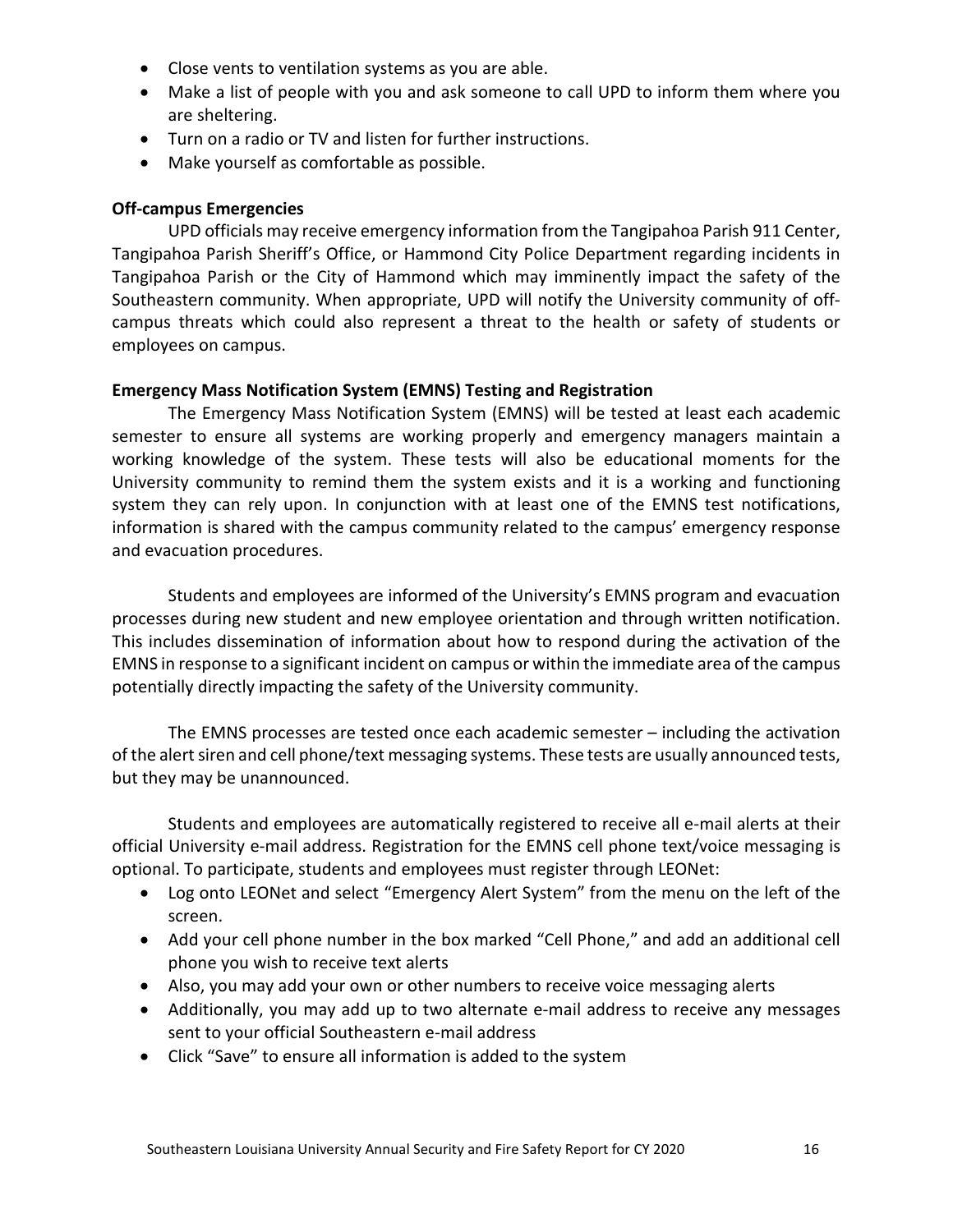Southeastern may utilize several means of communication during an emergency, although not all of these methods are always employed in every situation. The communications method used would depend on the type of emergency:

- Cell phone text/voice messaging
- Alert siren/audible notification system
- All campus e-mail alerts
- Voice-mail
- Emergency website and social media accounts
- Telephone trees
- Public media (TV, radio, news websites)
- Fire alarm system
- Public Address System from siren and from University Police vehicles
- Flyers posted throughout campus
- Direct, in-person notifications

#### **EVACUATION PROCEDURES**

The University Police Department shall be responsible for the safe evacuation of all persons utilizing the University's facilities in the event of natural disasters, civil disturbances, and active threats. The level of necessity will determine the response by UPD. If large scale events occur beyond the resource capabilities of Southeastern, officials will request assistance from outside emergency services such as the Hammond City Police Department, Hammond Fire Department, Tangipahoa Parish Sheriff's Office, Louisiana State Police, Tangipahoa Parish Emergency Operations Center, and/or state departments of emergency management. The need to implement evacuation from a campus building or the entire campus shall be based upon information received by or furnished to UPD.

Full or partial evacuations may be necessary as a protective action to reduce University community members' exposure to a hazard. Protective actions reduce TIME of exposure, create DISTANCE, or provide SHIELDING from a specific hazard. Hazards which may require an evacuation include:

- Fire
- Hazardous materials release
- Bomb threat or suspicious device/package
- Hostile intruder
- Massive utility failure
- Severe weather conditions
- Hazard that renders facilities uninhabitable

## **Exercise of Judgment and Contingencies**

The actions described are basic and standardized. When situations arise for which the procedures to be followed are not fully prescribed in Southeastern's Emergency Operations Plan (EOP), responsible personnel will be expected to exercise good judgment, make appropriate decisions, and provide any support necessitated by the situation.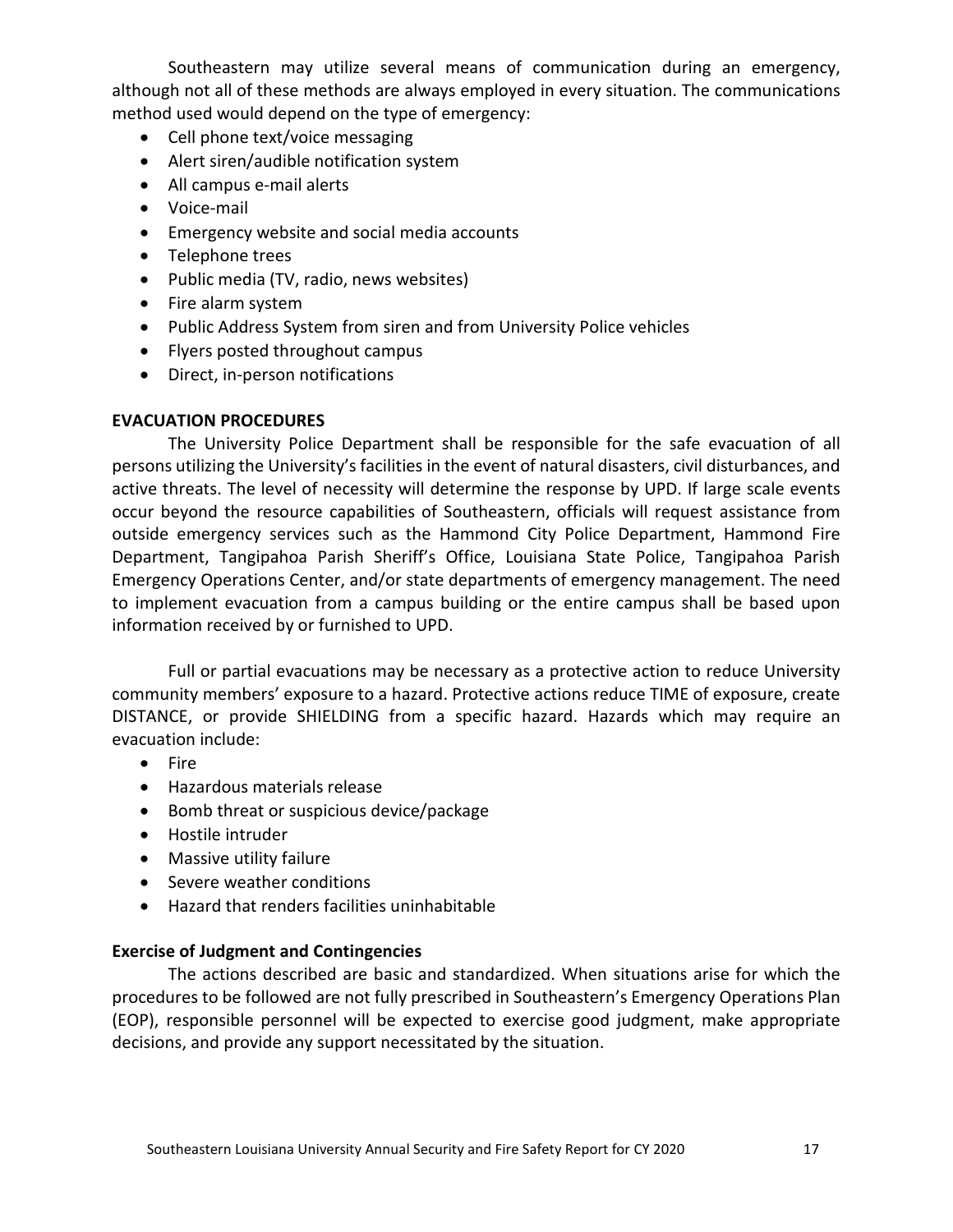As part of the decision-making process relative to an evacuation, the evacuation must be able to be completed well before the arrival of a hazard. When there is little to no warning time, a shelter-in-place decision/order may be more appropriate. Additional factors to consider beyond warning time when deciding on whether or not to evacuate include:

- Size and geographical area affected
- Population density of the surrounding area
- Capacity and condition of the road network
- Are sufficient transportation resources available University transportation, public transportation, and private transportation?
- Are there safe alternatives?
- Ability of University facilities to provide shielding from the hazard
- Ability of facilities to support the population
- Local considerations and local law enforcement and emergency resources support

## **Scope of an Evacuation**

The scope of an evacuation can include a single building, a group of buildings, and/or a large geographical area. The scope could go beyond the borders of the institution, and/or the University may be impacted by an evacuation initiated by local authorities. Size and scope considerations must be included in the overall decision-making process.

## **Building Evacuation**

- All building occupants are required to evacuate when the fire alarm sounds or upon the order of an authorized University official, such as a University Police Officer.
- If time permits, stabilize lab procedures, turn off stoves and ovens, and unplug or disable any device that could make a dangerous situation worse.
- Move to the closest exit and proceed down the EXIT stairwell in a safe and orderly manner. Take personal belongings with you. Do NOT use elevators.
- Remain at least three hundred (300) feet outside of the building and await further instructions. Keep roadways open, and beware of approaching emergency vehicles. Notify emergency responders of anyone trapped, especially anyone with a physical disability.

# **Large-scale Campus Evacuation**

- If evacuation of part or all of the campus is necessary, monitor text message/voice alert system, email, and the University's website for additional information.
- Those in need of transportation will be directed to areas to await transport to an offcampus site.

# **EMERGENCY PREPAREDNESS OVERVIEW**

Emergency preparedness at Southeastern is managed by the University's Emergency Operations Plan (EOP). Emergency operations planning at Southeastern means preventing, preparing for, responding to, and recovering from any and all emergencies affecting the Southeastern and surrounding community. It means having a comprehensive plan extending from all levels of emergency personnel and community members to prevent emergency situations; it means preparing people on the procedures to follow, should a crisis occur; it means having a well collaborated response approach from University, local, state, and federal agencies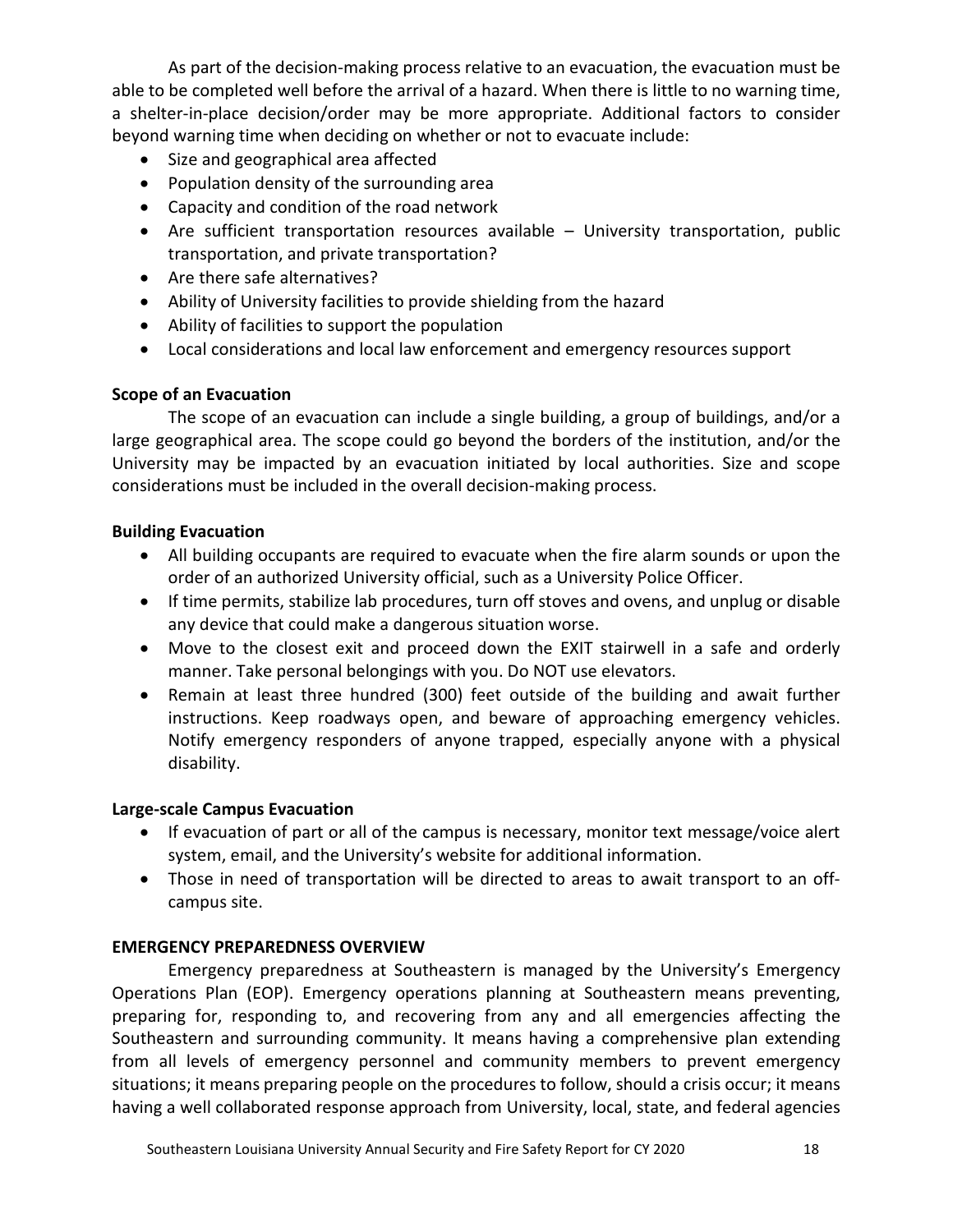to effectively mitigate any crisis; and it means being ready and able to recover quickly from emergency events in order to move forward with the operations and business continuity of Southeastern.

All emergency incidents occurring on campus or impacting the University community will be managed using the Incident Command System (ICS) and the National Incident Management System (NIMS) as outlined by federal and state agencies.

The primary responsibility for responding to emergencies on Southeastern's campus rests with the University Police Department. UPD, along with other University departments, plays an essential role as the first line of defense. In responding to an emergency or disaster, Southeastern will make full use of the facilities, equipment, supplies, personnel, and resources of the University. The President of the University, as chief executive, has the authority to direct and coordinate disaster operations and may delegate this authority to an emergency manager. Incident Command is established when an authorized individual (usually a law enforcement or fire department supervisor) is onsite and communicates their authority with all personnel involved.

If a situation arises on or around campus potentially threatening the health or safety of University community members, senior administrative staff of the University and members of the University Police Department are immediately summoned as part of Southeastern's crisis response procedure.

University Police Officers, supervisors, and administrators are trained in crisis response and have the authority to take immediate action in response to an imminent crisis, using the Emergency Operations Plan (EOP) and departmental procedures as a guideline.

These actions may include:

- Deployment of additional police officers
- Summoning of city, parish, or state emergency management officials
- Enhanced patrol of the campus
- Closing of roads and entrances onto campus
- Securing of campus buildings and residence halls
- Evacuation of campus buildings and residence halls

There is one Incident Commander (IC) for an incident. When more than one jurisdiction or one agency is involved, a Unified Command structure will be established. Command will function from an Incident Command Post (ICP). Certain "triggering" conditions may dictate a broader institutional response. This broader response will be managed from an Emergency Operations Center (EOC).

When an Emergency Operations Center (EOC) is established, the President of the University will assume a policy, direction, and coordination role over the institution's response and recovery. The EOC will act as an umbrella organization bringing together all elements necessary to support the incident and maintain ongoing operations. Command will remain with the Incident Commander or Unified Command group.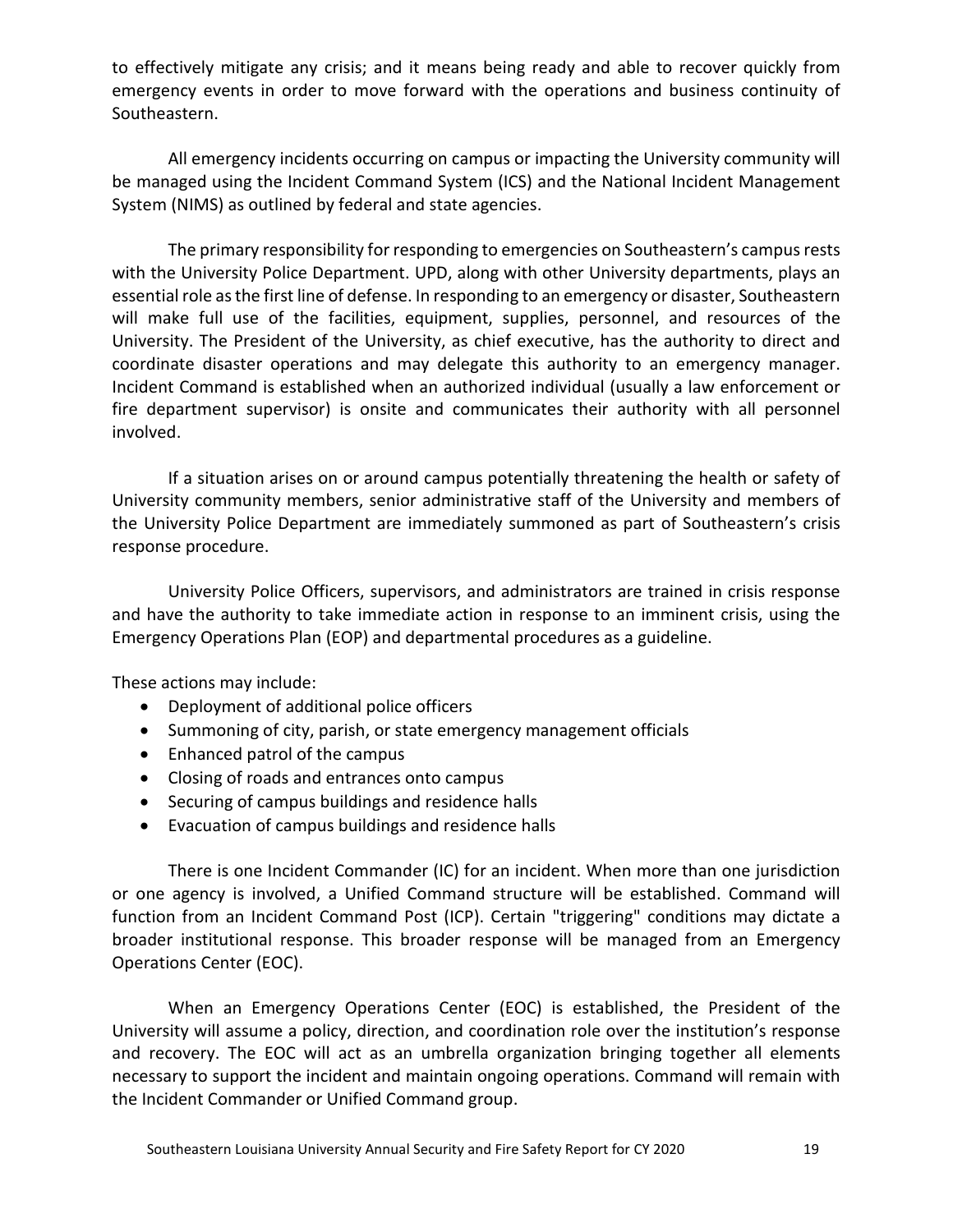#### **TESTING, EXERCISE PREPAREDNESS DRILLS, AND TABLE-TOP EXERCISES**

In accordance with the institution's Emergency Operations Plan (EOP), Southeastern will use its emergency procedures and plans for testing emergency notification, response, and evacuation. A test is defined as regularly scheduled drills, exercises, and appropriate followthrough activities, designed for assessment and evaluation of emergency plans and capabilities.

Southeastern will perform periodic table-top exercises (at least one per year) in order to practice the implementation of the University's emergency operations plan, supplement emergency policies and procedures, and to assess and evaluate emergency plan capabilities. The Director, University Police, in coordination with the Office of the Vice President for Student Affairs and the Office of the President of the University, will be responsible for scheduling and conducting these table-top exercises. Local emergency responders from police and fire departments, North Oaks Medical Center, and Tangipahoa Parish Emergency Operations Center (EOC) will be invited to participate along with University officials during one table-top each year. Exercises can be either announced or unannounced.

After-action reviews will be conducted following each test and/or exercise documenting the test/exercise, providing a description for each test/exercise, the date, time, and whether the test was announced or unannounced.

#### **DAILY CRIME AND FIRE LOG**

The University Police Department makes the Daily Crime and Fire Logs for the most recent 60-day period available on its website at:

#### [http://www.southeastern.edu/admin/police/clery/security\\_fire\\_reports/daily\\_crime\\_log](http://www.southeastern.edu/admin/police/clery/security_fire_reports/daily_crime_log)

Unless the disclosure is prohibited by law or would jeopardize the confidentiality of the victim, newly reported crimes/incidents within the University's Clery geography and updated information regarding previously reported crimes are entered onto the Daily Crime and Fire Log within two business days of when it is reported to the University Police Department. Any portion of these crime and fire logs older than 60 days are made available for public inspection within two business days of a request.

All confirmed fires occurring within or on any and all on-campus residential facilities will be included in the Daily Crime and Fire Log. The information in the Daily Crime and Fire Log typically includes the incident number, crime classification or nature of the fire, date reported, date occurred, general location of crime or fire, and disposition of each reported crime or fire. Students and employees are encouraged to review these logs periodically to become more familiar with the types and locations of criminal incidents and fires that may impact the Southeastern community.

Personally identifiable information of persons involved in reported incidents and fires will not be listed on the Daily Crime and Fire Log.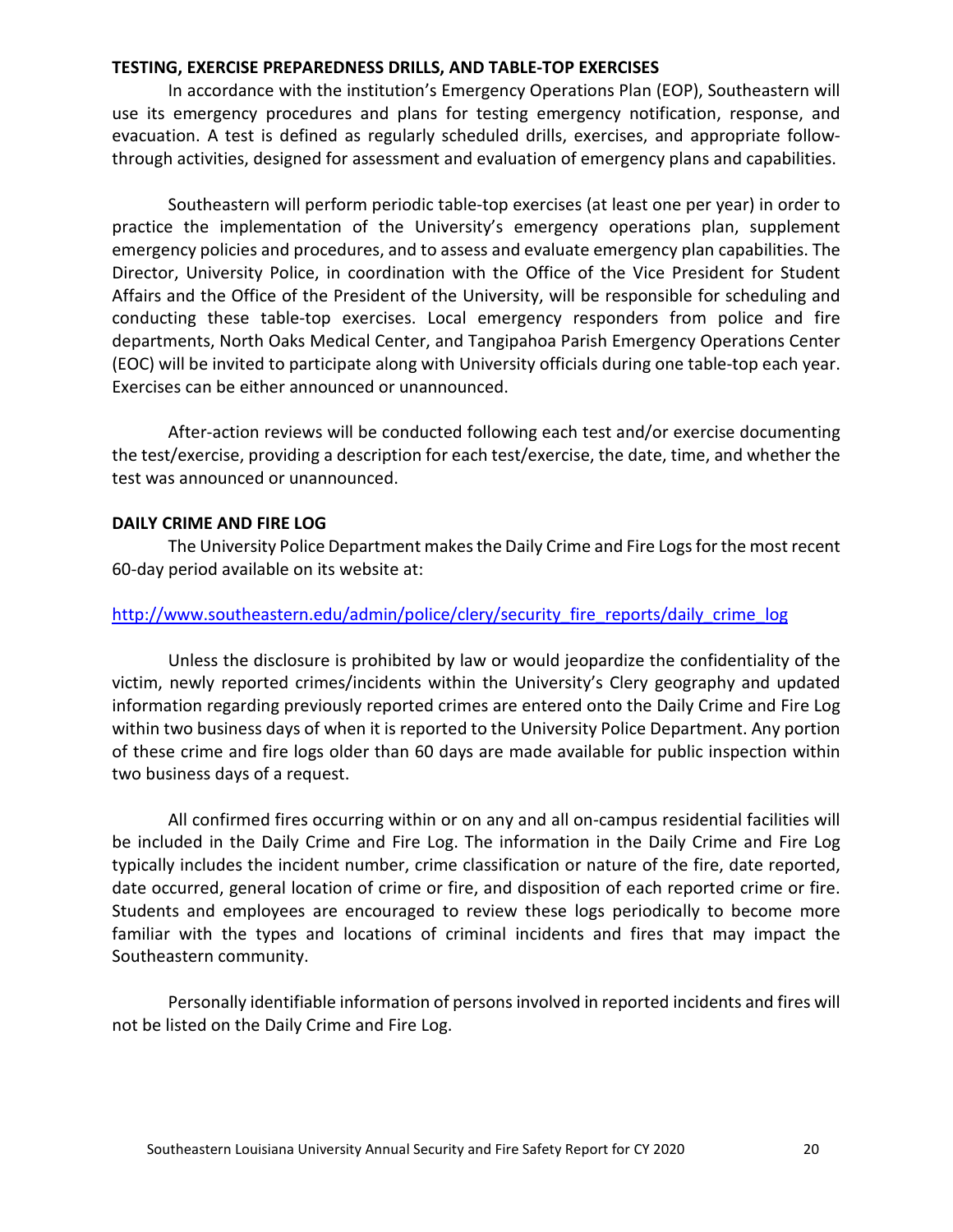#### **PREPARATION OF ANNUAL DISCLOSURE OF CRIME STATISTICS & CLERY COMPLIANCE**

The following information provides context for the crime statistics reported as part of compliance with the Clery Act.

The Southeastern Louisiana University Police Department is primarily responsible for preparing the Annual Security and Fire Safety Report. This responsibility is specifically designated to the Director, University Police. The procedures for preparing the annual disclosure of crime statistics include reporting statistics to the University community by reviewing incidents reported to UPD by members of the community and non-police personnel who have been designated as Campus Security Authorities (CSAs).

Additionally, UPD made a reasonable and good faith effort to request and retrieve statistics from all local law enforcement agencies with jurisdiction over the University's identified Clery geography. Reportable Clery crime data received from agencies who responded to these requests are included in the following tables. Not all of these agencies responded to requests for crime statistics and some responses were not clear enough to determine if the agency handled any Clery reportable crimes within Southeastern's reporting geography.

All statistics are gathered, compiled, and reported to the University community via this report, entitled the "Annual Security and Fire Safety Report," which is published no later than October 1<sup>st</sup> of each year (except in the Fall of 2020, when the United States Department of Education allowed for a delay due to complications as a result of the COVID-19 epidemic). UPD submits the annual crime statistics published in this report to the United States Department of Education (ED). The statistical information gathered by the US Department of Education is available to the public through the ED website.

Southeastern sends an email to every enrolled student and current employee on an annual basis informing them of the availability of the Annual Security and Fire Safety Report. The email includes a brief summary of the contents of this report. The email also includes the address for the UPD website where the Annual Security and Fire Safety Report can be found online and how to obtain a printed copy of the report from UPD.

## **Specific Information about Classifying Crime Statistics**

The statistics in this document are published in accordance with the definitions and many of the standards and guidelines used by the FBI Uniform Crime Reporting Handbook, National Incident-Based Reporting System (NIBRS), and relevant federal law (the Clery Act).

For Clery Act reporting purposes, the number of victims involved in a particular incident is indicated in the statistics column for the following crime classifications: Murder/Non-Negligent Manslaughter, Manslaughter by Negligence, Sex-based Offenses, and Aggravated Assault. For example, if an aggravated assault occurs and there are three victims, this would be counted as three aggravated assaults in the crime statistics chart.

The number reflected in the statistics for the following crime categories includes one offense per distinct operation: Robbery, Burglary, Larceny, Vandalism, and Arson. For example,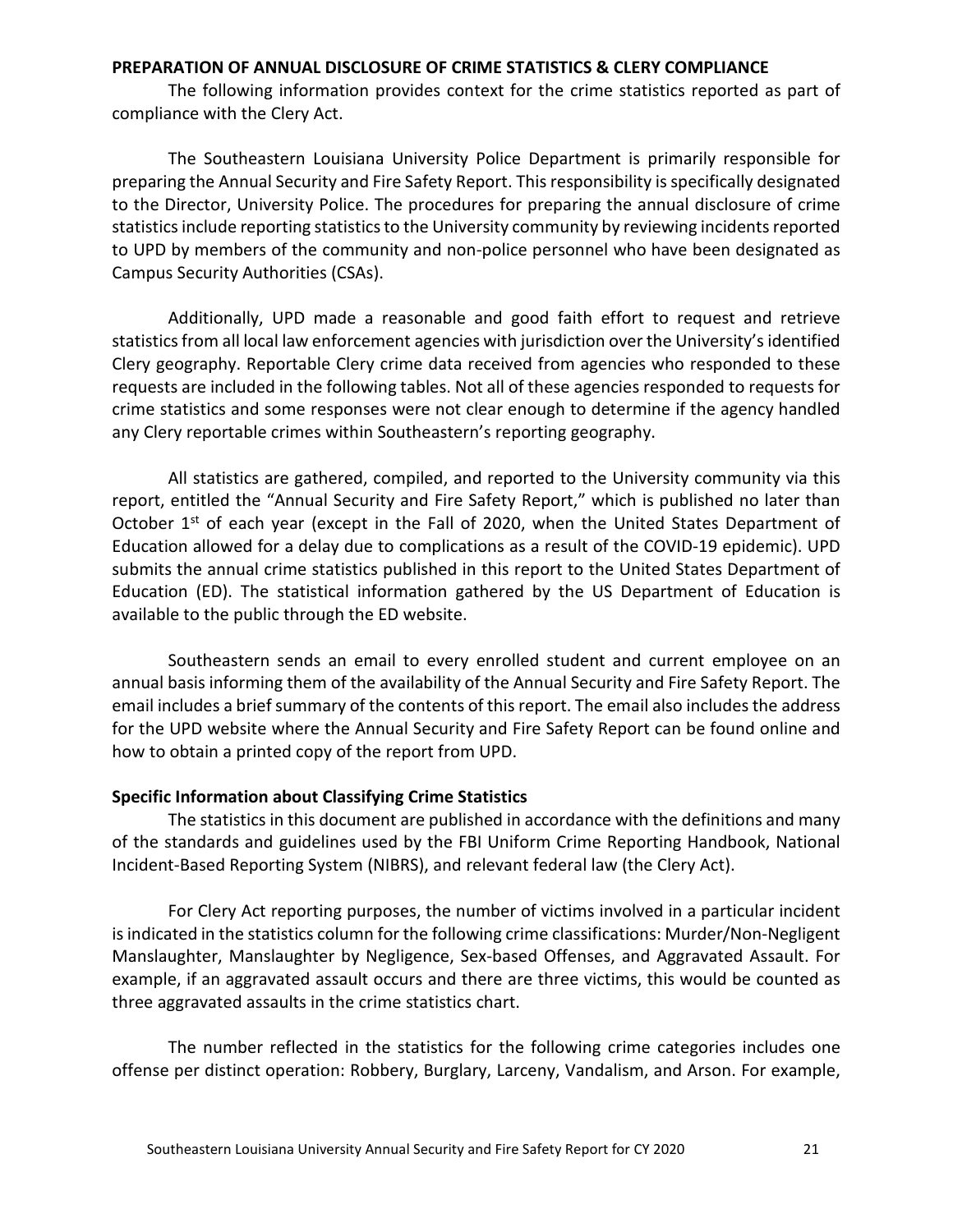if five students are walking across campus together and they are robbed, this would count as one instance of robbery in the crime statistics chart.

In cases of Motor Vehicle Theft, each vehicle stolen is counted as a statistic.

In cases involving Drug Law, Liquor Law, and Weapon Law violations the statistics indicate the number of people arrested by law enforcement or referred to a campus authority for possible disciplinary action for violations of those specific laws.

**Hate crimes** are reported in narrative form and are separated by category of prejudice. A hate crime is not a separate, distinct crime, but is the commission of a criminal offense that was motivated by the offender's bias. For example, if a subject assaults a victim, a crime has been committed. If the facts of the case indicate that the offender was motivated to commit the offense because of their bias against the victim's actual or perceived race, sexual orientation, gender, religion, ethnicity, national origin, gender identity, or disability, the assault is then also classified as a hate crime. For Clery Act purposes, hate crimes include any of the following offenses that are motivated by the offender's bias: Murder and Non-negligent Manslaughter, Sex-based Offenses (rape, fondling, incest and statutory rape), Robbery, Aggravated Assault, Burglary, Motor Vehicle Theft, Arson, Larceny-Theft, Simple Assault, Intimidation, and Destruction/Damage/Vandalism of Property.

**Campus SaVE** was signed into law on March 7, 2013, as part of the reauthorization of the Violence Against Women Act (VAWA); it covers students and staff of institutions of higher education and amends the Clery Act to include new reporting requirements for Domestic Violence, Dating Violence, and Stalking and additional policy statements and training requirements.

**"Reported crimes"** are allegations of crimes reported in good faith to UPD and CSAs. These crimes do not have to be investigated or adjudicated in order to count as a reported crime statistic in this document. Reported crimes may involve individuals not associated or affiliated with Southeastern. Reported crimes may include information received from an anonymous reporting source. Residential Facility crime statistics are a subset of the On-Campus category, i.e. they are counted in both categories.

# **CLERY ACT GEOGRAPHY DEFINITIONS/INCLUSIONS**

**On-Campus** *defined as*: (1) Any building or property owned or controlled by an institution within the same reasonably contiguous geographic area and used by the institution in direct support of or in a manner related to the institution's educational purposes, including residence halls; and (2) Any building or property that is within or reasonably contiguous to the area identified in paragraph (1), that is owned by the institution but controlled by another person, is frequently used by students and supports institutional purposes (such as a food or retail vendor).

**Non-Campus Building or Property** *defined as*: (1) Any building or property owned or controlled by a student organization that is officially recognized by the institution (i.e. privately owned fraternity); or (2) Any building or property owned or controlled by an institution that is used in direct support of or in relation to the institution's educational purposes, is frequently used by students, and is not within the same reasonably contiguous geographic area of the institution.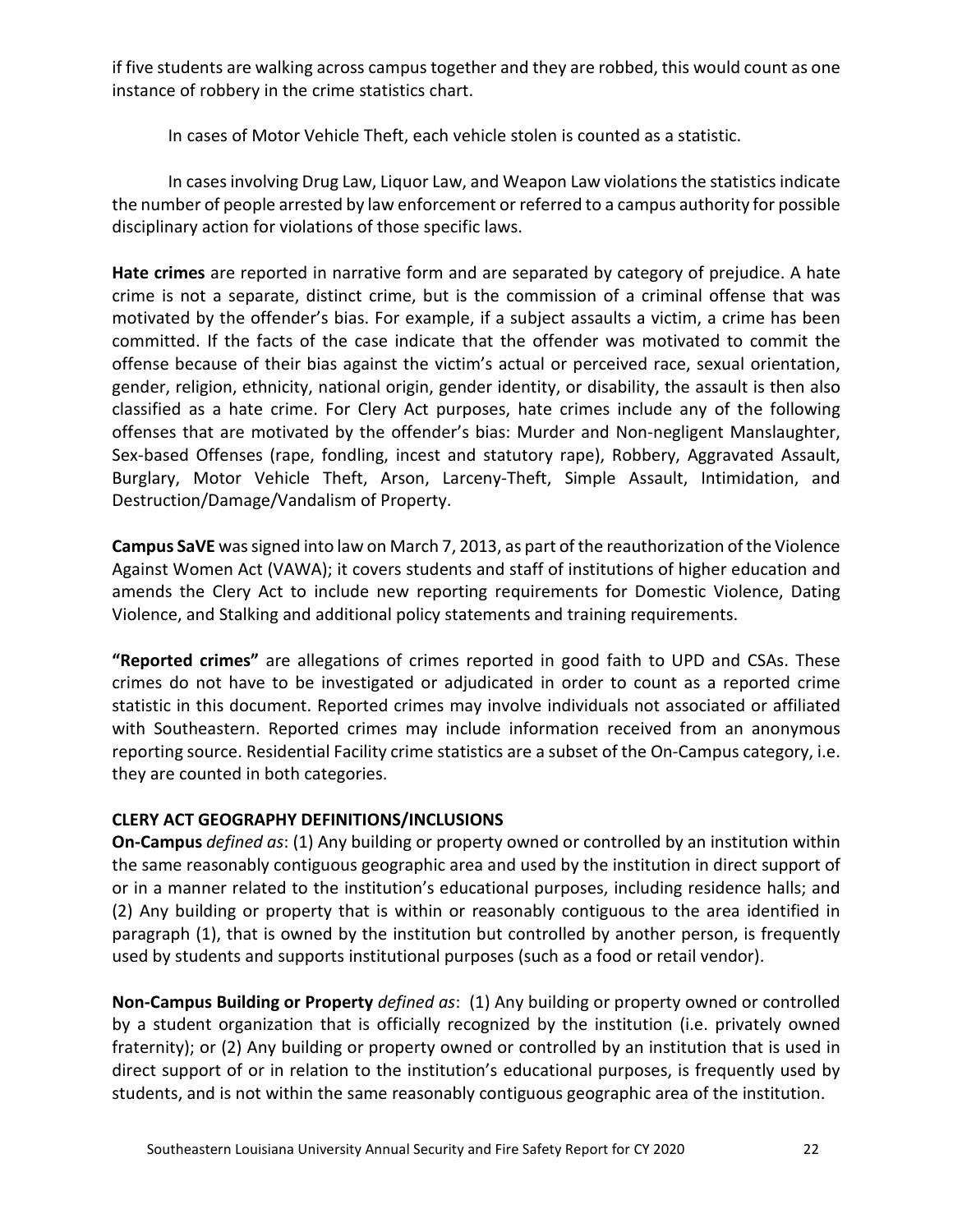The **Non-Campus geography** definition includes buildings or properties under temporary control during institutionally sponsored short-stay-away domestic or international trips for students of more than one night or buildings or properties under temporary control during institutionally sponsored domestic or international trips for students to repeated locations:

• For example, if students in a club take a trip to Washington, D.C. and stay at the same hotel every year, the institution must include in their Clery Act crime statistics any Clery Act crimes that occur in the rooms used by the students and any common areas used to access those rooms; including the lobby, elevator and staircases.

**Public Property** *defined as*: All public property, including thoroughfares, streets, sidewalks, and parking facilities, within the campus or immediately adjacent to and accessible from the campus or on-campus property/facilities. The Southeastern crime statistics do not include crimes that occur in privately-owned homes or businesses within or adjacent to the campus boundaries.

**On-campus Student Housing Facility** *defined as*: Any student housing facility that is owned or controlled by the institution, or is located on property that is owned or controlled by the institution, and is within the reasonably contiguous geographic area that makes up the campus is considered an on-campus student housing facility. This category is considered a subset of the On-Campus category.

**Reasonably Contiguous** *is defined in the 2016 Handbook for Campus Safety and Security Report as follows:* Refers to a building or property an institution owns or controls in a location that students consider to be and treat as part of the "campus." Generally speaking, it is reasonable to consider University-owned or –controlled locations within one mile from the core or main campus border to be reasonably contiguous with the campus.

# **CLERY ACT/UCR/NIBRS CRIME DEFINITIONS**

Southeastern Louisiana University is required to report crime statistics as defined by the Clery Act for the following crimes if the crimes are reported and occur in geographic locations as defined above.

**Murder/Non-Negligent Manslaughter** – The killing of one human being by another.

**Manslaughter by Negligence** – The killing of another person through gross negligence.

The Federal definition (from VAWA) of **Sexual Assault**: An offense that meets the definition of rape, fondling, incest, or statutory rape as used in the FBI's Uniform Crime Reporting (UCR) program. Per the National Incident-Based Reporting System (NIBRS) User Manual from the FBI UCR Program, a sex offense is "any sexual act directed against another person, without the consent of the victim, including instances where the victim is incapable of giving consent."

**Rape**: The penetration, no matter how slight, of the vagina or anus with any body part or object, or oral penetration by a sex organ of another person, without the consent of the victim. This definition includes any gender of victim or perpetrator.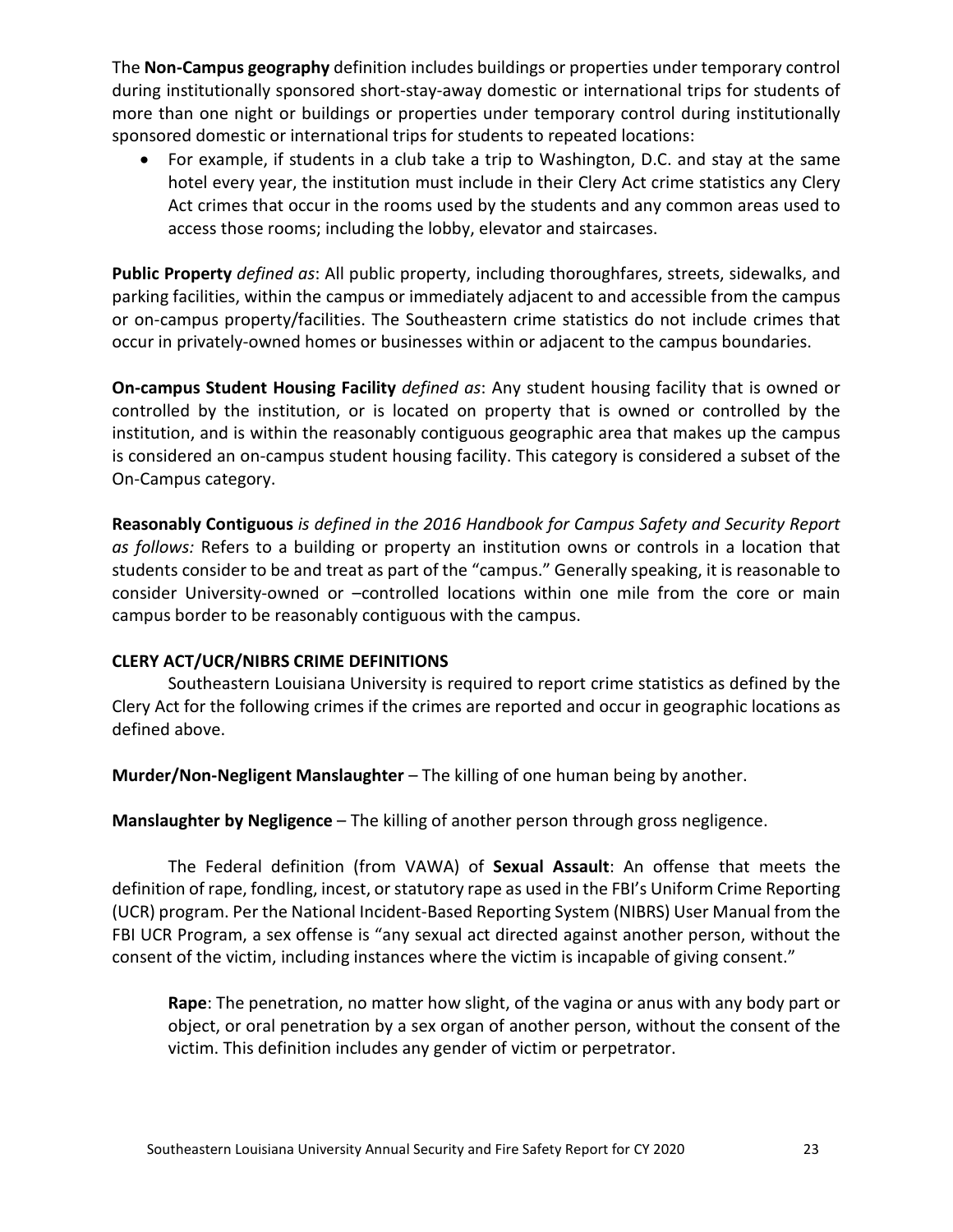**Fondling:** The touching of the private parts of another person for the purpose of sexual gratification, without the consent of the victim, including instances where the victim is incapable of giving consent because of his/her age or because of his/her temporary or permanent mental incapacity.

**Incest:** Non-forcible sexual intercourse between persons who are related to each other within the degrees wherein marriage is prohibited by law.

**Statutory Rape:** Non-forcible sexual intercourse with a person who is under the statutory age of consent.

**Robbery** – The taking or attempting to take anything of value from the care, custody, or control of a person or persons by force or threat of force or violence and/or by putting the victim in fear.

**Aggravated Assault** – An unlawful attack by one person upon another for the purpose of inflicting severe or aggravated bodily injury. This type of assault is usually accompanied by the use of a weapon or by means likely to produce death or great bodily harm.

**Burglary** – The unlawful entry of a structure to commit a felony or a theft.

**Motor Vehicle Theft** – The theft or attempted theft of a vehicle.

**Arson** – Any willful or malicious burning or attempt to burn, with or without intent to defraud, a dwelling house, public building, motor vehicle or aircraft, or personal property of another.

## **Unreported Incidents**

As with all statistical data, care must be taken when interpreting the information provided in this report. The statistics include only incidents about which Southeastern, UPD, or a Campus Security Authority has some knowledge. It cannot and does not include information not reported to an official in some way. Anyone with knowledge of an incident which is not included in this report when it should be is encouraged to contact UPD or another Campus Security Authority immediately so the matter can be properly recorded and disclosed.

#### **Unfounded Crimes**

If a crime is reported as occurring On-Campus, in On-campus Residential Facilities, in or on Non-campus buildings or property, or on Public Property, and the reported crime is investigated by law enforcement authorities and found to be false or baseless, the crime is considered to be "unfounded." Only sworn or commissioned law enforcement personnel may unfound a crime and only after an investigation is conducted.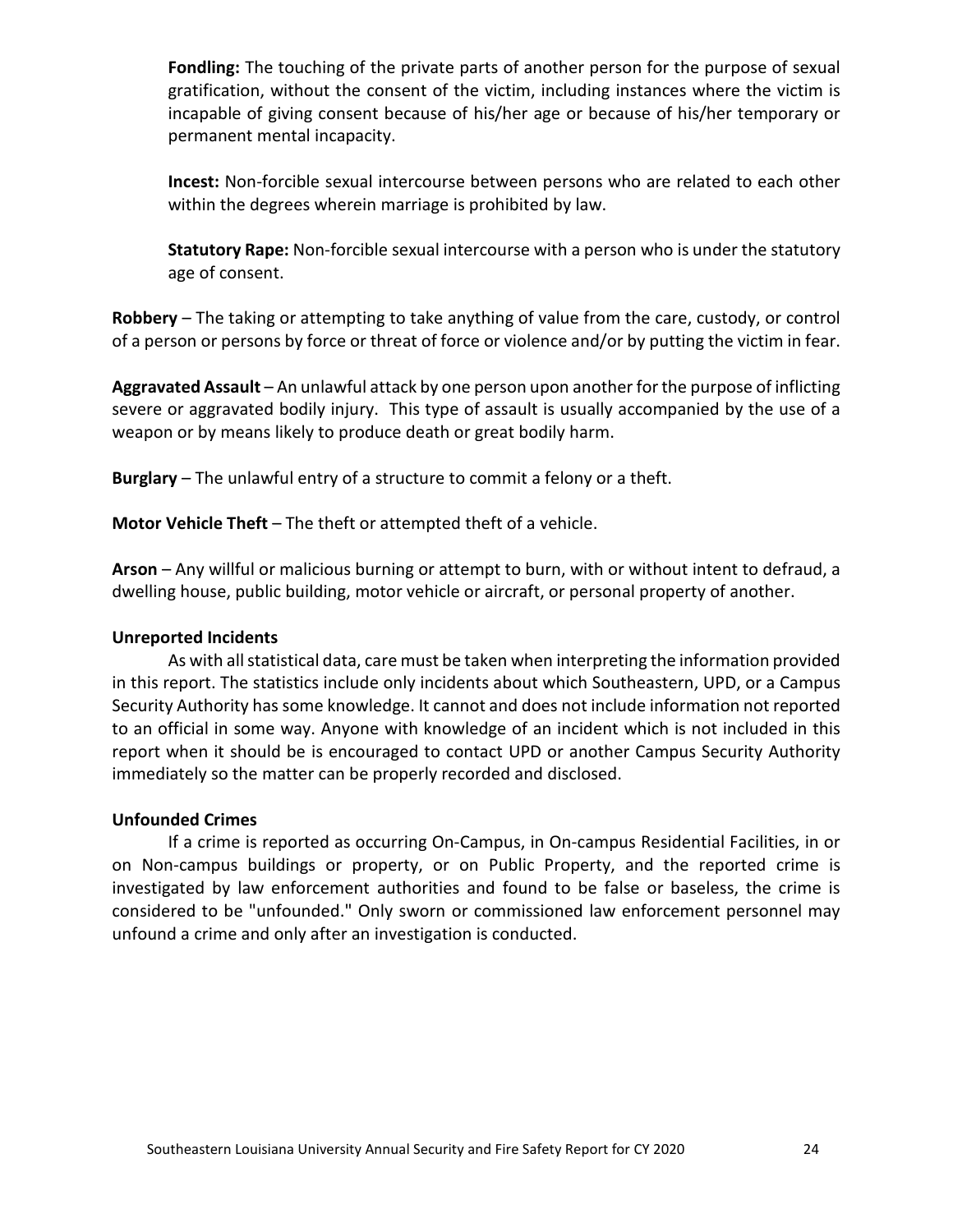| <b>Unfounded Crimes</b> |                                                                                                                                                                                                                                                                                                                                                                                                                                                      |  |  |  |  |  |
|-------------------------|------------------------------------------------------------------------------------------------------------------------------------------------------------------------------------------------------------------------------------------------------------------------------------------------------------------------------------------------------------------------------------------------------------------------------------------------------|--|--|--|--|--|
|                         |                                                                                                                                                                                                                                                                                                                                                                                                                                                      |  |  |  |  |  |
| 2020                    | Zero (0) unfounded crimes for calendar year 2020                                                                                                                                                                                                                                                                                                                                                                                                     |  |  |  |  |  |
| 2019                    | 19-005402 - A CSA received an anonymous report stating "someone is near the<br>tunnel shooting a gun." The CSA immediately contacted the police department and<br>officers arrived in less than one minute. Witnesses who had been in the area during<br>the time period stated no such incident occurred. Surveillance footage of the area<br>showed no such incident occurring at any time during the day the incident was<br>reported to the CSA. |  |  |  |  |  |
|                         | 19-007274 - An employee reported a burglary - items missing from their office on<br>campus. The employee later reported they found the items in their office and had<br>simply not seen them earlier.                                                                                                                                                                                                                                                |  |  |  |  |  |
|                         | 18-000153 - A student reported a laptop computer stolen from their residence hall<br>room. Investigation revealed the student brought the computer to their parents'<br>home off-campus and forgot they had done so.                                                                                                                                                                                                                                 |  |  |  |  |  |
| 2018                    | 18-001462 - A student reported two computers stolen from a computer lab in an<br>academic building. Investigation revealed the computers were not stolen but were<br>moved by a lab employee to another location with permission from the lab<br>coordinator.                                                                                                                                                                                        |  |  |  |  |  |
|                         | 18-003211 - A student reported a credit card stolen from their residence hall room.<br>Investigation revealed the credit card was not stolen but the student dropped the<br>credit card outside the building while performing another activity. The card was<br>located and returned to the student.                                                                                                                                                 |  |  |  |  |  |
|                         | 18-005056 - A student reported their vehicle stolen from a parking lot on campus.<br>Investigation revealed the vehicle was not stolen but was repossessed by a finance<br>company for non-payment.                                                                                                                                                                                                                                                  |  |  |  |  |  |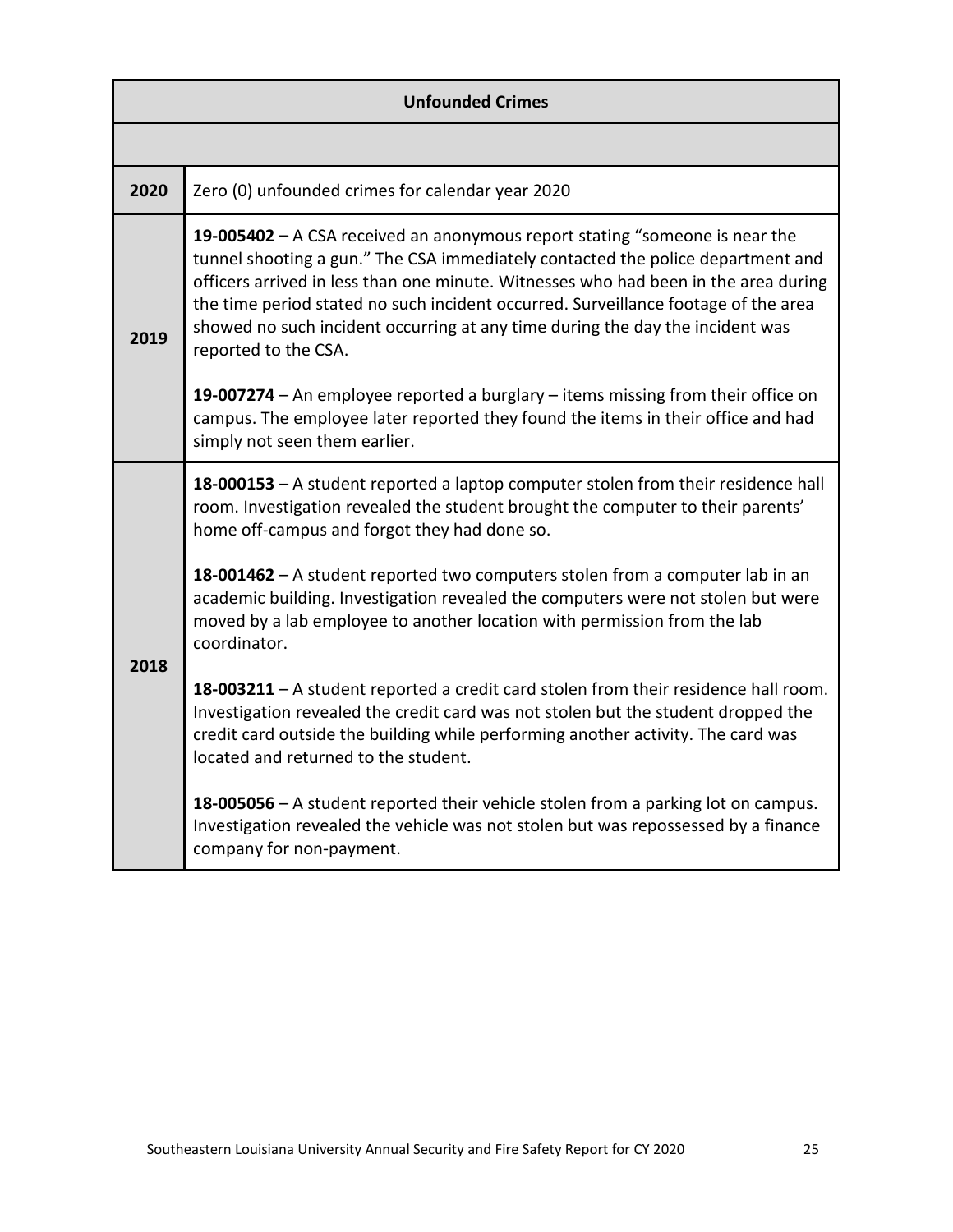| <b>Campus Crime Statistics for Southeastern Louisiana University</b><br>(Jeanne Clery Disclosure of Campus Security Policy and Campus Crime Statistics Act)<br><b>Calendar Years (CY) 2018 - 2020</b> |                  |                                                     |                       |                           |                         |                                                |
|-------------------------------------------------------------------------------------------------------------------------------------------------------------------------------------------------------|------------------|-----------------------------------------------------|-----------------------|---------------------------|-------------------------|------------------------------------------------|
| <b>Offense</b><br>(Crimes Reported<br><b>By Hierarchy)</b>                                                                                                                                            | Calendar<br>Year | <b>On Campus</b><br>including<br><b>Residential</b> | Non-<br><b>Campus</b> | <b>Public</b><br>Property | <b>Total</b>            | <b>On Campus</b><br><b>Residential</b><br>Only |
| <b>Murder &amp; Non</b>                                                                                                                                                                               | 2020             | 0                                                   | 0                     | 0                         | $\mathbf 0$             | 0                                              |
| -Negligent                                                                                                                                                                                            | 2019             | $\mathbf 0$                                         | $\mathbf 0$           | 0                         | $\bf{0}$                | 0                                              |
| Manslaughter                                                                                                                                                                                          | 2018             | 0                                                   | 0                     | 0                         | 0                       | 0                                              |
|                                                                                                                                                                                                       | 2020             | 0                                                   | 0                     | 0                         | $\mathbf 0$             | $\mathbf{0}$                                   |
| <b>Manslaughter</b>                                                                                                                                                                                   | 2019             | 0                                                   | $\mathbf 0$           | 0                         | $\mathbf 0$             | $\mathbf 0$                                    |
| by Negligence                                                                                                                                                                                         | 2018             | 0                                                   | $\mathbf 0$           | $\mathbf 0$               | $\mathbf 0$             | $\mathbf 0$                                    |
|                                                                                                                                                                                                       | 2020             | 3                                                   | $\mathbf 0$           | 0                         | 3                       | 3                                              |
| Rape                                                                                                                                                                                                  | 2019             | 6                                                   | $\mathbf 0$           | $\mathbf 0$               | 6                       | 5                                              |
|                                                                                                                                                                                                       | 2018             | 6                                                   | $\bf{0}$              | 0                         | 6                       | 6                                              |
|                                                                                                                                                                                                       | 2020             | $\mathbf 0$                                         | $\mathbf 0$           | $\mathbf 0$               | $\bf{0}$                | $\mathbf 0$                                    |
| <b>Fondling</b>                                                                                                                                                                                       | 2019             | $\mathbf{1}$                                        | $\mathbf 0$           | 0                         | $\mathbf{1}$            | $\mathbf{1}$                                   |
|                                                                                                                                                                                                       | 2018             | 4                                                   | $\mathbf 0$           | $\mathbf 0$               | 4                       | 3                                              |
|                                                                                                                                                                                                       | 2020             | $\mathbf 0$                                         | $\mathbf 0$           | $\mathbf 0$               | $\mathbf 0$             | $\mathbf{0}$                                   |
| <b>Incest</b>                                                                                                                                                                                         | 2019             | 0                                                   | $\mathbf 0$           | 0                         | $\bf{0}$                | $\mathbf 0$                                    |
|                                                                                                                                                                                                       | 2018             | $\mathbf 0$                                         | $\mathbf 0$           | 0                         | $\mathbf 0$             | $\mathbf{0}$                                   |
|                                                                                                                                                                                                       | 2020             | 0                                                   | 0                     | 0                         | $\mathbf 0$             | $\mathbf 0$                                    |
| <b>Statutory Rape</b>                                                                                                                                                                                 | 2019             | 0                                                   | $\bf{0}$              | $\mathbf 0$               | $\bf{0}$                | $\mathbf 0$                                    |
|                                                                                                                                                                                                       | 2018             | $\mathbf{1}$                                        | $\mathbf 0$           | $\mathbf 0$               | $\mathbf{1}$            | $\mathbf{1}$                                   |
|                                                                                                                                                                                                       | 2020             | 0                                                   | $\bf{0}$              | 0                         | $\boldsymbol{0}$        | $\mathbf 0$                                    |
| <b>Robbery</b>                                                                                                                                                                                        | 2019             | $\overline{2}$                                      | $\bf{0}$              | 0                         | $\overline{2}$          | 1                                              |
|                                                                                                                                                                                                       | 2018             | $\mathbf{0}$                                        | $\mathbf 0$           | $\mathbf 0$               | $\boldsymbol{0}$        | $\mathbf 0$                                    |
|                                                                                                                                                                                                       | 2020             | $\mathbf 0$                                         | $\mathbf 0$           | $\mathbf{1}$              | $\mathbf{1}$            | $\pmb{0}$                                      |
| <b>Aggravated</b><br><b>Assault</b>                                                                                                                                                                   | 2019             | 4                                                   | $\mathbf 0$           | $\mathbf 0$               | $\overline{\mathbf{4}}$ | $\mathbf{1}$                                   |
|                                                                                                                                                                                                       | 2018             | 5                                                   | $\pmb{0}$             | $\mathbf 0$               | 5                       | $\mathbf{1}$                                   |
|                                                                                                                                                                                                       | 2020             | 8                                                   | $\mathbf 0$           | $\mathbf 0$               | 8                       | 4                                              |
| <b>Burglary</b>                                                                                                                                                                                       | 2019             | 26                                                  | $\pmb{0}$             | 0                         | 26                      | 16                                             |
|                                                                                                                                                                                                       | 2018             | 15                                                  | $\pmb{0}$             | $\mathbf 0$               | 15                      | 8                                              |
|                                                                                                                                                                                                       | 2020             | $\mathbf{1}$                                        | $\mathbf 0$           | 0                         | $\bf{0}$                | $\mathbf{1}$                                   |
| <b>Motor Vehicle</b>                                                                                                                                                                                  | 2019             | 3                                                   | $\pmb{0}$             | 0                         | 3                       | $\mathbf 0$                                    |
| <b>Theft</b>                                                                                                                                                                                          | 2018             | $\overline{\mathbf{2}}$                             | $\pmb{0}$             | $\mathbf 0$               | $\overline{2}$          | $\mathbf 0$                                    |
|                                                                                                                                                                                                       | 2020             | 3                                                   | $\mathbf 0$           | $\mathbf 0$               | 3                       | $\mathbf 0$                                    |
| <b>Arson</b>                                                                                                                                                                                          | 2019             | $\mathbf{1}$                                        | $\pmb{0}$             | $\mathbf 0$               | $\mathbf{1}$            | $\mathbf 0$                                    |
|                                                                                                                                                                                                       | 2018             | $\mathbf 0$                                         | $\pmb{0}$             | $\pmb{0}$                 | $\mathbf 0$             | 0                                              |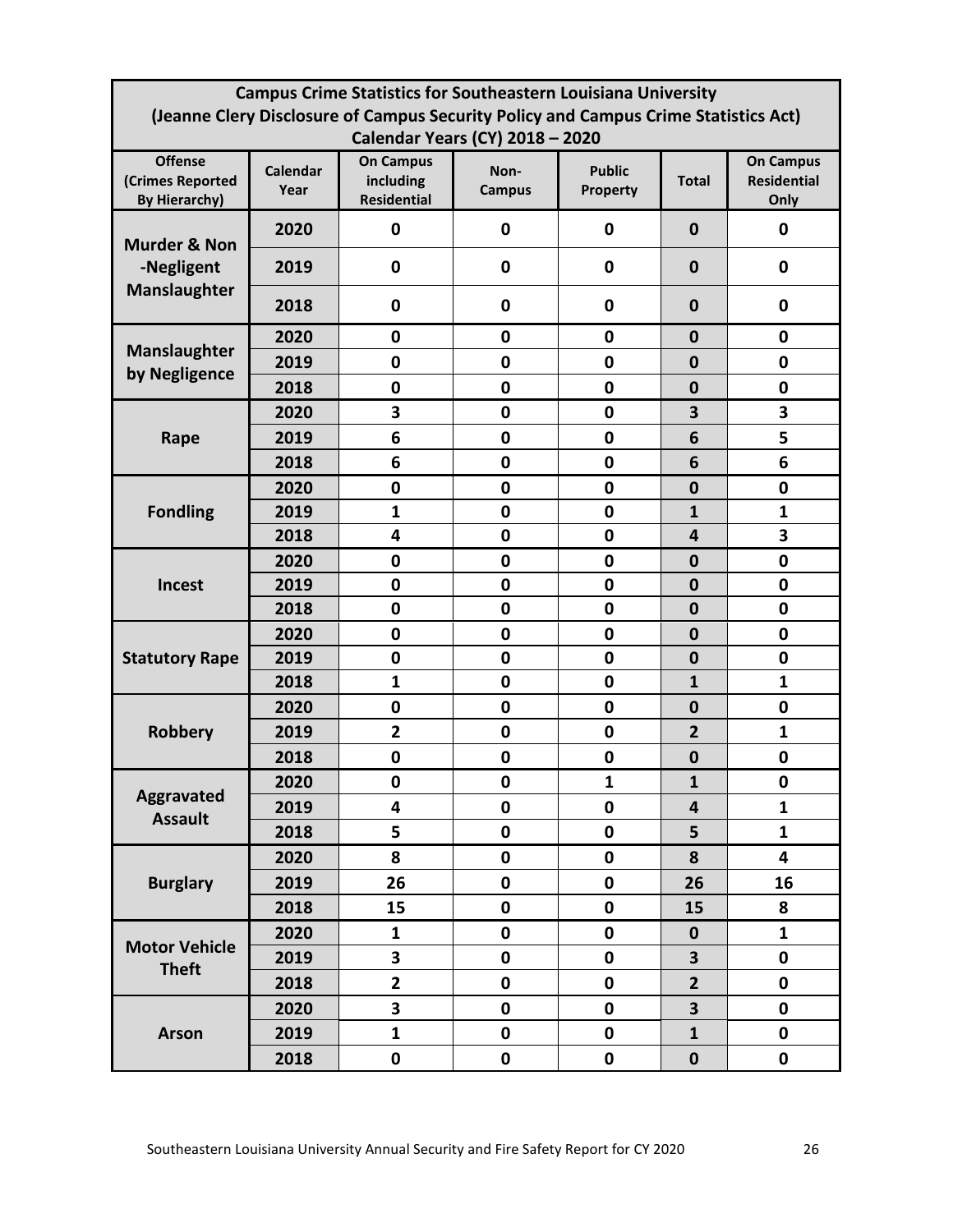#### **ARRESTS AND REFERRALS FOR DRUG, LIQUOR, AND WEAPON LAW VIOLATIONS**

All arrests or referrals for disciplinary action resulting from alleged drug law violations, liquor law violations, and weapon law violations are reported below in the Clery geographical location they were reported to have occurred.

As with other Clery Act statistics, the tally includes all arrests or referrals regardless of their eventual adjudication and whether or not the individuals involved were found to be guilty or responsible for the violations. The statistics included in these tables are calculated based upon the number of persons arrested or referred, not the number of incidents.

**Example:** If two persons were arrested for illegal possession of handguns on campus during a single incident, two arrests would be recorded even though the arrests were related to only one incident.

These statistics only include incidents wherein violations of law occurred. Incidents involving only policy violations are not included in these statistics.

**Example:** A student who is 22 years of age may be referred to a campus disciplinary authority for possession of an alcoholic beverage at a campus event where alcoholic beverages are not allowed. In this case, the student is over 21 years of age and therefore is legally allowed to possess alcoholic beverages so has not violated a law, only a University policy. A referral for disciplinary action under these circumstances would not be included in these statistics.

**Drug Law Violations**: Violations of state and local laws relating to the unlawful possession, sale, use, growing, manufacturing, and making of narcotic drugs. The relevant substances include opium or cocaine and their derivatives (morphine, heroin, codeine); marijuana; synthetic narcotics (Demerol, methadone); and dangerous non-narcotic drugs (enzedrines, enzedrine).

**Liquor Law Violations**: The violation of laws or ordinances prohibiting the manufacture, sale, transporting, furnishing, possessing of intoxicating liquor; maintaining unlawful drinking places; bootlegging; operating a still; furnishing liquor to a minor or intemperate person; using a vehicle for illegal transportation of liquor; drinking on a train or public conveyance; and all attempts to commit any of the aforementioned activities. Public intoxication and driving under the influence are not included in this definition.

**Weapon Law Violations**: The violation of laws or ordinances dealing with weapon offenses, regulatory in nature, such as manufacture, sale, or possession of deadly weapons; carrying deadly weapons, concealed or openly; furnishing deadly weapons to minors; illegally possessing deadly weapons; and all attempts to commit any of the aforementioned acts.

**Note:** Guidance from the 2016 Department of Education Handbook was used and these statistics have been calculated outside of the "hierarchy rule."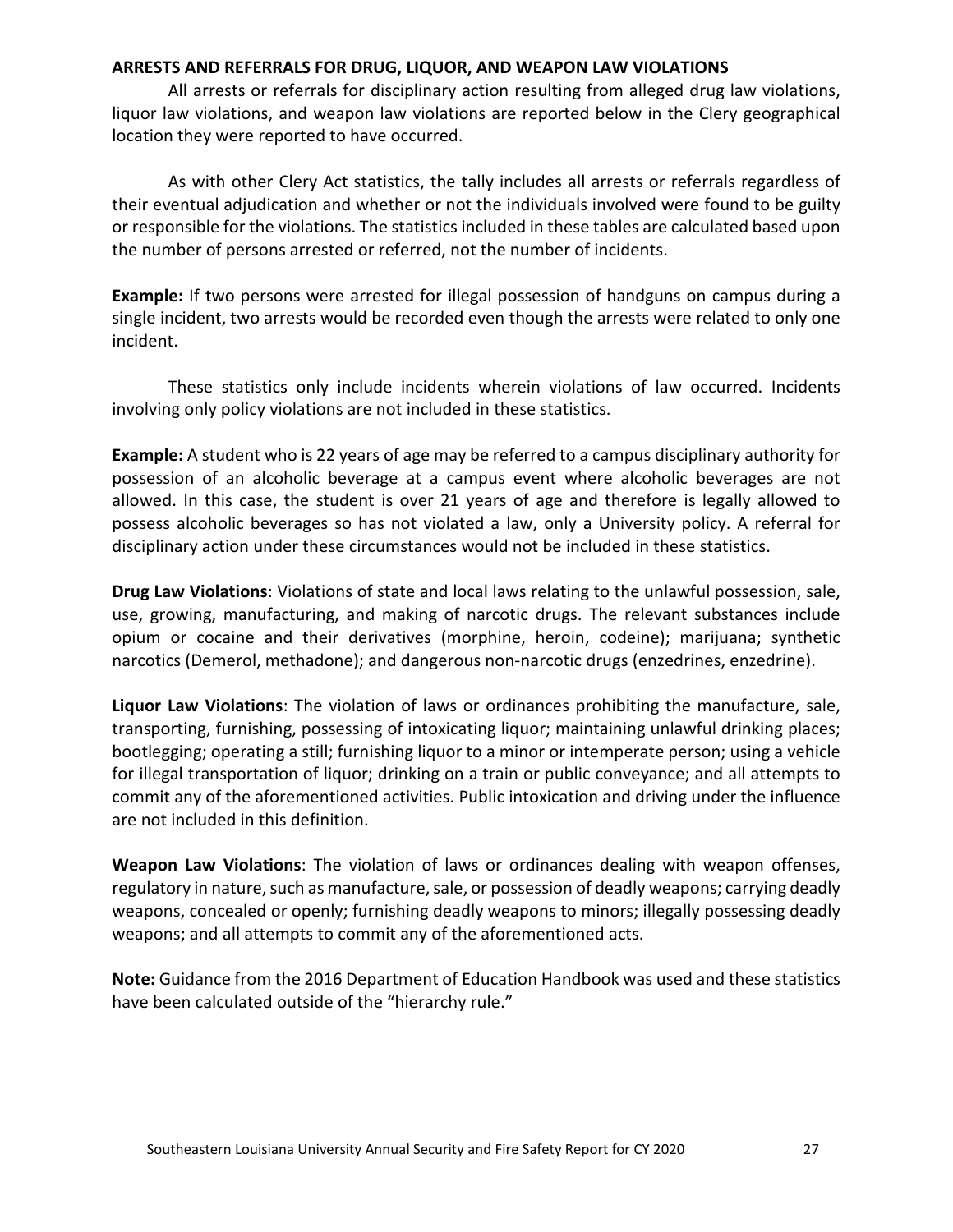| <b>DRUG LAW</b><br><b>VIOLATIONS</b>    | Calendar<br>Year | <b>On Campus</b><br>(Including<br><b>Residential</b> ) | Non-<br>Campus   | <b>Public</b><br>Property | <b>Totals</b> | <b>On Campus</b><br>(Residential<br>Only) |
|-----------------------------------------|------------------|--------------------------------------------------------|------------------|---------------------------|---------------|-------------------------------------------|
|                                         | 2020             | 34                                                     | $\boldsymbol{0}$ | 41                        | 75            | 9                                         |
| <b>Arrests</b>                          | 2019             | 60                                                     | $\mathbf 0$      | 41                        | 101           | 16                                        |
|                                         | 2018             | 32                                                     | $\mathbf 0$      | 44                        | 76            | 7                                         |
| <b>Disciplinary</b><br><b>Referrals</b> | 2020             | 54                                                     | $\mathbf 0$      | 3                         | 57            | 31                                        |
|                                         | 2019             | 111                                                    | $\mathbf 0$      | 19                        | 130           | 64                                        |
|                                         | 2018             | 59                                                     | 0                | 3                         | 62            | 41                                        |

| <b>LIQUOR LAW</b><br><b>VIOLATIONS</b>  | Calendar<br>Year | <b>On Campus</b><br>(Including<br><b>Residential)</b> | Non-<br>Campus | <b>Public</b><br>Property | <b>Totals</b> | <b>On Campus</b><br>(Residential<br>Only) |
|-----------------------------------------|------------------|-------------------------------------------------------|----------------|---------------------------|---------------|-------------------------------------------|
|                                         | 2020             | 5                                                     | 0              | 8                         | 13            | $\overline{2}$                            |
| <b>Arrests</b>                          | 2019             | 8                                                     | 0              | 7                         | 15            | 4                                         |
|                                         | 2018             | 6                                                     | $\mathbf 0$    | 7                         | 13            | $\overline{2}$                            |
| <b>Disciplinary</b><br><b>Referrals</b> | 2020             | 3                                                     | 0              | $\bf{0}$                  | 3             | 3                                         |
|                                         | 2019             | 15                                                    | 0              | 5                         | 20            | 10                                        |
|                                         | 2018             | 2                                                     | 0              | 4                         | 6             | 1                                         |

| <b>WEAPON LAW</b><br><b>VIOLATIONS</b>  | Calendar<br>Year | <b>On Campus</b><br>(Including<br><b>Residential)</b> | Non-<br>Campus | <b>Public</b><br><b>Property</b> | <b>Totals</b>  | <b>On Campus</b><br>(Residential<br>Only) |
|-----------------------------------------|------------------|-------------------------------------------------------|----------------|----------------------------------|----------------|-------------------------------------------|
|                                         | 2020             | 0                                                     | 0              | $\mathbf 0$                      | $\mathbf 0$    | 0                                         |
| <b>Arrests</b>                          | 2019             | $\mathbf 0$                                           | 0              | $\overline{2}$                   | $\overline{2}$ | 0                                         |
|                                         | 2018             | 3                                                     | 0              | $\overline{2}$                   | 5              | $\overline{2}$                            |
| <b>Disciplinary</b><br><b>Referrals</b> | 2020             | $\mathbf 0$                                           | 0              | $\mathbf 0$                      | $\mathbf 0$    | 0                                         |
|                                         | 2019             | $\mathbf 0$                                           | $\mathbf 0$    | $\mathbf 0$                      | $\mathbf 0$    | $\bf{0}$                                  |
|                                         | 2018             | 0                                                     | 0              | 0                                | $\bf{0}$       | 0                                         |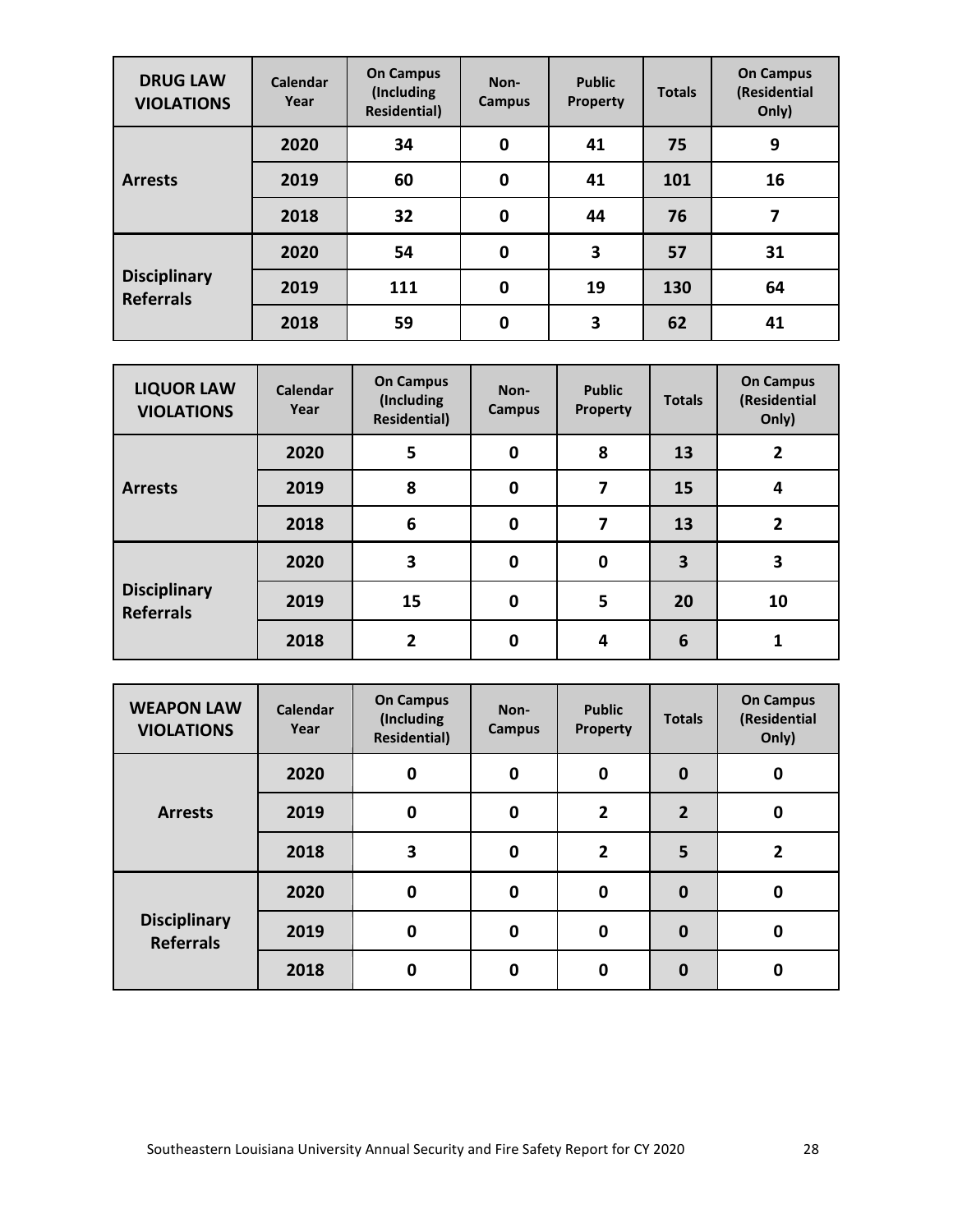#### **HATE CRIMES**

Any Clery Act offenses reported to law enforcement or other Campus Security Authority manifesting evidence the victim was intentionally selected because of the perpetrator's bias, or the perpetrator perceived the person to be in one of the protected group categories is classified as a "hate crime" under the Clery Act.

On August 14, 2008, the Clery Act was amended to include larceny/simple assault, intimidation, and destruction/damage/vandalism (except arson) as reportable categories of hate crimes. These new reporting categories are only reported if motivated by bias as determined by one of the designated bias categories.

## **Protected Group Categories**

The types of bias categories include: race, gender, religion, sexual orientation, ethnicity, national origin, gender identity, and disability.

## **Hate Crime Definitions**

To ensure uniformity in reporting nationwide, the following definitions have been adopted for use in hate crime reporting:

- Bias a preformed negative opinion or attitude toward a group of persons based on their race, religion, disability, sexual orientation, or ethnicity/national origin.
- Bias Crime a criminal offense committed against a person or property motivated, in whole or in part, by the offender's bias against a race, religion, disability, sexual orientation, or ethnicity/national origin; also known as a Hate Crime.

**Note:** Even if the offender was mistaken in their perception that the victim was a member of the group the offender was acting against, the offense is still a bias crime because the offender was motivated by bias against the group.

| <b>Hate Crime Statistics</b> |                                                                              |  |  |  |  |
|------------------------------|------------------------------------------------------------------------------|--|--|--|--|
| 2020                         | Zero (0) hate crimes, as defined by applicable federal law, were reported at |  |  |  |  |
|                              | Southeastern Louisiana University in 2020.                                   |  |  |  |  |
| 2019                         | Zero (0) hate crimes, as defined by applicable federal law, were reported at |  |  |  |  |
|                              | Southeastern Louisiana University in 2019.                                   |  |  |  |  |
|                              | 18-004352 - Destruction/Vandalism/Damage - Statements were written           |  |  |  |  |
| 2018                         | using chalk on concrete near the Student Union. One of the statements        |  |  |  |  |
|                              | included a word indicating race bias on the part of the vandal.              |  |  |  |  |

## **VIOLENCE AGAINST WOMEN ACT (VAWA) REAUTHORIZATION**

## **SEXUAL MISCONDUCT POLICIES, SERVICES, RESOURCES, AND PROTOCOLS**

Southeastern Louisiana University prohibits the crimes of domestic violence, dating violence, sexual assault, and stalking (as defined by the Clery Act and State law) and reaffirms its commitment to maintaining a campus environment emphasizing the dignity and worth of all members of the University community. Toward this end, Southeastern issues this statement of policy to inform the University community of our programs to address domestic violence, dating violence, sexual assault and stalking as well as the procedures for institutional disciplinary action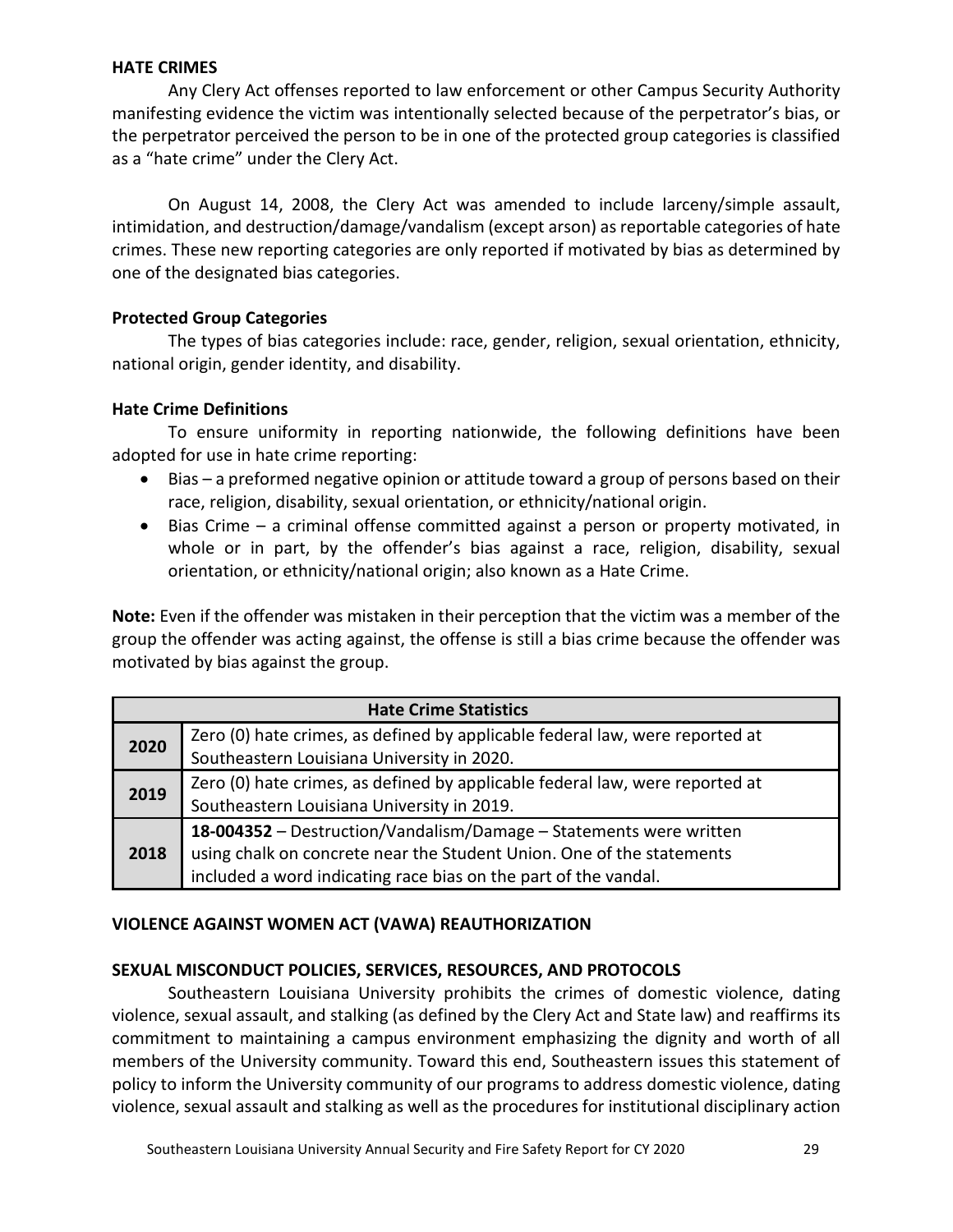in cases of alleged dating violence, domestic violence, sexual assault, or stalking, which will be followed regardless of whether the incident occurs on or off campus when it is reported to a University official.

# **Federal Clery Act Definitions of Domestic Violence, Dating Violence, Sexual Assault, and Stalking**

The Clery Act defines the crimes of domestic violence, dating violence, sexual assault and stalking as follows:

## • **Domestic Violence**:

- i. A Felony or misdemeanor crime of violence committed—
	- A) By a current or former spouse or intimate partner of the victim;
	- B) By a person with whom the victim shares a child in common;
	- C) By a person who is cohabitating with or has cohabitated with the victim as a spouse or intimate partner;
	- D) By a person similarly situated to a spouse of the victim under the domestic or family violence laws of the jurisdiction in which the crime of violence occurred; or
	- E) By any other person against an adult or youth victim who is protected from that person's acts under the domestic or family violence laws of the jurisdiction in which the crime of violence occurred.
- ii. For the purposes of complying with the requirements of this section and §668.41, any incident meeting this definition is considered a crime for the purposes of Clery Act reporting.
- **Definition of a Crime of Violence**: According to Section 16 of Title 18 of the United States Code, the term "crime of violence" means:
	- i. An offense that has as an element of use, attempted use, or threatened use of physical force against the person or property of another; or
	- ii. Any other offense that is a felony and that, by its nature, involves a substantial risk that physical force against the person or property of another may be used in the course of committing the offense.
- **Dating Violence**: Violence committed by a person who is or has been in a social relationship of a romantic or intimate nature with the victim.
	- i. The existence of such a relationship shall be based on the reporting party's statement and with consideration of the length of the relationship, the type of relationship, and the frequency of interaction between the persons involved in the relationship.
	- ii. For the purposes of this definition—
		- A) Dating Violence includes, but is not limited to, sexual or physical abuse or the threat of such abuse.
		- B) Dating violence does not include acts covered under the definition of domestic violence.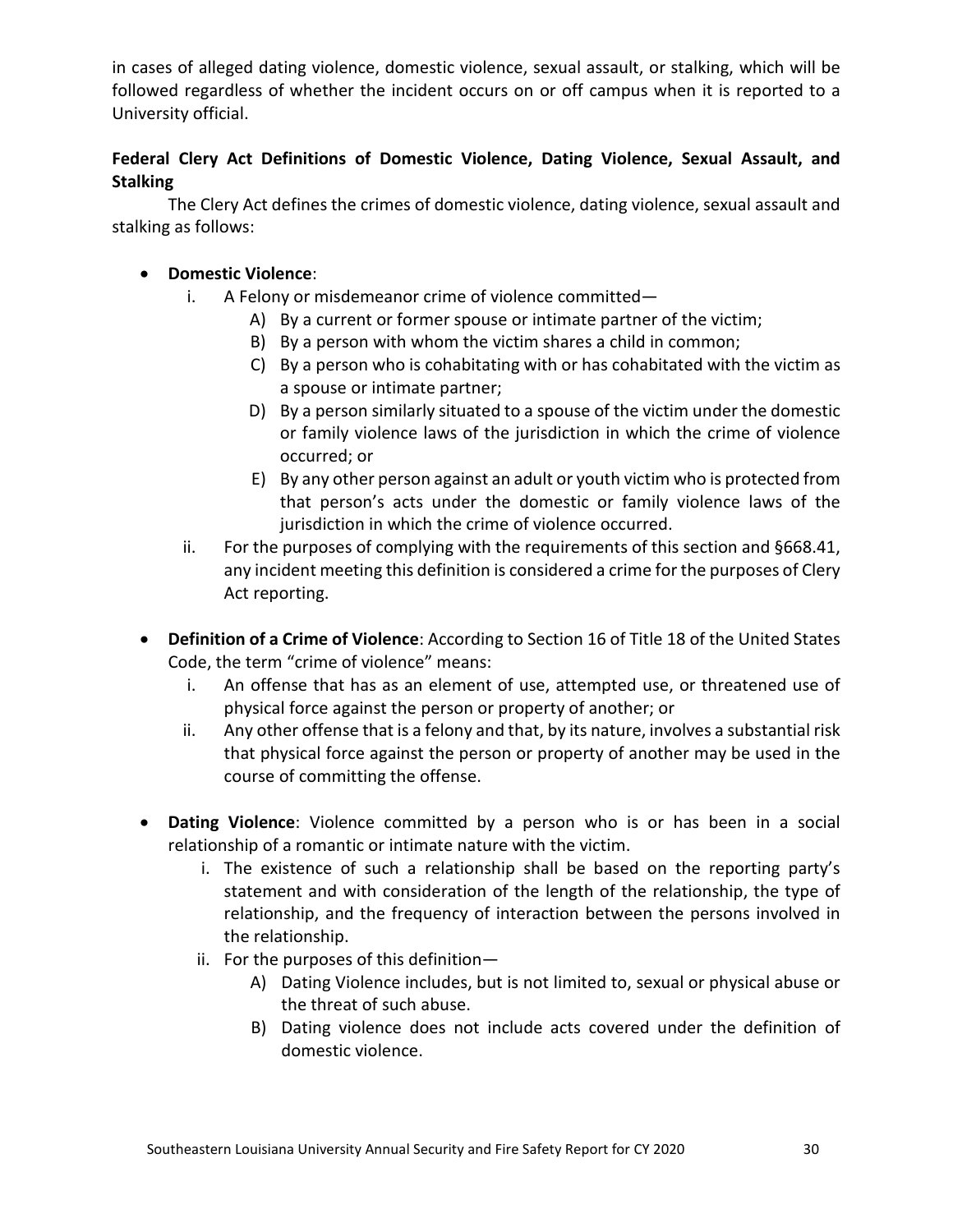- iii. For the purposes of complying with the requirements of this section and §668.41, any incident meeting this definition is considered a crime for the purposes of Clery Act reporting.
- **Sexual Assault**: An offense that meets the definition of rape, fondling, incest, or statutory rape as used in the FBI's Uniform Crime Reporting (UCR) program. Per the National Incident-Based Reporting System User Manual from the FBI UCR Program, a sex offense is "any sexual act directed against another person, without the consent of the victim, including instances where the victim if incapable of giving consent."
	- o **Rape** is defined as the penetration, no matter how slight, of the vagina or anus with any body part or object, or oral penetration by a sex organ of another person, without the consent of the victim.
	- o **Fondling** is defined as the touching of the private parts of another person for the purposes of sexual gratification, without the consent of the victim, including instances where the victim is incapable of giving consent because of his/her age or because of his/her temporary or permanent mental incapacity.
	- o **Incest** is defined as sexual intercourse between persons who are related to each other within the degrees wherein marriage is prohibited by law.
	- o **Statutory Rape** is defined as sexual intercourse with a person who is under the statutory age of consent.
	- **Stalking**:
		- i. Engaging in a course of conduct directed at a specific person that would cause a reasonable person to—
			- A) Fear for the person's safety or the safety of others; or
			- B) Suffer substantial emotional distress.
		- ii. For the purposes of this definition—
			- A) *Course of conduct* means two or more acts, including, but not limited to, acts which the stalker directly, indirectly, or through third parties, by any action, method, device, or means follows, monitors, observes, surveils, threatens, or communicates with or about, a person, or interferes with a person's property.
			- B) *Reasonable person* means a reasonable person under similar circumstances and with similar identities to the victim.
			- C) *Substantial emotional distress* means significant mental suffering or anguish that may, but does not necessarily, require medical or other professional treatment or counseling.

iii. For the purposes of complying with the requirements of this section and section 668.41, any incident meeting this definition is considered a crime for the purposes of Clery Act reporting.

# **Jurisdictional Definitions of Domestic Violence, Dating Violence, Sexual Assault, and Stalking**

The following are titles and sections of Louisiana State Law which most clearly coincide with the federal definitions of Domestic Violence, Dating Violence, Sexual Assault, and Stalking as published in the Clery Act. The list is not exclusive or comprehensive, as circumstances involved with other crimes may also meet the Clery Act definitions. In situations where the state law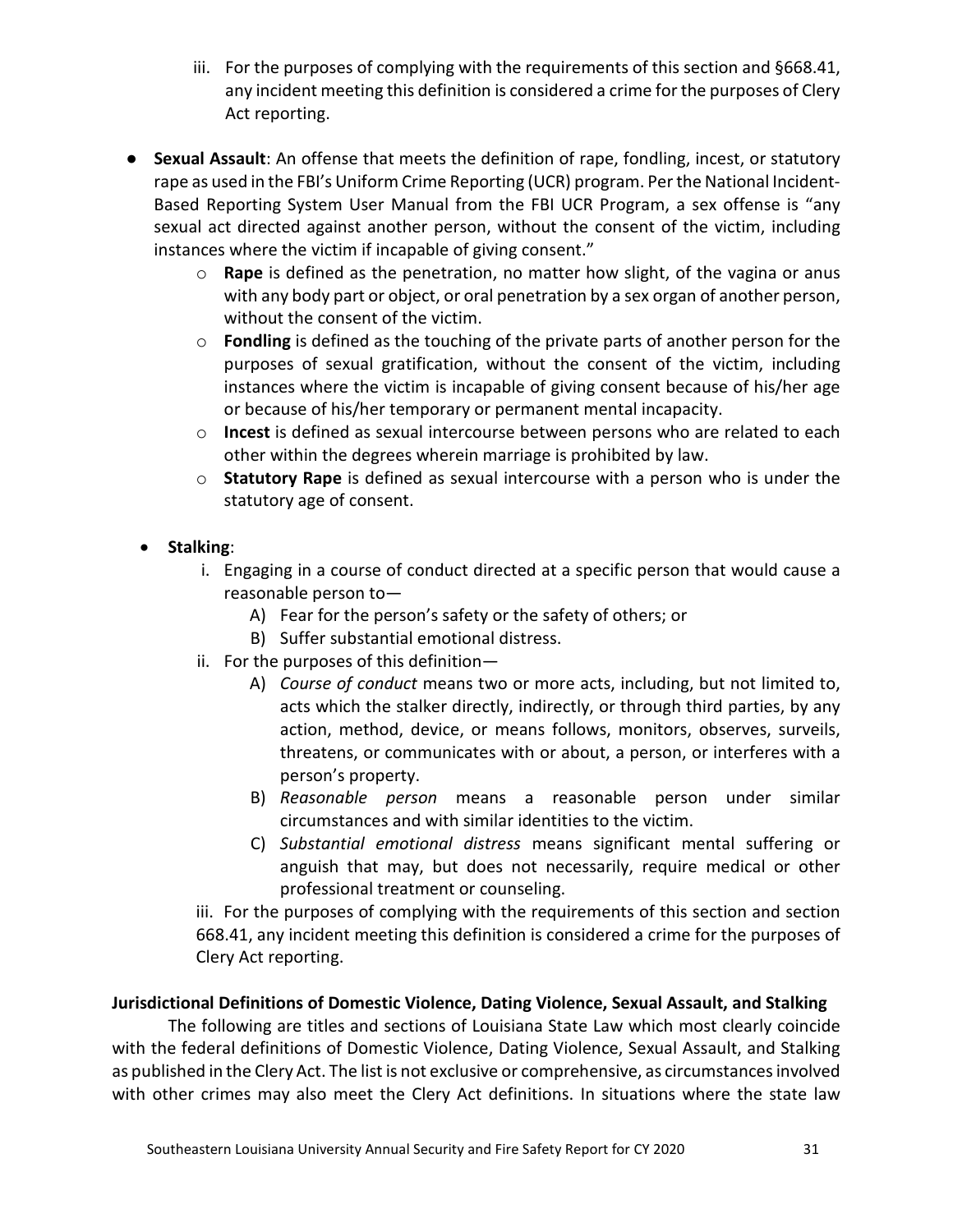definitions vary from those of the Clery Act, the specific circumstances of the incident are taken into account and compared to the Clery Act definitions to determine if the incident should be carried as a statistic for reporting purposes in this document.

The complete legal definitions of Louisiana Statutes with all subparts are publicly available on the Louisiana State Legislature website at the following address: <http://legis.la.gov/legis/Home.aspx>

## **Domestic Violence**

Louisiana Revised Statutes (LRS) Title 46, Sections 2131 – 2148 establish the *Louisiana Domestic Abuse Prevention Act* including definitions of behaviors considered "domestic violence."

Additionally, there are several criminal code sections which detail specific behaviors considered "domestic violence," including, but not limited to LRS 14:35.3 *Domestic abuse battery*, LRS 14:37.7 *Domestic abuse aggravated assault*, and LRS 14:79 *Violation of protective orders*. Other crimes may involve an element of domestic violence and are included in reported statistics if the behavior meets the Clery standard.

## **Dating Violence**

Louisiana Revised Statutes (LRS) Title 46, Section 2151 establishes the *Louisiana Protection from Dating Violence Act* which extends to dating partners all benefits and protections available under the *Louisiana Domestic Abuse Prevention Act*.

Additionally, there are several criminal code sections which detail specific behaviors considered "dating violence," including, but not limited to LRS 14:34.9 *Battery of a dating partner*, LRS 14:34.9.1 *Aggravated assault upon a dating partner*, and LRS 14:79 *Violation of protective orders*. Other crimes may involve an element of dating violence and are included in reported statistics if the behavior meets the Clery standard.

# **Sexual Assault**

Louisiana Revised Statutes (LRS) Title 46, Sections 2181 – 2188 establish the *Louisiana Protection for Victims of Sexual Assault Act* and provides for victims of sexual assault access to civil remedies including protective orders.

Louisiana Revised Statutes (LRS) Title 14, contains several sections which defines various behaviors considered "sexual assault," including, but not limited to LRS 14:41 *Rape (defined),* LRS 14:42 *First Degree Rape,* LRS 14:42.1 *Second Degree Rape*, LRS 14:43 *Third Degree Rape,* LRS 14:43.1 *Sexual battery*, LRS 14:43.1.1 *Misdemeanor Sexual battery,* LRS 14:43.2 *Second Degree Sexual battery,* LRS 14:43.3 *Oral sexual battery*; LRS 14:80 *Felony carnal knowledge of a juvenile*, LRS 14:80.1 *Misdemeanor carnal knowledge of a juvenile*, LRS 14:81 *Indecent behavior with juveniles*, LRS 14:81.2 *Molestation of a juvenile or a person with a physical or mental disability*, LRS 14:81.4 *Prohibited sexual conduct between educator and student*, LRS 14:89 *Crime against nature*, LRS 14:89.1 *Aggravated crime against nature*, and LRS 14:93.5 *Sexual battery of persons with infirmities*. Other crimes may involve an element of sexual assault and are included in reported statistics if the behavior meets the Clery standard.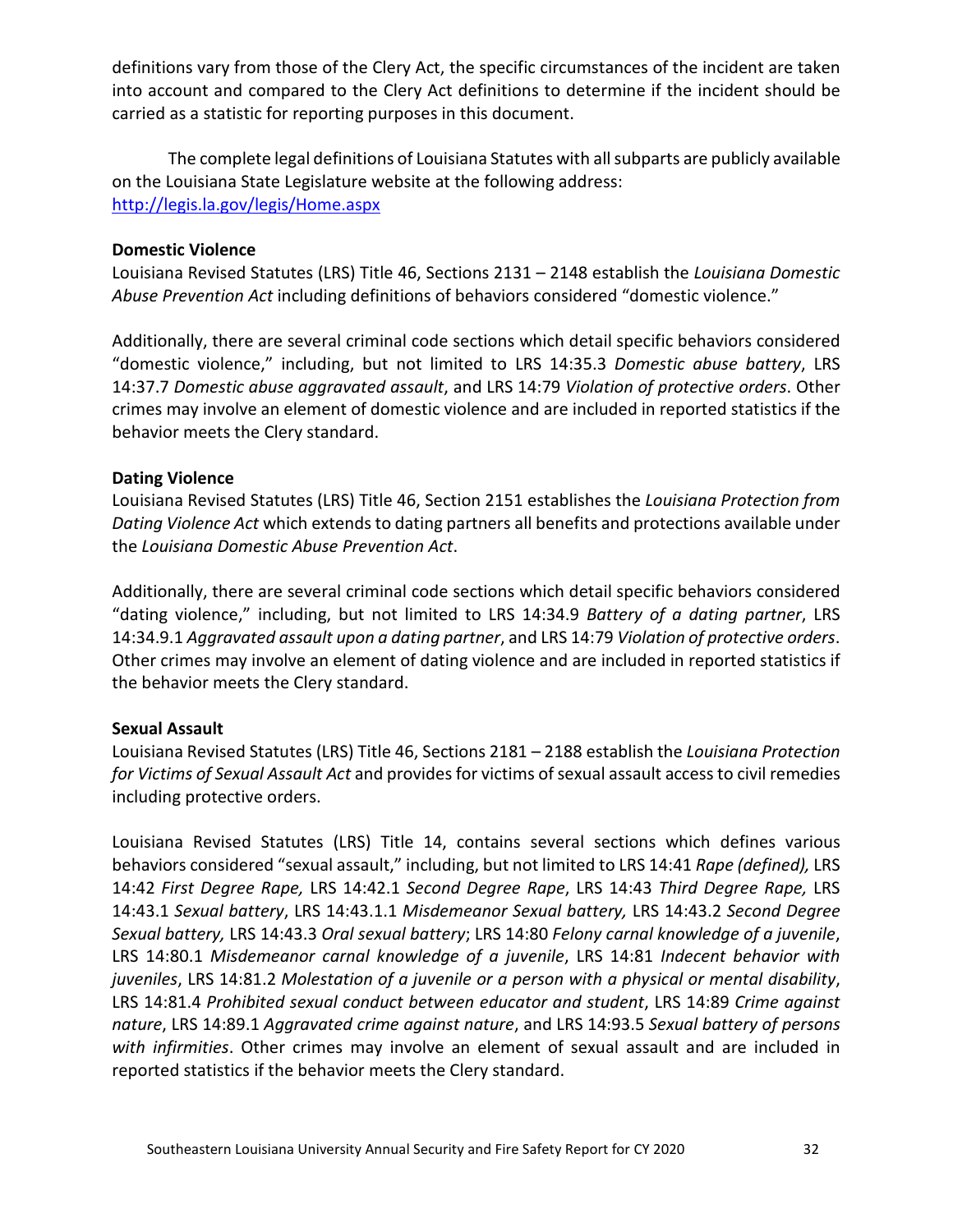## **Stalking**

Louisiana Revised Statutes (LRS) Title 46, Section 2171 – 2174 establishes the *Louisiana Protection from Stalking Act* which extends to victims of stalking all benefits and protections available under the *Louisiana Domestic Abuse Prevention Act*.

Louisiana Revised Statute (LRS) Title 14, Section 40.1 *Stalking* clearly mimics the federal definition for stalking. Additionally, LRS 14:40.2 *Cyberstalking* and LRS 14:40.7 *Cyberbullying* often involve behaviors which meet the Clery Act definition for stalking. Other crimes may involve an element of stalking and are included in reported statistics if the behavior meets the Clery standard.

## **Consent Defined**

Southeastern Louisiana University's definition of consent as it relates to sexual activity is as follows: "Consent to engage in sexual activity must exist from beginning to end of each instance of sexual activity. Consent is demonstrated through mutually understandable words and/or actions that clearly indicate a willingness to engage in a specific sexual activity. Silence alone, without actions evidencing permission, does not demonstrate consent. Consent must be knowing and voluntary. To give consent, a person must be of legal age. Assent does not constitute consent if obtained through coercion or from an individual whom the alleged offender knows or reasonably should know is incapacitated. The responsibility of obtaining consent rests with the person initiating sexual activity. Use of alcohol or drugs does not diminish one's responsibility to obtain consent. Consent to engage in sexual activity may be withdrawn by any person at any time. Once withdrawal of consent has been expressed, the sexual activity must cease. Consent is automatically withdrawn by a person who is no longer capable of giving consent. A current or previous consensual dating or sexual relationship between the parties does not itself imply consent or preclude a finding of responsibility."

| <b>VAWA Crime Statistics for Southeastern Louisiana University</b>                                                                                                                                             |      |    |   |   |              |    |  |  |  |
|----------------------------------------------------------------------------------------------------------------------------------------------------------------------------------------------------------------|------|----|---|---|--------------|----|--|--|--|
| (Jeanne Clery Disclosure of Campus Security Policy and Campus Crime Statistics Act)                                                                                                                            |      |    |   |   |              |    |  |  |  |
| Calendar Years (CY) 2018 - 2020                                                                                                                                                                                |      |    |   |   |              |    |  |  |  |
| <b>On Campus</b><br>Calendar<br><b>Public</b><br>Non-<br><b>On Campus</b><br><b>Offense</b><br><b>Totals</b><br>(Including)<br>(Residential Only)<br>Year<br><b>Property</b><br>Campus<br><b>Residential</b> ) |      |    |   |   |              |    |  |  |  |
| <b>Domestic</b><br><b>Violence</b>                                                                                                                                                                             | 2020 |    | 0 | 0 | $\mathbf{0}$ | 0  |  |  |  |
|                                                                                                                                                                                                                | 2019 | 1  | 0 | 0 | 1            | 1  |  |  |  |
|                                                                                                                                                                                                                | 2018 | 0  | 0 | 0 | $\bf{0}$     | 0  |  |  |  |
|                                                                                                                                                                                                                | 2020 | 6  | 0 | 0 | 6            | 3  |  |  |  |
| <b>Dating</b><br><b>Violence</b>                                                                                                                                                                               | 2019 | 19 | 0 | 0 | 19           | 13 |  |  |  |
|                                                                                                                                                                                                                | 2018 | 10 | 0 | 0 | 10           | 8  |  |  |  |
| <b>Stalking</b>                                                                                                                                                                                                | 2020 | 14 | 0 | 0 | 14           | 11 |  |  |  |
|                                                                                                                                                                                                                | 2019 | 33 | 0 | 0 | 33           | 15 |  |  |  |
|                                                                                                                                                                                                                | 2018 | 19 | 0 | 0 | 19           |    |  |  |  |

## **How to Be an Active Bystander**

Bystander intervention means safe and positive options carried out by an individual or individuals to prevent harm or intervene when there is a risk of dating violence, domestic violence, sexual assault, or stalking. Bystander intervention includes recognizing situations of

Southeastern Louisiana University Annual Security and Fire Safety Report for CY 2020 33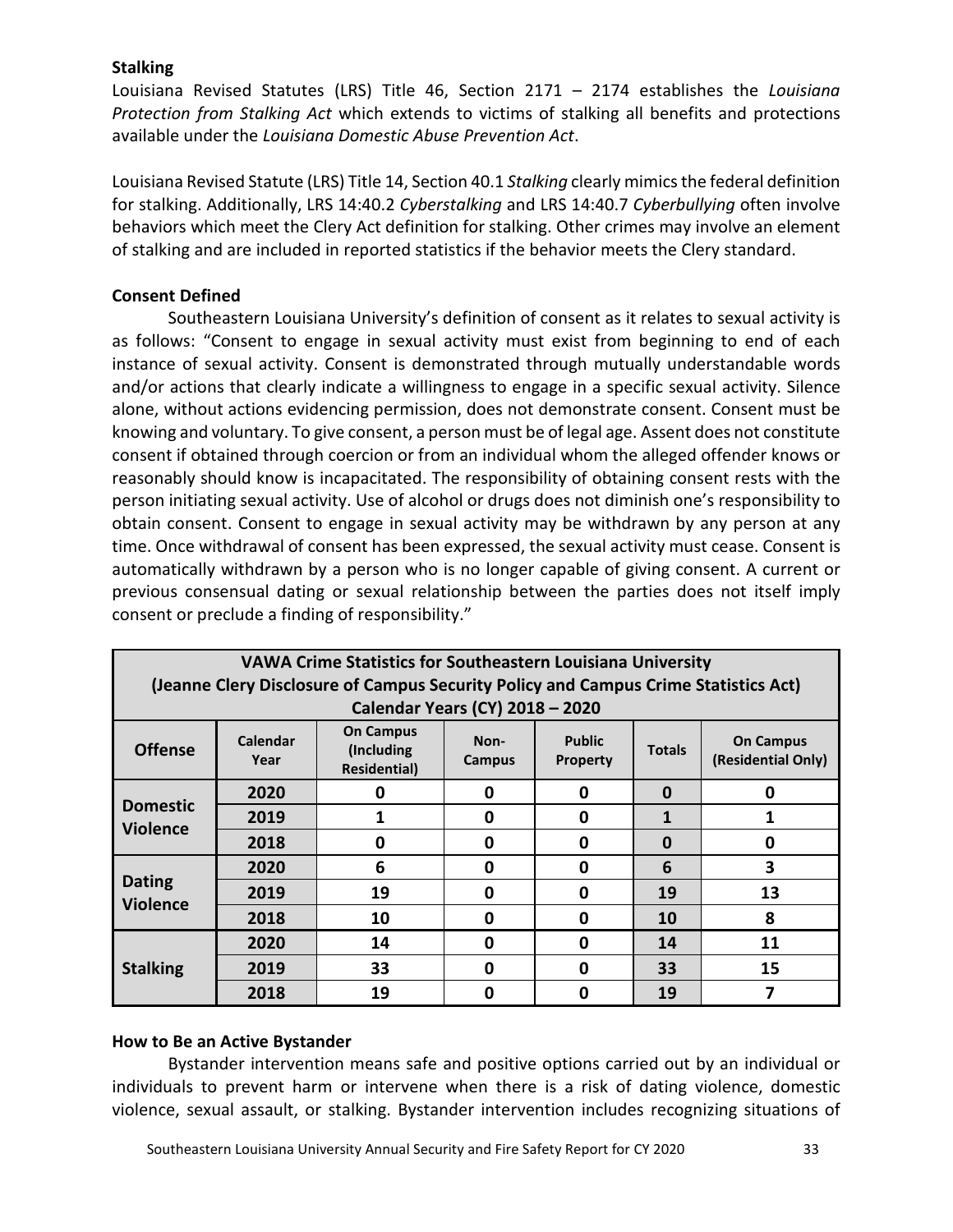potential harm, understanding institutional structures and cultural conditions that facilitate violence, overcoming barriers to intervening, identifying safe and effective intervention options, and taking action to intervene.

Bystanders play a critical role in the prevention of sexual and relationship violence. They are "individuals who observe violence or witness the conditions that perpetuate violence. They are not directly involved but have the choice to intervene, speak up, or do something about it."<sup>[1](#page-33-0)</sup> Southeastern wishes to promote a culture of community accountability where bystanders are actively engaged in the prevention of violence without causing further harm. Bystanders may not always know what to do even if they want to help. Below is a list<sup>[2](#page-33-1)</sup> of some ways to be an active bystander. Further information regarding bystander intervention may be found. If you or someone else is in immediate danger on campus, call UPD at (985) 549-2222 or dial 911 if offcampus. This could be when a person is yelling at or being physically abusive toward another and it is not safe for you to intervene.

- 1. Watch out for your friends and fellow students/employees. If you see someone who looks like they could be in trouble or need help, ask if they are ok.
- 2. Be direct, delegate responsibility, or create a distraction when you see a person secludes, hits on, tries to make out with, or has sex with people who are incapacitated.
- 3. Intervene when someone discusses plans to take sexual advantage of another person.
- 4. Believe someone who discloses sexual assault, abusive behavior, or experience with stalking.
- 5. Refer people to on- or off-campus resources listed in this document for support in health, counseling, or with legal assistance.

# **Risk Reduction**

Recognizing abusers are solely responsible for their abuse and no victim of a crime is to blame for the perpetration of the crime, the following are some strategies to reduce risks commonly related to sexual assault or harassment (adapted from **Rape, Abuse, & Incest National Network, www.rainn.org**)

- **Be aware** of your surroundings. Knowing where you are and who is around you may help you to recognize a threatening situation and avoid it.
- Try to **avoid isolated areas**. It is more difficult to get help if no one is around.
- **Walk with purpose**. Even if you don't know where you are going, act like you do.
- **Trust your instincts**. If a situation or location feels unsafe or uncomfortable, it probably isn't the best place to be.
- **Try not to load yourself down** with packages or bags as this can make you appear more vulnerable.
- **Make sure your cell phone is with you** and charged and that you have cab money and/or an on-demand driver app loaded.
- **Try to avoid becoming isolated** with someone you don't trust or someone you don't know.

<span id="page-33-0"></span> <sup>1</sup> Burn, S.M. (2009). A situational model of sexual assault prevention through bystander intervention. *Sex Roles, 60*, 779-792.

<span id="page-33-1"></span> $<sup>2</sup>$  Bystander intervention strategies adapted from Stanford University's Office of Sexual Assault & Relationship</sup> Abuse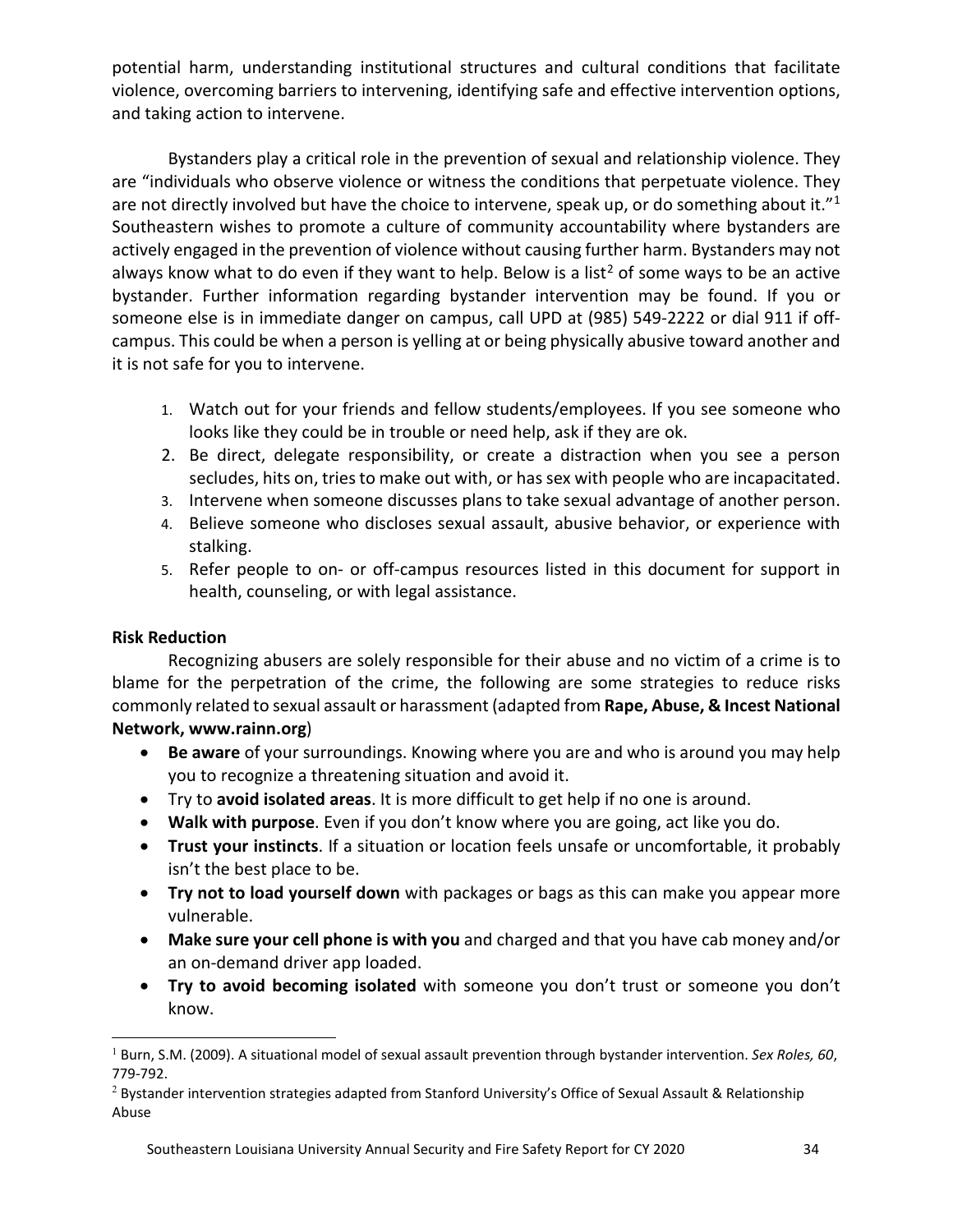- **Avoid putting music headphones in both ears** so that you can be more aware of your surroundings, especially if you are walking alone.
- **Attend social gatherings with a group of friends**. Arrive together, check in with each other throughout the evening, and leave together. Knowing where you are and who is around you may help you to find a way out of a bad situation.
- **Trust your instincts**. If you feel unsafe in any situation, go with your gut. If you see something suspicious, contact law enforcement immediately (on campus dial 985-549- 2222 for UPD or call 911 if off campus.)
- **Don't leave your drink unattended** while talking, dancing, using the restroom, or making a phone call. If you've left your drink alone, just get a new one.
- **Don't accept drinks from people you don't know or trust**. If you choose to accept a drink, go with the person to the bar to order it, watch it being poured, and carry it yourself. At parties, don't drink from punch bowls or other large, common open containers.
- **Watch out for your friends, and vice versa**. If a friend seems out of it, is way too intoxicated for the amount of alcohol they've had, or is acting out of character, get him or her to a safe place immediately.
- **If you suspect you or a friend has been drugged**, contact law enforcement immediately. Be explicit with doctors so they can give you the correct tests (you will need a urine test and possibly others).
- **If you need to get out of an uncomfortable or scary situation,** here are some things that you can try:
- **Remember that being in this situation is not your fault.** You did not do anything wrong, it is the person who is making you uncomfortable that is to blame.
- **Be true to yourself.** Don't feel obligated to do anything you don't want to do. "I don't want to" is always a good enough reason. Do what feels right to you and what you are comfortable with.
- **Have a code word** with your friends or family so that if you don't feel comfortable you can call them and communicate your discomfort without the person you are with knowing. Your friends or family can then come to get you or make up an excuse for you to leave.
- **Lie.** If you don't want to hurt the person's feelings, it is better to lie and make up a reason to leave than to stay and be uncomfortable, scared, or worse. Some excuses you could use are: needing to take care of a friend or family member, not feeling well, having somewhere else that you need to be, etc.
- **Try to think of an escape route.** How would you try to get out of the room? Where are the doors? Windows? Are there people around who might be able to help you? Is there an emergency phone nearby?
- **If you and/or the other person have been drinking**, you can say that you would rather wait until you both have your full judgment before doing anything you may regret later.

# **Programs to Prevent Domestic Violence, Dating Violence, Sexual Assault, and Stalking**

Southeastern engages in comprehensive, intentional, and integrated programming, initiatives, strategies, and campaigns intended to end dating violence, domestic violence, sexual assault, and stalking that: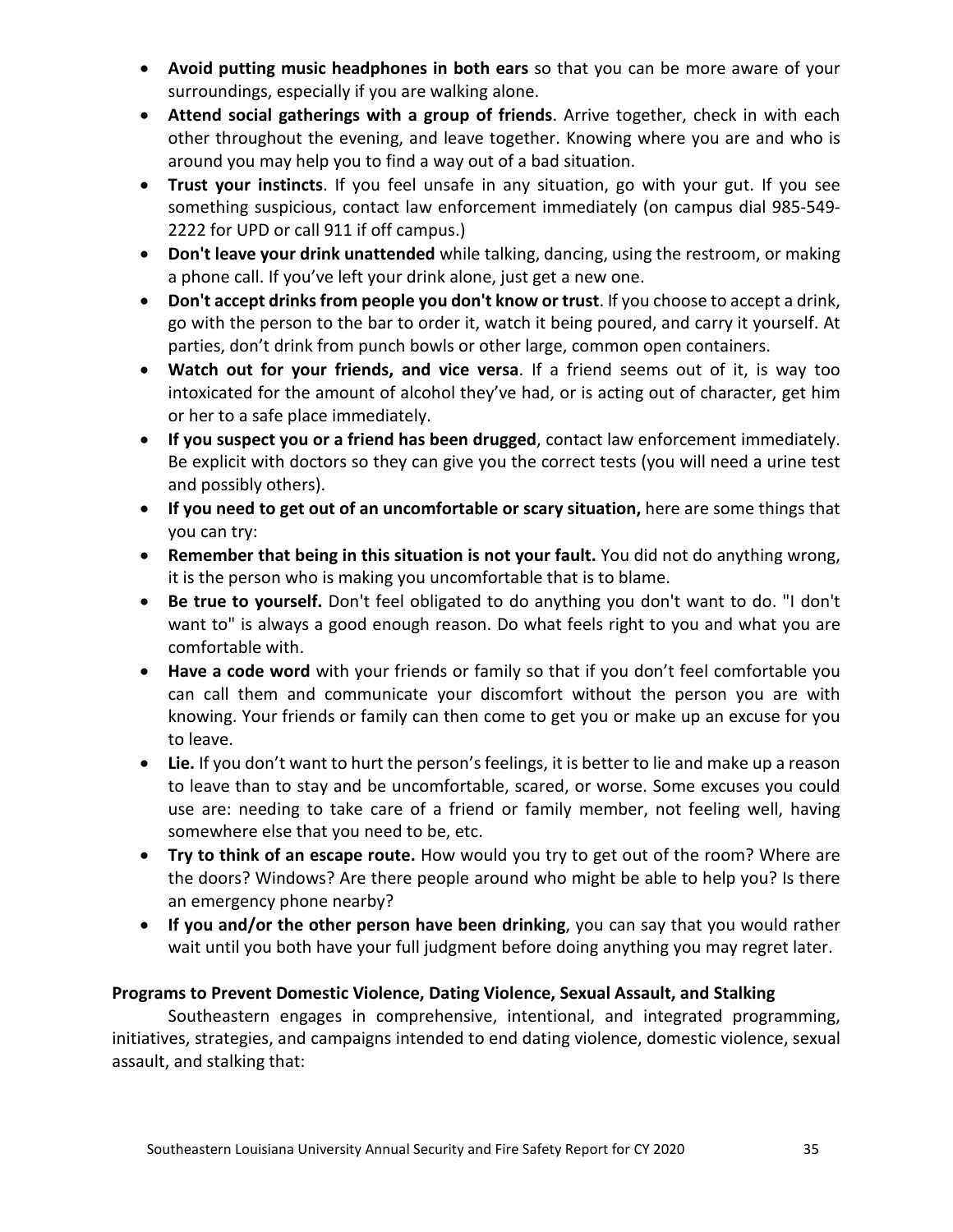- A. Are culturally relevant, inclusive of diverse communities and identities, sustainable, responsive to community needs, and informed by research, or assessed for value, effectiveness, or outcome; and
- B. Consider environmental risk and protective factors as they occur on the individual, relationship, institutional, community and societal levels.

Southeastern Louisiana University is committed to education and increasing awareness of students and employees about preventing incidents of sexual misconduct.

Southeastern offers education and prevention programs that include, but are not limited to: (a) awareness programs; (b) bystander intervention programs; (c) ongoing prevention and awareness campaigns; (d) primary prevention programs; and (e) education on risk reduction on an annual basis.

Ongoing prevention and awareness campaigns include self-defense programming; domestic violence awareness month events and activities, stalking awareness month events and activities, and sexual assault awareness month events and activities.

# **Procedures Victims Should Follow if a Crime of Domestic Violence, Dating Violence, Sexual Assault, or Stalking Occurs**

After an incident of sexual assault, dating violence, or domestic violence, the victim should consider seeking medical attention as soon as possible. Sexual Assault Nurse Examiners (SANE) at the hospital are trained and certified in physical evidentiary recovery kit collection. Evidence may be collected, even if the victim chooses not to make a report to law enforcement.

If a sexual assault victim does not currently wish to involve law enforcement, there is still an option to have the forensic evidence collected in a timely manner. As time passes, evidence may dissipate or become lost or unavailable, thereby making investigation, possible prosecution, disciplinary proceedings, or obtaining protection from abuse orders related to the incident more difficult. By providing victims with the opportunity to gather information, solidify their support system, and establish rapport with first responders, we hope to create an environment encouraging reporting, even for those victims who initially feel unable, unwilling, or unsure about doing so. Victims may report a sexual assault anonymously at North Oaks Medical Center and have forensic evidence collected during the exam. The Tangipahoa Parish Sheriff's Office maintains sexual assault forensic exam kits completed for anonymous victims.

To facilitate the collection of forensic evidence, it is important that a victim of sexual assault not bathe, douche, smoke, change clothing or clean the bed/linen/area where they were assaulted if the offense occurred within the past 96 hours, so that evidence may be preserved that may assist in proving that the alleged criminal offense occurred/or is occurring, or may be helpful in obtaining a protection order. In circumstances of sexual assault, if victims do not opt for forensic evidence collection, health care providers can still treat injuries and take steps to address concerns of pregnancy and/or sexually transmitted infections. Victims of sexual assault, domestic violence, stalking, and dating violence are encouraged to also preserve evidence by saving text messages, instant messages, social media posts and messages, other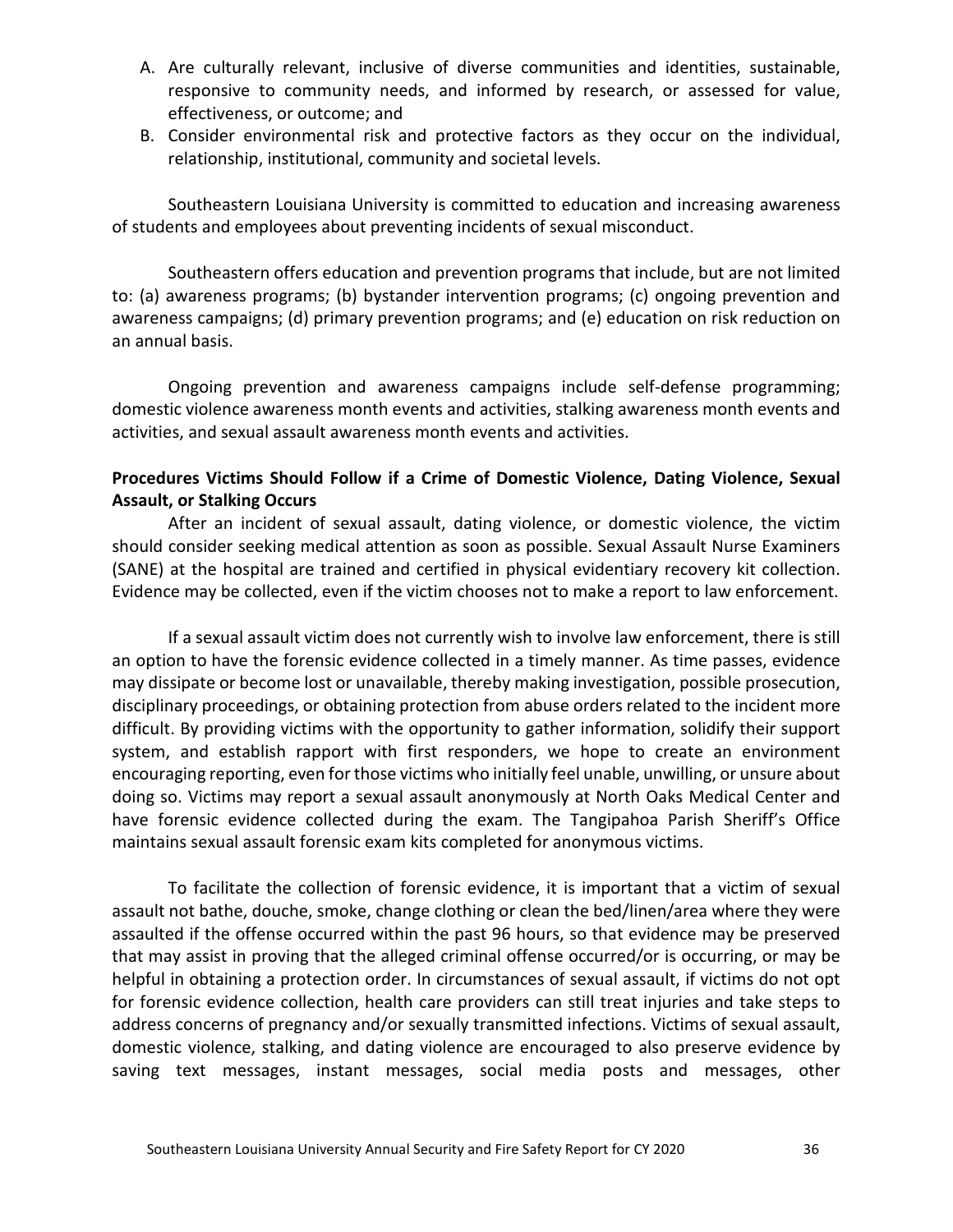communications, and keeping pictures, logs, or other copies of documents, if they have any, that would be useful to law enforcement officers or University adjudicators/investigators.

## **Involvement of Law Enforcement**

Although the University strongly encourages all members of its community to report violations to UPD (if on campus) or to local law enforcement officials (if off campus,) it is the victim's choice whether or not to make such a report. Furthermore, victims have the right to decline to notify law enforcement.

If a victim in an incident which occurred off campus wishes, the University Police Department will assist with notifying the appropriate off campus law enforcement agency.

## **Reporting Incidents of Domestic Violence, Dating Violence, Sexual Assault, and Stalking**

If you have been the victim of domestic violence, dating violence, sexual assault, or stalking, you may report the incident to the Title IX Director (office: Dyson Hall, Room 120; phone: 985-549-5888) by calling, writing, or visiting the office to report in person. In addition to any law enforcement actions taken, reports of all domestic violence, dating violence, sexual assault, and stalking made to UPD will automatically be referred to the Title IX Director for review.

# **Procedures the University Will Follow When a Crime of Domestic Violence, Dating Violence, Sexual Assault, or Stalking is Reported**

Southeastern has procedures in place that serve to be sensitive to victims who report sexual assault, domestic violence, dating violence, and stalking, including informing individuals about their right to file criminal charges; as well as the availability of counseling, health, mental health, victim advocacy, legal assistance, visa and immigration assistance, and other services onand/or off-campus; as well as additional remedies to prevent contact between a complainant and an accused party, such as housing, academic, transportation and working accommodations, if reasonably available. Southeastern will make such accommodations, if the victim requests them and if they are reasonably available, regardless of whether the victim chooses to report the crime to law enforcement. Students and employees should contact the Title IX Director (office: Dyson Hall, Room 120; phone: 985-549-5888) by calling, writing, or visiting the office to report in person. The Title IX Director will collaborate and coordinate with the Office for Student Advocacy and Accountability and Dean of Students for student cases and the Director of Human Resources for employee cases.

If a report of domestic violence, dating violence, sexual assault, or stalking is reported to the University, below are the procedures the University will follow.

| <b>Incident Being</b><br>Reported | <b>Procedures Institution Will Follow</b>                                                                                                                                                  |  |
|-----------------------------------|--------------------------------------------------------------------------------------------------------------------------------------------------------------------------------------------|--|
| <b>Sexual Assault</b>             | 1. Depending on when reported (immediate vs delayed report), institution<br>will provide victim with access to medical care<br>2. Institution will assess immediate safety needs of victim |  |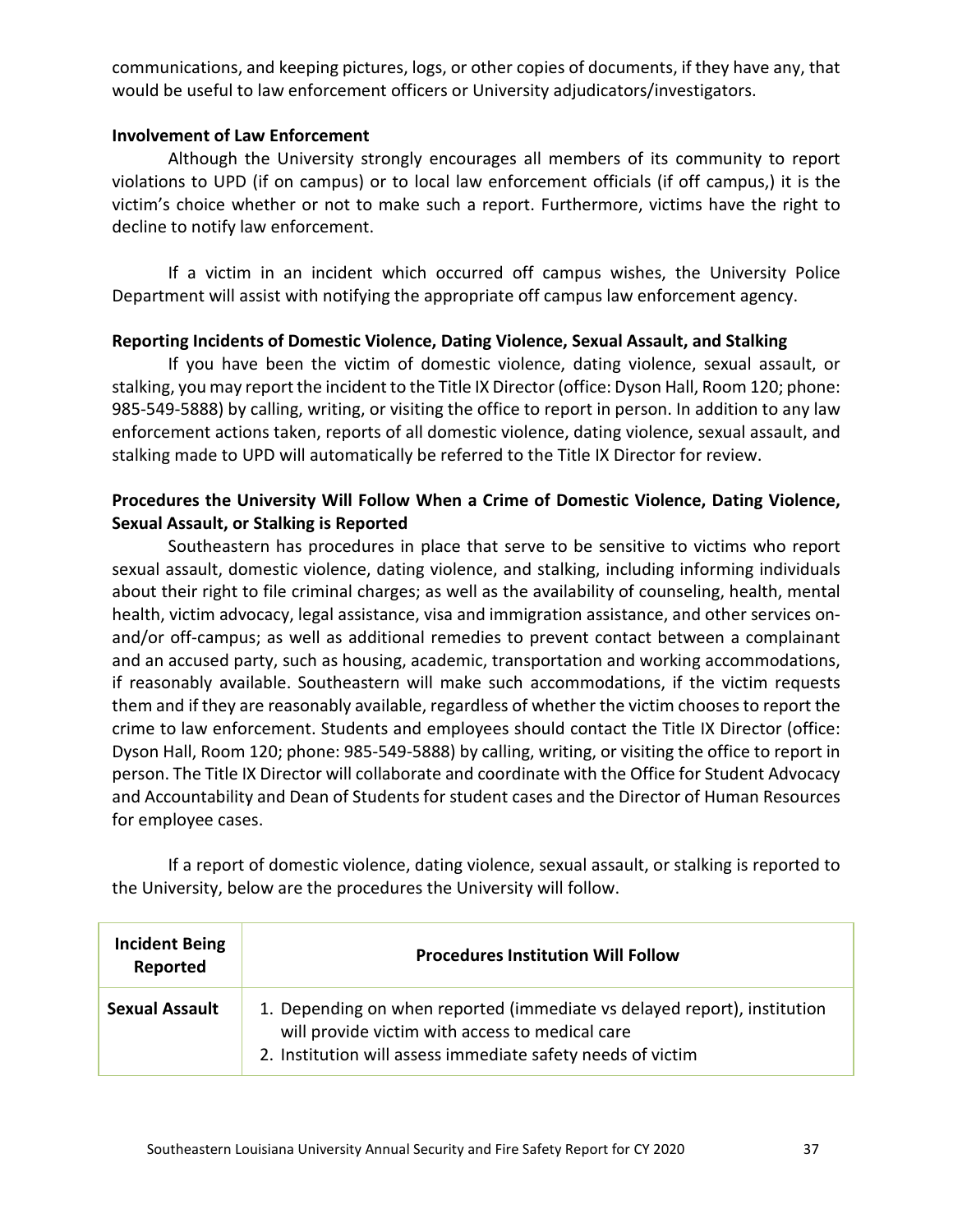|                        | 3. Institution will assist victim with contacting UPD or local police if<br>complainant requests AND provide the victim with contact information<br>for UPD or local police department<br>4. Institution will provide victim with referrals to on- and off-campus mental<br>health providers<br>5. Institution will assess need to implement interim or long-term protective<br>measures, if appropriate<br>6. Institution will provide the victim with a written explanation of the<br>victim's rights and options<br>7. Institution will provide a "No Contact" directive to accused party if<br>deemed appropriate<br>8. Institution will provide instructions on how to apply for protective order<br>9. Institution will advise of the policy applicable to sexual assault to the<br>victim and inform the victim regarding timeframes for inquiry,<br>investigation, and resolution<br>Institution will inform the victim of the outcome of the investigation,<br>10.<br>whether or not the accused will be administratively charged, and what<br>the outcome of the hearing is<br>Institution will enforce the anti-retaliation policy and take immediate<br>11.<br>and separate action against parties that retaliate against a person for<br>reporting sex-based discrimination or for assisting in the investigation |
|------------------------|--------------------------------------------------------------------------------------------------------------------------------------------------------------------------------------------------------------------------------------------------------------------------------------------------------------------------------------------------------------------------------------------------------------------------------------------------------------------------------------------------------------------------------------------------------------------------------------------------------------------------------------------------------------------------------------------------------------------------------------------------------------------------------------------------------------------------------------------------------------------------------------------------------------------------------------------------------------------------------------------------------------------------------------------------------------------------------------------------------------------------------------------------------------------------------------------------------------------------------------------------------------------------------------------------------------------------------|
| <b>Stalking</b>        | 1. Institution will assess immediate safety needs of victim<br>2. Institution will assist victim with contacting UPD or local police if<br>complainant requests AND provide the victim with contact information<br>for UPD or local police department<br>3. Institution will provide instructions on how to apply for protective order<br>4. Institution will provide information to victim on how to preserve evidence<br>5. Institution will assess need to implement interim or long-term protective<br>measures to protect the victim, if appropriate<br>6. Institution will provide the victim with a written explanation of the<br>victim's rights and options<br>7. Institution will provide a "No Contact" directive to accused party if<br>deemed appropriate                                                                                                                                                                                                                                                                                                                                                                                                                                                                                                                                                         |
| <b>Dating Violence</b> | 1. Institution will assess immediate safety needs of victim<br>2. Institution will assist victim with contacting UPD or local police if victim<br>requests AND provide the victim with contact information for UPD or local<br>police department<br>3. Institution will provide instructions on how to apply for protective order<br>4. Institution will provide information to victim on how to preserve evidence<br>5. Institution will assess need to implement interim or long-term protective<br>measures to protect the victim, if appropriate<br>6. Institution will provide the victim with a written explanation of the<br>victim's rights and options                                                                                                                                                                                                                                                                                                                                                                                                                                                                                                                                                                                                                                                                |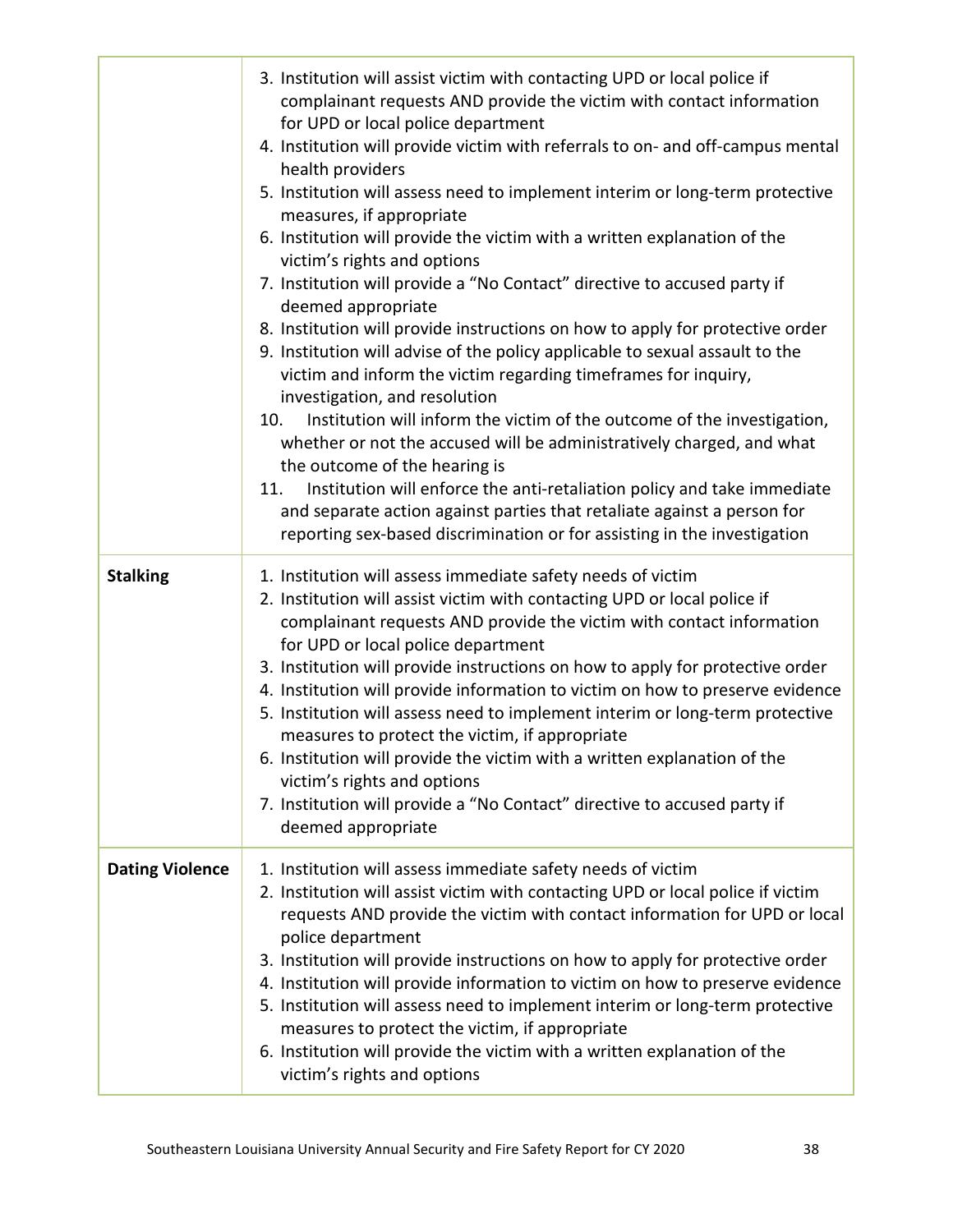|                 | 7. Institution will provide a "No Contact" directive to accused party if<br>deemed appropriate                                                                                                                                                                                                                                                                                                                                                                                                                                                                                                                                                                                                     |
|-----------------|----------------------------------------------------------------------------------------------------------------------------------------------------------------------------------------------------------------------------------------------------------------------------------------------------------------------------------------------------------------------------------------------------------------------------------------------------------------------------------------------------------------------------------------------------------------------------------------------------------------------------------------------------------------------------------------------------|
| <b>Domestic</b> | 1. Institution will assess immediate safety needs of victim                                                                                                                                                                                                                                                                                                                                                                                                                                                                                                                                                                                                                                        |
| <b>Violence</b> | 2. Institution will assist victim with contacting UPD or local police if victim<br>requests AND provide the victim with contact information for UPD or local<br>police department<br>3. Institution will provide instructions on how to apply for Protective Order<br>4. Institution will provide information to victim on how to preserve evidence<br>5. Institution will assess need to implement interim or long-term protective<br>measures to protect the victim, if appropriate<br>6. Institution will provide the victim with a written explanation of the<br>victim's rights and options<br>7. Institution will provide a "No Contact" directive to accused party if<br>deemed appropriate |

## **Employee Assistance Program**

Southeastern provides an Employee Assistance Program (EAP) for use by employees. The EAP is available to provide full-time employees assistance with such problems as sexual or physical abuse, depression, marital and relationship conflict, stress, grief, critical incident stress, anxiety, and other personal matters. All full-time employees, regardless of performance, are eligible. The contact number of the EAP is via the University Counseling Center at 985-549-3894.

All information relating to an employee's EAP participation is strictly confidential. Only the EAP provider maintains EAP records. The EAP provider does not release specific information about an employee's use of EAP services, unless the employee gives his or her advance written consent. The EAP does not report incidents to any Official On-Campus Resources unless the employee specifically gives them permission to do so.

Participation in the EAP does not excuse employees from complying with University policies or from meeting normal job requirements during or after receiving assistance. Nor will participation in the EAP prevent Southeastern from taking disciplinary action against any employee for performance problems occurring before or after the employee seeks assistance through the EAP.

## **Assistance for Victims - Rights & Options**

Regardless of whether a victim elects to pursue a criminal complaint or whether the offense is alleged to have occurred on or off campus, the University will assist victims of sexual assault, domestic violence, dating violence, and stalking and will provide each victim with a written explanation of their rights and options.

Such written information will include:

- the procedures victims should follow if a crime of dating violence, domestic violence, sexual assault, or stalking has occurred;
- information about how the institution will protect the confidentiality of victims and other necessary parties;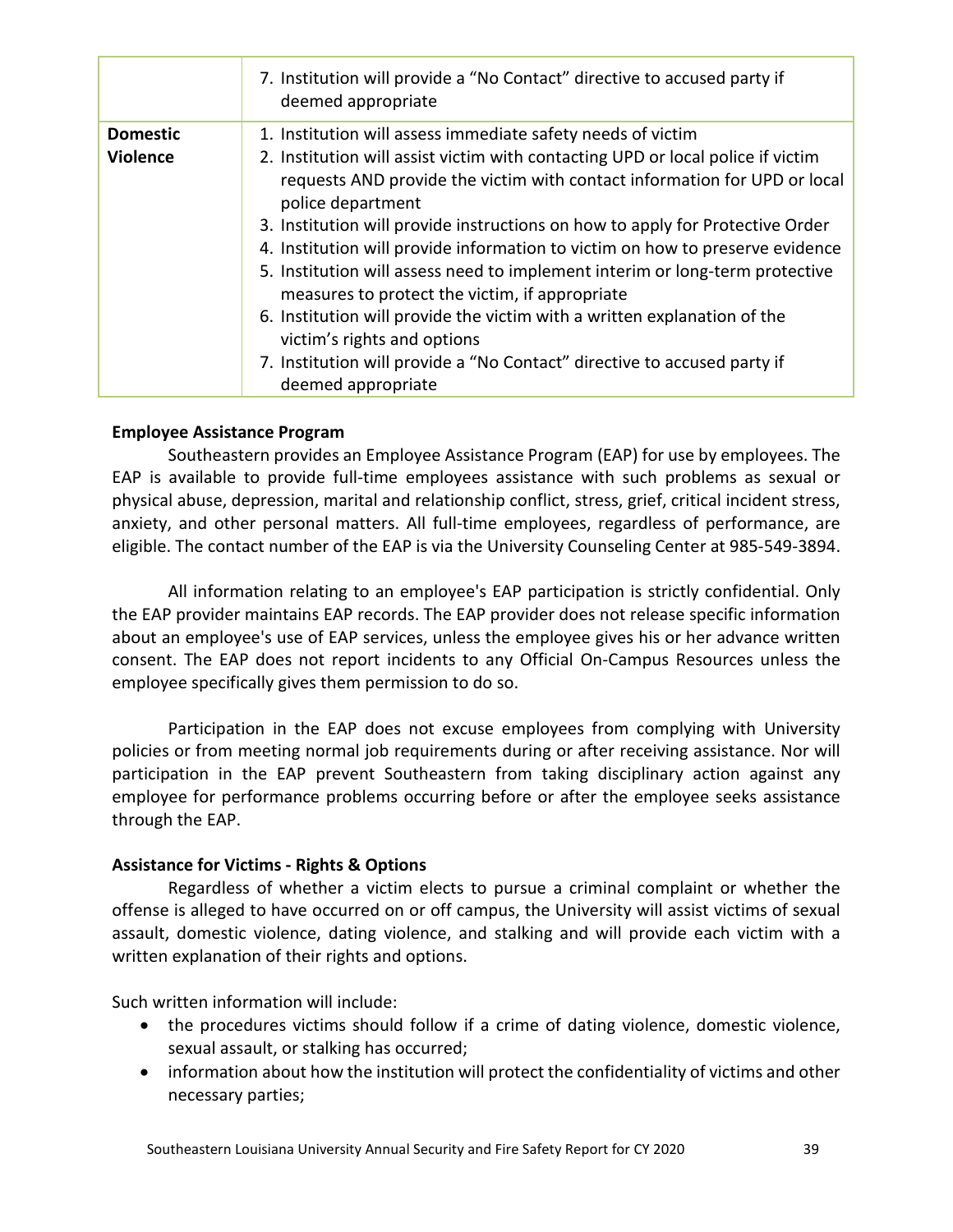- a statement that the institution will provide written notification to students and employees about victim services in the institution and in the community;
- a statement regarding the institution's provisions about options for available assistance with and how to request accommodations and protective measures; and
- an explanation of the procedures for institutional disciplinary action.

# **Rights of Victims and the Institution's Responsibilities for Orders of Protection, No-Contact Orders, Restraining Orders, or Similar Lawful Orders Issued by a Criminal, Civil, or Tribal Court or by the Institution**

Southeastern complies with Louisiana State law in recognizing orders of protection, including giving full faith and credit to valid orders from other jurisdictions.

Any member of the University community who obtains an order of protection should provide a copy to the University Police Department and the Office of the Title IX Director. The protected party may then meet with Southeastern officials to develop a safety action plan, which is a plan for Southeastern and the protected party to reduce the risk of harm while on campus or coming and going from campus. This plan may include, but is not limited to: escorts, special parking arrangements, changing classroom/work site location, or working with an academic advisor on alternative class possibilities, allowing a student to complete assignments from home, allowing an employee to develop a flexible work schedule, etc. Southeastern cannot apply for a legal order of protection, No Contact order, or restraining order for a victim.

In Louisiana, a victim of domestic violence, dating violence, sexual assault, or stalking has the right to file a petition with the courts requesting protection through a protective order, which could include the following:

- An order restraining the abuser from further acts of abuse;
- An order directing the abuser to leave the victim's household/place of residence;
- An order directing the abuser to refrain from stalking or harassing the victim or other designated persons;
- Other protections based on issues related to cohabitation, residency, employment, and child custody.

UPD will help put victims in contact with the Clerk of Court to petition for an order of protection. Any student who obtains a protection order should provide a copy to UPD and the Office of the Title IX Director.

While not the same as a court-ordered protection order, Southeastern can issue a noncriminal No Contact directive. This includes, but is not limited to, communication that is written, verbal, or physical. Written communication is understood to include all electronic means of communication, including, but not limited to: email, instant messaging, and text messaging. Verbal communication is understood to include phone calls and voicemail messages. A No Contact order may include additional restrictions and terms.

If the University receives a report such an institutional No Contact order has been violated, the University will initiate disciplinary proceedings appropriate to the status of the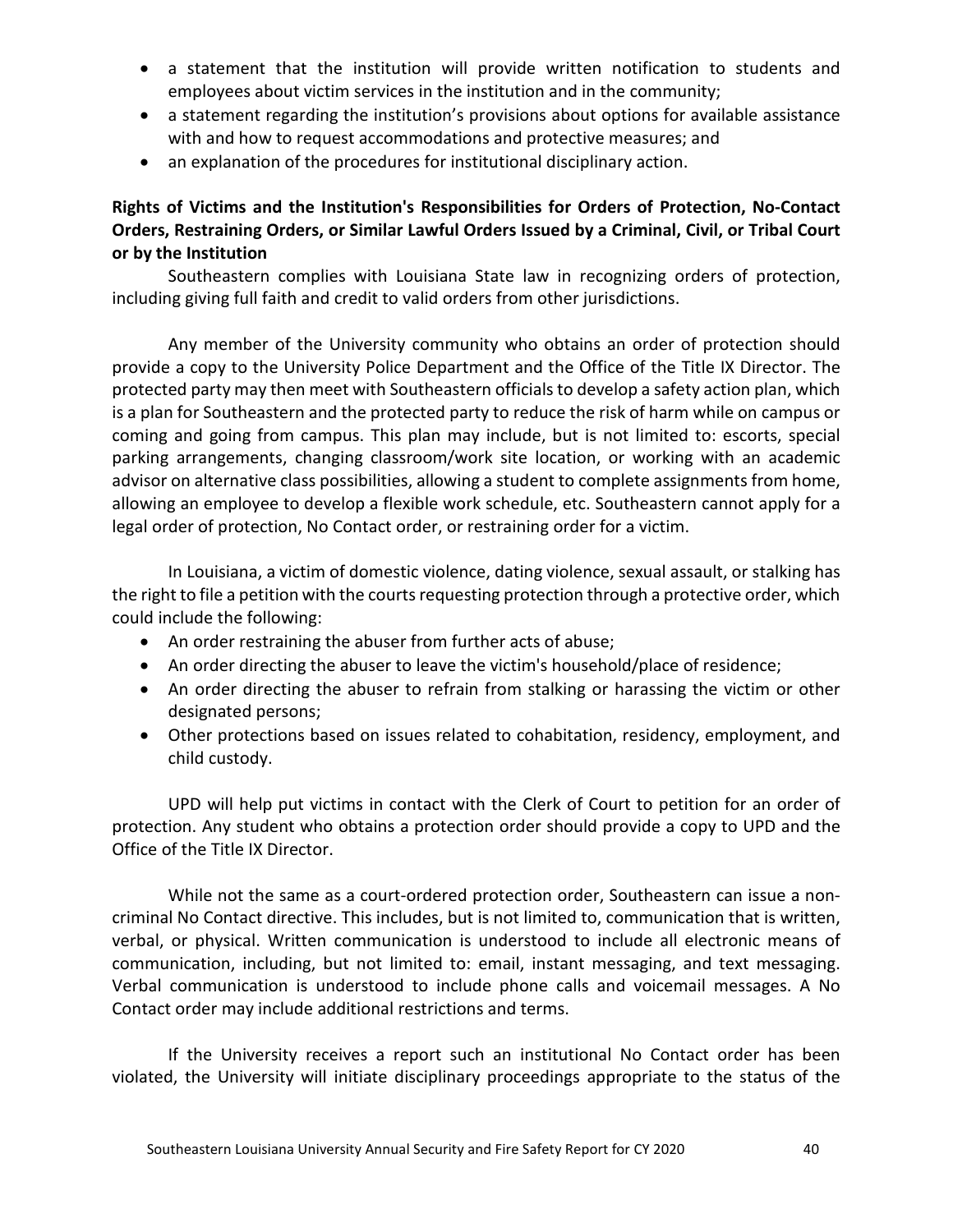accused (student, employee, etc.) and will impose sanctions if the accused is found responsible for violating the No Contact order.

## **Accommodations and Protective Measures Available for Victims**

Upon receipt of a report of domestic violence, dating violence, sexual assault, or stalking, Southeastern will provide notification to students and employees about accommodations available to them, including academic, living, transportation, and working situations. The notification will include information regarding the accommodation options, available assistance in requesting accommodations, and how to request accommodations and protective measures (i.e., the notification will include the name and contact information for the individual or office that should be contacted to request the accommodations).

At the victim's request, and to the extent of the victim's cooperation and consent, University offices will work cooperatively to assist the victim in obtaining accommodations. If reasonably available, a victim may be offered changes to academic, living, working, or transportation situations regardless of whether the victim chooses to report the crime to law enforcement.

Examples of options for a potential change to the academic situation may be to transfer to a different section of a class, withdraw and take a class at another time if there is no option for moving to a different section, etc. Potential changes to living situations may include moving to a different room or residence hall. Possible changes to work situations may include changing working hours or locations. Possible changes in transportation may include having the student or employee park in a different location, assisting the student or employee with a safety escort, etc. Issuance of a full, partial, or modified bar notice to the respondent may also be appropriate.

To request changes to academic, living, transportation, and/or working situations, or protective measures, a victim should:

**Students**: Contact the Title IX Director and/or Office for Student Advocacy and Accountability for assistance.

**Employees/Faculty**: Contact the Office of Human Resources and/or Provost Office (depending upon employment status).

If the victim wishes to receive assistance in requesting these accommodations, the victim should contact the Title IX Director and/or University Police Department.

#### **Confidentiality**

Victims may request that directory information on file with the University be withheld by request. This request can be made to the Office of Student Records and Registration in person at North Campus Main Building, room 107 or by calling (985) 549-2244. Employees can contact the Office of Human Resources to make a similar request regarding directory information at (985) 549-2001.

Regardless of whether a victim has opted-out of allowing the University to share "directory information," personally identifiable information about the victim and other necessary parties will be treated as confidential and only shared with persons who have a specific need-to-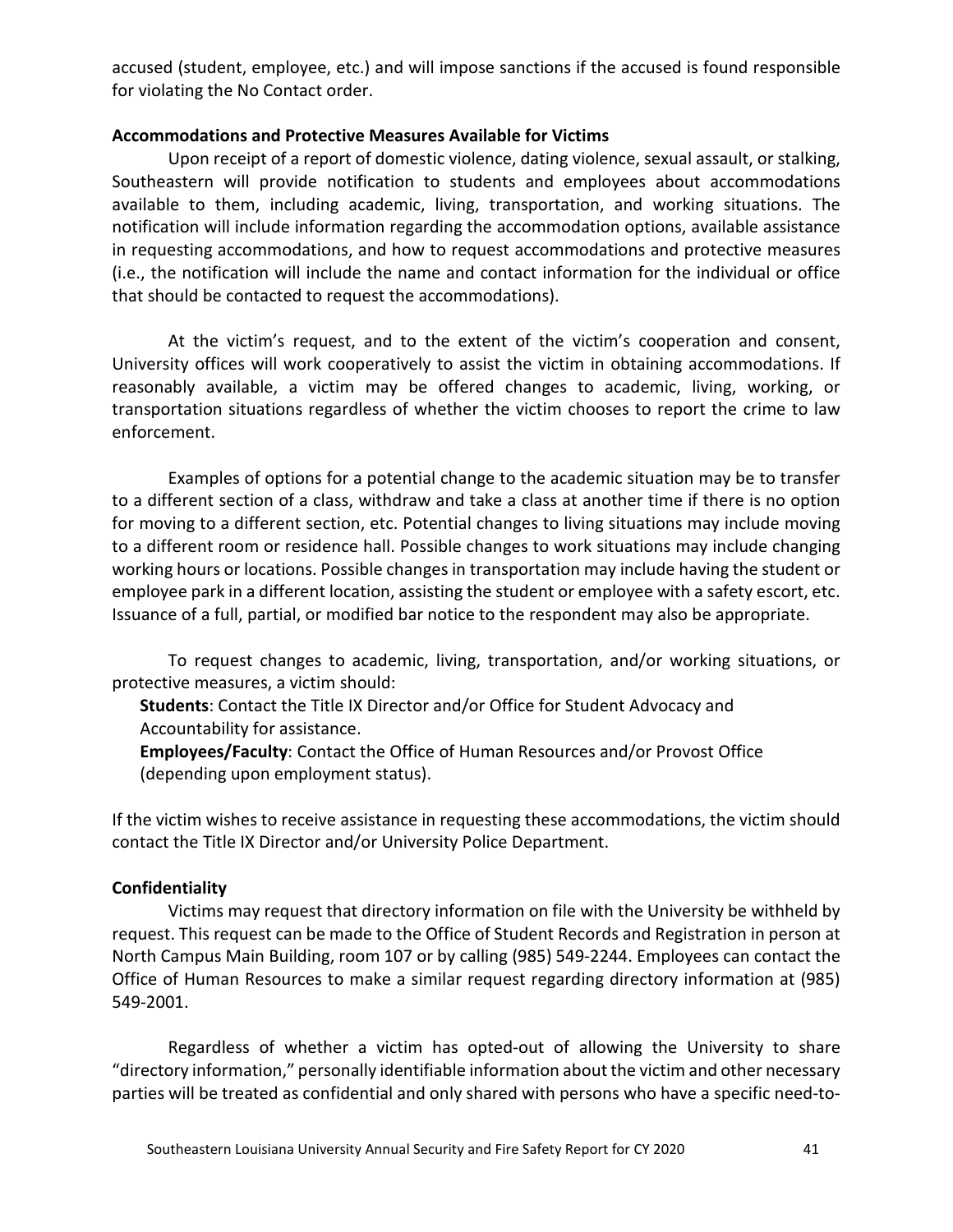know; i.e., those who are investigating/adjudicating the report or those involved in providing support services to the victim, including accommodations and protective measures. By only sharing personally-identifiable information with individuals on a need-to-know basis, the institution will maintain as confidential any accommodations or protective measures provided to the victim, to the extent that maintaining such confidentiality would not impair the ability of the institution to provide the accommodations or protective measures.

The University does not publish crime victim names or other identifiable information regarding victims in the Daily Crime and Fire Log or in the annual crime statistics that are disclosed in compliance with the *Jeanne Clery Disclosure of Campus Security Policy and Campus Crime Statistics Act*. Furthermore, if a Campus Safety Alert is issued on the basis of a report of domestic violence, dating violence, sexual assault, or stalking, the name of the victim and other personally identifiable information about the victim will be withheld; this could include the specific location where an incident is reported to have occurred when reporting the location could inadvertently identify the victim.

## **On- and Off-campus Services for Victims**

Upon receipt of a report of domestic violence, dating violence, sexual assault, or stalking, Southeastern will provide notification to students and employees about existing assistance with and/or information about obtaining resources and services, including counseling, health, mental health, victim advocacy, legal assistance, visa and immigration assistance, student financial aid, and assistance in notifying appropriate local law enforcement. If a sexual assault should occur on campus, staff on-scene, including UPD, will offer the victim a wide variety of services. This information is not provided to infer that those resources are "crime reporting entities" for Southeastern.

| <b>ON-CAMPUS RESOURCES</b>                                |                                                 |                     |  |  |  |
|-----------------------------------------------------------|-------------------------------------------------|---------------------|--|--|--|
| <b>RESOURCE NAME/PURPOSE</b>                              | <b>LOCATION/ADDRESS</b>                         | <b>PHONE NUMBER</b> |  |  |  |
| Dean of Students                                          | <b>Student Union</b><br>Room 1301A              | 985-549-3792        |  |  |  |
| <b>Human Resources</b>                                    | North Campus Human<br><b>Resources Building</b> | 985-549-2001        |  |  |  |
| Multicultural and<br><b>International Student Affairs</b> | <b>Student Union</b><br>Room 2307               | 985-549-3850        |  |  |  |
| Office for Student Advocacy<br>and Accountability         | Mims Hall, Room 207                             | 985-549-2213        |  |  |  |
| <b>Student Accessibility Services</b>                     | Tinsley Hall, Room 102                          | 985-549-2247        |  |  |  |
| Student Financial Aid                                     | <b>Office of Financial Aid</b>                  | 985-549-2224        |  |  |  |

These on- and off-campus resources include the following: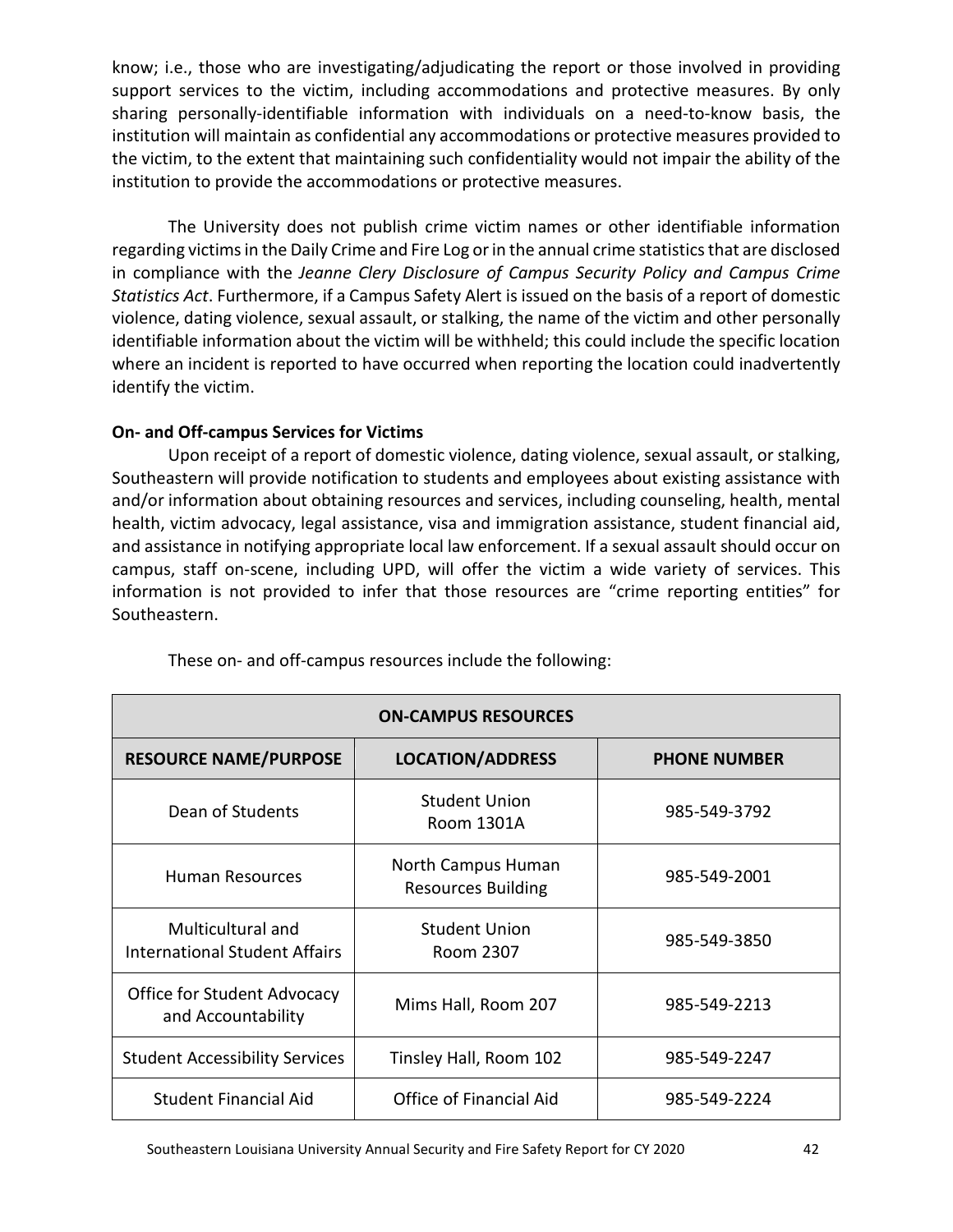|                                                                                          | North Campus Financial Aid<br><b>Building</b><br>900A West University Ave               |                                                                   |  |  |  |
|------------------------------------------------------------------------------------------|-----------------------------------------------------------------------------------------|-------------------------------------------------------------------|--|--|--|
| <b>Title IX Director</b>                                                                 | Dyson Hall, Room 120                                                                    | 985-549-5888                                                      |  |  |  |
| <b>University Counseling Center</b>                                                      | Student Union Annex, 1st<br>Floor, North side                                           | 985-549-3894                                                      |  |  |  |
| University Health Center                                                                 | Student Union Annex, 1st<br>Floor, South side                                           | 985-549-2242                                                      |  |  |  |
| <b>University Police Department</b>                                                      | Pride Hall, 1st Floor<br>South side                                                     | 985-549-2222                                                      |  |  |  |
| Visa and Immigration<br>Assistance/ International<br><b>Student Support and Services</b> | <b>International Services Office</b><br>North Campus Main Building<br><b>Room 113</b>   | 985-549-2360                                                      |  |  |  |
| <b>OFF-CAMPUS RESOURCES</b>                                                              |                                                                                         |                                                                   |  |  |  |
| <b>RESOURCE NAME/PURPOSE</b>                                                             | <b>LOCATION/ADDRESS</b>                                                                 | <b>PHONE NUMBER</b>                                               |  |  |  |
| <b>Hammond City Police</b><br>Department                                                 | 120 South Oak Street<br>Hammond, LA                                                     | Office: 985-277-5700<br>Emergency: 911                            |  |  |  |
| Louisiana Coalition Against<br>Domestic Violence (LCADV)                                 | Baton Rouge, LA                                                                         | Office: 225-752-1296<br>Louisiana State Hotline<br>1-888-411-1333 |  |  |  |
| Louisiana Foundation Against<br>Sexual Assault (LaFASA)                                  | Baton Rouge, LA                                                                         | Office: 225-372-8995<br>Toll Free: 888-995-7273                   |  |  |  |
| North Oaks Medical Center                                                                | 15790 Paul Vega, MD, Drive<br>Hammond, LA                                               | 985-345-2700                                                      |  |  |  |
| Southeast Advocates for<br>Family Empowerment (SAFE)                                     | Hammond, LA<br>(Location is confidential to<br>protect victims receiving<br>assistance) | Office: 985-542-8384<br>Louisiana State Hotline<br>1-888-411-1333 |  |  |  |
| Southeast Louisiana Legal<br><b>Services</b>                                             | 1200 Derek Drive, Suite 100<br>Hammond, LA                                              | Office: 985-345-2130<br>Toll Free: 800-349-0886                   |  |  |  |
| Tangipahoa Parish Sheriff's<br>Office                                                    | 15475 Club Deluxe Road<br>Hammond, LA                                                   | Office: 985-345-6150<br>Emergency: 911                            |  |  |  |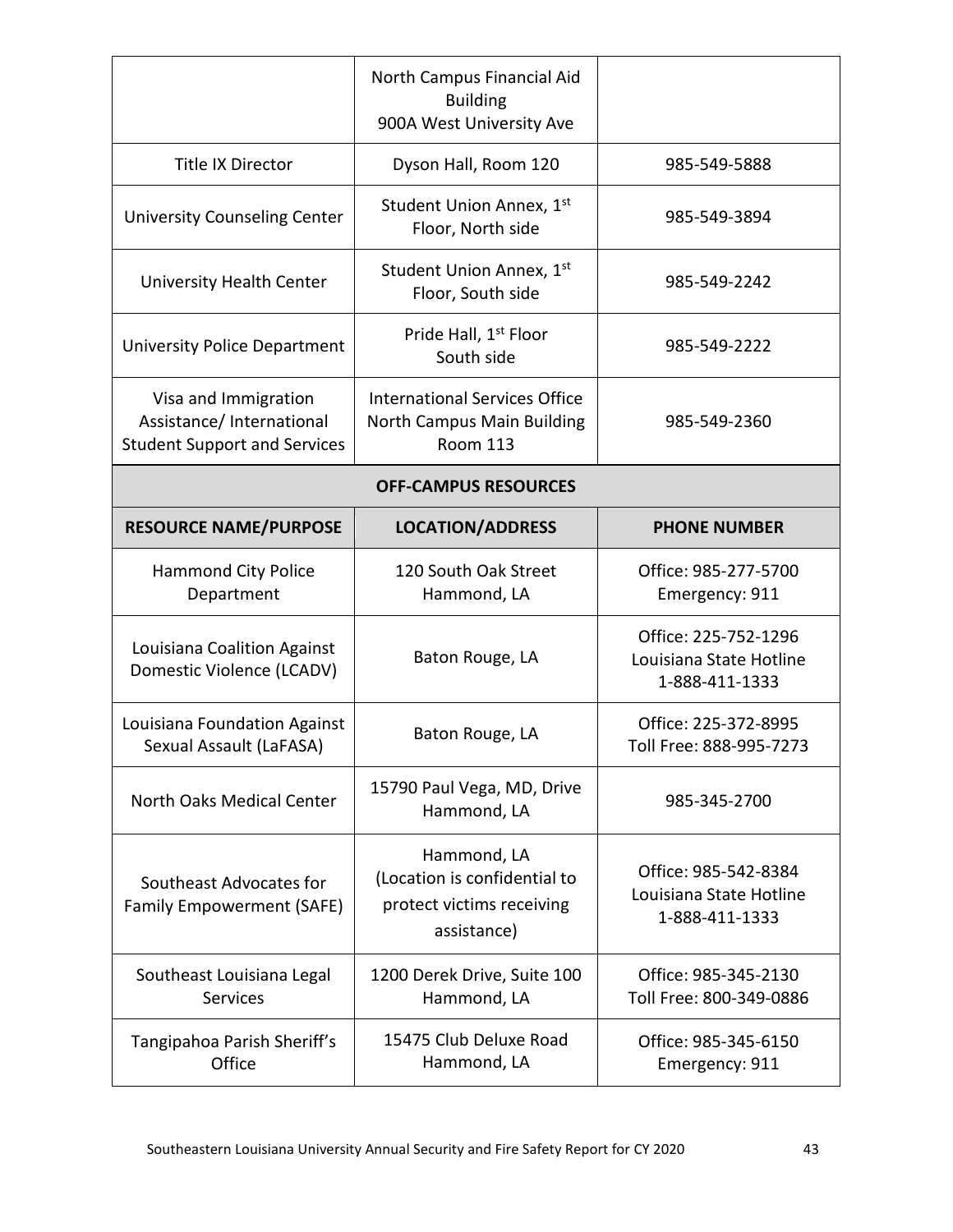Other resources available to persons who report being the victim of sexual assault, domestic violence, dating violence, or stalking, include:

**http://www.rainn.org** – Rape, Abuse and Incest National Network

**https://www.justice.gov/ovw/sexual-assault** - Department of Justice

**<http://www2.ed.gov/about/offices/list/ocr/index.html>** - Department of Education, Office of Civil Rights

## **Adjudication of Alleged Violations**

Southeastern's disciplinary process includes a prompt, fair, and impartial investigation and resolution process. In all instances, the process will be conducted in a manner that is consistent with the institution's policy and that is transparent to the accuser and the accused. Usually, the resolution of domestic violence, dating violence, sexual assault, and stalking complaints are completed within 60 days of the report. However, each proceeding allows for extensions of timeframes for good cause, with written notice to the accuser and the accused of the delay and the reason for the delay. University officials involved in the investigation or adjudication of domestic violence, dating violence, sexual assault, and stalking complaints are trained annually on the issues related to domestic violence, dating violence, sexual assault, and stalking, as well as how to conduct an investigation and hearing process that protects the safety of the victim and promotes accountability. Furthermore, each policy provides that:

- 1. The accuser and the accused will have timely notice for meetings at which the accuser or accused, or both, may be present;
- 2. The accuser, the accused, and appropriate officials will have timely and equal access to any information that will be used during formal and informal disciplinary meeting and hearings;
- 3. The institutional disciplinary procedures will not be conducted by officials who have a conflict of interest or bias for or against the accuser or the accused;
- 4. The accuser and the accused will have the same opportunities to have others present during any institutional disciplinary proceeding. The accuser and the accused each have the opportunity to be advised by an advisor of their choice at any stage of the process and to be accompanied by that advisor to any related meeting or proceeding. The University will not limit the choice of advisor or presence for either the accuser or the accused in any meeting or institutional disciplinary proceeding. An Advisor is someone who acts as an advisor to the Complainant or Respondent involved in an investigation or disciplinary proceeding under the University's policies. The Advisor is permitted to be a part of any meetings their student may have. University employees who provide confidential support services (Counseling/Health Services staff) or have an actual or perceived conflict of interest (the Title IX Director or Dean of Students, for example) may not serve as Advisors. A student or employee should select as an advisor a person whose schedule allows attendance at the scheduled date and time for any meetings, because delays will not normally be allowed due to the scheduling conflicts of an advisor.
- 5. The Advisor may not speak aloud during meetings involving the student and an investigator/adjudicator, but may confer quietly or by means of written notes with their advisee. The Office for Student Advocacy and Accountability keeps a list of trained Advisors. Although the Parties are not required to select a trained Advisor, because knowledge of the disciplinary process is important to the Advisor's role, it is highly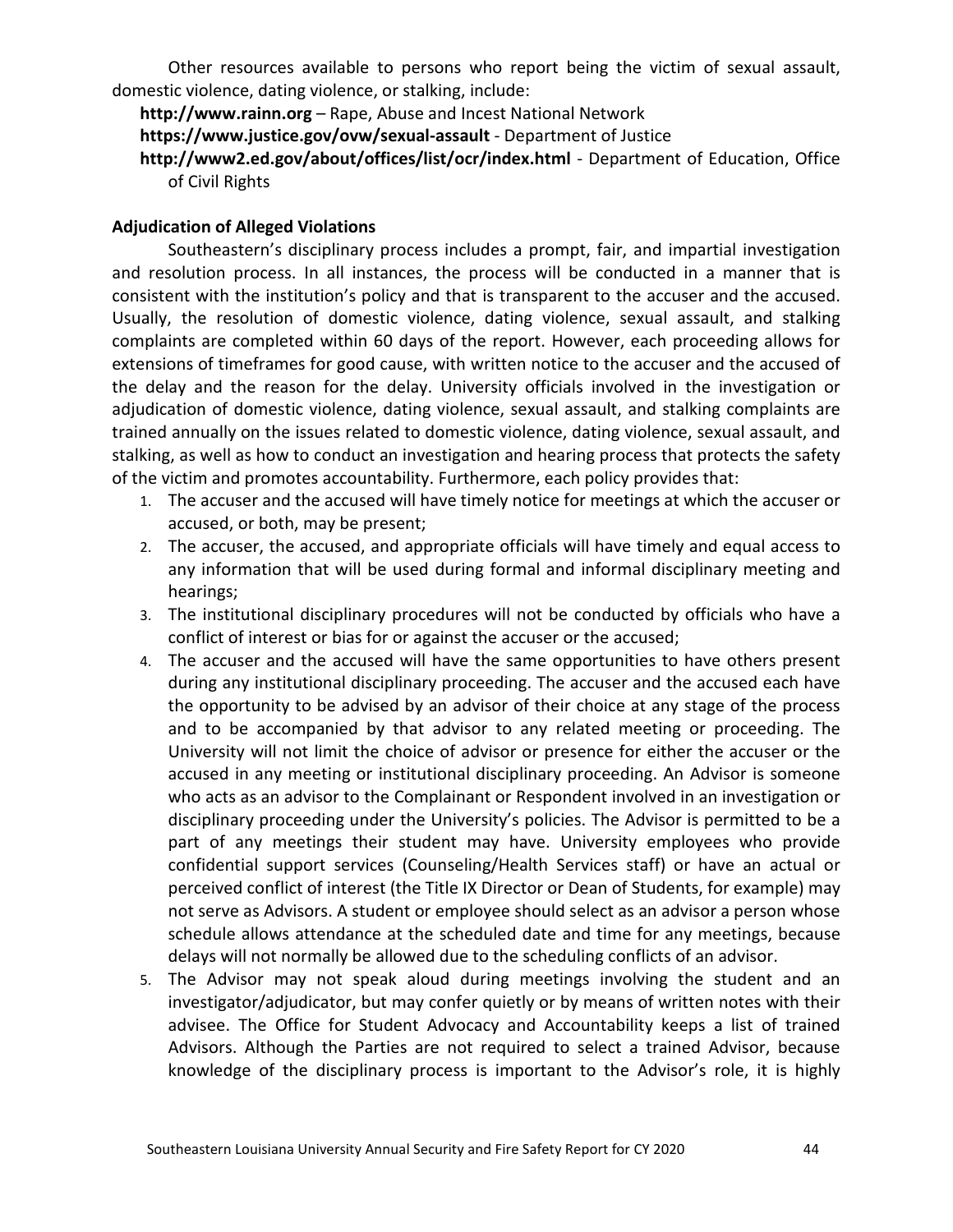recommended that they do so. The Complainant and Respondent are not obligated to accept the counsel of an Advisor.

- 6. The accuser and the accused will be notified simultaneously, in writing, of any initial, interim, and final decision of any disciplinary proceeding; and
- 7. Where an appeal or grievance is permitted under the applicable policy, the accuser and the accused will be notified simultaneously in writing of the procedures for the accused and the victim to appeal the result of the institutional disciplinary proceeding. When an appeal or grievance is filed, the accuser and the accused will be notified simultaneously in writing of any change to the result prior to the time that it becomes final, as well as of the final result once the appeal is resolved.

# **If the Victim Does Not Wish to Pursue Resolution**

In all reported cases of sexual misconduct, the University will conduct a fact-finding investigation to the best of its ability. In cases where the Victim wishes to become a Complainant, this investigative report is provided to the Title IX Director or their designee for a threshold analysis.

In cases where the Victim does not wish to become a Complainant, the University has two (2) options:

- 1. The University may attempt to resolve the complaint in a manner consistent with the Victim's request. This may include holding the report for action at a later date.
- 2. The University may pursue a judicial hearing against the Respondent named in the investigation. Under these circumstances, the University would take into consideration the nature of the assault, the safety of the Victim and the campus community, as well as the previous disciplinary history and previous allegations of sexual misconduct.

Whether or not criminal charges are filed, the University or a person may file a complaint under the sexual misconduct and grievance procedures outlined on the following pages, depending upon the status of the accused (student or employee).

# **Student Disciplinary Proceedings Utilized in Cases of Alleged Domestic Violence, Dating Violence, Sexual Assault, and Stalking**

## **Organizational Behavior**

Student groups are subject to the conduct expectations detailed throughout this policy. Any behavior, patterns of behavior, or information suggesting patterns of behavior that creates or contributes to the creation of hostile environment, retaliation, discrimination, or harassment will be investigated and could result in organizational and/or individual charges.

Any member of the University community may bring allegations against a student group/organization for violation of the Sexual Misconduct Policy. The University will conduct a preliminary investigation into any reported incident.

An investigation will be conducted to determine if the allegations have merit and have met the threshold (defined below) to move forward with charges. The Title IX Director, Dean of Students, and/or Director of Student Advocacy and Accountability may confer with the student group/organization's advisor(s), inter/national headquarters and/or other faculty and staff with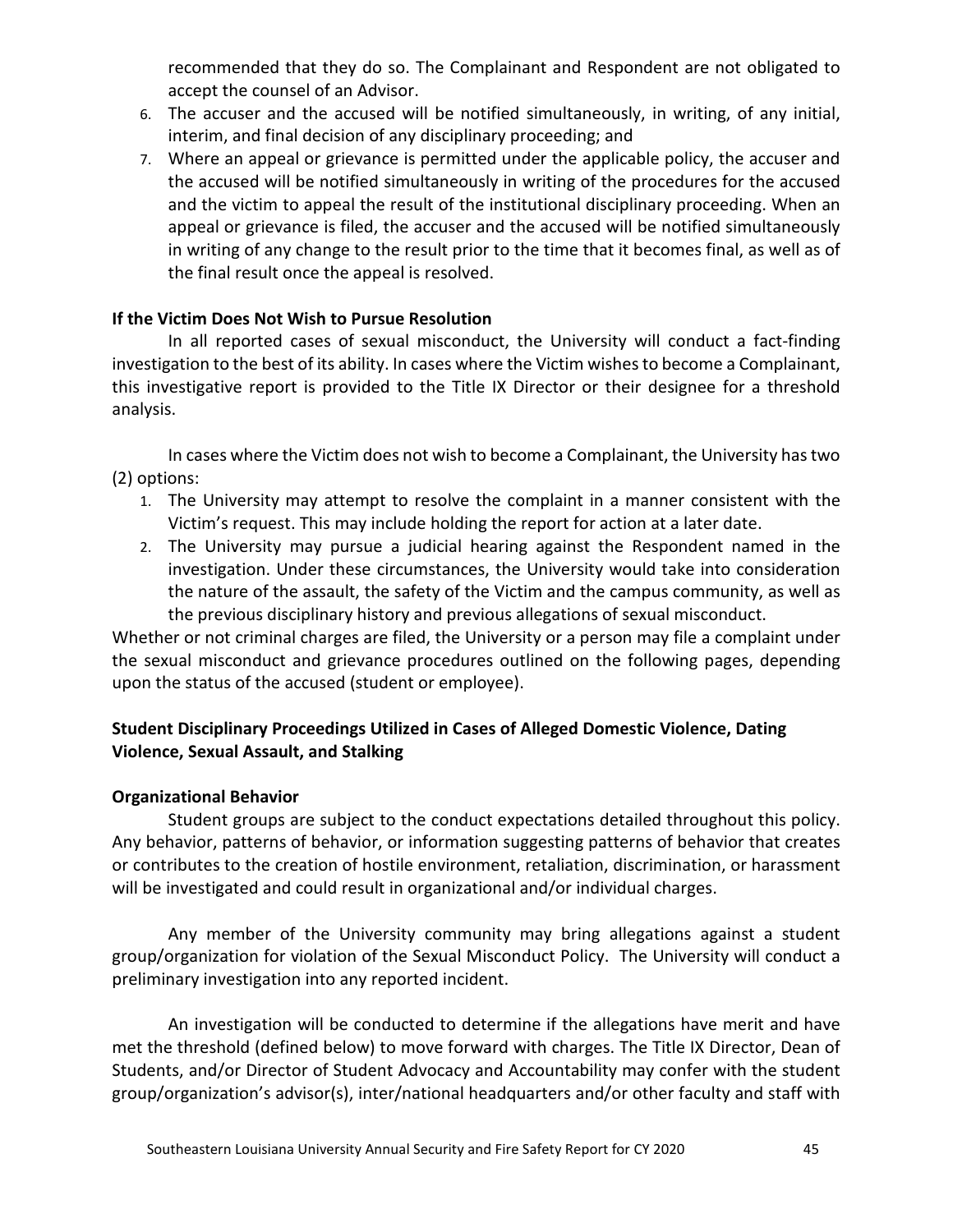a relationship to the student group/organization to solicit advice and recommendations regarding the case. Ultimately, the University is responsible for determining if the organization and/or individuals will be charged and the process for adjudication. All sections of this policy apply to groups and organizations.

#### **Statement on Privacy**

The University will protect the identity of persons who report having been victims of sexual assault, domestic violence, dating violence, or stalking (to the fullest extent allowable by the law). Additionally, the University will take all reasonable steps to investigate and respond to the complaint consistent with any request for privacy or request not to pursue an investigation. However, its ability to do so may be limited based on the nature of the request by the Complainant.

If the Victim requests anonymity or that the University not pursue an investigation, the University must balance this request in the context of its responsibility to provide a safe environment for all University community members. In cases where the University cannot respect the wishes of the Victim, the University will consult with the Victim and keep them informed about the University's course of action.

If the report of misconduct discloses an immediate threat to the University community, where timely notice must be given to protect the health or safety of the community, the University will maintain the privacy of the Victim or Respondent's identities, understanding that in a small community a Campus Safety Alert may make members of the community feel known or singled out.

The University will assess any barriers to proceeding, including retaliation, and in cases where informal or formal resolution will take place, the University will inform the Respondent that Title IX prohibits retaliation and the University will take strong responsive action to protect the Complainant.

The University has designated the following individual(s) to evaluate requests for privacy once the University is aware of alleged sexual violence:

#### **Investigation of Reports**

The University will take prompt action to investigate and adjudicate the complaint. A written notice of investigation will be given to the Complainant and the Respondent informing them of the allegations, resources, and rights in the process at least three (3) business days prior to the investigation meeting. Investigations will include timely notice of meetings for both the Complainant and the Respondent throughout the process. During the investigative process, all parties will have an opportunity to review the draft investigative report prior to it going to the Title IX Director. The parties will have five (5) business days to review the draft of the investigative report and submit in writing comments about content, requests for additional meetings with the investigator to conduct further investigation or questions. The draft of the investigative report will be able to be reviewed, however the parties will not be able to take the draft of the investigative report with them during the draft period. This information will be included in the final documents that will be reviewed by the Title IX Director and adjudicator(s); if applicable.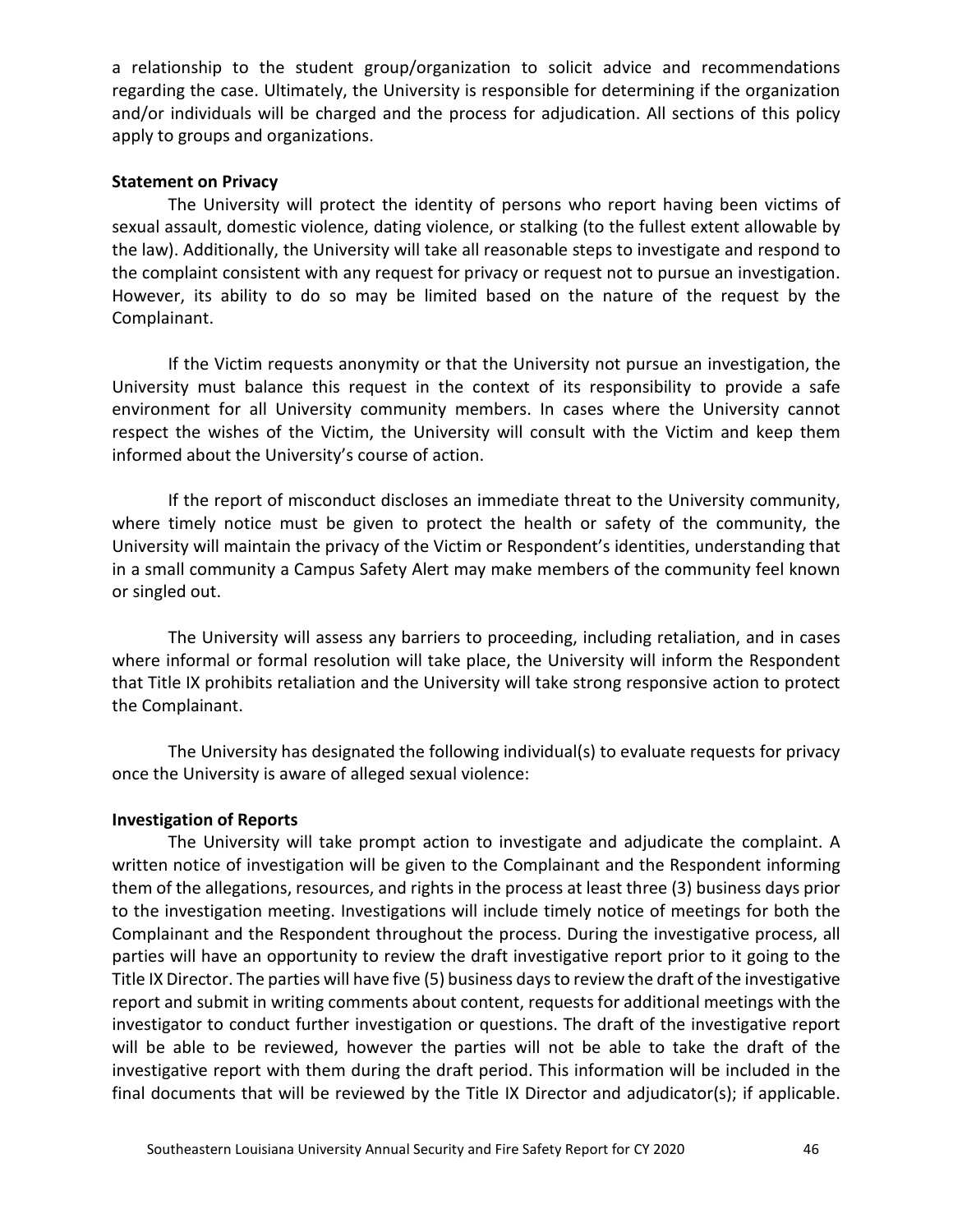The parties may request one (1) extension that may be granted, if reasonable, at the discretion of the investigator. Any extension granted to one party will be granted to the other party. Failure to make submissions within five (5) business days or any approved extension will result in a forfeiture of the right to do so later. Both parties will be provided the final report, statements, and equal access to all evidence prior to the adjudication process.

If the student wishes to participate in a police investigation, the University may wait a reasonable amount of time (usually 7 to 10 business days but could be extended at the request of the Director, University Police or District Attorney or their designee) to allow the police to conduct initial fact finding and the gathering of evidence in the criminal investigation.

The University will conduct a prompt, fair, impartial investigation in a timely manner designed to provide all parties with resolution. The University's goal is to complete the investigation within 60 days. However, there may be times where the process may take longer, and the University will communicate on an ongoing basis with the parties a realistic timeline, and the circumstances regarding the same. In every investigation conducted under this policy, the burden is on the University – not on the parties – to gather sufficient evidence to reach a fair, impartial determination as to whether sexual misconduct has occurred and, if so, whether a hostile environment has been created that must be redressed.

Investigations will be conducted by one or more of the following: the Title IX Director, the Office for Student Advocacy and Accountability, an external investigator, or other investigator designated by the Dean of Students or Vice President for Student Affairs. This designee may be an employee of the University, an external investigator, or both. All reasonable efforts will be made to keep information private during the University's investigation and adjudication of a complaint. Investigators receive annual training on the issues related to dating violence, domestic violence, sexual assault, and stalking and on how to conduct an objective and impartial investigation and hearing processing that protects the safety of victims, promotes accountability, and ensures investigative techniques do not apply sex stereotypes and generalizations. The investigation is designed to provide a fair and reliable gathering of the facts. The investigation will be thorough, impartial, and fair. As described in the Confidentiality section of this Policy, the investigation will be conducted in a manner that is respectful of individual privacy concerns.

The investigation is a process of obtaining and evaluating information given by persons having personal knowledge of the events or circumstances concerning the reported incident. This may include the collection of all statements (both oral and written), pertinent facts, and/or evidence. This process will be exhaustive and is likely to include the interviewing and reinterviewing of involved parties, so as to ensure as much clarity around conflicting or differing statements as may be possible. The Dean of Students, Title IX Director, Vice President for Student Affairs, or their designees may refer an investigative report back to an investigator for further follow-up, pending the availability of new information, for additional clarity regarding conflicting or inconsistent information/reports, or for any other reason necessary to ensure further clarity or strengthen the final report.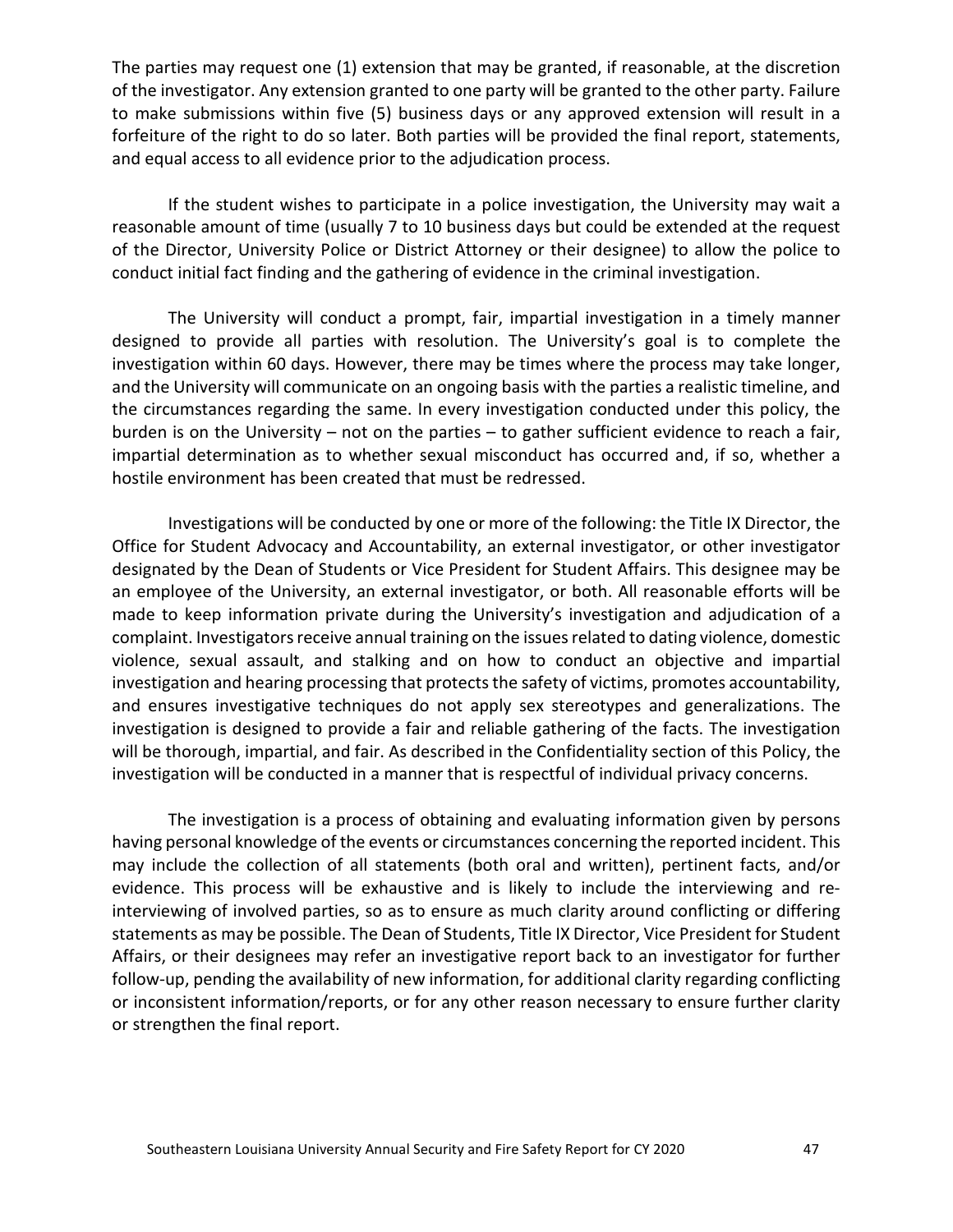At the conclusion of the investigation, the investigator will prepare a report setting forth the facts gathered. The report will provide the scope of the reported incident, investigative findings, and a reliability assessment of the information.

#### **Threshold of Information**

The Title IX Director or their designee will review the investigation report to make a determination on the threshold of information. The Title IX Director may determine that there is sufficient information to proceed.

If threshold has been reached, a notice of charge will be issued to begin the formal or informal conduct resolution process. If the Title IX Director determines this threshold has not been reached, the Complainant and Respondent will be notified in writing.

If the threshold was not reached, the Complainant will have the opportunity to seek review by the Vice President for Student Affairs by filing a written request for review within two (2) business days. The Respondent will be notified in writing of this request. The Vice President for Student Affairs may affirm the threshold finding, reverse the finding, or request additional investigation, as warranted. If the Vice President for Student Affairs agrees a case does not reach the threshold for formal resolution, educational sanctions or informal resolution may still be implemented. This decision of the Vice President for Student Affairs is final.

#### **Interim Measures**

#### **Overview**

During the investigation and prior to the final determination, the University may take appropriate interim measures to protect the parties involved; after a fair assessment to determine the need for such interim measures. Interim measures will be individualized and appropriate based on the initial information gathered by the Title IX Director. A Complainant or Respondent may request an interim measure or other protection, or the University may impose interim measures at its discretion to ensure the safety of all parties, the University community, and/or the integrity of the process. These actions are not a presumption of responsibility for violation of the Sexual Misconduct Policy. Interim measures may be imposed whether or not formal disciplinary action is sought by the Complainant or the University.

Interim measures may prevent a student from attending class and other University activities. The Dean of Students will communicate with a student's faculty instructors and/or advisors at the request of the student in order to determine if alternate arrangements can be made to support a student's completion of academic assignments.

The University will try to provide academic support where necessary. Academic support means the Dean of Students will communicate with faculty on a student's behalf. Faculty, however, work at their own discretion and, therefore, the Dean of Students can make no guarantees students will receive the support they desire. The Complainant and Respondent will be notified in writing of any or all interim measures.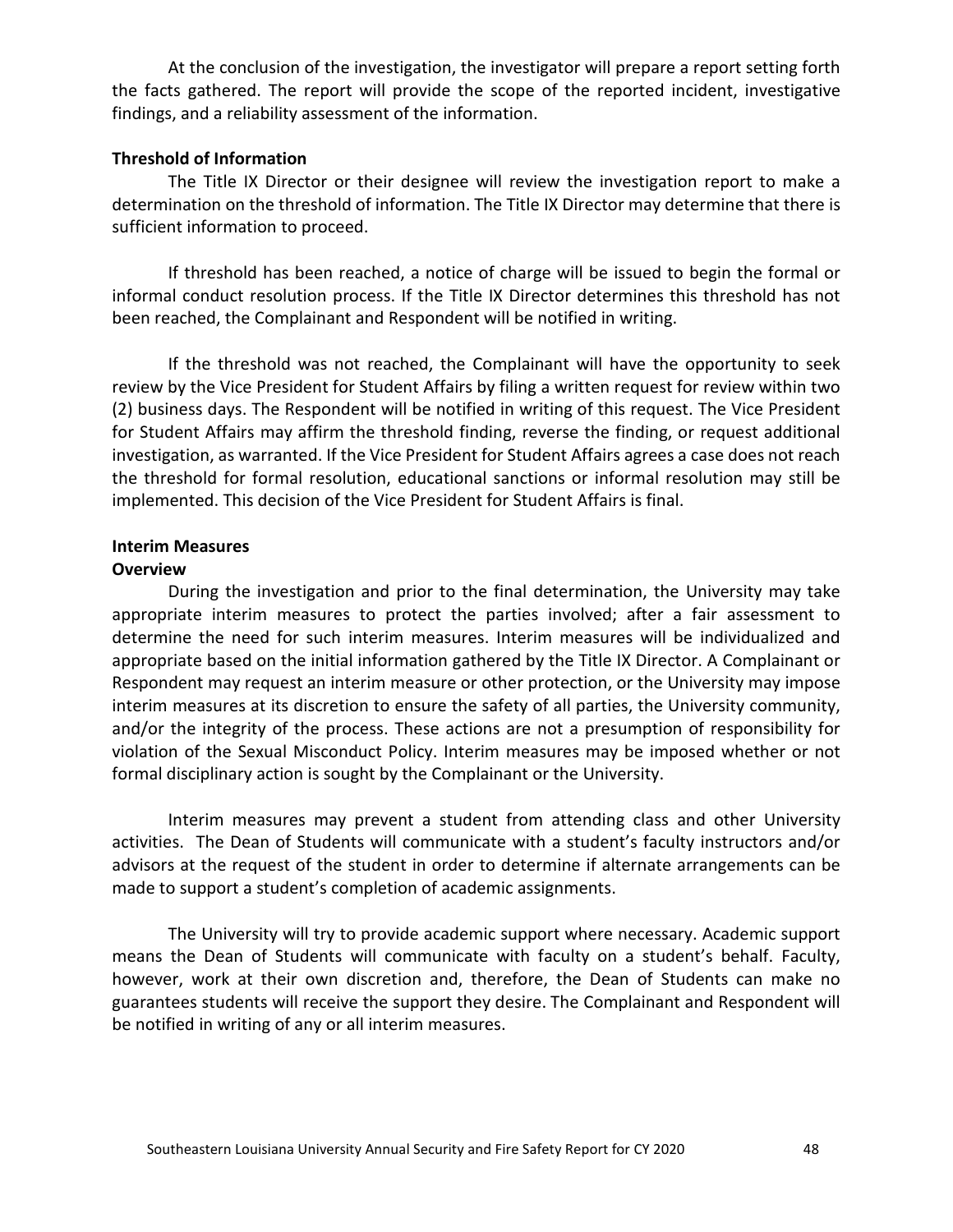## **Types of Interim Measures**

**Interim Separation**: In certain circumstances, the Vice President for Student Affairs and/or Dean of Students or designee may impose an Interim Separation from the University at any point after a complaint has been filed. Interim Separation may be imposed:

- During the investigatory stage to ensure the safety and well-being of members of the University community or preservation of University property;
- To ensure the student's own physical or emotional safety and well-being; or,
- If the student poses an ongoing threat of disruption of, or interference with, the normal operations of the University, or the investigation.

During the Interim Separation, a student shall be denied access to the residence halls and/or to the campus or other areas owned or controlled by the University. Interim Separation in this manner will not be placed on a student's official, permanent academic record.

A student may be required to submit to an assessment before being considered for return from interim separation. In the event that a student refuses to cooperate with such an assessment or if an assessment cannot be completed within a reasonable amount of time, determination of eligibility for return will be based on readily available information, including indirect behavioral observations.

The Interim Separation does not replace the regular process, which shall proceed on the normal schedule, up to and through a hearing, if required. However, the student should be notified in writing of this action and the reasons for the separation. The student will also be notified of the time, date, and place of a subsequent Student Advocacy and Accountability review board or hearing, if applicable.

**Interim residential separation or residential relocation:** A student may be separated temporarily from University housing or temporarily reassigned to another residential location on campus. Their original housing location will be held until the process is over. It can be determined residential relocation is a sanction when appropriate, and at that time the student will move permanently into a location determined by the Housing Office.

**Class schedule changes:** Changes to a student's class schedule may be made on a temporary basis in the event it is deemed appropriate by the Dean of Students or their designee. Students may be sanctioned to a permanent change(s) through the normal adjudication process.

**Restrictions from University activities and/or facilities:** A student may be denied, on a temporary basis, participation in a University activity or privilege for which they may be otherwise eligible as the Dean of Students or their designee determine to be appropriate. Students may also be prohibited from certain facilities including, but not limited to, academic buildings, athletic facilities, and/or practice and competition spaces, and transportation services. Students may be sanctioned to a permanent restriction(s) through the normal adjudication process.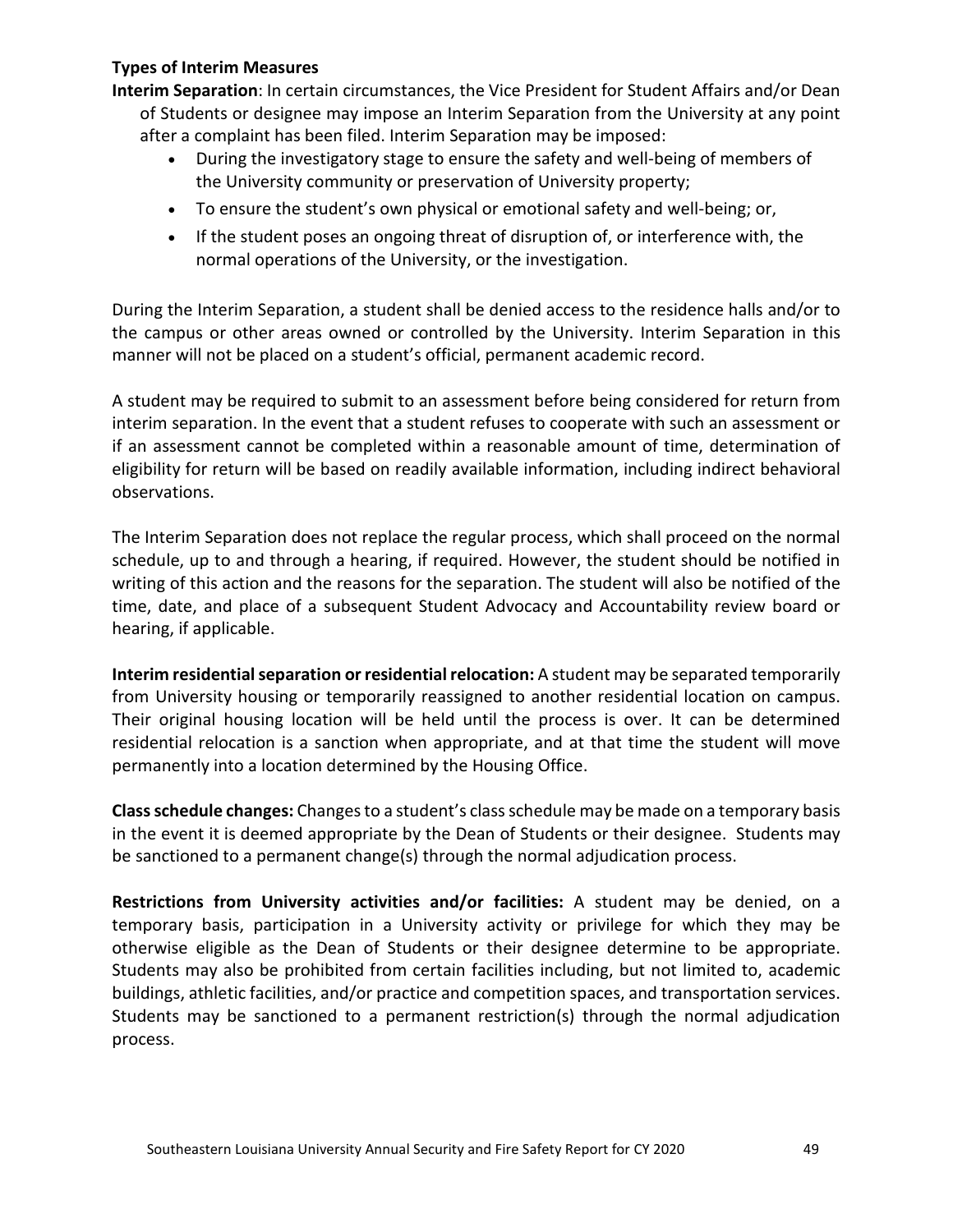**Work or job assignment changes**: Changes to a student's work or job assignment (including internships) may be made on a temporary basis in the event it is deemed appropriate by the Dean of Students or the Director of the Office for Student Advocacy and Accountability.

**No-Contact Directive:** The University may impose a No Contact order in cases where an agreement cannot be reached or is not applicable. Generally, No Contact is defined as having no direct or indirect contact with another party or parties at any time. This includes, but is not limited to, communication that is written, verbal, or physical. Written communication is understood to include all electronic means of communication; including, but not limited to, email, instant messaging, text messaging, and all forms of social media. Verbal communication is understood to include phone calls and voicemail messages. A No Contact order may include additional restrictions and terms. Violations of the No-Contact order may result in disciplinary action.

#### **Informal Resolution**

A Complainant may elect to pursue an informal resolution to a sexual misconduct complaint. The Title IX Director or Director of the Office for Student Advocacy and Accountability has the discretion to determine if it would be appropriate to resolve a complaint under this Policy through informal resolution. An informal resolution is designed to officially resolve complaints promptly, and with mutual approval of all parties involved.

Informal resolutions include, but are not limited to, online education courses, counseling sessions, other educational remedies or mediation of the complaint conducted by the Office for Student Advocacy and Accountability and/or Dean of Students. Informal resolution may be used in certain cases involving sexual misconduct; such as non-consensual sexual contact (incidents that are not classified as fondling), sexual exploitation, and sexually inappropriate behaviors. **Informal resolution will never be used in cases involving allegations of violent sexual assault (including rape, incest, or statutory rape)**. Both the Complainant and Respondent must agree to engage in informal resolution. Either party can end the informal resolution process at any time, for any reason, and begin the formal resolution process. Formal Resolution may not be initiated after the conclusion of Informal Resolution.

## **Outcomes of Informal Resolution**

At the conclusion of Informal Resolution, the Director of the Office for Student Advocacy and Accountability or designated University administrator may propose a sanction agreed upon by the parties or may impose or continue a No Contact order based on information derived from the Informal Resolution proceedings, taken together with any other relevant information known to the University at the time of the Informal Resolution. Actions imposed by the Director of the Office for Student Advocacy and Accountability or designated University administrator may include accommodations in living arrangements, academic courses, or employment; limitations of contact between the parties; and recommendation for counseling for the Respondent.

## **Election of Formal Resolution**

Except in cases where a Formal Resolution hearing has already been denied for not meeting the threshold, as set forth above, the University, Complainant, or the Respondent may, **at any time prior to the conclusion** of the Informal Resolution, elect to end such proceedings and initiate Formal Resolution instead. In such cases, statements or disclosures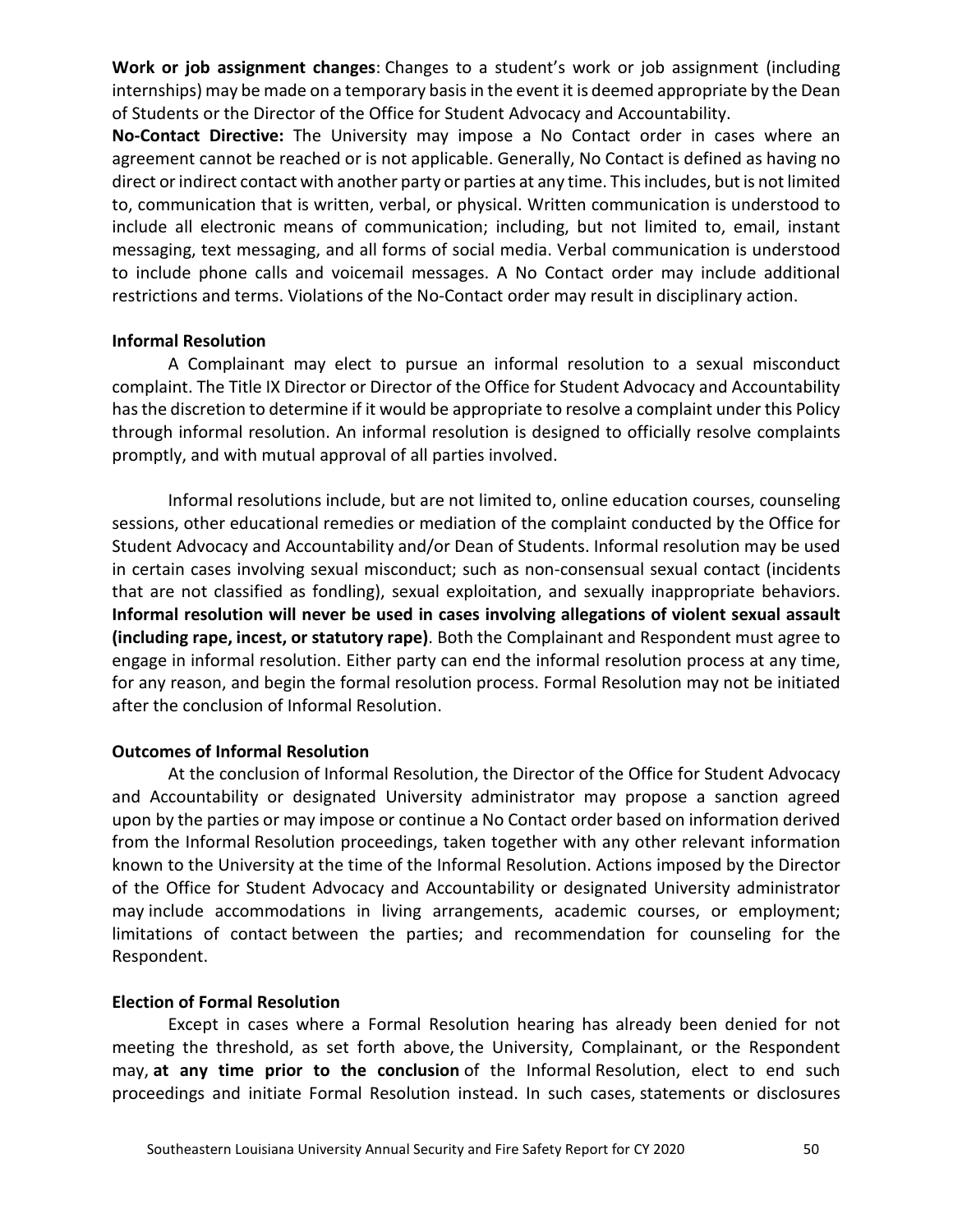made by the parties in the course of the Informal Resolution may be considered in the subsequent Formal Resolution.

**Pre-Hearing Process:** After a student is charged with a potential violation of policy:

- The Process Administrator, usually the Title IX Director in such cases, will contact the Complainant and Respondent, where applicable, to go over details of the case and answer any questions concerning the process.
- The Complainant and Respondent will be permitted to submit a written list of questions for consideration at the hearing. These questions must be submitted to the Process Administrator two (2) business days before the hearing. The Process Administrator will approve all questions or topics which are not: 1) prohibited by these procedures or applicable laws, 2) unduly prejudicial, or 3) questions previously answered by the investigative report. Questions around prior sexual history, mental health treatment and/or diagnosis, sensitive personal identifying information, and medical records will not be permitted.
- The Complainant and Respondent will be asked to provide the Process Administrator with a list of witnesses (if there are any). Character witnesses are not permitted as part of the hearing process. Anonymous witnesses are not permitted as part of the hearing process.
- The Process Administrator will request the names of the Complainant's and Respondent's advisors. The advisors will be contacted by the Process Administrator to be certain that they understand their role in the hearing process. It is the student's responsibility to meet with the advisor and to provide the advisor with hearing materials if they so desire.
- The Process Administrator will be available to speak with the parent(s)/guardian(s) of the Complainant and Respondent to answer any questions about the process only. It is the student's responsibility to provide parent(s)/guardian(s) with copies of hearing materials if they desire. This information will not be provided by the Office for Student Advocacy and Accountability or Dean of Students.

# **Hearing Procedures**

1. The Process Administrator will produce written charges to be delivered to the Complainant and Respondent. The charge letter should indicate the elements of this policy that are alleged to have been violated. In addition to the formal charge letter, the Complainant and Respondent will receive copies of written statements provided by witnesses during the inquiry process (these may be received after the charge letter). The Complainant and Respondent will have seven (7) calendar days from receipt of the charge letter and statements to submit a response to the Process Administrator to be shared with the panel or Dean of Students.

Adjudication of the Sexual Misconduct Policy will be conducted by a panel or the Dean of Students based on availability. The Process Administrator will prepare a written report of the investigation for the panel or the Dean of Students (from here on referred to as Adjudicator).

The Adjudicator will base their decision on the information available in the written report. If the Adjudicator has insufficient information, they may follow-up with the investigator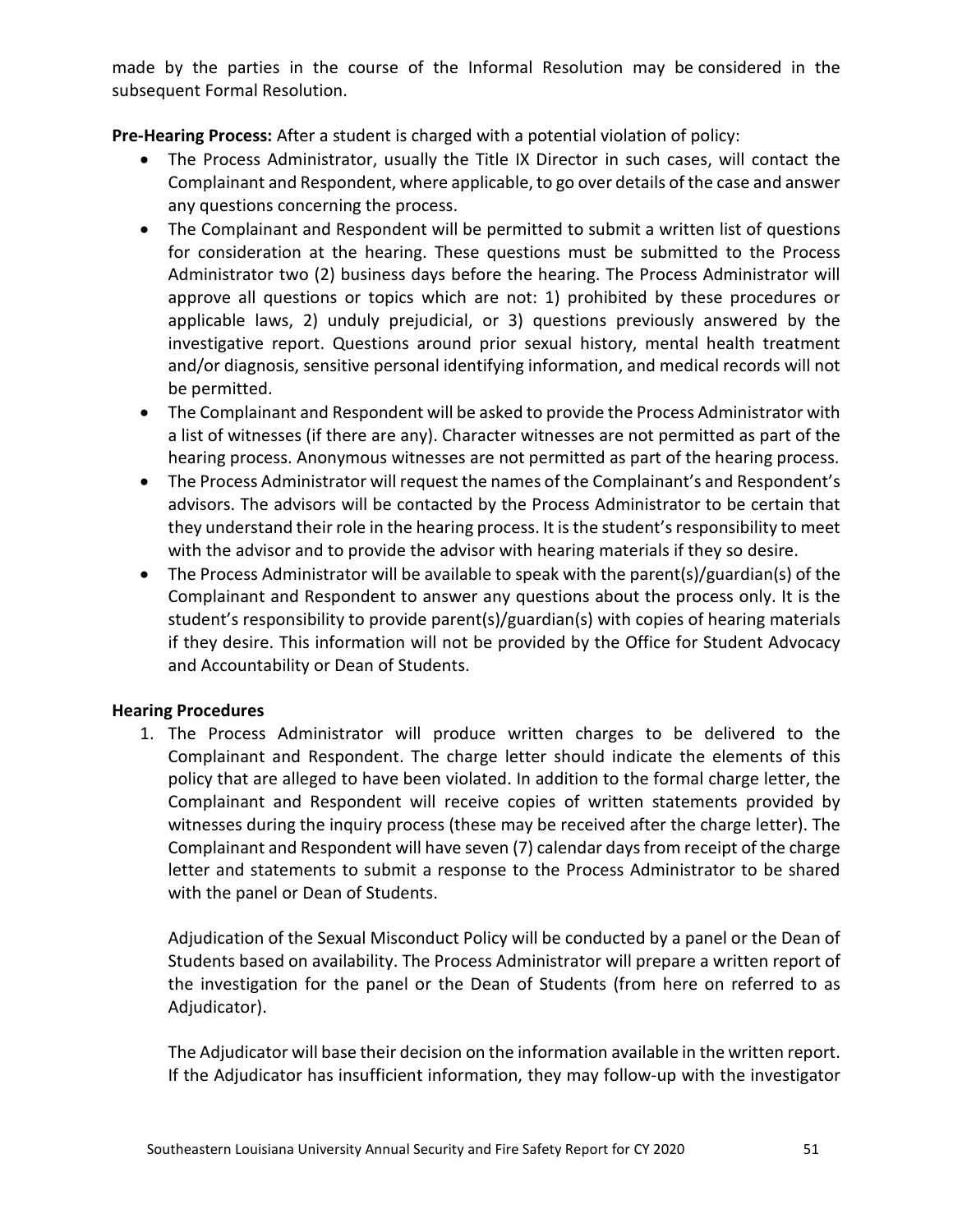to get additional information from the Complainant, Respondent, witnesses, and any other information that is deemed relevant and pertinent to the case.

The standard of proof that the Adjudicator will utilize is preponderance of information. The preponderance standard means that the Adjudicator finds it is more likely than not the Respondent is responsible or not responsible for a violation of this policy based on the information presented to the Adjudicator.

The Respondent and Complainant will be notified in writing of the decision made by the Adjudicator. This notification to both Respondent and Complainant(s) will be done at the same time or as close to the same time as possible. If the Complainant is deceased, the next of kin will receive results of disciplinary proceedings.

2. A student found responsible for violating this policy may be assigned sanctions including, but not limited to, expulsion, suspension, or probation.

The imposition of sanctions will take effect immediately and will not be delayed pending the resolution of any appeal.

## **Appeal Process**

## **Reasons for Appeal**

The Respondent or Complainant may appeal a decision in a case for the following reasons:

- Unreasonable Sanction: To determine whether the magnitude of the sanction(s) imposed was unreasonable for the violation of policy for which the student was found responsible;
- Procedural Error: To determine procedural error or absence of conformity with prescribed procedures during the investigative stage or any stage of the process (including an error during the hearing) preventing either the Complainant or Respondent a reasonable opportunity to prepare and present information to the investigator; and
- New Information: To determine new information is discovered which was not available at the time of the investigative process and could have affected the outcome of the case.
- **Note**: Appeals granted for "Unreasonable Sanction" will be referred to an Appeals Board. Appeals granted for reasons "Procedural Error" or "New Information" will go back to the original Adjudicator, unless an error during the hearing influenced the outcome. The Complainant would have the right to appeal in the case that the Respondent was found "Not Responsible," if there were a procedural error or if new information has been discovered. If students indicate one basis for appeal which would send the case back to the original adjudicator and another ground for appeal which involves an Appeals Board, then both conditions for appeal would be heard by the Appeals Board. If both or all students appeal and any ground for appeal involves an appeal of sanction, then all grounds for appeal would be heard by the Appeals Board. In all cases that go back to the Adjudicator, the Adjudicator's decision is then final.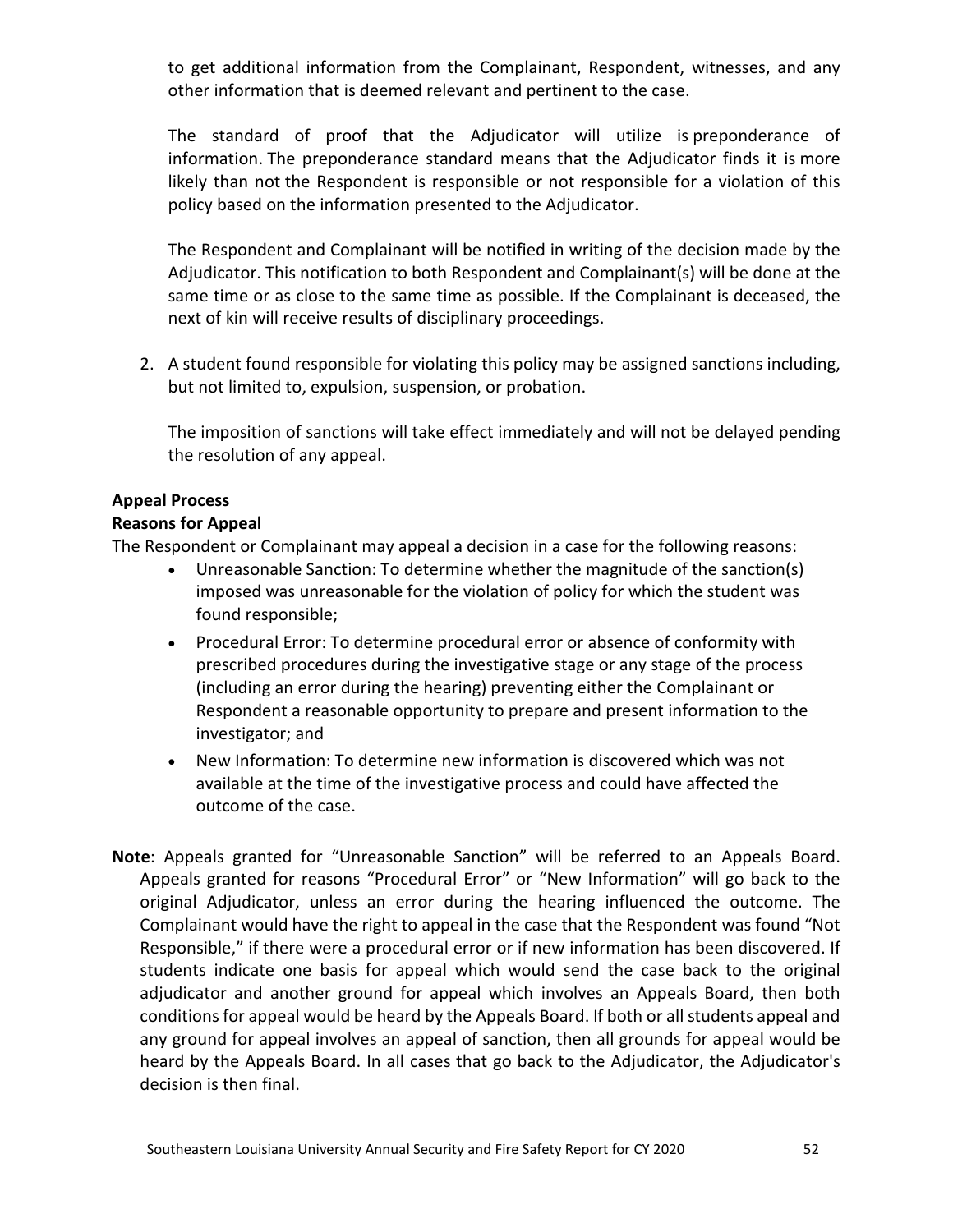# **Appeals**

Appeals based on unreasonable sanctions or conditions noted above would be heard by the Vice President for Student Affairs or an Appeals Board. The Appeals Board will consist of one voting faculty member and two voting administrators. Members of the panel will be appointed for one to three year terms and will be trained on issues related to the Sexual Misconduct and Relationship Violence policy and process.

Students wishing to appeal should submit their written appeal to the Dean of Students within five (5) calendar days of receipt of the decision by the Adjudicator. Appeals are due by 5:00 p.m. on the fifth day following the original decision. The Title IX Director shall determine if the grounds for appeal were met. If grounds are not met, the appeal will not move forward to the Vice President for Student Affairs or an Appeals Board. Common reasons why an appeal may be rejected, or not accepted for consideration, include the following:

- Where a remedy has been requested that is not available through the appeal
- Where the appeal does not fit within the definition of any of the relevant grounds for appeal
- If the Respondent or Complainant submits an appeal and the appeal is granted, both parties will be informed by the Title IX Director that an appeal has been granted.
- Once all parties have been notified that an appeal has been granted, the Complainant or Respondent will have the option to submit a response to the appeal in writing. This response must be received by 5:00pm on the third calendar day following the receipt of the appeal notification.
- If being heard by the Vice President for Student Affairs: the original appeal letter and any response will be submitted to the Vice President for Student Affairs.
- If being heard by an Appeals Board: Once a board has been convened, the original appeal letter and any responses will be submitted to the Appeals Board. This board will be chaired by one of the voting members of the Appeals Board.

# **Appeals with Vice President for Student Affairs**

- The Vice President for Student Affairs will have access to reports; statements made by the Complainant, Respondent, witnesses; and any other materials gathered during the investigation.
- The Vice President for Student Affairs will determine whether or not the original sanction(s) should be amended. Amendment of the sanctions may include an increase or decrease in severity.
- The Vice President for Student Affairs may, in their sole discretion, meet with the Complainant, Respondent, other involved in the process, or the Adjudicator in order to determine whether the original sanction(s) should be amended. During any meeting with the Complainant, Respondent, and/or other individuals, the Vice President for Student Affairs will not revisit the entire matter, but limit their discussion to whether the sanction is unreasonable as previously identified.
- The decision of the Vice President for Student Affairs is final, except in cases of expulsion.

## **Appeals Board Process**

The Respondent or Complainant may request the removal of a member of the Appeals Board, if the student has reason to believe that the member may not be fair or impartial. This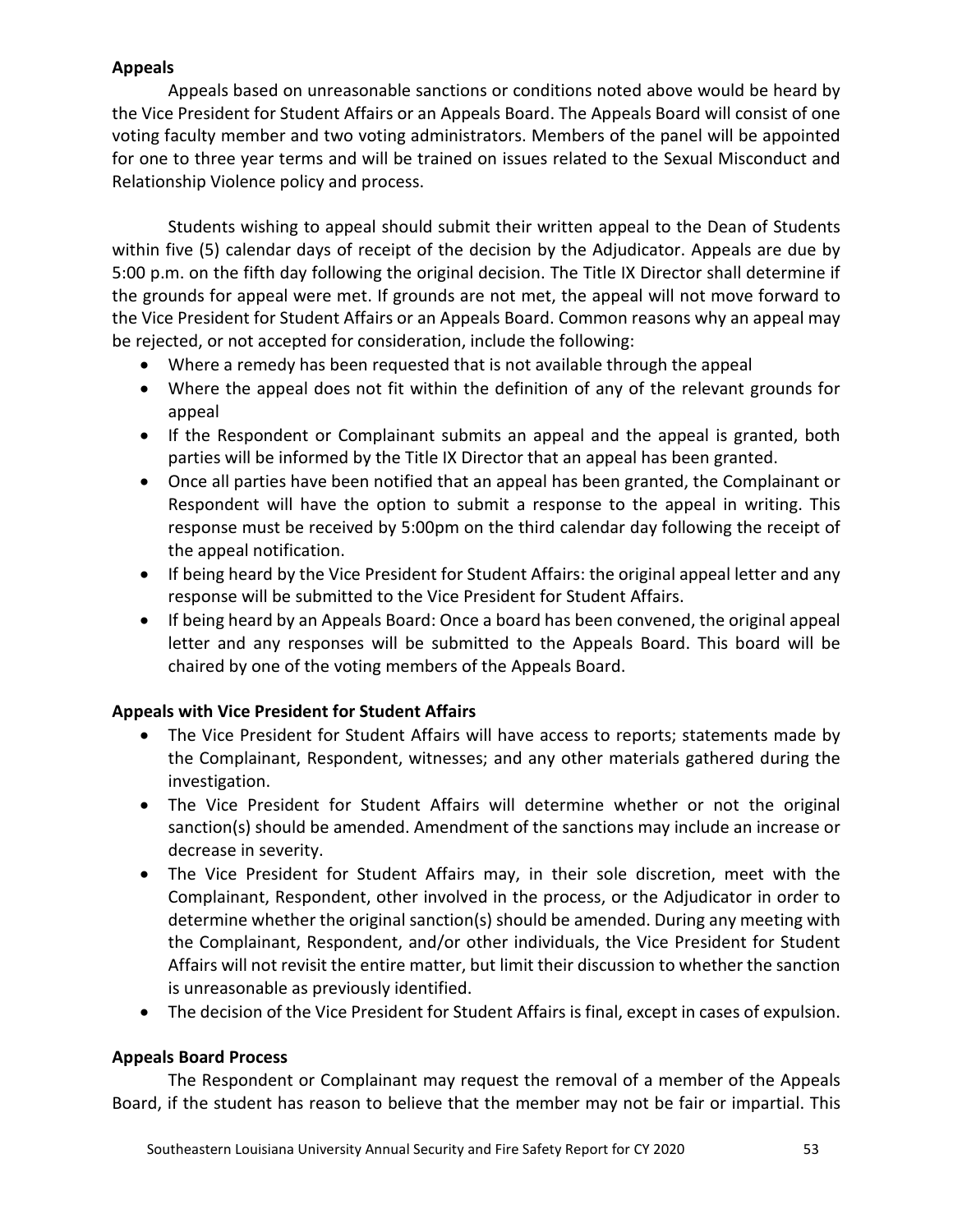request, including rationale, must be submitted to the Title IX Director in writing at least 48 hours in advance of the hearing. The final decision to remove a member of the board is at the discretion of the Title IX Director.

- The Appeals Board will have access to reports; statements by the Complainant, Respondent, witnesses; and any other materials gathered during the investigation.
- The Appeals Board will vote on whether or not the original sanction(s) should be amended. Amendment of the sanctions may include an increase or decrease in severity.
- The Appeals Board may, in its sole discretion, meet with the Complainant, Respondent, others involved in the process, or the Adjudicator in order to determine whether the original sanction(s) should be amended. During any meeting with the Complainant, Respondent and/or other individuals, the Appeals Board will not revisit the entire matter, but will limit its discussion to whether the sanction is unreasonable as previously identified.
- The decision of the Board is final, except in cases of expulsion.

# **In Cases of Expulsion**

In cases where appeals have resulted in expulsion, the Respondent will have the opportunity to submit an appeal to the President of the University. This appeal must meet one of the criteria listed above in Reasons for Appeal. The Respondent will have three (3) calendar days to submit an appeal in writing to the President's Office. The President will determine whether the appeal should be granted. This decision is final.

## **Records**

All resolution proceedings, whether informal or formal, are conducted in compliance with the requirements of FERPA and University policy. No information shall be released from such proceedings except as required or permitted by law and University policy.

- A. Other than expulsion, disciplinary sanctions shall not be made part of the student's permanent academic record, but shall become part of the student's disciplinary record:
	- 1. Disciplinary records are maintained by the Dean of Students' Office.
	- 2. Within 45 days of graduation, all hard copies of student disciplinary records shall be destroyed for students involved in disciplinary matters resulting in sanctions other than suspension or expulsion. Personal identifiers are removed from electronic disciplinary records. However, the University maintains numeric identifiers which are discoverable if the University receives a subpoena or search warrant.
	- 3. Disciplinary records of students involved in a pending University disciplinary proceeding, criminal matter, or civil matter related to a Clery Act-specific crime (Rape, Fondling, Statutory Rape, Incest, Stalking, Domestic Violence or Dating Violence) requiring retention of the record may be retained for seven years from the date of the initial report to the University.
	- 4. Disciplinary records of students who have been suspended will be retained for no fewer than seven years after graduation or withdrawal. "Suspension" will be noted on the transcript for the duration of the suspension.
	- 5. Disciplinary records of students who have been expelled will be retained indefinitely in addition to a permanent notation on the student's transcript.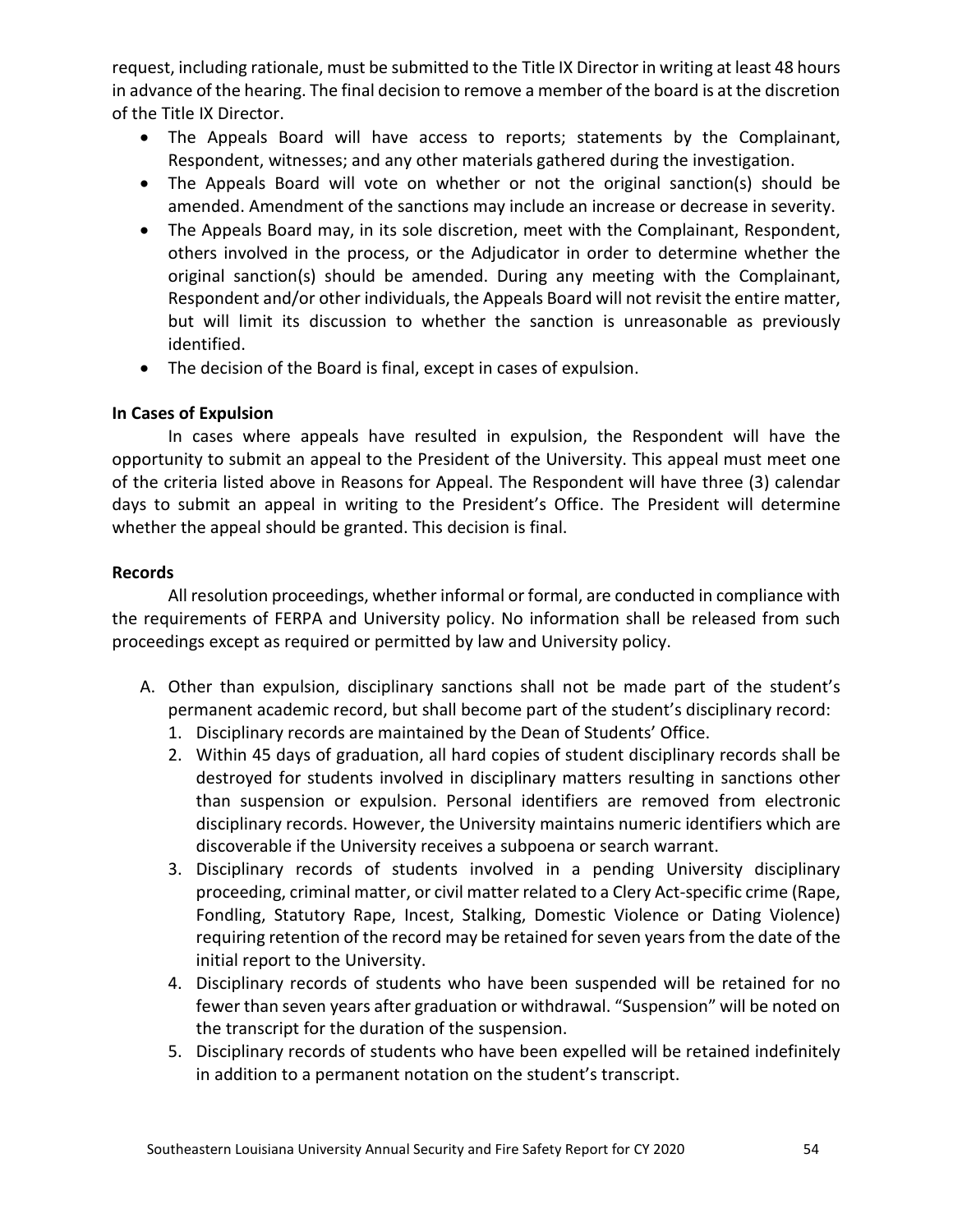- 6. Disciplinary records of students who have withdrawn from the University and have not been suspended, expelled, involved in a pending criminal matter, or those found responsible for a violation of the Sexual Misconduct Policy, specifically, sexual assault, domestic violence, dating violence, stalking, and sexual harassment will be retained for no fewer than seven years after the date of the incident.
- B. Information and disciplinary records are generally not released to third parties without the student's permission. There are two main areas of exception:
	- 1. The University may release information to parents without student consent when deemed appropriate and is not otherwise prohibited by FERPA or other applicable laws. The University's complete FERPA policy may be found in the Student Handbook.
	- 2. Information and/or records may be produced in response to a subpoena, warrant, or court order.
- C. In situations involving both a Respondent(s) and a student Complainant who is the victim or target of another student's conduct, the records of the process and of the sanctions imposed, if any, shall be considered to be the records of the Respondent and Complainant students.
- D. For cases involving a report, complaint, investigation, or informal conduct resolution, or formal conduct resolution under the purview of the Sexual Misconduct Policy, specifically for students found responsible for sexual assault, domestic violence, dating violence, stalking, and sexual harassment, the Dean of Students Office will retain a record of the report, complaint, investigation, informal, and/or formal conduct resolution for a period of no less than seven years after graduation or withdrawal. Personal identifiers will be removed from all records in accordance to the disciplinary records retention policy. These cases are discoverable by search warrant, subpoena, or federal audit. Affirmative findings of responsibility in matters resolved through formal conduct resolution are part of a student's conduct record. Such records shall be used in reviewing any further conduct or in developing sanctions and shall remain a part of a student's conduct record until graduation.
- E. Students seeking transfer to other schools or participation in off-campus study programs may also be requested or required to release their disciplinary records. Graduate schools, medical schools, law schools, and some governmental agencies may also request disclosure of student disciplinary records.
- F. Regarding students who withdraw from Southeastern with outstanding charges of a violation of the Sexual Misconduct and Relation Violence Policy: Upon receiving the appropriate release of information form signed by the student or former student, institutions and agencies (e.g. Common Application) inquiring as to a student's conduct record and/or eligibility to return or re-enroll at Southeastern may be provided with information regarding the outstanding charges.

## **Sanctions**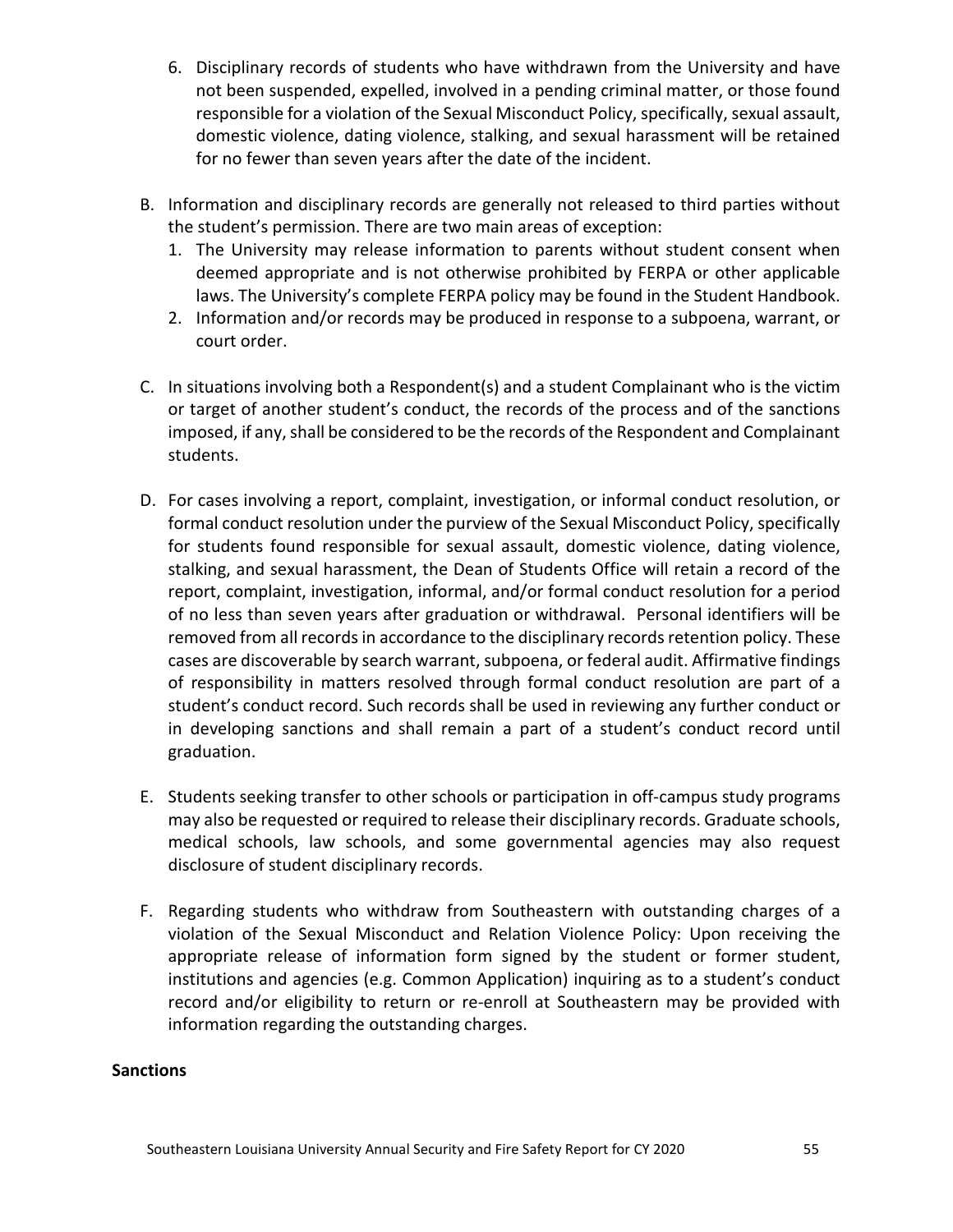Below is a list of all sanctions which may be assigned by a Student Conduct Administrator, Student Conduct Review Board, Adjudicator, Appeals Officers, Sexual Misconduct Hearing Board, Sexual Misconduct Appeals Board, Dean of Students, or the Vice President for Student Affairs. If a student is found responsible for a violation of policy, the following sanctions may be imposed upon any student found to have violated the Student Code of Conduct. When determining the appropriate sanctions, the conduct administrator or board may take into account any previous violations or sanctions imposed in a prior conduct proceeding. The conduct administrator or board may issue one or a combination of the following or similar types of sanctions:

- A. **Expulsion** permanent separation of the student from the University. Records will be permanently maintained by the University, and the transcript will note the expulsion.
- B. **Suspension** separation of the student from the University for a definite period of time, after which the student is eligible to return. Conditions for readmission may be specified. Students who are suspended forfeit all fees that have been paid to the University, and are ineligible to visit the campus unless permission is granted by the Director of Student Advocacy and Accountability. In addition, a "suspension" notation is placed on their University transcript until the term of suspension has expired (notation changed to "withdrew" after suspension ends). Students must seek readmission as outlined in the Student Handbook.
- C. **Revocation of Admission** Applicants and admitted students are expected to abide by the same code of conduct as Southeastern students and are covered by the same Code of Conduct. Southeastern reserves the right to revoke admission to admitted or deposited students for fraud, misrepresentation, violation of University standards, or for other serious violations committed by a student prior to enrolling at Southeastern.
- D. **Withholding and/or Revocation of Degree** Southeastern reserves the right to withhold or revoke a degree from the University for sexual assault and other violations of sexual misconduct.
- E. **Withholding Diploma** the University may withhold a student's degree/diploma for a specified period of time. The student may also be denied participation in commencement exercises while charges are pending or as a sanction. In addition, the University may withhold a student's transcript if the student has judicial charges pending or the student was found responsible for violating policy.
- F. **Conduct Probation** a written reprimand for violation of specified regulations. Probation is for a designated period of time and includes the probability of more severe disciplinary sanctions, such as suspension or expulsion, if the student is found to violate any institutional regulation(s) during the probationary period.
- G. **Loss of Privileges** denial of specified privileges for a designated period of time. This includes, but is not limited to, loss of position in club or organization, suspension from athletic team or performing group, loss of privileges to use specified facilities, prohibition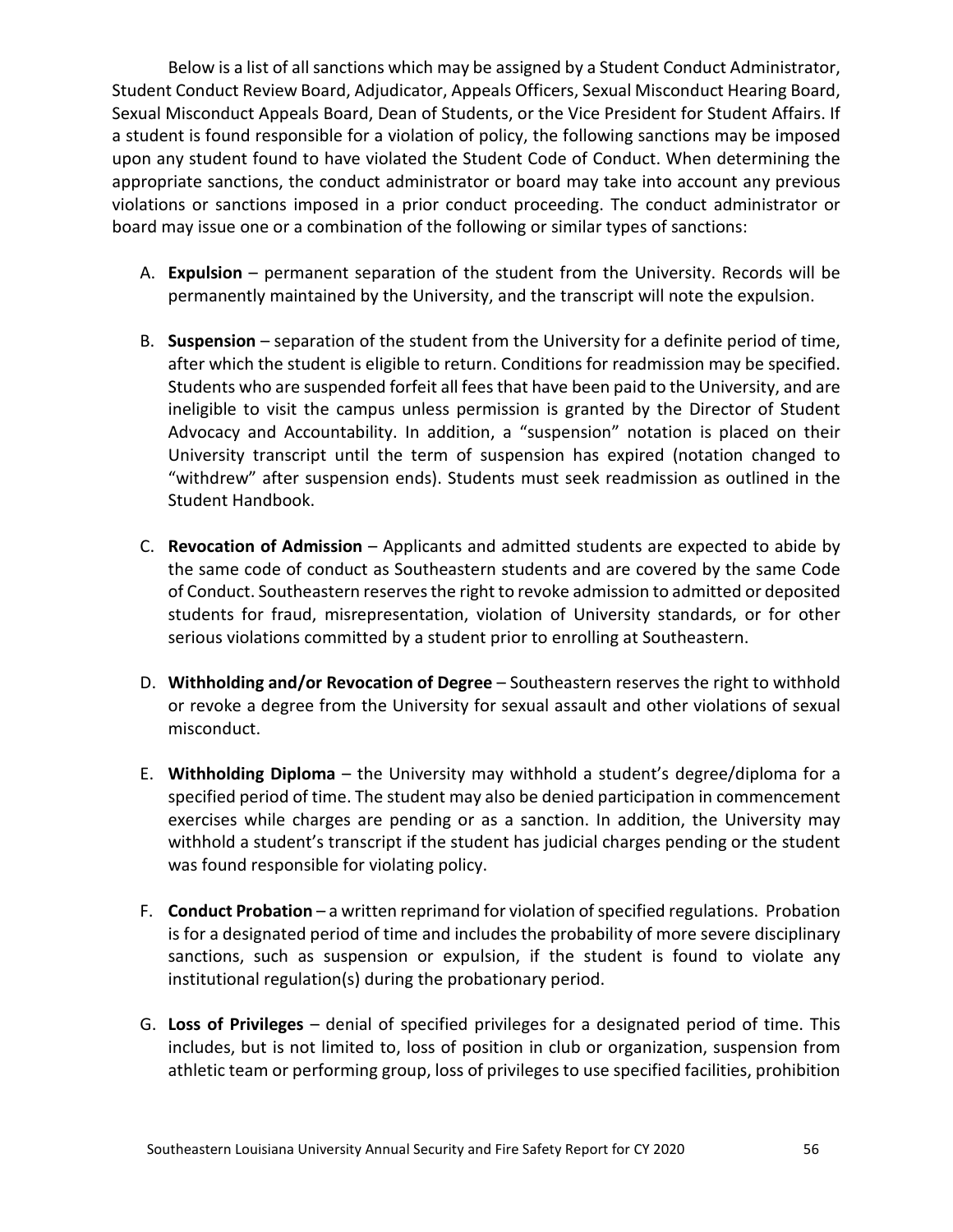from participation in co-curricular activities, loss of privilege to have car on campus, loss of privilege to live in residence hall, or loss of privilege to join a student organization.

- H. **Restitution** compensation for loss, damage, or injury. This may take the form of appropriate service and/or monetary or material replacement.
- I. **Discretionary Sanctions** work assignments, essays, behavioral contracts, alcohol and drug assessment or substance use advising, service to the University, community service, or other related discretionary assignments.
- J. **No Contact**  the University may impose a "no contact" directive in cases where an agreement cannot be reached or is not applicable. Generally, "no contact" is defined as having no direct or indirect contact at any time. This includes, but is not limited to, communication that is written, verbal, or physical. Written communication is understood to include all electronic means of communication, including, but not limited to, email, instant messaging, and text messaging. Verbal communication is understood to include phone calls and voicemail messages. A "no contact" directive may include additional restrictions and terms. Students found responsible for violation of the No Contact directive may face sanctions that result in immediate removal from campus, suspension, or expulsion.
- K. **Residence Hall Relocation** students may be assigned to a different residential space on campus if they violate policy or demonstrate an inability to continue living in their current community or room.
- L. **Residence Hall Separation** separation of the student from the residence halls for a definite period of time, after which the student is eligible to return. Conditions for readmission to the residence halls may be specified.

# **Organizational Sanctions may also include but are not limited to:**

- M. **Organizational Expulsion** Permanent loss of privileges, including University recognition. When an organization fails to fulfill the University's expectations of previously imposed conduct probation or has what a reasonable person would consider an egregious violation of University policy, Southeastern may decide to permanently terminate the recognition of the organization. This could include actions taken by unauthorized/unrecognized members, or violations by individuals acting on behalf of the group while suspended from campus.
- N. **Organizational Suspension** Loss of all privileges, including University recognition, for a specified period of time. When an organization fails to fulfill the University's expectations or violates the terms of previously imposed conduct probation, Southeastern may decide to terminate the recognition of or suspend the organization.
- O. **Social Probation** A loss of privilege to host social events on- or off-campus for a specified period of time. Social probation may include all events or only social events with alcohol.
- P. Loss of selected rights and privileges for a specified period of time.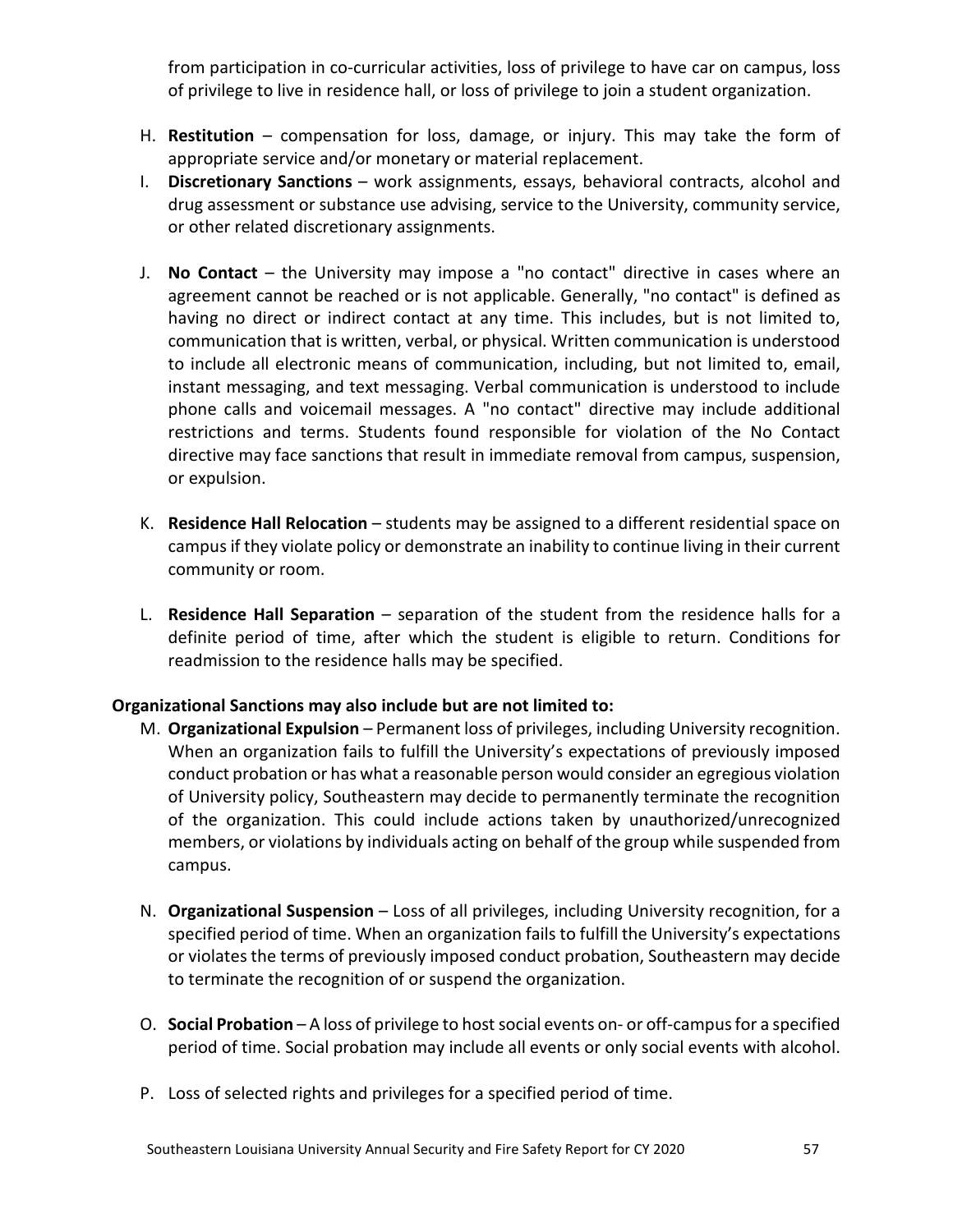# **Employee/Faculty Disciplinary Proceedings Utilized in Cases of Alleged Domestic Violence, Dating Violence, Sexual Assault and Stalking**

## **General Standards of Conduct**

Southeastern is committed to operating with integrity and in compliance with all applicable federal, state, and local laws, regulations, and policies. Additionally, all employees are expected to conduct themselves honestly and with a high degree of personal integrity. The mutual respect and collegiality is gained as a result of adherence to these high standards encourages a positive and productive work environment. This not only involves sincere respect for the rights of others, but also requires that employees refrain from behavior in both their professional and personal lives, that might be harmful to themselves or their coworkers and/or the University. To maintain the integrity of Southeastern and to protect the rights of its employees, its students, and the University itself, employees are expected to conduct themselves honestly, professionally, and ethically at all times.

Additionally, to make the University a safe and pleasant place to work, every employee is expected to observe certain standards of conduct. Certain conduct is of such serious nature that immediate dismissal may be warranted without prior warning or discipline. Examples of such conduct are as follows: gross insubordination; dishonesty; stealing property or merchandise belonging to the University, its suppliers, students, or other employees; private financial relations with customers or suppliers; deliberate damage to University property; fighting; falsifying, or causing to be falsified information on an employment application, time card, or other University documents; unlawful possession, use, or distribution of alcohol; intoxication; the illegal use, sale, manufacture, possession, or distribution of drugs or narcotics; sexual misconduct, other inappropriate sexual conduct, illegal harassment, and/or discrimination; the possession or use of firearms or other weapons on University premises, including in employees' own vehicles; or the use or threat of violence.

The specific conduct described in this section does not include all of the possible grounds for discipline or discharge. These descriptions are intended as illustrations of the types of conduct that must be avoided for the good of our employees, students, visitors, and the University itself.

Because these rules are essential to our most important function - high quality service to our students - as well as to the efficient operation of our business, the provisions of this section will be promptly and fairly enforced. We appreciate the cooperation of every employee in the careful observance of these standards of conduct.

# **Employee and Student Sexual Harassment, Sexual Misconduct, Dating Violence, Domestic Violence, Stalking, and Sexually Inappropriate Behavior**

All members of the Southeastern community have the right to work and study in an environment free of discrimination, including freedom from sexual harassment, sexual misconduct, dating violence, domestic violence, stalking, and other sexually inappropriate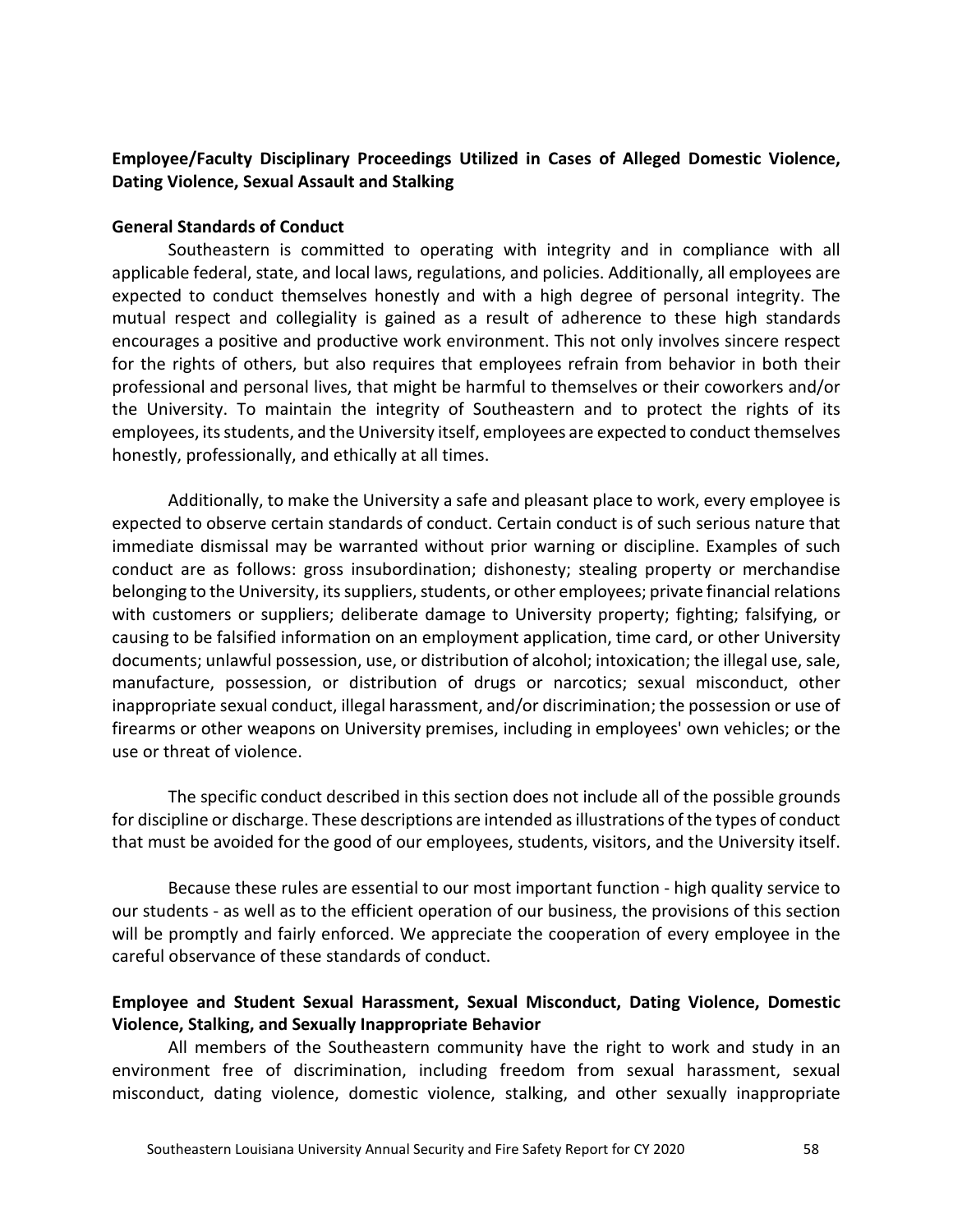behavior. The intent of this policy is to foster responsible behavior in a working and academic environment free from discrimination and harassment. Thus, Southeastern strongly disapproves of and forbids the sexual harassment of employees or students, and will not tolerate sexual assault, sexual misconduct, dating violence, domestic violence, stalking, and other sexually inappropriate behavior.

Sexual harassment, sexual misconduct, dating violence, domestic violence, stalking, and other sexually inappropriate behavior as defined by this policy is prohibited when it involves any member of the campus community:

- toward a faculty member or employee by a faculty member or employee
- toward a student by a faculty member or employee
- toward a faculty member or employee by a student
- toward a student by a student
- toward a faculty member or employee or student by a visitor or guest of the University

All members of the faculty, administration, and support staff who have information regarding, are witness to, or become aware of by any means any form of sexual harassment, sexual misconduct, inappropriate sexual behavior, dating violence, domestic violence, stalking, and/or criminal activity, are required to report the incident as outlined in these policies.

## **Other Forms of Harassment/Discrimination**

Employees are expected to maintain the highest degree of professional behavior. All harassment or discrimination by employees is strictly prohibited. Further, harassing or discriminatory behavior of non-employees directed at University employees or students also is condemned and will be promptly addressed.

Discrimination occurs when race, color, national or ethnic origin, sex, sexual orientation, gender identity or expression, marital status, disability, religion, veteran status, age, or any protected status is used as (inappropriate) irrelevant criteria for action. Discrimination is particularly condemned when it exploits and jeopardizes the trust that should exist among members of an educational institution. To preserve a work and study atmosphere that fosters such trust, the University affirms the principle that students, faculty, and staff must be treated equitably and evaluated on the basis of merit rather than irrelevant criteria. When a person intentionally or inadvertently abuses the power and authority inherent in their position, there can be negative consequences both to the individuals involved, as well as to the educational and working environment of the University.

Discrimination also includes harassment. Harassment may be based on a person's race, color, national or ethnic origin, sex, sexual orientation, gender identity or expression, marital status, disability, religion, veteran status, age, or any protected status. It includes a wide range of abusive and humiliating verbal or physical behaviors that are directed against a particular person or persons. In some cases, the conduct may be such that it is clear that it is directed against a particular person or persons, even though the person(s) may not be explicitly identified.

Examples of unacceptable behavior include, but are not limited to:

• physical, emotional, or mental abuse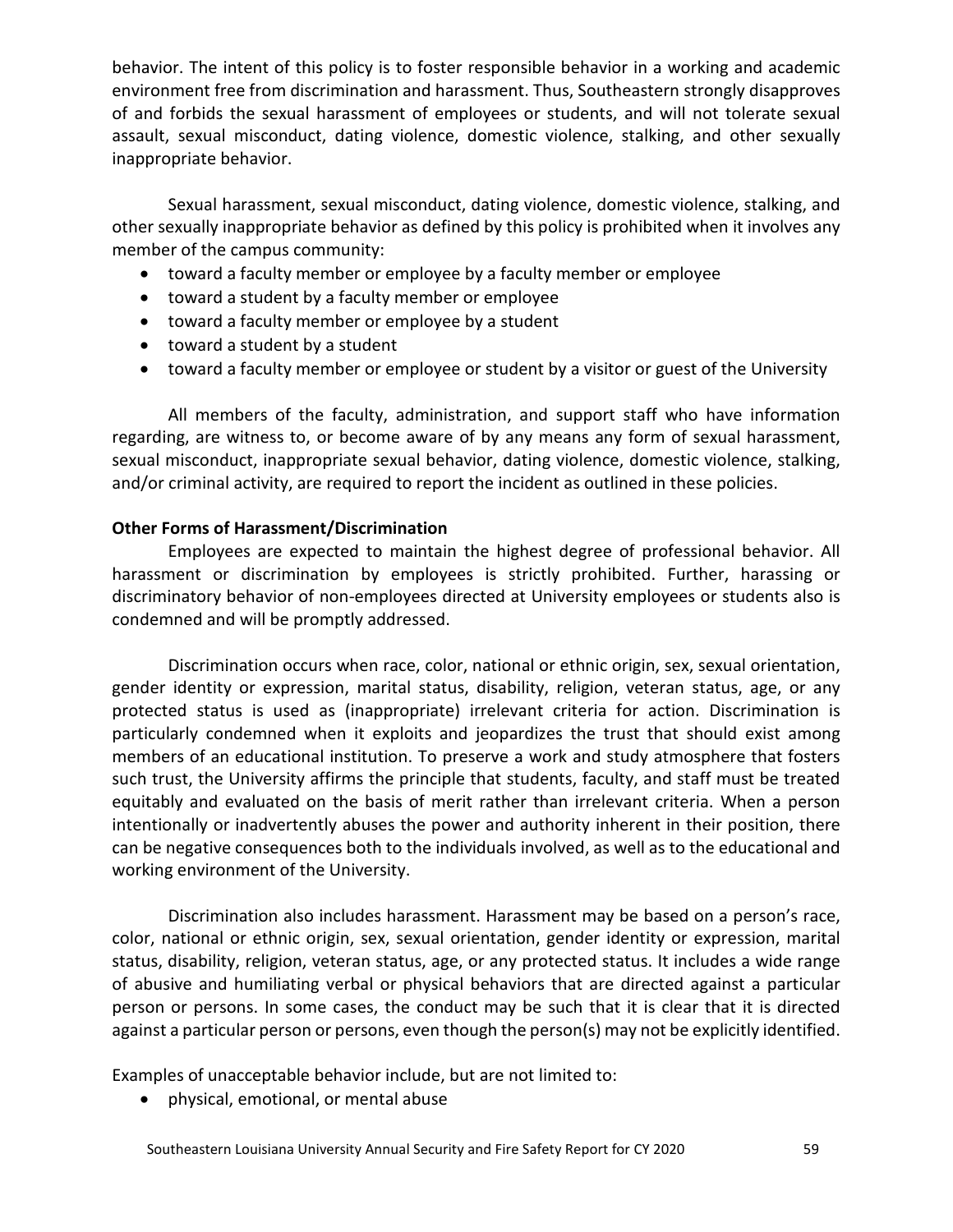- racial, religious, ethnic, or gender-based or sexual insults
- derogatory ethnic, religious, or sexual jokes or slurs
- unwelcome sexual comments or advances
- taunting intended to provoke an employee
- requests for sexual favors used as a condition of employment or affecting any personnel decisions such as hiring, promotion, or compensation
- unwanted physical contact such as pinching, grabbing, rubbing, etc.; stalking, bullying, cyber-bullying, etc.

All members of the faculty, administration and support staff who have information regarding, are witness to, or become aware of by any means any form of harassment or discrimination are required to report the incident.

#### **Reporting of Prohibited Conduct, Harassment, and Discrimination Violations**

An individual who reports sexual harassment, sexual violence, intimate partner violence, or stalking, whether the Complainant or a witness, can be assured that all reports will be taken seriously, and that each individual will be treated with dignity, respect, and in a non-judgmental manner from the initial report to the final result. Similarly, a respondent can expect to be treated fairly and respectfully from the initial report to final result.

Any employee or faculty member who believes he or she has been the subject of any form of prohibited conduct, harassment, or discrimination in any form should bring the matter to the Human Resources Office, Title IX/EEOC Office, and/or the Provost.

All members of the faculty, administration, and all support staff are required to report incidents of prohibited conduct, harassment, and/or discrimination, including sexual harassment and gender discrimination, sexual misconduct, relationship violence, and sexually inappropriate behavior, that they observe, that they are informed about, or of which they become aware by any means the Human Resources Office, Title IX/EEOC Office, and/or the Provost.

#### **Investigation of Reports**

All concerns will be taken seriously. The University will inform the alleged respondent about the University's policy regarding such behavior and advise the respondent that retaliation is prohibited.

The Title IX Director will be notified of all Title IX/VAWA related claims. In those cases, the Title IX Director will determine to whom the responsibility for investigation will be assigned. The investigation will typically involve interviewing the individual who believes they have been harassed; interviewing the individual who has been accused; and interviewing any witnesses or those who are believed to have relevant information about the claim. The individual being accused generally has the right to know who has made an allegation against them. The supervisor of an employee making a claim and the supervisor of an employee being named in a claim may be notified of the claim, only if appropriate.

#### **Review**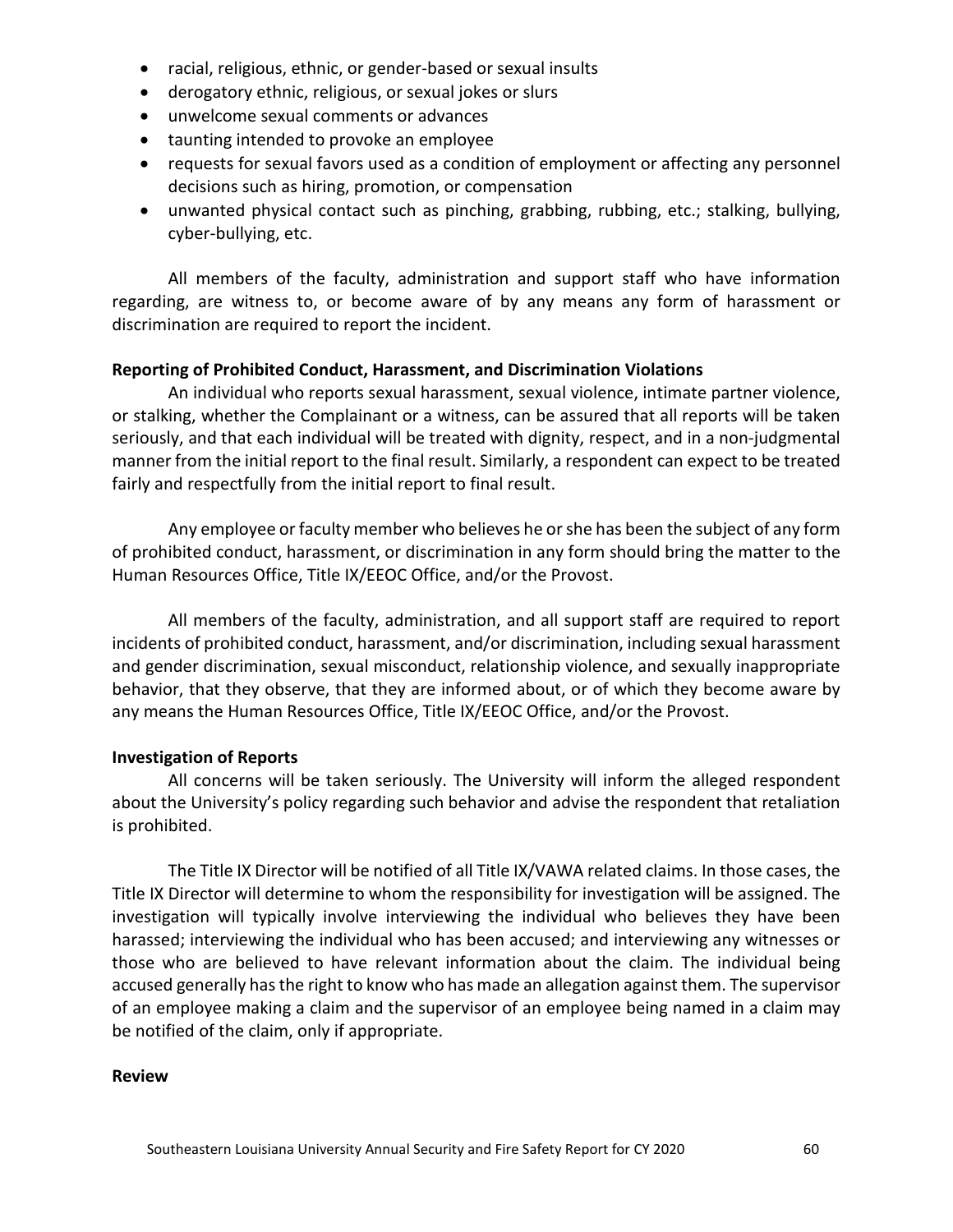When the individual making a claim or the accused is a member of the faculty, the investigation will normally be assigned to the Provost's Office. The Provost may conduct the investigation with Human Resources, meeting with the individual making the claim, the individual who has been accused, and any witnesses or those who may have relevant information. Any corrective action toward a faculty member will be determined based on procedures set forth in the Faculty Handbook.

When a claim involves an employee of the University other than a faculty member, the investigation will typically be assigned to Human Resources. The Title IX Director may delegate responsibility for the investigation to another member of the professional staff or person(s) authorized by the University, as appropriate. Any corrective action toward a member of the professional staff will be based on standard, accepted disciplinary procedures.

Student complaints about a faculty member or another employee of the University will be reviewed by the Provost (in the case of a faculty member,) the Title IX Director (in situations involving Title IX/VAWA related claims,) and/or Human Resources (in the case of an employee).

Faculty or staff complaints about a student will be reviewed by the Title IX Director or trained designee. The procedures for sexual harassment grievances are outlined in the Student Code of Conduct.

Student complaints about other students will be reviewed and investigated per the Sexual Misconduct Policy by the Title IX Director or Director of Student Advocacy and Accountability. The procedures for sexual harassment grievances are outlined in the Student Code of Conduct.

During the course of an investigation, the individual conducting the investigation may consult with or notify the President, Provost, Vice President for Student Affairs, Dean of Students, Dean of the College, Human Resources, Director University Police, and/or another administrator or outside legal counsel, as appropriate.

Confidentiality will be maintained throughout the investigation to the extent practicable and consistent with the University's need to undertake a full and impartial investigation. Only those with a need to know will be involved in the investigation.

In cases involving an issue or concern outlined in policies related to employee or student sexual harassment, sexual misconduct, dating violence, domestic violence, stalking, and other sexually inappropriate behavior, both the Complainant and/or the Respondent may have an advisor of their choice present during the investigation.

The role of an advisor is to support the Grievant/Respondent, but the advisor may not represent the Grievant/Respondent during the investigation. The Grievant/Respondent may speak quietly with their advisor or request a short break in order to speak.

Employees questioned by the University during the course of an investigation are required to provide their full cooperation. In turn, it is the expectation of the University all those involved in an investigation, including the individual making the claim, the individual who has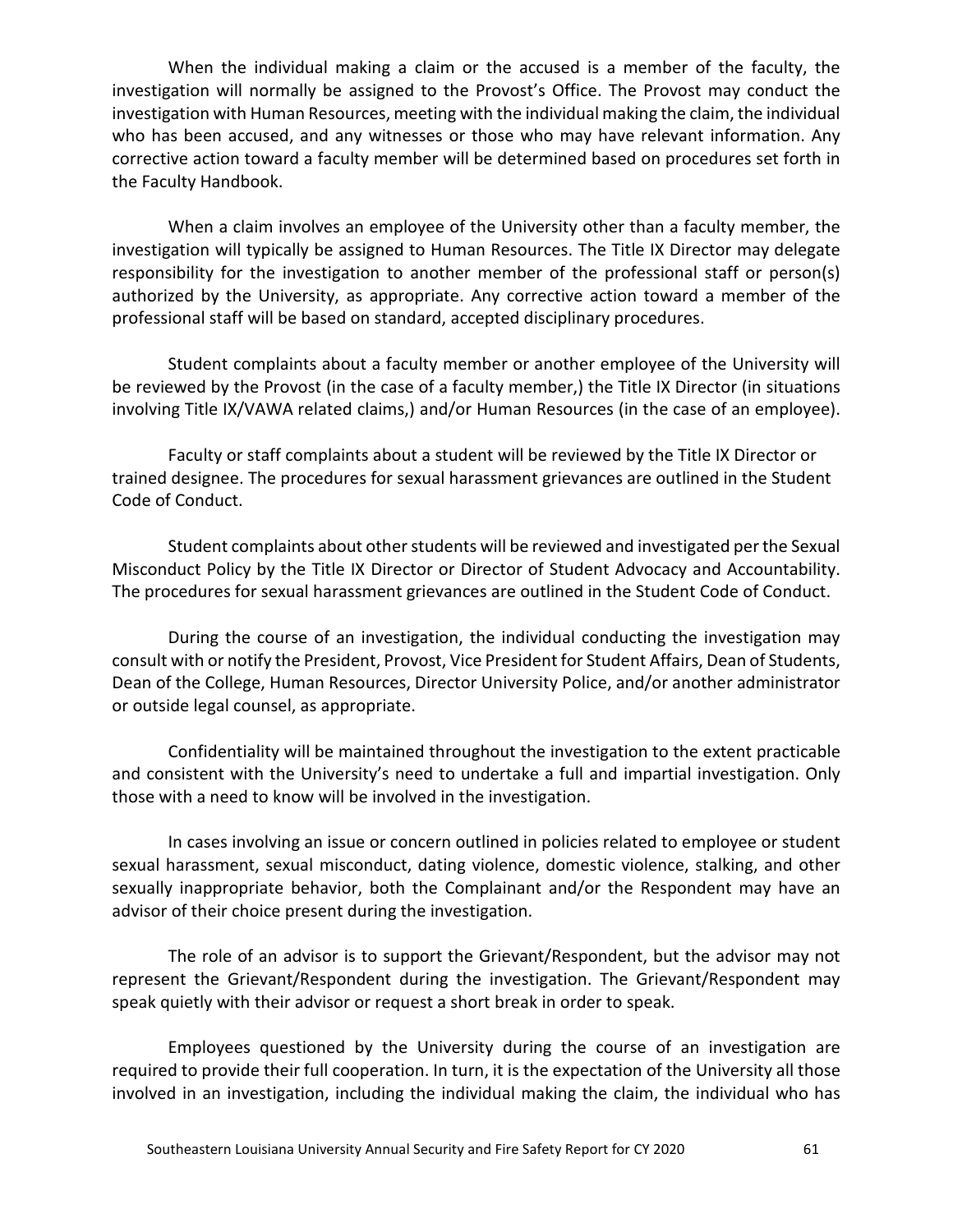been accused, and any witnesses will be treated with dignity and respect during the course of the investigation.

If criminal conduct has been alleged, the claimant may elect to file a complaint with the appropriate authorities. The University will conduct its own investigation, even if a criminal investigation occurs.

The University will normally conclude its investigation in a period of 60 days or less. In rare cases where the matter presents particular complexities or the unavailability of witnesses, the time period may be extended. All investigations will offer an equal opportunity for the accuser and the accused to present relevant witnesses and other evidence. At the conclusion of the investigation, appropriate administrators of the University will determine whether a violation of this policy occurred using a "preponderance of the evidence" standard. This means that, based on the totality of the evidence, harassment more likely than not occurred (not a "clear and convincing evidence" standard).

In investigations implicating rights protected by Title IX, the individual making the complaint, as well as the alleged offender, will be apprised of the outcome of the investigation in writing.

If harassment or other violation is found to have occurred, immediate and appropriate action will be taken to stop the harassment or other violation, eliminate the hostile environment, prevent its recurrence, and remedy its effects.

Where a Respondent has been found responsible, the University will take appropriate actions, which may include disciplinary and corrective actions designed to prevent future occurrences. Sanctions may be issued individually, or a combination of sanctions may be imposed. The determination of sanctions is based upon a number of factors, including the nature, severity of, and circumstances surrounding the violation; the harm suffered by the Complainant; any ongoing risk to either the Complainant or the community posed by the Respondent; the impact of the violation on the community, its members, or its property; any previous disciplinary history; previous complaints or allegations involving similar conduct; and any mitigating or aggravating circumstances. Disciplinary measures may consist of actions including verbal warning, written warning, suspension without pay, or possible termination of employment. The determination of sanction is made by Human Resources. Faculty disciplinary matters will be handled per procedures outlined in the Faculty Handbook.

In appropriate cases, the University may determine the misconduct was motivated by bias, insofar as a Complainant was selected on the basis of their race, color, ethnicity, national origin, religion, sex, sexual orientation, gender expression, gender identity, age, veteran's status, marital/family status, genetic information, or disability. Where the University determines the misconduct was motivated by bias, the University may elect to increase the sanction imposed as a result of this motivation. Disciplinary sanctions may range from probation to permanent separation from the University. They may also include any educational, remedial, or corrective actions and a setting a structure of the setting and a setting as warranted.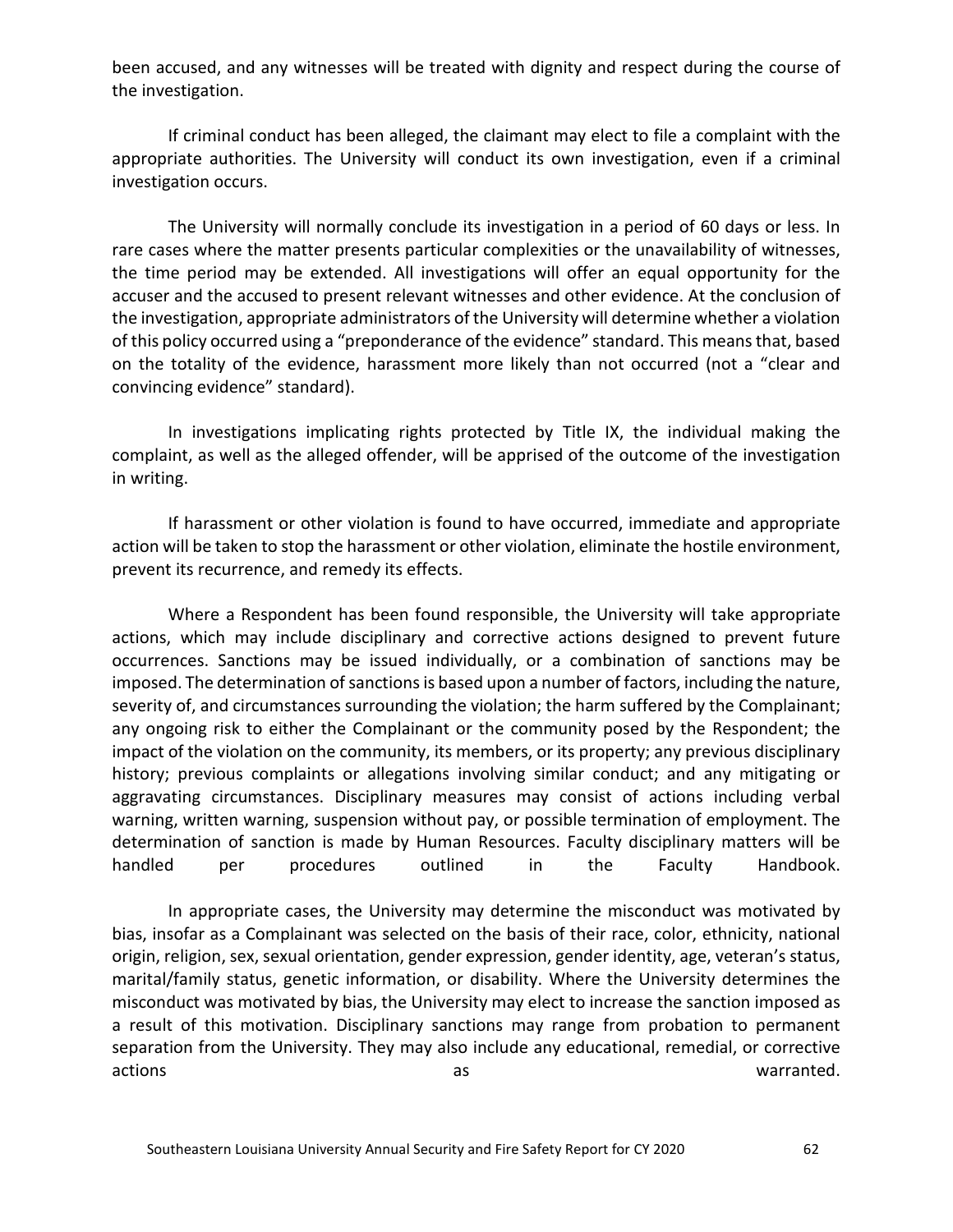#### **Notice of Outcome and Sanction:**

In investigations implicating rights protected by Title IX, the individual making the complaint, as well as the alleged offender, will be apprised of the outcome of the investigation in writing.

#### **Interim Measures**

During the investigation and prior to the final determination, the University may take appropriate interim measures to protect the parties involved. A Complainant or Respondent may request an interim measure or other protection, or the University may impose interim measures at its discretion to ensure the safety of all parties, the University community, and/or the integrity of the process. These actions are not a presumption of responsibility. Interim measures may be imposed whether or not formal disciplinary action is sought by the Complainant or the University.

## **Types of Interim Measures**

The University, after consulting with the Complainant and Respondent, will determine which measures are appropriate to ensure the Complainant's safety and equal access to employment:

- Assistance in alternative employment arrangements and/or changing work schedules, when possible
- A No-Contact Directive, pending the outcome of an investigation. Such directives serve as notice to both parties that they must not have verbal, electronic, written, or third party communication with one another
- Providing an escort to ensure that the employee can move safely across campus
- Assistance identifying an advocate to help secure additional resources or assistance including off-campus and community advocacy, support, and services
- Issue a full, partial, or modified ban/bar to the respondent, if appropriate
- Any other remedy that can be tailored to the involved individuals to achieve the goals of this policy

The University will work with the Complainant and the Respondent to identify what interim measures are appropriate in the short term, and will continue to work collaboratively throughout the process and as needed thereafter to assess whether the instituted measures are effective and, if not, what additional or different measures are necessary.

## **University-initiated Protective Measures**

In addition to those protective measures previously described, the Title IX Director or designee will determine whether interim interventions and protective measures should be implemented, and, if so, take steps to implement those protective measures as soon as possible. Examples of interim protective measures include, but are not limited to a University order of No Contact, residence hall relocation, adjustment of course schedules, a leave of absence, or reassignment to a different supervisor or position. These remedies may be applied to one, both, or multiple parties involved. Violations of the Title IX Director's directives and/or protective measures will constitute related violations that may lead to additional disciplinary action.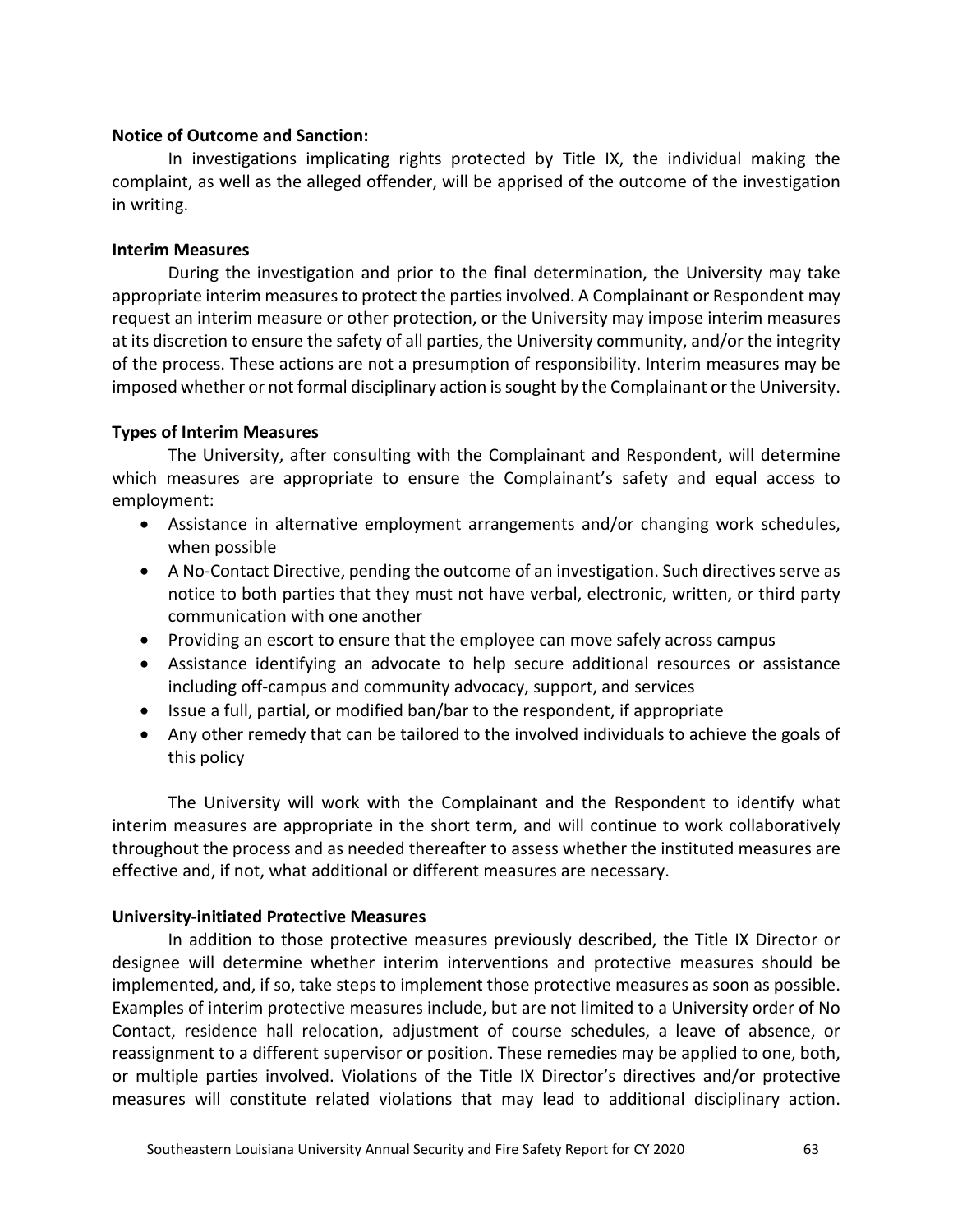Protective measures imposed may be temporary pending the results of an investigation or may become permanent as determined the Title IX Director, Human Resources, and/or Provost.

## **Notification to Victims of Crimes of Violence**

The University will, upon written request, disclose to the alleged victim of a crime of violence or a non-forcible sex offense the report on the results of any disciplinary proceeding conducted by the University against a student or employee who is the alleged perpetrator of such crime or offense. If the alleged victim is deceased as the result of such crime or offense, the next of kin of such victim shall be treated as the alleged victim for purposes of this paragraph.

#### **SEX OFFENDER REGISTRY AND ACCESS TO RELATED INFORMATION**

The Adam Walsh Child Protection and Safety Act of 2006 provides for the registration and tracking of sex offenders. Institutions of higher education are required to issue a statement advising the campus community of where to obtain law enforcement agency information provided by a state concerning registered sex offenders. The law also requires sex offenders already required to register in a State to provide notice, as required under State law, of each institution of higher education in that State at which the person is employed, carries on a vocation, or is a student.

In Louisiana, information regarding registered sex offenders who are subject to community notification is maintained by the Louisiana State Police in the Louisiana State Sex Offender and Child Predator Registry Database. This database is the official Louisiana internet source for Sex Offender Registration information. The state maintains files based on registration information submitted by criminal justice agencies and represents a statewide source of information on sex offenders required by law to register. The database can be searched for a specific individual or for an area (city and/or zip code).

The database may be found at the following website: <http://www.lsp.org/socpr/default.html>

## **ALCOHOL/DRUG POLICIES**

In accordance with the federal Drug-Free Workplace Act of 1988, the federal Drug-Free Schools and Communities Act (DFSCA) of 1989, and Louisiana state policies on Alcohol and Other Drugs, Southeastern prohibits the unlawful or unauthorized possession, use, sale, manufacture, distribution, or dispensation of alcohol and other drugs by employees and students in the workplace, on University property, or as part of any campus activity. Employee or student violators are subject to disciplinary action, up to and including termination of employment and expulsion.

The University Police Department is responsible for enforcing the laws of the State of Louisiana, including laws relative to the possession, use, and sale of alcoholic beverages. This includes the enforcement of state underage drinking laws and federal and state drug laws. In addition to any law enforcement action taken, student violations of the policies and guidelines pertaining to alcohol and drugs specified in the Student Code of Conduct are referred to the Office for Student Advocacy and Accountability for assessment. Students found responsible for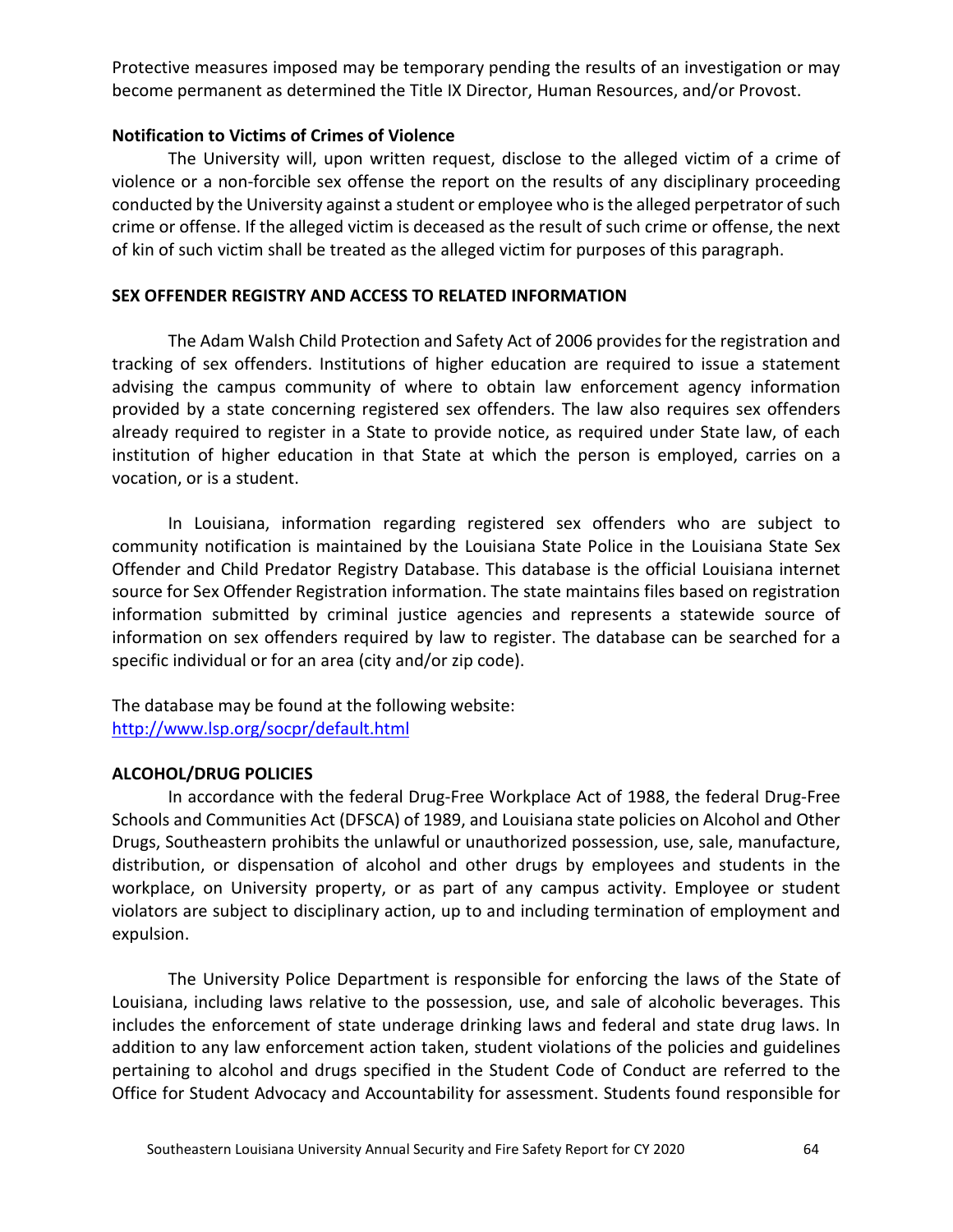violations will face sanctions appropriate to the degree of the violation. Sanctions will increase in severity for repeated violations. Student sanctions include, but are not limited to, fines, education, referrals for counseling, community service, probation, residence hall separation, or suspension or expulsion from the University.

Louisiana law states persons under 21 years of age who attempt to purchase, purchases, consumes, possesses, or who knowingly and intentionally transports any alcohol, liquor, or malt beverages is guilty of an offense. Misrepresentation of age to a licensed dealer or other persons who sell or furnish intoxicating liquors constitutes an offense. A person also commits an offense for selling or providing alcoholic beverages to a person under 21 years of age.

There are serious legal and financial consequences for impaired driving, including driving while intoxicated (alcohol intoxication) or driving while impaired by other drugs. Drivers under the age of 21 with a blood alcohol concentration (BAC) of .02 grams per cent (g%) or higher and drivers 21 years of age and older with a blood alcohol concentration (BAC) of .08 grams per cent (g%) or higher are presumed to be impaired and may be charged criminally. Louisiana and the City of Hammond also have open container and noise ordinances.

The use of narcotics and controlled substances without a prescription on University property, as elsewhere, is illegal. Illegal possession, use, and/or sale of drugs or narcotics by students, employees, or guests constitutes unacceptable and illegal conduct. The University Police Department is responsible for enforcing the laws of the State of Louisiana, including laws relative to the possession, use, and sale of narcotics and controlled substances. When students are receiving Federal Title IV financial aid (including Federal Pell Grants and Federal Direct Student Loans), it is their responsibility to inform the Financial Aid Office within five days of any criminal illegal drug statute conviction. Students also agree to abide by the conditions of the drugfree workplace certifications.

The Student Code of Conduct also specifies prohibitions and penalties for violations of these prohibitions and is published under a separate cover. The Student Code of Conduct is administered by the Office for Student Advocacy and Accountability. The complete Student Code of Conduct may be found online at:

http://www.southeastern.edu/admin/stu\_affairs/handbook

## **Drug Free Schools and Communities Act (DFSCA) Compliance**

The most recent version of Southeastern's Drug and Alcohol Abuse Policies can be located in the Student Handbook. The Student Handbook may be located online at: [http://www.southeastern.edu/admin/stu\\_affairs/handbook](http://www.southeastern.edu/admin/stu_affairs/handbook) 

## **WEAPONS POLICY**

Southeastern Louisiana University is a "Firearm Free Zone" in compliance with all state and federal laws governing such. In accordance with Louisiana Revised Statute 14:95.2, it is a felony to intentionally, knowingly or recklessly possesses a firearm, illegal knife or prohibited weapon (with or without a concealed handgun permit pursuant to R.S. 40:1379.1 or R.S. 40:1379.3) on the physical premises of a school or educational institution, to include any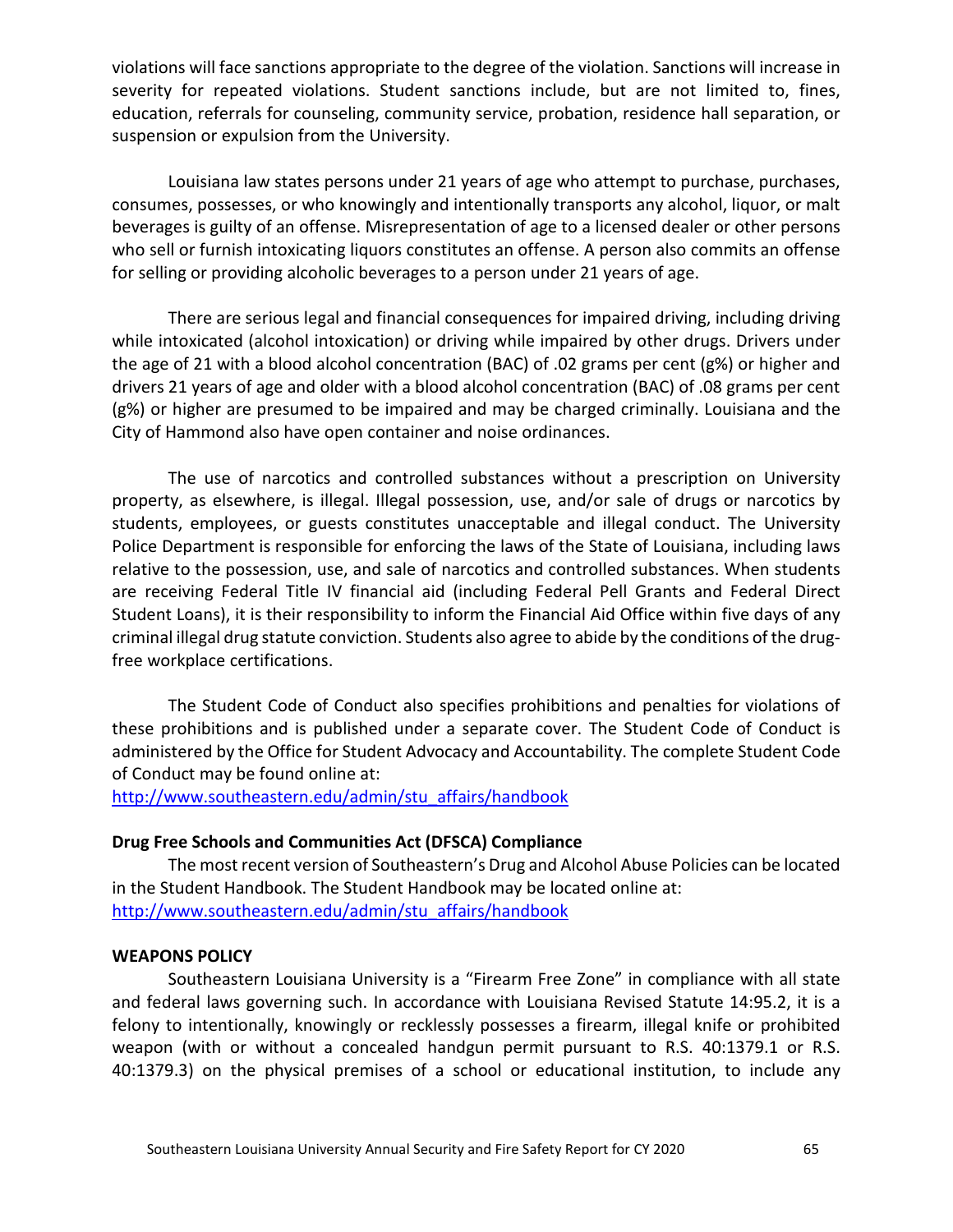buildings or passenger transportation vehicles under the direct control of the educational institution.

Only commissioned law enforcement personnel are authorized to carry firearms at Southeastern and must have in their possession verification of their authorization to do so at all times.

According to the Student Code of Conduct: "Weapons violations include but are not limited to: possession or use of guns, and other firearms and knives with blades longer than five inches on University property; any illegal or unauthorized possession, use, or threatening the use of firearms, knives, other weapons, or dangerous chemicals."

Additionally, it is a violation of Southeastern policies governing employee behavior for employees to possess firearms, weapons, or explosives on campus without authorization.

Weapons brought to campus for educational pursuits, including, but not limited to, inert or replica weapons used for participation in the United States military Reserve Officer Training Corps (ROTC), weapons used in historical displays, and inert or replica weapons used in theatrical productions, must be authorized by the University administration and verified as non-operational or otherwise registered with the University Police Department prior to arrival on campus.

#### **MISSING STUDENTS**

If a member of the University community has reason to believe a student is missing, whether or not the student resides on campus, the individual should immediately contact the University Police Department at (985) 549-2222. The University Police Department will initiate an investigation and collaborate with the Division for Student Affairs, other University officials, and/or appropriate local law enforcement agencies to make an effort to locate the student and determine his or her state of health and well-being.

The University Police Department will gather pertinent information about the student from the reporting person or others. Such information may include but is not limited to the student's description, cellular phone number, clothes last worn, vehicle description, information about the student's health or well-being, or an up-to-date photograph. University officials will endeavor to determine the student's whereabouts by contacting friends, associates, faculty members, and/or employers of the student, and/or determining whether the student has been attending classes, scheduled organizational or academic meetings, and work. If the student resides off-campus, the University Police Department may enlist the aid of the neighboring police agency having jurisdiction where the student resides or was last known to have been visiting.

In addition to registering a general emergency contact, all students residing in on-campus student housing facilities have the option to annually register confidential contact information for a person to be notified by the University in the event the student is officially reported as missing. The contact information will be confidential, accessible only by authorized campus officials and law enforcement, and may not be disclosed outside the investigation. If a student has identified such an individual, UPD or other authorized University officials will notify that individual no later than 24 hours after the student is determined to be missing.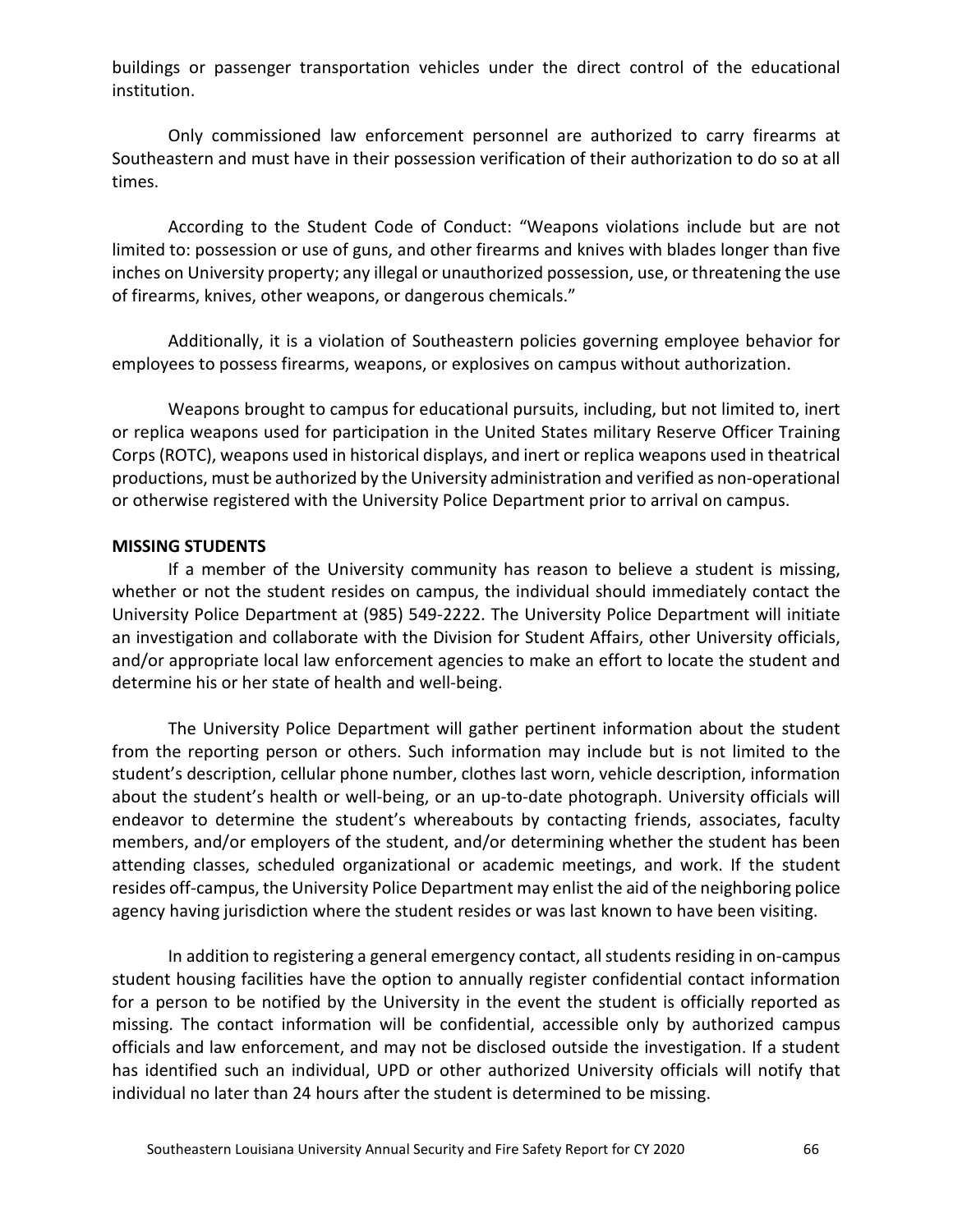If the missing student is under the age of 18 and is not an emancipated individual, UPD or other authorized University officials must notify the student's custodial parent or legal guardian immediately after UPD has determined the student has been missing for more than 24 hours, in addition to notifying any additional contact person designated by the student.

After the student has been located, University Police will attempt to verify the student's state of health, well-being, and intention of returning to campus. If appropriate, a referral to the University Counseling Center may be made.

## **EMERGENCY MEDICAL RESPONSE PROCEDURES**

Students and employees should report any emergency medical situations to the University Police Department immediately at (985) 549-2222.

UPD officers are trained emergency medical responders to provide medical assessment and basic emergency care. UPD may also contact the Hammond Fire Department and/or Acadian Ambulance for assistance during medical emergencies.

## **CRIME PREVENTION, FIRE SAFETY, AND SAFETY AWARENESS PROGRAMMING**

Southeastern offers many programs designed to inform students and employees about campus security procedures and practices and the prevention of crimes. A common theme of all awareness and crime prevention programs is to encourage students and employees to be responsible for their own safety and for the safety of others on campus. Crime prevention programs on personal safety and security are sponsored by various campus organizations throughout the year. These programs include general crime prevention and security awareness programs, such as safety education forums, programs, and discussions about topics such as alcohol abuse, sexual assault awareness and prevention, relationship violence awareness and prevention, bystander intervention, emergency response and evacuation procedures, and theft prevention. University Police, Residence Life, Student Affairs, and the Title IX Director participate in forums, panels, meetings, and programs on campus and in residence halls to explain campus safety, campus policies, and expectations related to student conduct and behavior and fire safety measures and procedures at Southeastern.

# **Examples of safety programs during the calendar year 2020 include:**

- In February, 2020, the University Police Department participated in a training class with University Housing's residents about how to stay safe on campus and how to report crimes that are reported to their staff or that they observe.
- In March, 2020, the University Police Department participated in a self-defense presentation course with Alpha Kappa Alpha Sorority.
- In August 2020, the University Police Department participated in a safety presentation with the Baton Rouge Nursing Center.
- In September, 2020, the University Police Department participated in "Night Out Against Crime" in partnership with Tangipahoa Crime Stoppers and local law enforcement agencies.
- In October 2020, the University Police Department hosted a live Instagram forum where officers answered questions and discussed real-world topics about policing and safety.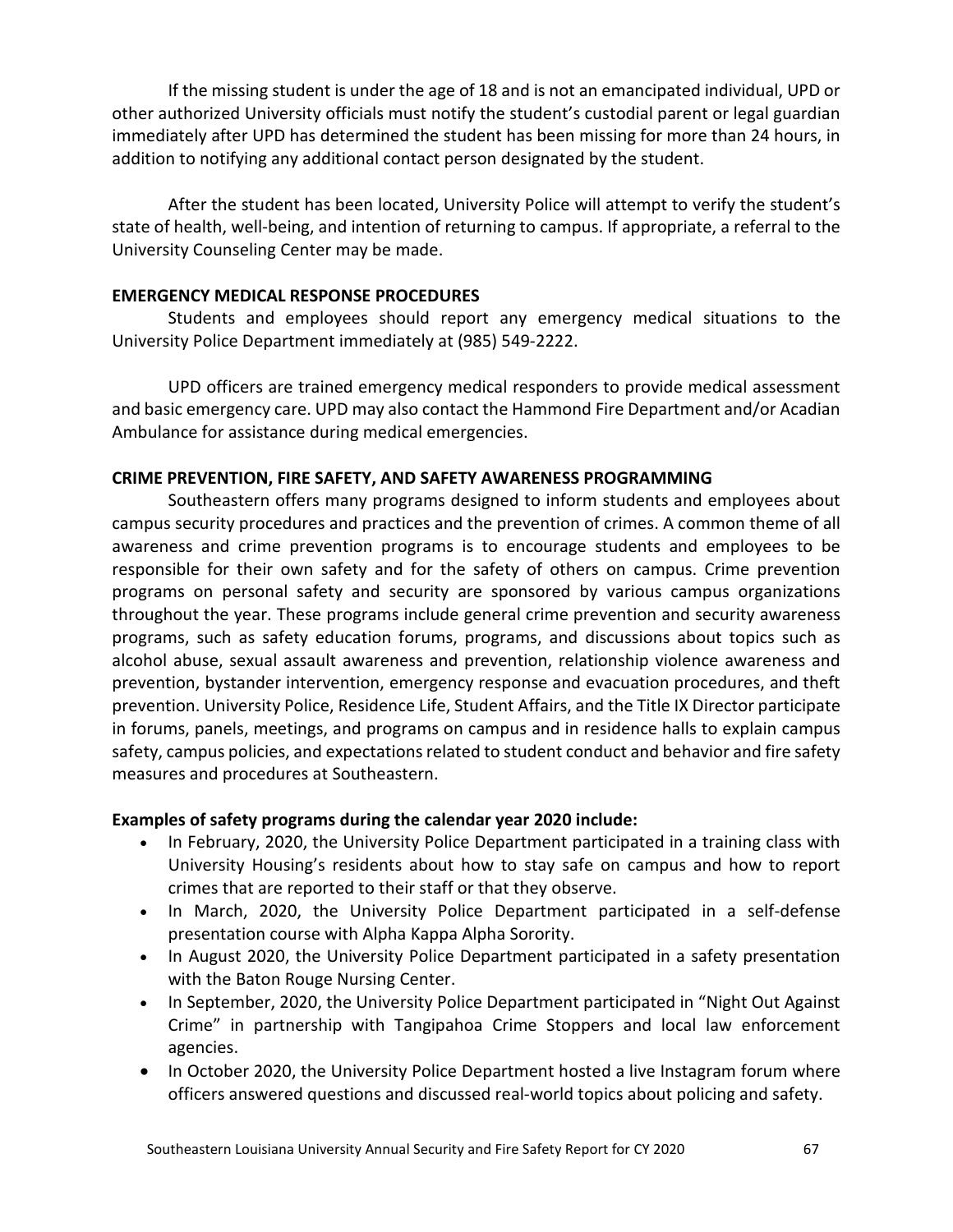Additionally, Southeastern has enacted the "Safe Campus" initiative, including a website with often asked safety questions, information about safety and security measures implemented at Southeastern, and how students can assist with keeping themselves and the campus safe. The website can be found at https://www.southeastern.edu/about/safe\_campus.

Students and employees may request safety and security presentations or meet with police department employees by contacting the University Police Department via e-mail at [police@southeastern.edu.](mailto:police@southeastern.edu)

Crime prevention information is always available at the University Police Department website at [www.southeastern.edu/police.](http://www.southeastern.edu/police)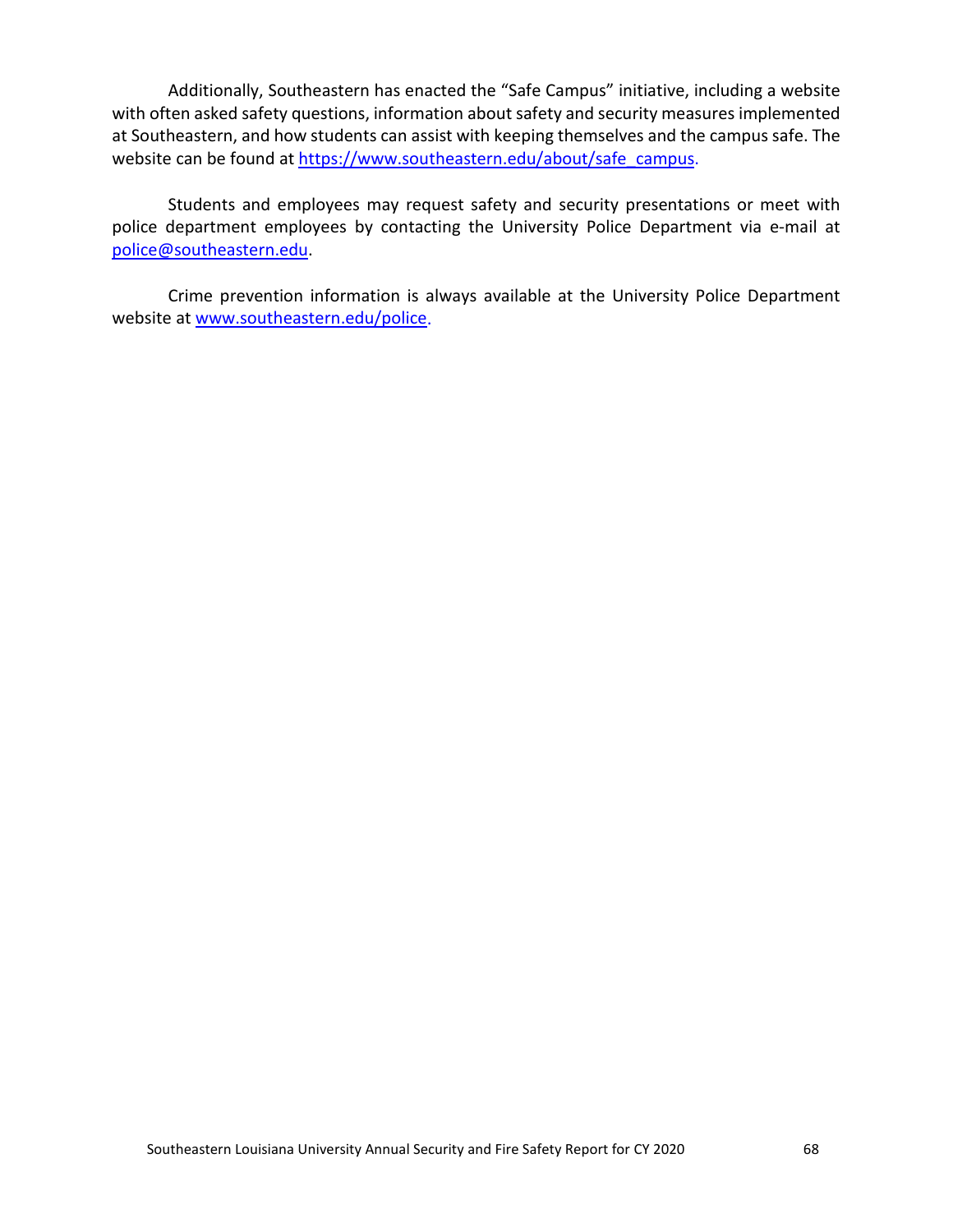## **FIRE SAFETY REPORT**

#### **PROLOGUE**

On Aug. 14, 2008, the Higher Education Opportunity Act or HEOA (Public Law 110-315) reauthorized and expanded the Higher Education Act of 1965, as amended. HEOA amended the Clery Act and created additional safety- and security-related requirements for institutions. Specifically, it added fire safety reporting requirements for institutions with on-campus student housing facilities.

In compliance with appropriate provisions of federal law, Southeastern Louisiana University is required to make reports available to the campus community and to prospective students and their parents pertaining to fire safety. Institutions maintaining on-campus student housing facilities must collect fire statistics, publish an Annual Fire Safety Report, and keep a Fire Log.

At Southeastern, the Annual Fire Safety Report is included in the Annual Security and Fire Safety Report and the Fire Log is included in the Daily Crime and Fire Log.

## **ANNUAL FIRE SAFETY REPORT-HEOA DIRECTIVE**

The Annual Fire Report contains, per the Directive:

- Fire statistics listed for each on-campus student housing facility separately
- Description of the fire safety system for each on-campus student housing facility
- The number of fire drills held the previous calendar year
- Institutional policies or rules on portable electrical appliances, smoking and open flames in student housing facilities
- Procedures for student housing evacuation
- Policies for fire safety education and training programs for students, staff, faculty
- A list of the titles of each person or organization to which individuals should report that a fire has occurred
- Plans for future improvements in fire safety, if determined necessary by the institution

# **DEFINITIONS**

**Definition of a Fire** – For fire safety reporting, a fire is, "Any instance of open flame or other burning in a place not intended to contain the burning or in an uncontrolled manner."

**Definition of On-Campus Student Housing Facility** – For purposes of the Clery Act regulations, "any student housing facility that is owned or controlled by the institution, or is located on property that is owned or controlled by the institution, and is within the reasonably contiguous geographic area that makes up the campus is considered an on-campus student housing facility"

**Definition of a Fire Safety System** – The Higher Education Opportunity Act defines a fire safety system as "any mechanism or system related to the detection of a fire, the warning resulting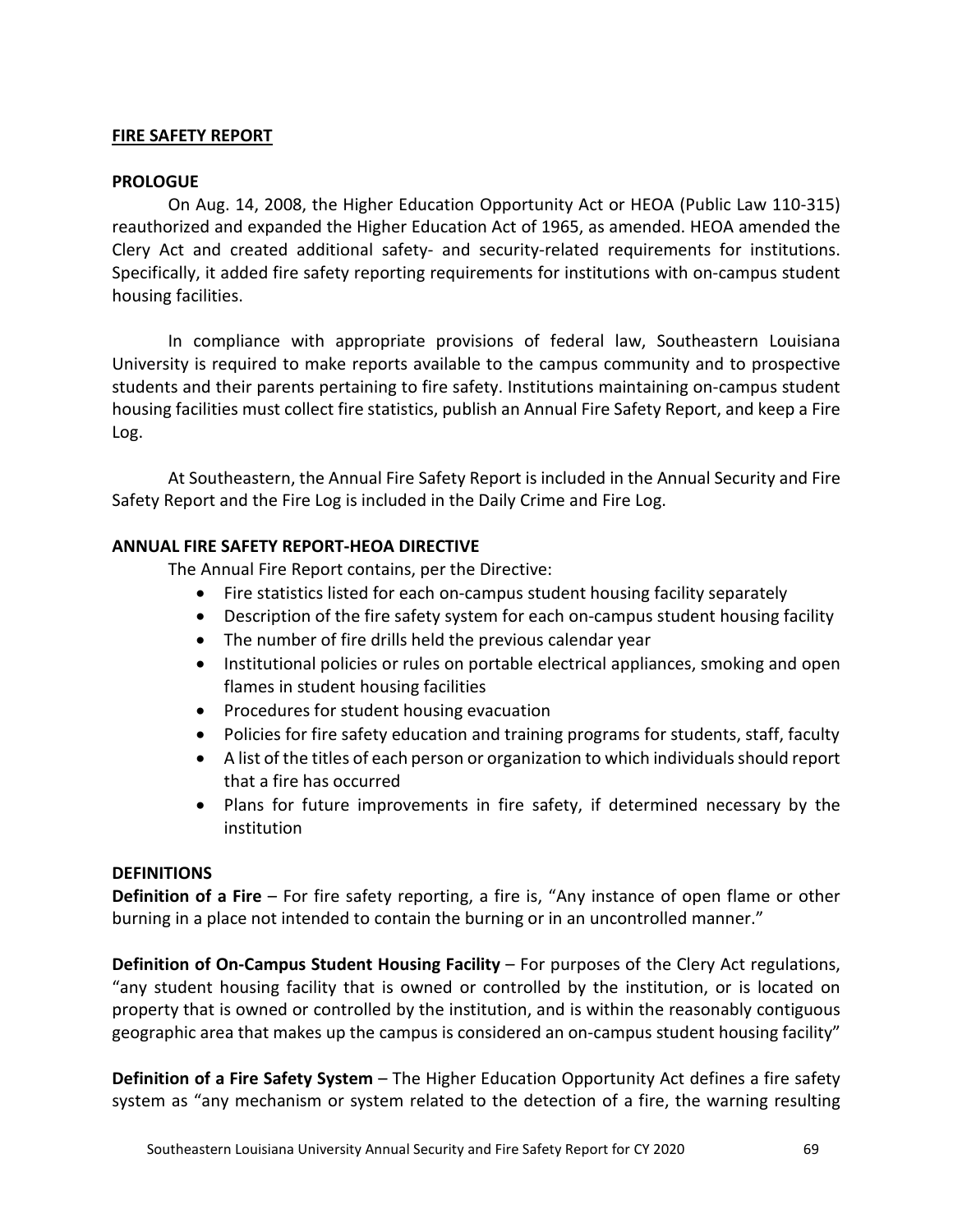from a fire, or the control of a fire. This may include sprinkler systems or other fire extinguishing systems, fire detection devices, stand-alone smoke alarms, devices that alert one to the presence of a fire, such as horns, bells, or strobe lights; smoke-control and reduction mechanisms; and fire doors and walls that reduce the spread of a fire."

## **FIRE LOG-HEOA DIRECTIVE**

A Fire Log will be maintained by the institution. This Fire Log should be easily understood and fires should be recorded on the date reported. For each report of a fire the following information should be included in the Fire Log:

- The nature of the fire
- The date the fire occurred
- The time of day the fire occurred
- The general location of the fire

The Fire Log may be in hard copy or in an electronic format. The Fire Log must be accessible on-site. The Fire Log reports for the most recent sixty (60) day period must be open to public inspection upon request during normal business hours. Any portion of the log that is older than 60 days must be made available within two (2) business days of a request for public inspection. The Fire Log must be kept for three (3) years following the publication of the last annual report to which it applies (in effect: seven years).

At Southeastern, the Fire Log is included in the Daily Crime and Fire Log.

## **FIRE STATISTICS-HEOA DIRECTIVE**

Fire statistics must be collected and reported in both the annual fire safety report and the U.S. Department of Education's web-based data collection system. Fire statistics for each oncampus student housing facility must be reported, as follows:

- I. The number of fires and cause of each fire. Categories to be used are:
	- 1. Unintentional Fire (a fire that does not involve an intentional human act to ignite or spread into an area where the fire should not be) This might include:
		- a. Cooking
		- b. Smoking materials
		- c. Open flames
		- d. Electrical Heating Equipment
		- e. Hazardous products
		- f. Machinery/Industrial
		- g. Natural
	- 2. Intentional Fire (a fire that is ignited, or that results from a deliberate action, in circumstances where the person knows there should not be a fire)
	- 3. Undetermined Fire (a fire in which the cause cannot be determined)
- II. Number of deaths related to the fire
- III. Number of injuries related to the fire resulting in treatment at a medical facility
- IV. The value of the property damage related to the fire

# **STUDENT HOUSING POLICIES**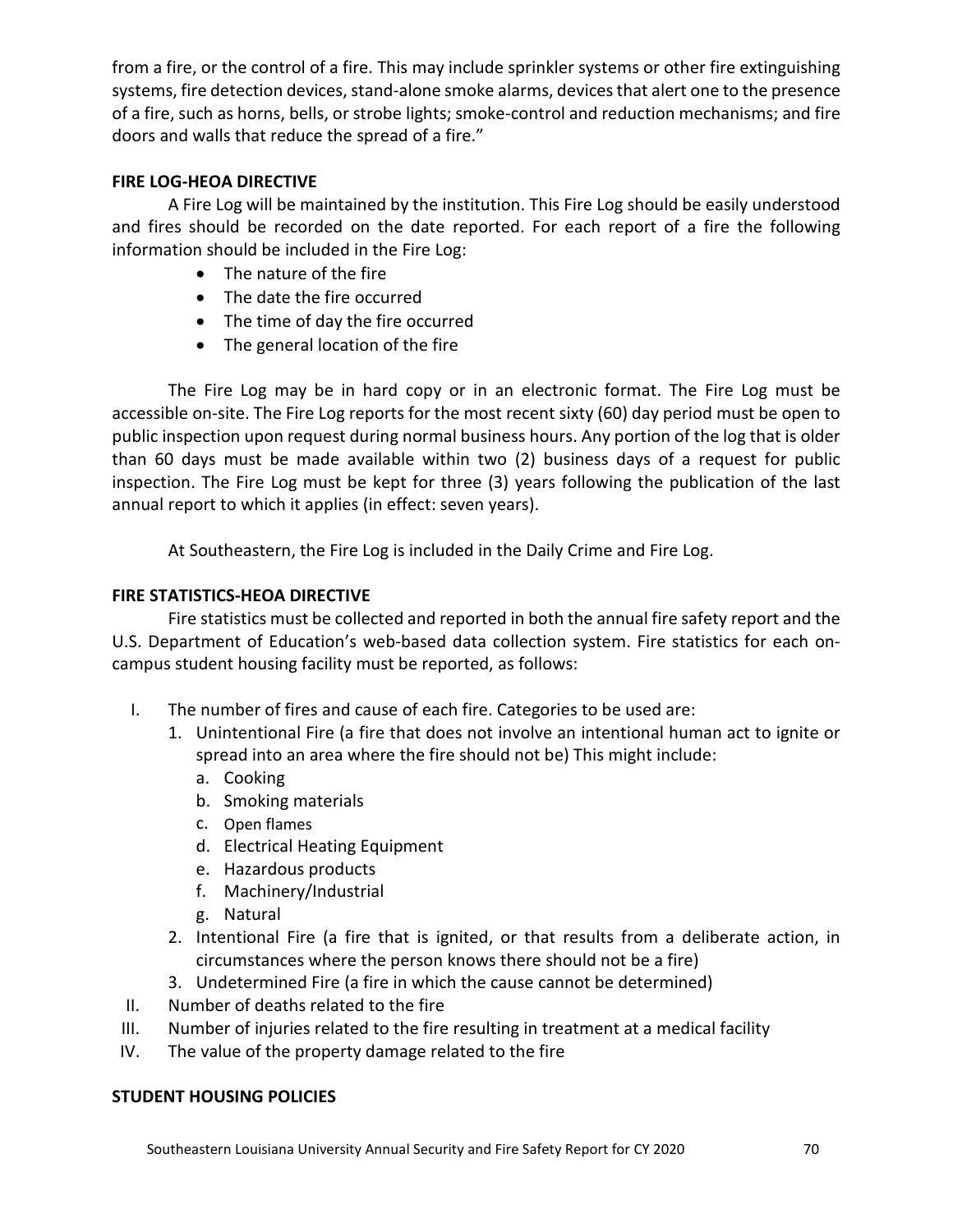**Smoking** – On August 1, 2014, Southeastern Louisiana University became a tobacco-free campus in accordance with state law. The use of any tobacco products is prohibited in University buildings and on University grounds, including parking areas and structures, sidewalks, walkways, and University owned buildings. Smoking is not permitted in any area of the residence halls including individual student rooms and stairwells. The single exception to the tobacco-free policy is within a private vehicle operated on or legally parked on University property.

**Banned Objects and Appliances** – The use of unauthorized electrical devices can present a fire hazard. Residents found in possession of unauthorized electrical devices will be directed to remove the item and will be subject to disciplinary action. In accordance with University residence hall policy, the following appliances and electrical devices may not be used in a University residence hall room:

- Any Appliance with Open Heating Coils
- Bread Maker
- Candle with a burned or unburned wick
- Coffee/Drink Warmer
- Deep Fryer
- Electric skillet or griddle
- Electric wok
- Explosives
- Facsimile of a weapon
- Fireworks
- Halogen lamps over 120 watts
- Hamburger cooker
- Homemade furniture
- Hot plate
- Incandescent bulbs
- Space heater
- Toaster
- Toaster oven
- Toxic chemicals
- University furniture not assigned to you
- Weapons

**Open Flames** – In accordance with University residence hall policy the use of open flame devices are not allowed within the residence halls. The following open flame devices are prohibited:

- Candles (with or without burned wicks)
- Incense
- Other open flame devices

# **FIRE & LIFE SAFETY VIOLATIONS**

To ensure that fire and life safety guidelines are followed within the residence halls, various types of appliances and items are prohibited. If they have questions regarding whether a particular item is permitted, residents should direct such inquiries to Resident Assistants and/or the Housing Office at *universityhousing@southeastern.edu.*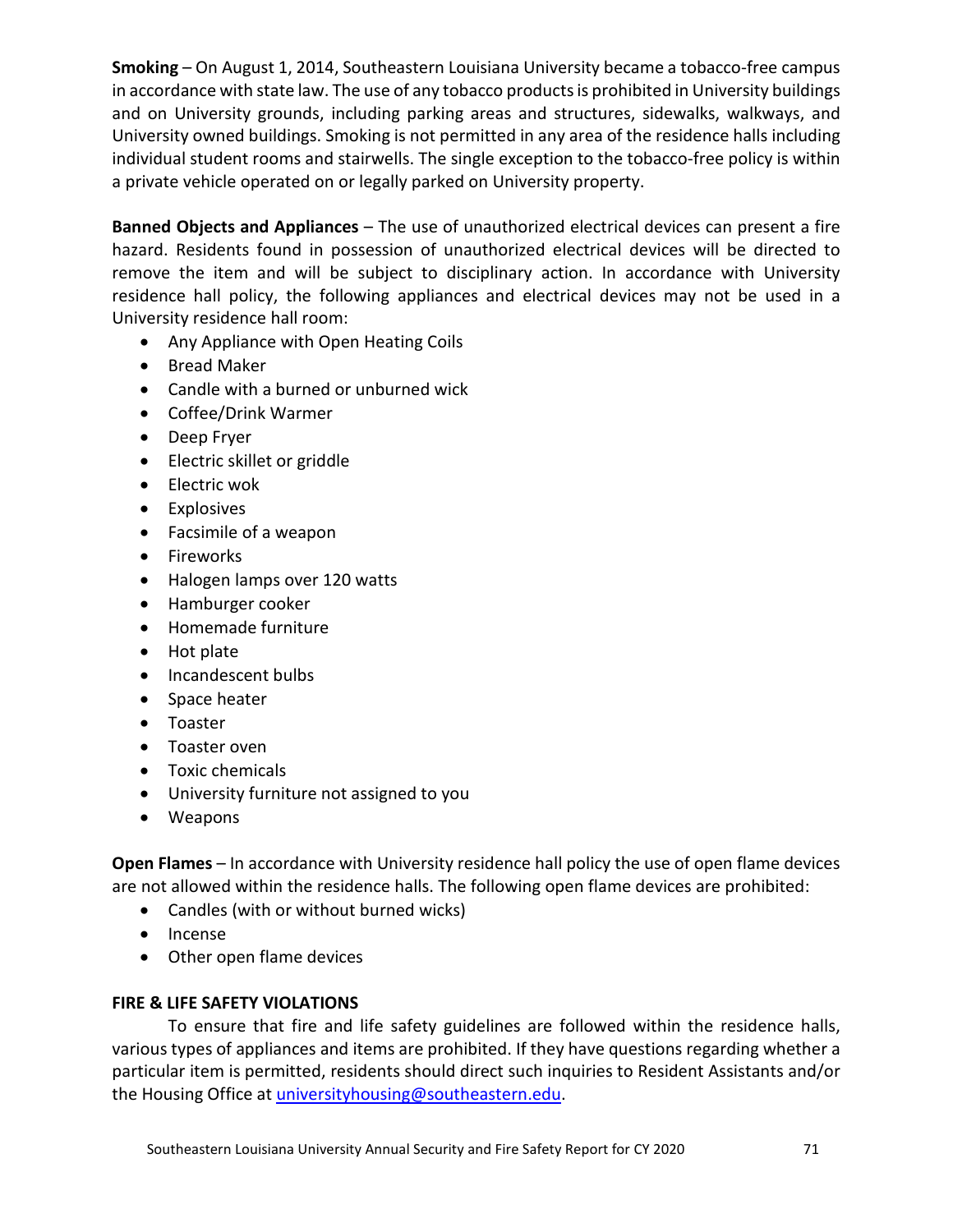Students who violate residence hall fire & life safety rules may be referred to the Office for Student Advocacy and Accountability (OSAA) or Housing Office for disciplinary process. OSAA and the Housing Office are responsible for upholding University policies and regulations through the discipline of students for the purpose of encouraging adaptive behavior in the residence halls. Along with OSAA, Housing Office Area Coordinators, Assistant/Associate Directors, and Director of University Housing serve as Student Conduct Officers and play an intricate part in the discipline of students.

Disciplinary sanctions will be given to a student found responsible for violations of the fire & life safety rules. Depending on the seriousness of the offense, sanctions range from:

- Letter of Reprimand,
- Community Service,
- Probation,
- Removal from on-campus housing

The Housing Office can also recommend to the Director of OSAA that the student be placed on disciplinary probation or suspended from the University.

# **STUDENT HOUSING EVACUATION PROCEDURES**

**Emergency Evacuation** – Residents are required to evacuate residence halls upon activation of the building fire alarm system. Emergency evacuation procedures and instructions may be found in the published "Resident Guidebook" and on the Housing website at:

[http://www.southeastern.edu/admin/housing/resident-info/forms/assets/20212022Resident](http://www.southeastern.edu/admin/housing/resident-info/forms/assets/20212022ResidentGuidebook.pdf) [Guidebook.pdf](http://www.southeastern.edu/admin/housing/resident-info/forms/assets/20212022ResidentGuidebook.pdf)

**Evacuation Route** – Emergency evacuation plans are posted in all on-campus residences. An escape route is posted by elevators and other common areas. Additionally, staging or gathering areas for residents are noted for each residence hall in the Resident Guidebook. Residents are required to gather on sidewalks or other appropriate areas out of the traffic areas used by emergency responders. After evacuation, residents should only return to the residence halls after an announcement by the municipal fire department, University Police, or University fire prevention personnel that it is permissible to do so. Evacuation drills are performed for each occupied residence hall four (4) times per year. Drills are performed twice each fall and spring semesters (one announced and one unannounced.)

**Evacuation Assistance** – Residence hall staff maintain a confidential list of students that may require assistance during evacuations. This information is provided to fire safety and police personnel if necessary. Students may request, in writing to the Housing Office, to be added or removed from this list at any time during the year. Resident Assistants provide assistance or assign personnel to assist any student that may be mobility impaired or that may require assistance in the event of an evacuation.

# **FIRE SAFETY INSPECTIONS**

Fire safety inspections of all residence halls and individual rooms are performed by Resident Assistants assigned to each facility as well as Housing Office staff. Inspections of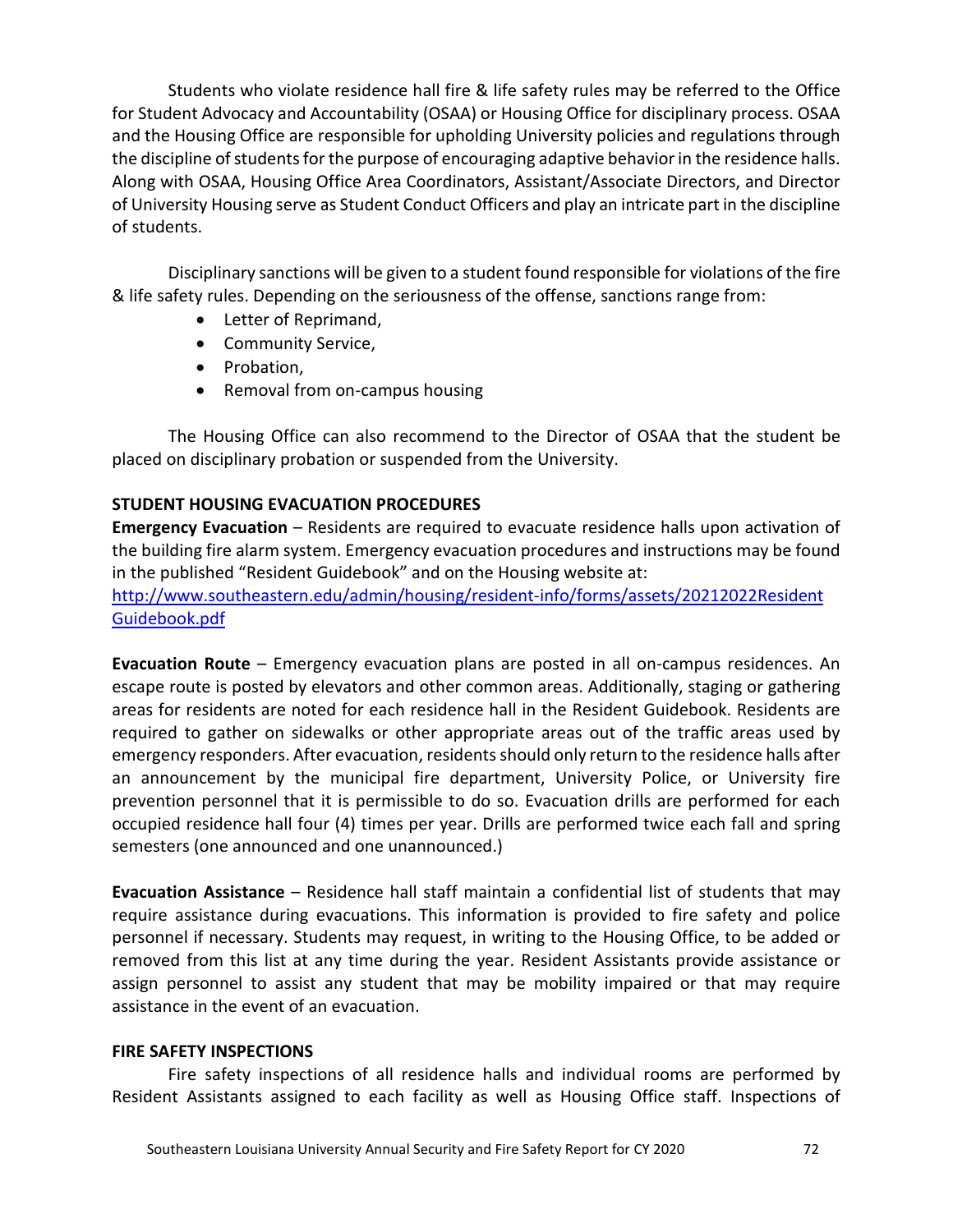residence halls are performed nightly by Resident Assistants. Specific areas to be inspected are as follows:

- Exit stairwells (check for obstructions)
- Exit corridors (check for obstructions)
- Exit signs (check for function and visibility)
- Building exit doors (check for function and security)
- Common areas (lounges, study rooms, entertainment areas)

Reports regarding building safety equipment requiring repair or replacement must be submitted to maintenance personnel in a timely manner.

## **FIRE SAFETY EDUCATION**

For employees: Fire safety training includes instructions on fire alarm system, building evacuation and description of how to shelter in place. Employees participate in a mock drill before students arrive and also facilitate drills with students during academic year.

For students: Training includes verbal instruction for fire alarm procedures. Students participate in one announced fire drill and one unannounced drill per semester. Some buildings which had an incident with fire safety procedures not being followed may host a follow up program.

## **FIRE REPORTING**

All fires should be reported immediately to the University Police Department at (985) 549- 2222. Reports of any type of fire are investigated and documented by the University Police Department. Fires involving an injury, death, significant property damage, or suspicious fire incidents must be reported to the Louisiana State Fire Marshal and/or Assistant Fire Marshal and the Director of University Police on a 24/7 basis. The reporting of fires to the Louisiana State Fire Marshal's Office can be made via 1-866-946-1097, a 24/7 phone number. Reports of fires within the Residence Halls as well as any campus building are posted on the University Police Department's Daily Crime and Fire Log.

http://www.southeastern.edu/admin/police/clery/security fire\_reports/daily\_crime\_log

| <b>File Number</b> | Date       | Location                                                   | Injuries? | <b>Property damage cost?</b> |
|--------------------|------------|------------------------------------------------------------|-----------|------------------------------|
| 20-000664          | 1/30/2020  | Parking Garage - Mechanical<br>fire on a parked vehicle    | No.       | Est \$1,000                  |
| 20-001498          | 3/2/2020   | Driving Range Lot - Mechanical<br>fire on a parked vehicle | <b>No</b> | Est \$1000                   |
| 20-001955          | 3/28/2020  | Mane Street - Mechanical fire<br>on a parked vehicle       | No.       | Est \$1,000                  |
| 20-004726          | 10/19/2020 | Cook Field - Authorized bonfire<br>that re-ignited         | <b>No</b> | <b>None</b>                  |
| 20-004736          | 10/20/2020 | Student Union - Mechanical fire<br>on a golf cart          | No.       | Est \$1,000                  |

## **Fires reported on campus in 2020 which were NOT arson and NOT in a residence hall**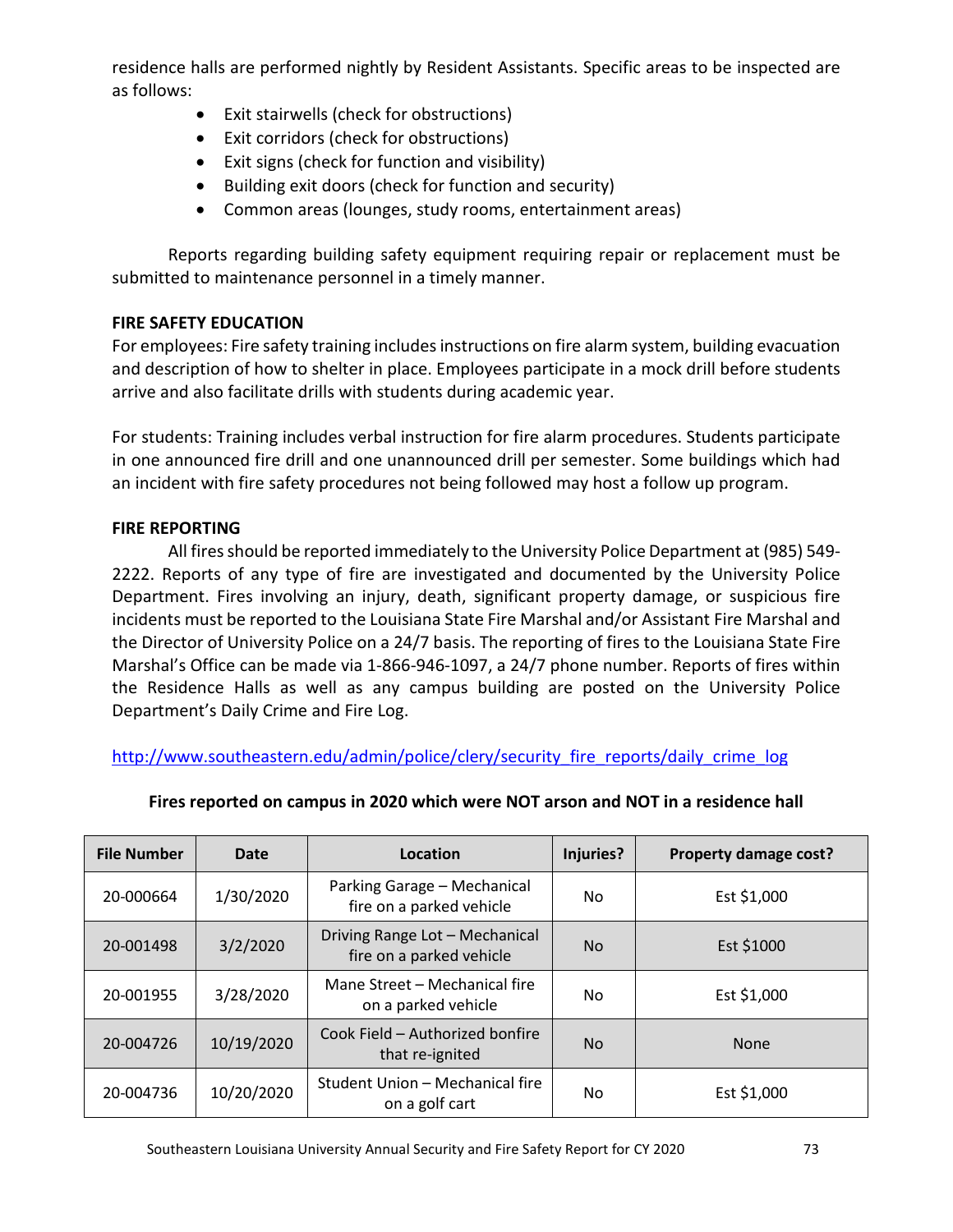#### **FUTURE IMPROVEMENTS ON CAMPUS FIRE SAFETY**

Southeastern Louisiana University continually evaluates the need for improvements in all aspects of the campus fire safety program. It is the intent of the University to provide an environment that addresses the issues of fire and life safety for students, faculty, and staff. Changes in student or personnel numbers, occupancy changes of campus buildings, the design and use of new buildings, renovations of existing structures, and the need to retrofit existing buildings with new fire/life safety equipment is continually under review. Improvements or potential changes in fire safety at the University are reviewed and any required changes are implemented on a timely basis.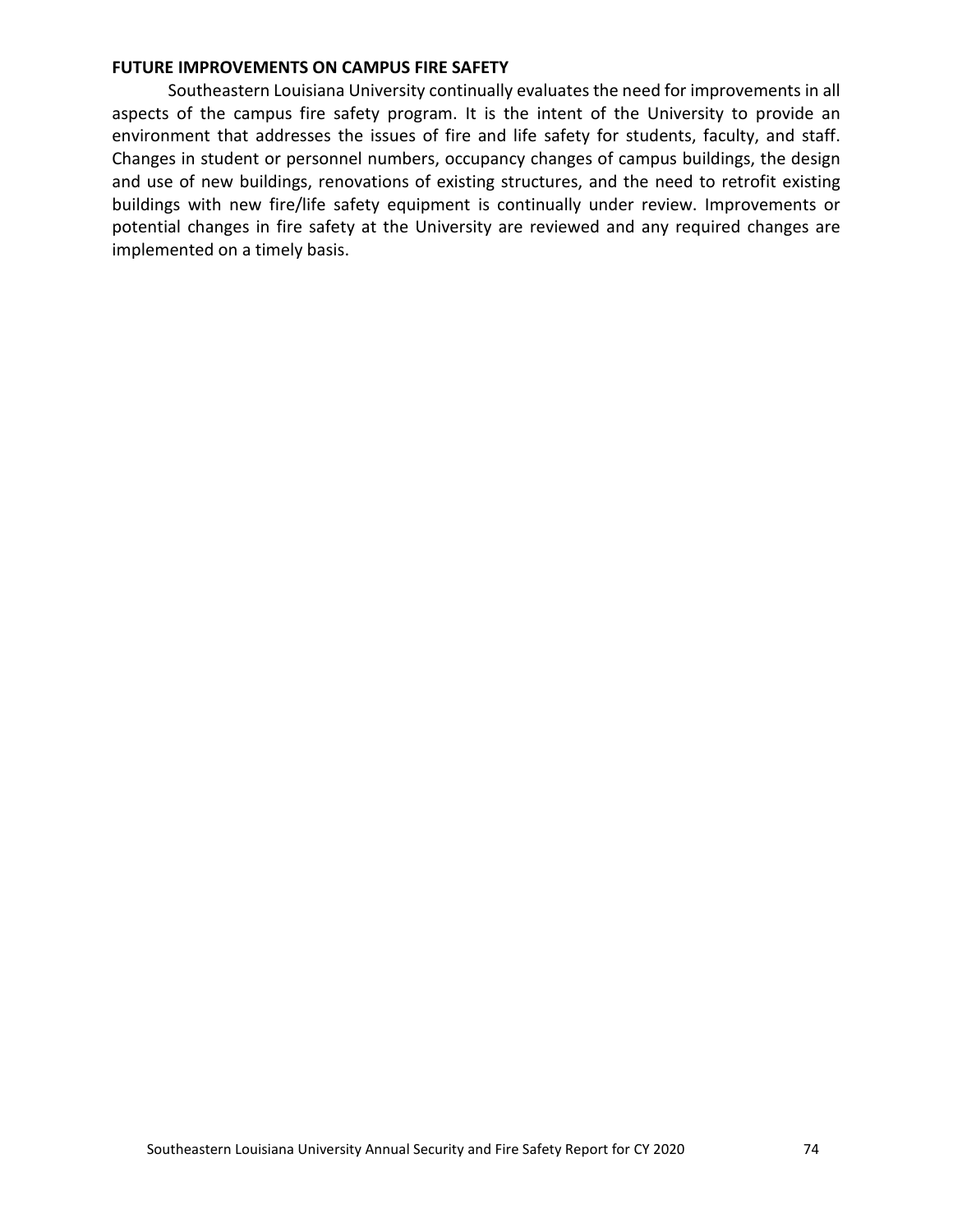| 2020 CALENDAR YEAR FIRE DRILLS IN ON-CAMPUS RESIDENCE HALLS |                                   |                                      |                                           |                                  |                                   |                                        |                                                  |
|-------------------------------------------------------------|-----------------------------------|--------------------------------------|-------------------------------------------|----------------------------------|-----------------------------------|----------------------------------------|--------------------------------------------------|
| <b>Resident Hall</b>                                        | <b>Physical</b><br><b>Address</b> | # of<br><b>Fire</b><br><b>Drills</b> | <b>Full</b><br>Sprinkler<br><b>System</b> | <b>Smoke</b><br><b>Detection</b> | <b>Fire</b><br>Exting-<br>uishers | Evacuat-<br>ion Plans<br><b>Posted</b> | <b>Fire Alarm</b><br><b>Monitor</b><br>on campus |
| <b>Ascension Hall</b>                                       | 614 Union<br>Ave                  | 4                                    | X                                         | X                                | X                                 | X                                      | X                                                |
| Cardinal<br>Newman                                          | 405 West<br>Dakota St.            | 4                                    | X                                         | X                                | X                                 | X                                      | X                                                |
| Greek Village;<br><b>Building B</b>                         | 2003 N.<br>General<br>Pershing    | 4                                    | X                                         | $\pmb{\mathsf{X}}$               | Χ                                 | X                                      | X                                                |
| Greek Village;<br><b>Building C</b>                         | 2005 N.<br>General<br>Pershing    | 4                                    | X                                         | X                                | X                                 | X                                      | X                                                |
| Greek Village;<br><b>Building D</b>                         | 2007 N.<br>General<br>Pershing    | $\overline{4}$                       | X                                         | $\pmb{\mathsf{X}}$               | X                                 | X                                      | X                                                |
| Greek Village;<br><b>Building E</b>                         | 2009 N.<br>General<br>Pershing    | 4                                    | X                                         | X                                | X                                 | X                                      | X                                                |
| Greek Village;<br><b>Building G</b>                         | 2013 N.<br>General<br>Pershing    | 4                                    | X                                         | X                                | X                                 | X                                      | X                                                |
| Greek Village;<br><b>Building H</b>                         | 2015 N.<br>General<br>Pershing    | 4                                    | X                                         | Χ                                | Χ                                 | X                                      | X                                                |
| Greek Village;<br><b>Building I</b>                         | 2017 N.<br>General<br>Pershing    | $\overline{\mathbf{4}}$              | $\pmb{\mathsf{X}}$                        | $\pmb{\mathsf{X}}$               | Χ                                 | X                                      | $\pmb{\mathsf{X}}$                               |
| Greek Village;<br><b>Building J</b>                         | 2019 N.<br>General<br>Pershing    | $\overline{4}$                       | $\pmb{\mathsf{X}}$                        | Χ                                | X                                 | $\mathsf X$                            | $\pmb{\mathsf{X}}$                               |
| Greek Village;<br><b>Building K</b>                         | 2021 N.<br>General<br>Pershing    | $\overline{4}$                       | $\pmb{\mathsf{X}}$                        | Χ                                | X                                 | $\mathsf{x}$                           | Χ                                                |
| Greek Village;<br><b>Building L</b>                         | 2023 N.<br>General<br>Pershing    | $\overline{4}$                       | $\pmb{\times}$                            | Χ                                | Χ                                 | $\mathsf{x}$                           | X                                                |
| Greek Village;<br><b>Building M</b>                         | 2025 N.<br>General<br>Pershing    | 4                                    | $\mathsf{X}$                              | $\pmb{\mathsf{X}}$               | $\mathsf X$                       | $\mathsf{x}$                           | X                                                |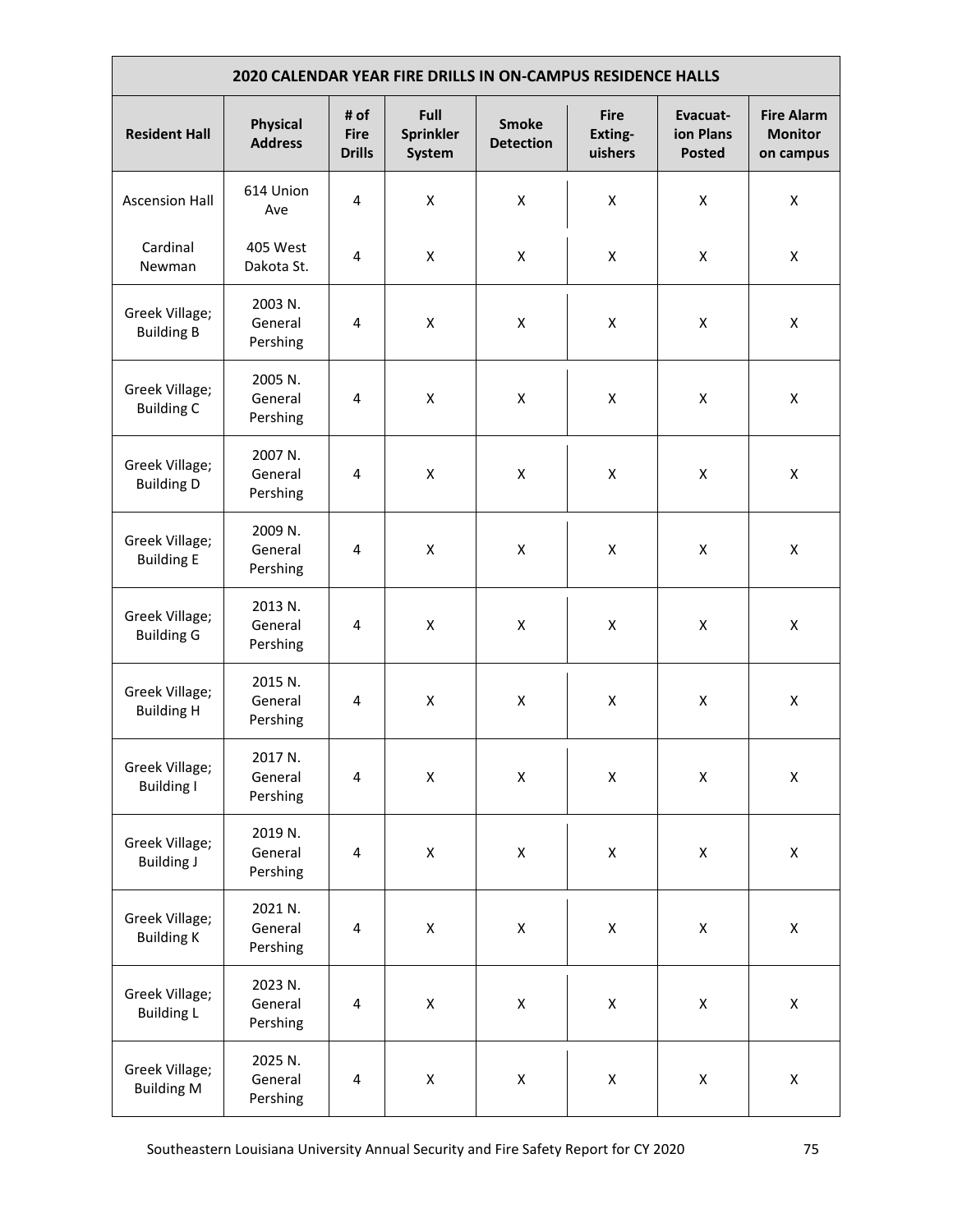| Hammond                         | 1217<br>Infirmary<br><b>Drive</b> | 4                       | X                  | X                  | X | Χ                  | X                  |
|---------------------------------|-----------------------------------|-------------------------|--------------------|--------------------|---|--------------------|--------------------|
| Livingston                      | 1317 SGA Dr.                      | 4                       | X                  | X                  | X | X                  | X                  |
| Louisiana                       | 1315 SGA Dr.                      | 4                       | X                  | X                  | X | X                  | $\mathsf{X}$       |
| Pride                           | 1301 SGA Dr.                      | 4                       | $\mathsf{X}$       | $\mathsf{X}$       | X | X                  | $\mathsf{X}$       |
| S.E. Oaks;<br><b>Building 1</b> | 2051 N.<br>General<br>Pershing    | 4                       | X                  | X                  | Χ | $\pmb{\mathsf{X}}$ | X                  |
| S.E. Oaks;<br><b>Building 2</b> | 2063 N.<br>General<br>Pershing    | 4                       | X                  | X                  | Χ | Χ                  | X                  |
| S.E. Oaks;<br><b>Building 3</b> | 2061 N.<br>General<br>Pershing    | 4                       | $\pmb{\mathsf{X}}$ | $\pmb{\mathsf{X}}$ | Χ | Χ                  | $\pmb{\times}$     |
| S.E. Oaks;<br><b>Building 4</b> | 2059 N.<br>General<br>Pershing    | 4                       | $\pmb{\mathsf{X}}$ | $\pmb{\mathsf{X}}$ | Χ | Χ                  | $\pmb{\mathsf{X}}$ |
| S.E. Oaks;<br><b>Building 5</b> | 2057 N.<br>General<br>Pershing    | 4                       | X                  | X                  | X | Χ                  | $\pmb{\times}$     |
| S.E. Oaks;<br><b>Building 6</b> | 2055 N.<br>General<br>Pershing    | 4                       | X                  | X                  | Χ | $\pmb{\mathsf{X}}$ | X                  |
| St. Tammany                     | 1501 SGA Dr.                      | 4                       | X                  | X                  | X | X                  | X                  |
| Tangipahoa                      | 1215<br>Infirmary<br>Drive        | $\overline{\mathbf{4}}$ | $\pmb{\mathsf{X}}$ | $\pmb{\mathsf{X}}$ | X | X                  | $\mathsf X$        |
| Taylor                          | 1303 SGA Dr.                      | 4                       | $\pmb{\mathsf{X}}$ | X                  | Χ | X                  | X                  |
| <b>Twelve Oaks</b>              | 612 Union<br>Ave                  | 4                       | X                  | X                  | Χ | Χ                  | $\mathsf X$        |
| Washington                      | 1503 SGA Dr.                      | 4                       | X                  | $\mathsf X$        | X | X                  | X                  |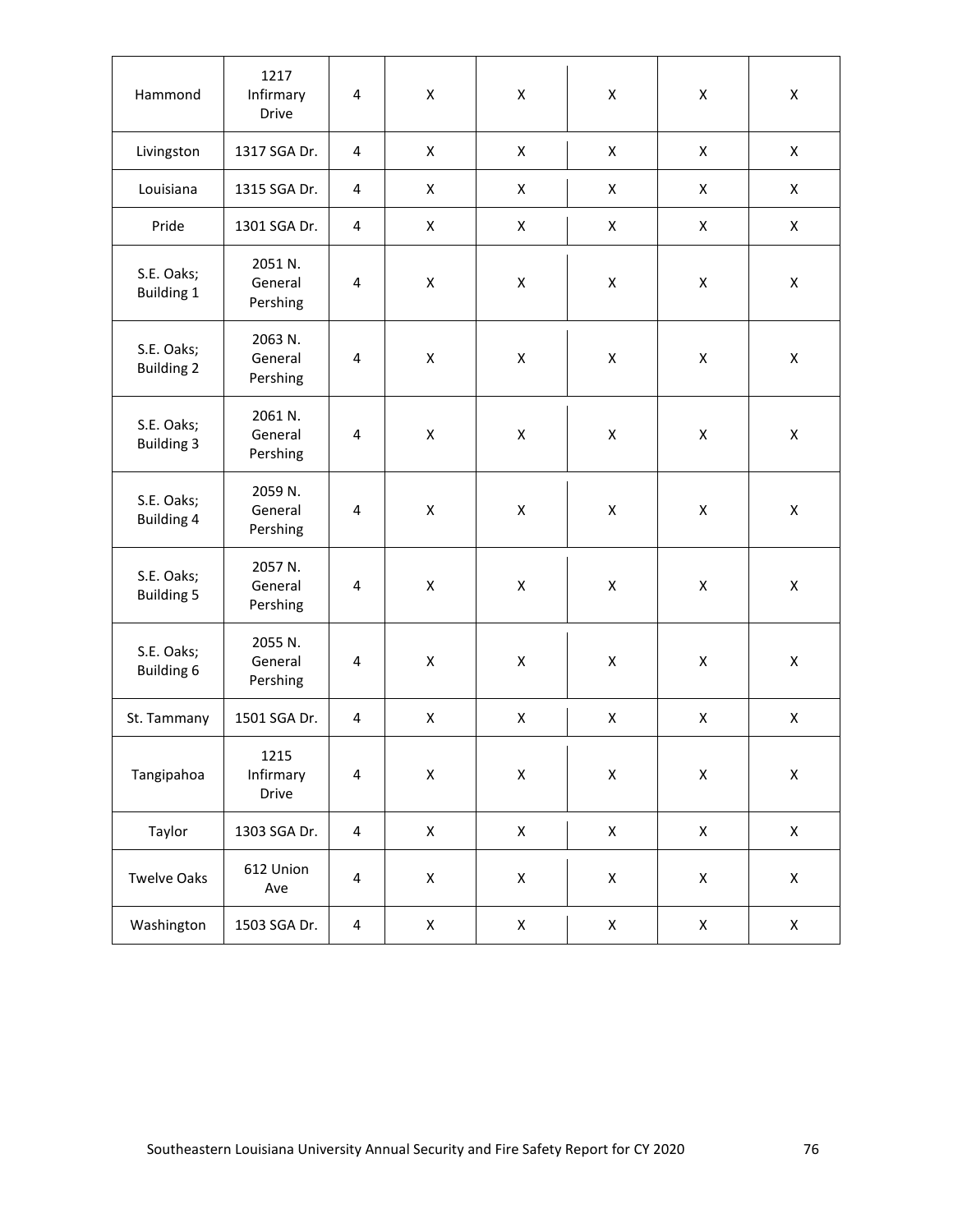| <b>2020 STATISTICS &amp; RELATED INFORMATION REGARDING</b><br><b>FIRES IN ON CAMPUS RESIDENCE HALLS</b> |                                   |                                                  |                                                                                                                                                                                            |  |
|---------------------------------------------------------------------------------------------------------|-----------------------------------|--------------------------------------------------|--------------------------------------------------------------------------------------------------------------------------------------------------------------------------------------------|--|
| <b>Residence</b><br>Hall                                                                                | <b>Physical</b><br><b>Address</b> | <b>Total Fires per</b><br>year<br>2018/2019/2020 | <b>Information About Each Fire</b><br>(Date, time, cause, number of fire-related injuries<br>requiring treatment, number of fire-related deaths,<br>value of fire-related property damage) |  |
| <b>Ascension Hall</b>                                                                                   | 614 Union<br>Ave                  | 0/0/0                                            | The building opened in 2019 and no fires were reported<br>that year. No fires reports for 2020.                                                                                            |  |
| Cardinal<br>Newman                                                                                      | 405 West<br>Dakota St.            | 0/0/0                                            | No fires reported in 2018, 2019, or 2020.                                                                                                                                                  |  |
| <b>Greek Village</b><br><b>Building B</b>                                                               | 2003 N.<br>General<br>Pershing    | 0/0/0                                            | No fires reported in 2018, 2019, or 2020.                                                                                                                                                  |  |
| <b>Greek Village</b><br><b>Building C</b>                                                               | 2005 N.<br>General<br>Pershing    | 0/0/0                                            | No fires reported in 2018, 2019, or 2020.                                                                                                                                                  |  |
| <b>Greek Village</b><br><b>Building D</b>                                                               | 2007 N.<br>General<br>Pershing    | 0/0/0                                            | No fires reported in 2018, 2019, or 2020.                                                                                                                                                  |  |
| <b>Greek Village</b><br><b>Building E</b>                                                               | 2009 N.<br>General<br>Pershing    | 0/0/0                                            | No fires reported in 2018, 2019, or 2020.                                                                                                                                                  |  |
| <b>Greek Village</b><br><b>Building G</b>                                                               | 2013 N.<br>General<br>Pershing    | 0/0/0                                            | No fires reported in 2018, 2019, or 2020.                                                                                                                                                  |  |
| <b>Greek Village</b><br><b>Building H</b>                                                               | 2015 N.<br>General<br>Pershing    | 0/0/0                                            | No fires reported in 2018, 2019, or 2020.                                                                                                                                                  |  |
| <b>Greek Village</b><br><b>Building I</b>                                                               | 2017 N.<br>General<br>Pershing    | 0/0/0                                            | No fires reported in 2018, 2019, or 2020.                                                                                                                                                  |  |
| <b>Greek Village</b><br><b>Building J</b>                                                               | 2019 N.<br>General<br>Pershing    | 0/0/0                                            | No fires reported in 2018, 2019, or 2020.                                                                                                                                                  |  |
| <b>Greek Village</b><br><b>Building K</b>                                                               | 2021 N.<br>General<br>Pershing    | 0/0/0                                            | No fires reported in 2018, 2019, or 2020.                                                                                                                                                  |  |
| <b>Greek Village</b><br><b>Building L</b>                                                               | 2023 N.<br>General<br>Pershing    | 0/0/0                                            | No fires reported in 2018, 2019, or 2020.                                                                                                                                                  |  |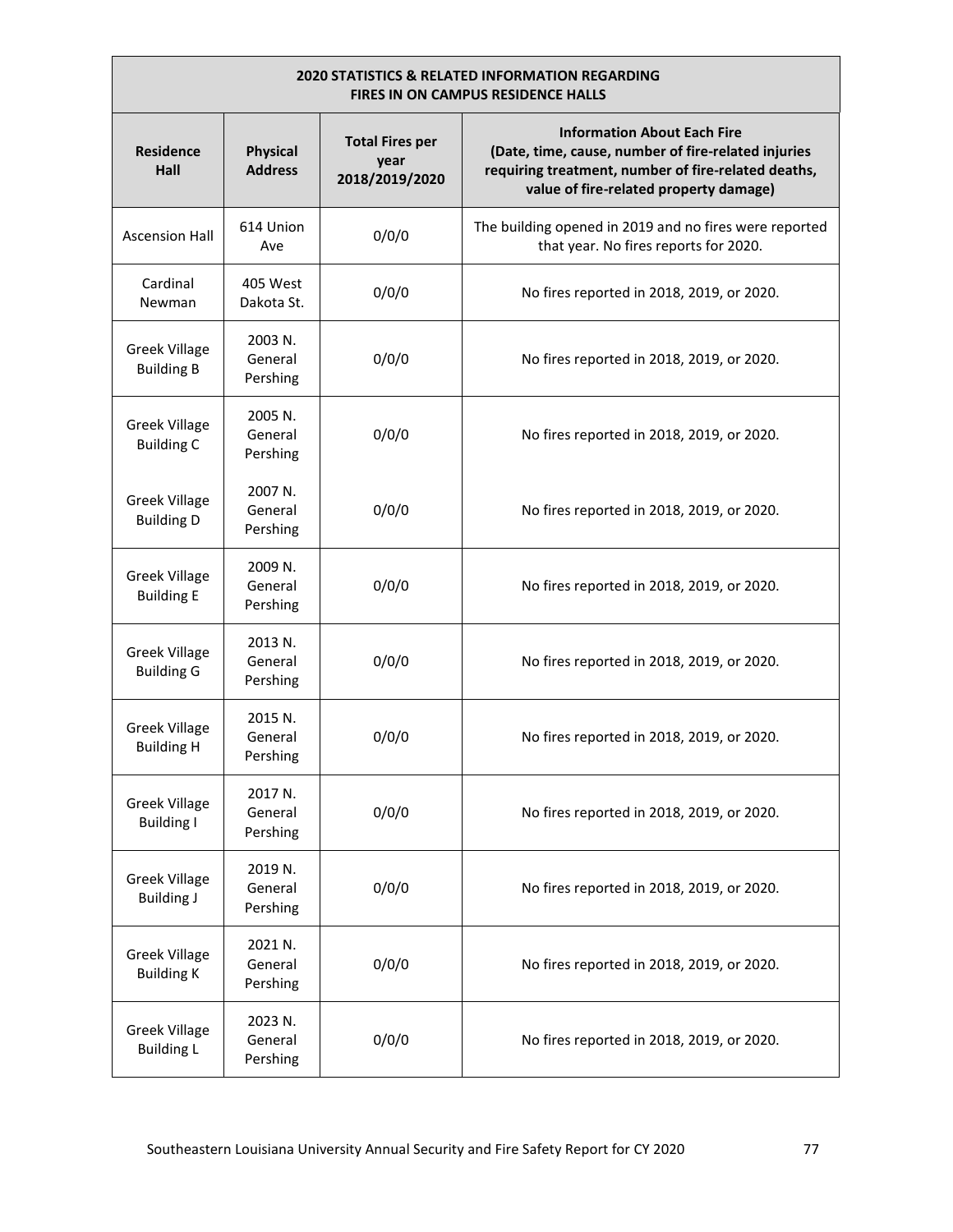| <b>Greek Village</b><br><b>Building M</b> | 2025 N.<br>General<br>Pershing    | 0/0/0 | No fires reported in 2018, 2019, or 2020.                                                                                                                                                                                                                                                 |
|-------------------------------------------|-----------------------------------|-------|-------------------------------------------------------------------------------------------------------------------------------------------------------------------------------------------------------------------------------------------------------------------------------------------|
| Hammond                                   | 1217<br>Infirmary<br><b>Drive</b> | 0/0/0 | No fires reported in 2018, 2019, or 2020.                                                                                                                                                                                                                                                 |
| Livingston                                | 1317 SGA<br>Dr.                   | 0/0/0 | No fires reported in 2018, 2019, or 2020.                                                                                                                                                                                                                                                 |
| Louisiana                                 | 1315 SGA<br>Dr.                   | 0/0/0 | No fires reported in 2018, 2019, or 2020.                                                                                                                                                                                                                                                 |
| Pride                                     | 1301 SGA<br>Dr.                   | 0/0/0 | No fires reported in 2018, 2019, or 2020.                                                                                                                                                                                                                                                 |
| S.E. Oaks<br><b>Building 1</b>            | 2051 N.<br>General<br>Pershing    | 0/0/0 | No fires reported in 2018, 2019, or 2020.                                                                                                                                                                                                                                                 |
| S.E. Oaks<br><b>Building 2</b>            | 2063 N.<br>General<br>Pershing    | 0/1/0 | No fires reported in 2017 or 2019.<br>On April 5, 2018 at 1:49 AM a student reported burning<br>a plastic tray while trying to cook and extinguishing the<br>fire with a fire extinguisher. No injuries, death, or<br>damage were reported.                                               |
| S.E. Oaks<br><b>Building 3</b>            | 2061 N.<br>General<br>Pershing    | 0/0/1 | No fires reported in 2018 or 2019.<br>On August 30, 2020 at 8:06 AM University Police was<br>notified of an electrical fire inside of a bathroom fan.<br>The fire was extinguished with a fire extinguisher. No<br>injuries or death reported. Approximate damage of<br>\$1000.           |
| S.E. Oaks<br><b>Building 4</b>            | 2059 N.<br>General<br>Pershing    | 0/0/0 | No fires reported in 2018, 2019, or 2020.                                                                                                                                                                                                                                                 |
| S.E. Oaks<br><b>Building 5</b>            | 2057 N.<br>General<br>Pershing    | 0/0/0 | No fires reported in 2018, 2019, or 2020.                                                                                                                                                                                                                                                 |
| S.E. Oaks<br>Building 6                   | 2055 N.<br>General<br>Pershing    | 0/0/1 | No fires reported in 2018 or 2019.<br>On December 17, 2020 at 5:06 PM University Police was<br>notified of an oven fire where a student was attempting<br>to cook. The fire was extinguished with a fire<br>extinguisher. No injuries or death reported.<br>Approximate damage of \$1000. |
| St. Tammany                               | 1501 SGA<br>Dr.                   | 0/0/0 | No fires reported in 2018, 2019, or 2020.                                                                                                                                                                                                                                                 |
| Tangipahoa                                | 1215<br>Infirmary<br><b>Drive</b> | 0/0/0 | No fires reported in 2018, 2019, or 2020.                                                                                                                                                                                                                                                 |